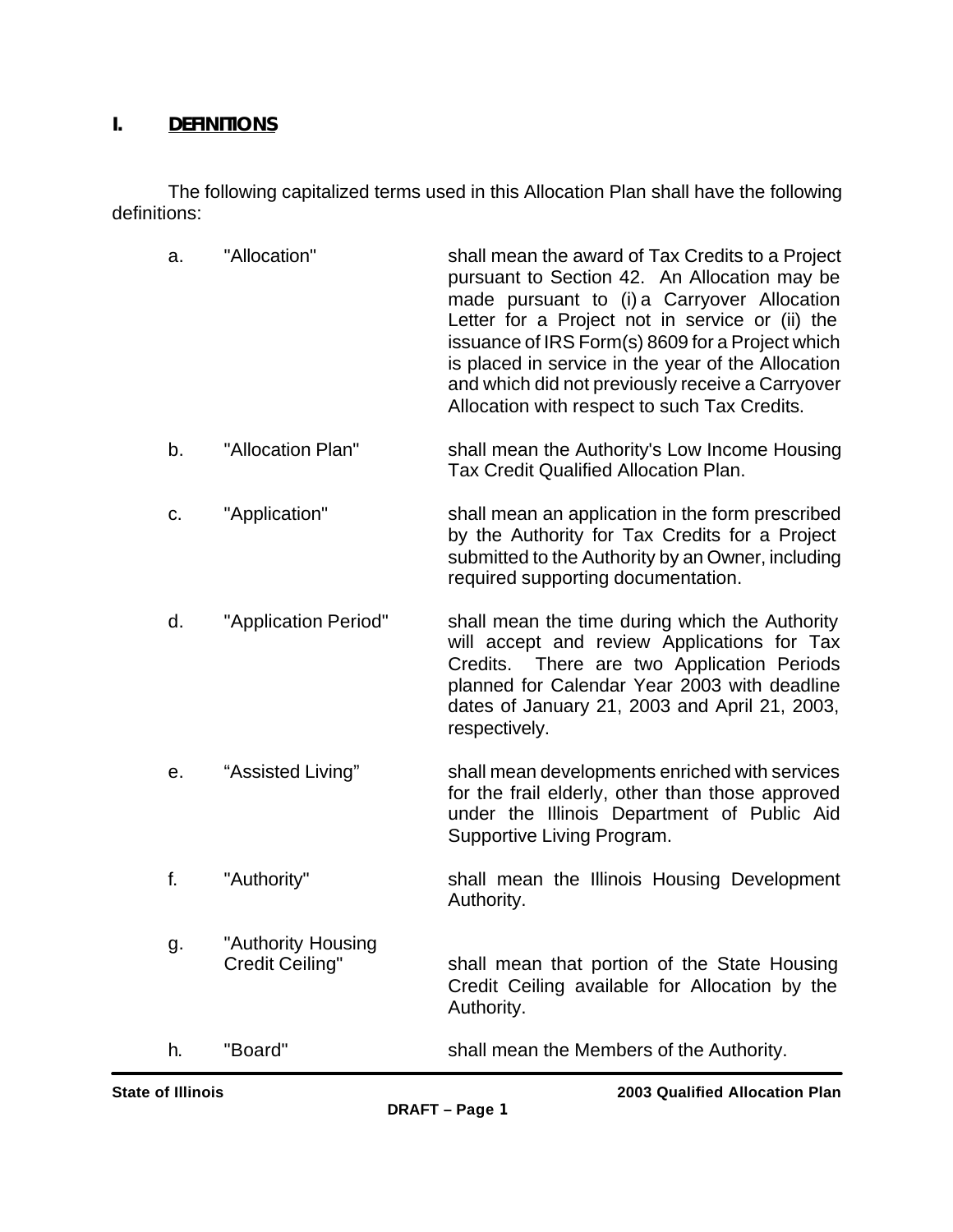- i. "Carryover Allocation" shall mean the Allocation of a portion of the Authority Housing Credit Ceiling to a Project which is not expected to be placed in service in the year of the Allocation pursuant to the provisions of Section 42(h)(1)(E) of the Code.
- j. "Carryover Allocation Letter" shall mean the document from the Authority to an Owner making a Carryover Allocation to that Owner's Project and placing appropriate conditions thereon.
- k. "Code" shall mean the Internal Revenue Code of 1986 and the regulations, notices, revenue rulings and other official pronouncements promulgated under it, all as they may be amended from time to time.
- l. "Compliance Period" shall mean the period, as defined in Section 42(i)(1) of the Code, that a Project must comply with the occupancy restrictions (both income and rent) of Section 42.
- m. "Consolidated Plan" shall mean a plan required by the U.S. Department of Housing and Urban Development ("HUD") and established by the State or a local government setting forth housing goals for the State or the community, as applicable, and a plan for realizing such goals.
- n. "Credit Period" shall mean with respect to any building in a Project, the period of ten taxable years beginning with the taxable year in which such building is placed in service or (at the election of the Owner) the following taxable year.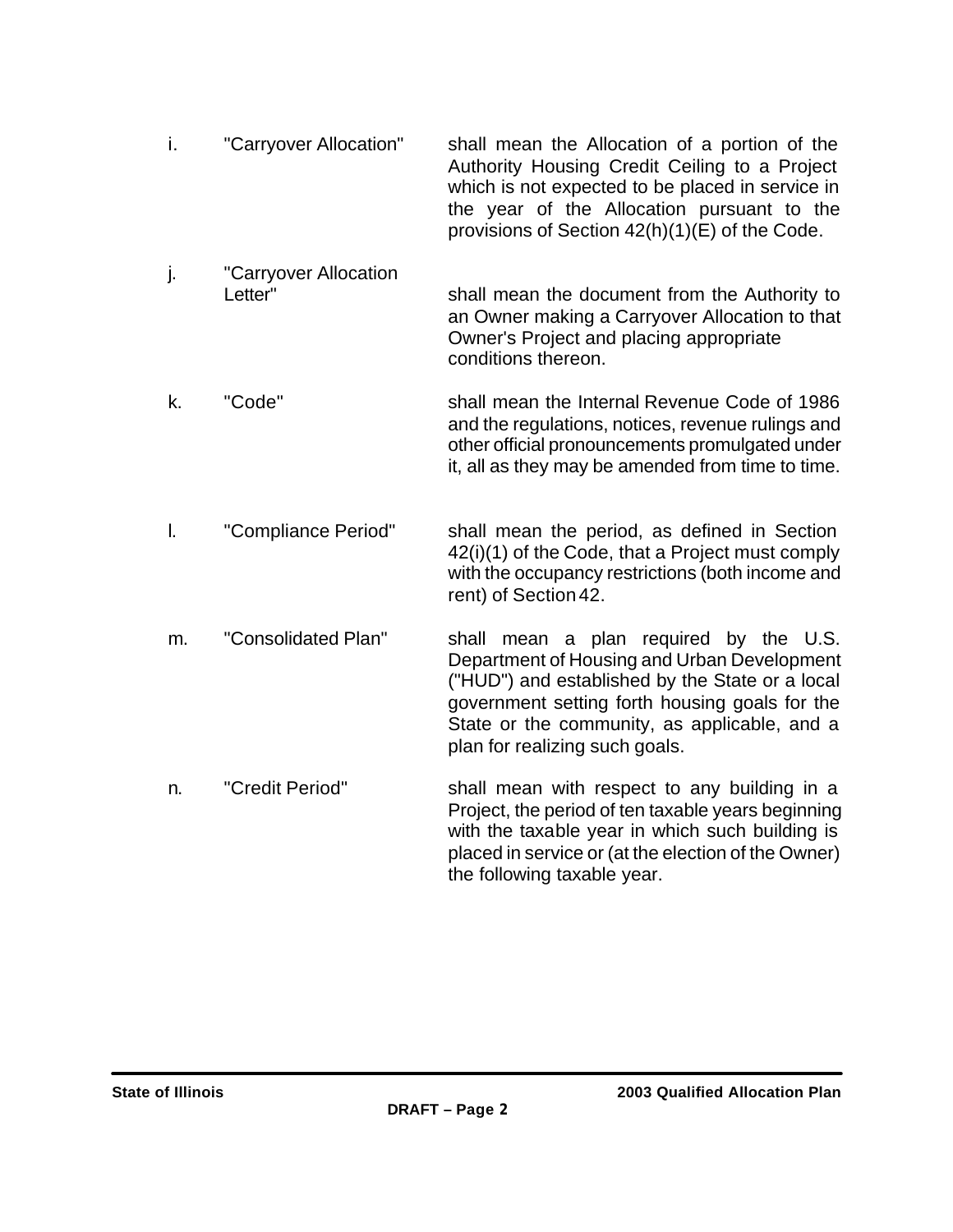- o. "Determination Letter" shall mean the letter from the Authority to an Owner evidencing a determination by the Authority that a Project utilizing tax-exempt bond financing satisfies the requirements for the allocation of Tax Credits under the Allocation Plan.
- p. "Extended Use Agreement" shall mean an agreement between the Authority and the Owner, binding upon all successors to the Owner, requiring that the Project comply with the requirements of Section 42, the Allocation Plan and the Authority.
- q. "Extended Use Period" shall mean the period that a Project must comply with the occupancy restrictions (both income and rent) of Section 42, given an Owner's election or indication on the Application, as set forth in the Extended Use Agreement and as defined in Section 42(h)(6)(D) of the Code and subject to the requirements, terms and conditions set forth in such Section 42(h)(6)(D).
- r. "Increase" shall mean an increase in the amount of a Reservation or Carryover Allocation.
- s. "IRS" shall mean the Internal Revenue Service.
- t. "Large Public Housing shall mean a public housing authority with Authority" 2,500 or more units in its public housing inventory, excluding vouchers and certificates administered under the Housing Choice Voucher rental assistance program.
- t. "Low Income" shall mean a household income that is less than or equal to 60% of the median income for the area in which a Project is located.
- u. "Low Income Tenant" shall mean a tenant having a household income meeting the above definition of Low Income.
- v. "Multifamily" shall mean a building with 5 or more units.
- w. "Nonprofit Applicant" shall mean an Owner of a Nonprofit Project.

**State of Illinois 2003 Qualified Allocation Plan**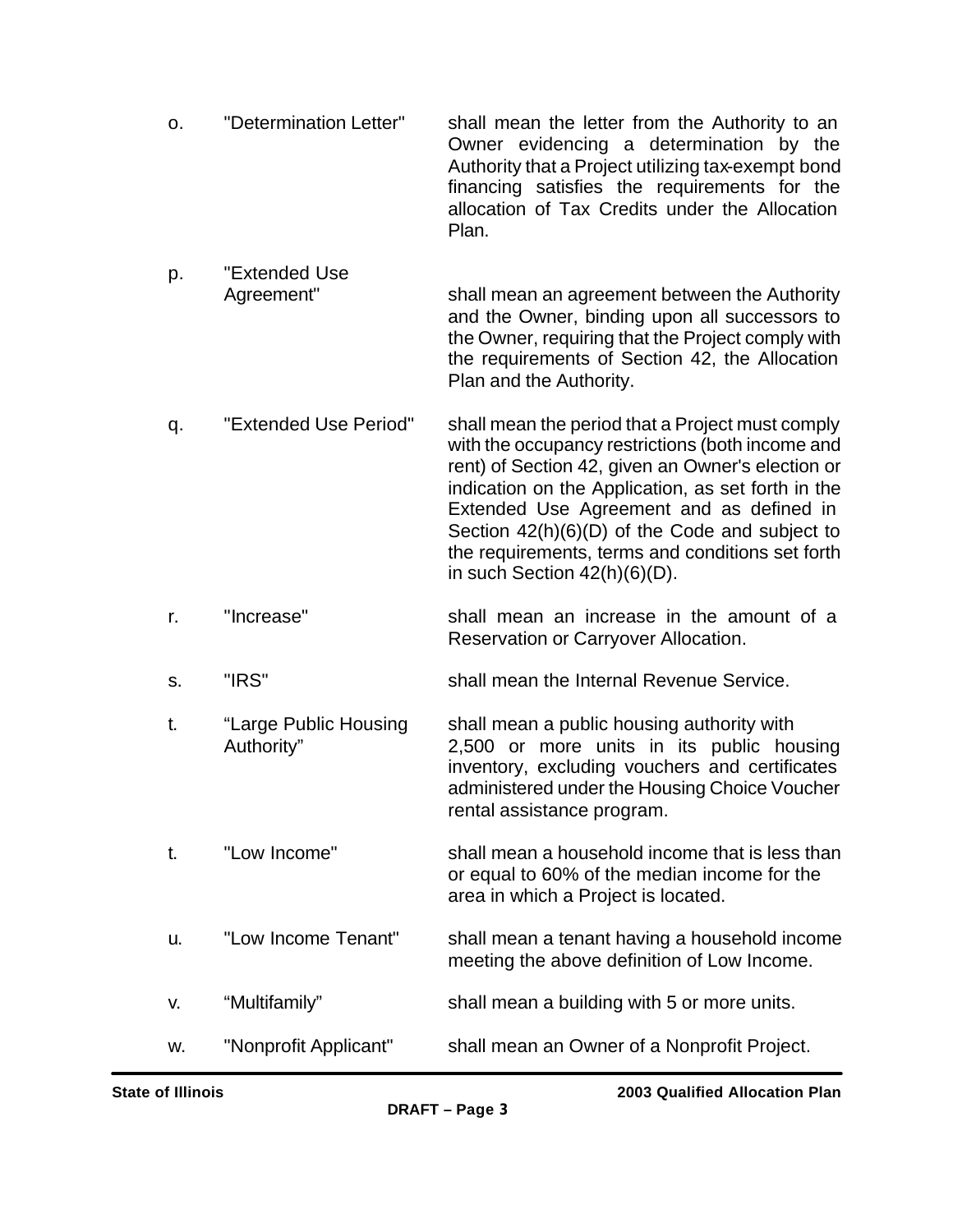- x. "Nonprofit Project" shall mean a Project in which a qualified nonprofit organization, as defined in Section 42, which is not affiliated with or controlled by a forprofit organization, has an ownership interest in the Project either directly or through a whollyowned subsidiary, and has as one of its exempt purposes the fostering of low income housing within the meaning of Section 42(h)(5)(C); such qualified nonprofit organization must materially participate (as defined in the Code) in the development and operation of the Project throughout the Project's Compliance Period.
- y. "Owner" shall mean the duly formed, validly existing entity (i) submitting an Application and (ii) identified on such Application, that has applied to receive or has received an Allocation of Tax Credits for a Project. The Owner of a Project may be changed from time to time provided that proper notice is given to the Authority and the Authority grants its prior consent for such a change of ownership. The Authority's consent does not imply that any such change is without consequence under Section 42. The Owner is solely responsible for satisfying itself as to the consequences of such a change of ownership under Section 42.
- z. "Physical Needs Assessment" shall mean an itemized assessment of rehabilitation to be performed on an existing building in the format included as Attachment 4, by an architect or engineer approved by the Authority.
- aa. "Project" shall mean a qualified low income housing project as defined in Section 42, and that which satisfies all of the requirements of the Allocation Plan and the Authority.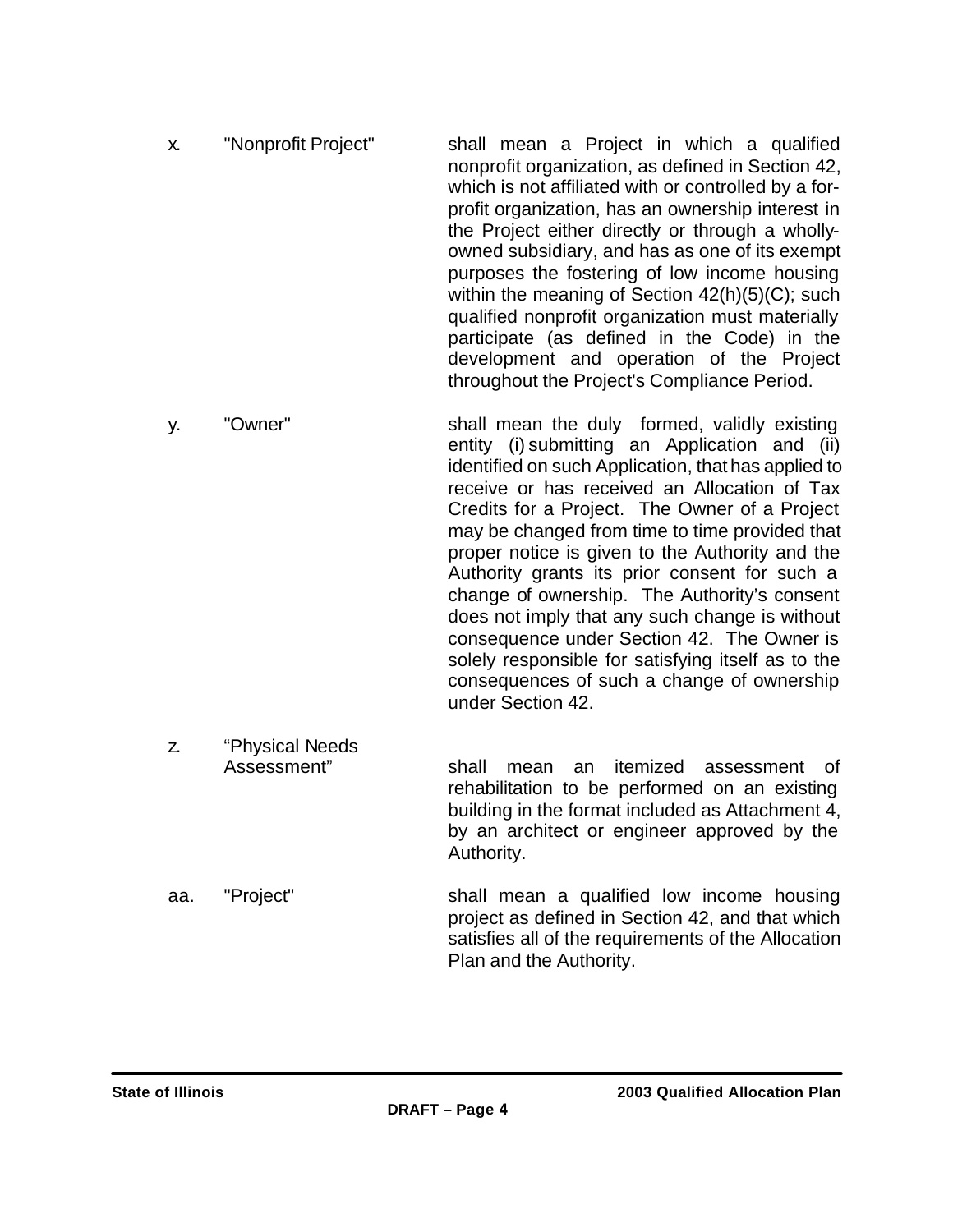| ab. | "Project-based |                                                                                             |
|-----|----------------|---------------------------------------------------------------------------------------------|
|     | Assistance"    | shall include project-based Housing Choice                                                  |
|     |                | Vouchers, project-based rental assistance<br>provided by the U.S. Department of Housing and |
|     |                | Urban Development's Supportive Housing<br>Program, and USDA Rural Development.              |
|     |                |                                                                                             |

- ab. "Related Party" shall mean (i) a general partner, or a managing member of a general partner, of a limited partnership that is the Owner, or (ii) a managing member of a limited liability company that is the Owner; or (iii) a principal owner or officer of a corporation that is the Owner, or (iv) an individual or an entity of any nature whatsoever who controls or is created and controlled by, or under common control with an Owner or a general partner, managing member, or other principal of the Owner. The holder of a limited partnership interest is not, solely because of holding such interest, a Related Party.
- ac. "Reservation" shall mean a reservation or a forward reservation of Tax Credits for a Project, as evidenced by a Reservation Letter.
- ad. "Reservation Letter" shall mean the letter from the Authority to an Owner conditionally binding the Authority to allocate Tax Credits in a specific amount for that Owner's Project and placing appropriate conditions thereon.
- ae. "Section 42" shall mean Section 42 of the Code and the regulations and revenue rulings promulgated under it, all as they may be amended from time to time.
- af. "Single Family" shall mean a building with one (1) to four (4) units.

ag. "Site Control" shall mean (i) a fee simple interest in, or a long term lease of, the real estate on which a Project is to be located, held by the Owner of the Project (a long term lease must have a term that is the longer of thirty-five years or exceeds the length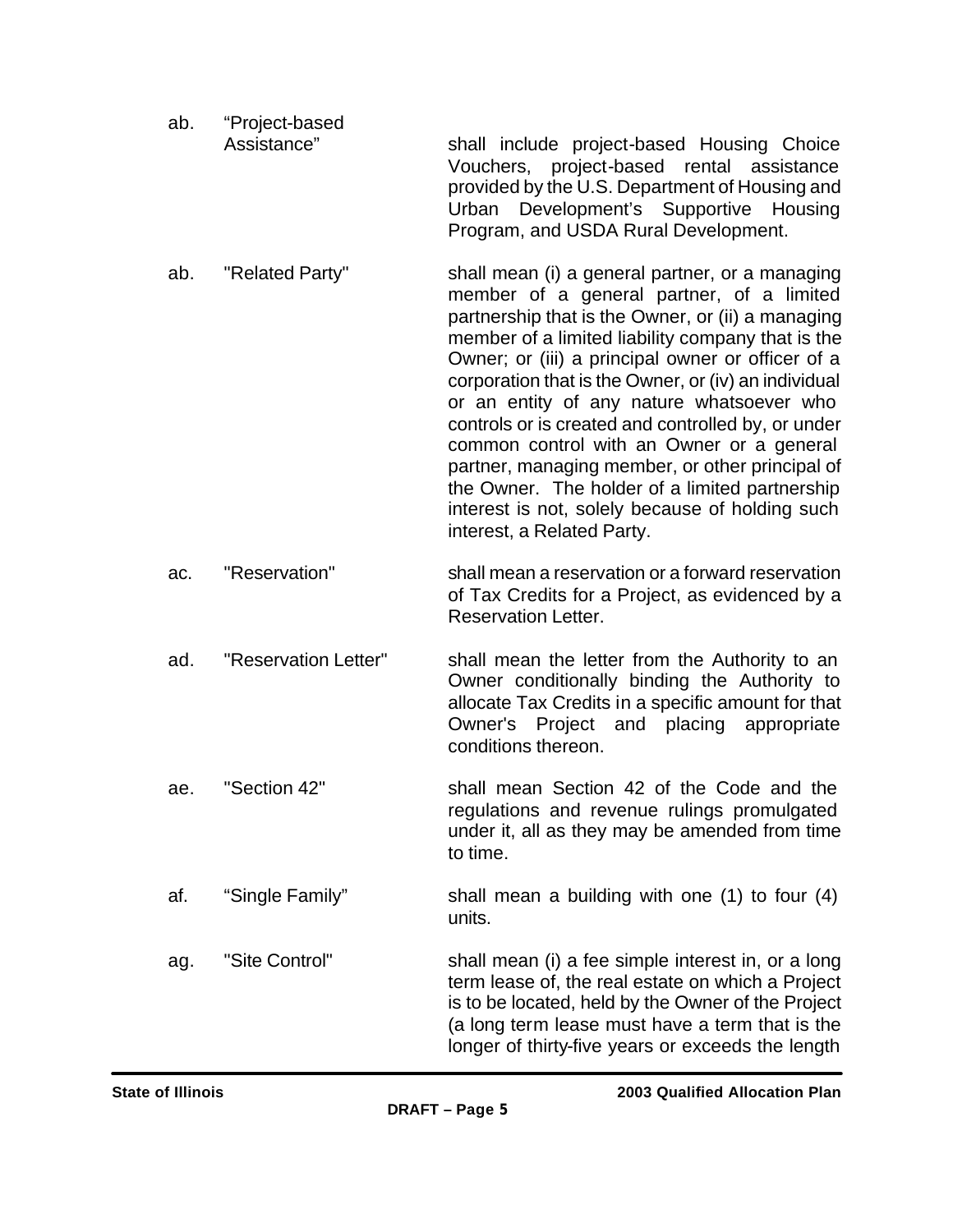of the Compliance Period for the Project), or (ii) a binding written agreement or option agreement to purchase such real estate between the owner of such real estate and such Owner, or (iii) such other written evidence of an Owner's control of the real estate on which a Project is to be located as the Authority deems to be acceptable. A commitment to enter into a binding agreement or option agreement to purchase real estate does not constitute Site Control. In the case of real estate owned by a governmental entity, a letter of intent, regardless of whether such letter creates a legally enforceable right, from the governmental entity to sell or donate the real estate to such Owner or to enter a long term lease with such Owner may qualify as Site Control, as determined by the Authority.

- ah. "Special Needs" shall mean homeless or displaced individuals; persons with physical, mental or developmental disabilities; persons with alcohol and substance abuse problems, persons with AIDS and related diseases; or other special needs populations, as determined by the Authority. Housing designated for the elderly does not qualify as special needs housing.
- ai. "State" shall mean the State of Illinois.
- aj. "State Housing Credit Ceiling" Shall mean the amount of Tax Credits available for Allocation in the State for any given calendar year, as defined in Section 42(h)(3).
- ak. "Supportive Living" shall mean proposals under the Supportive Living Program for the frail elderly, administered by the Illinois Department of Public Aid.
- aj. "Tax Credits" shall mean federal low income housing tax credits, as authorized by Section 42.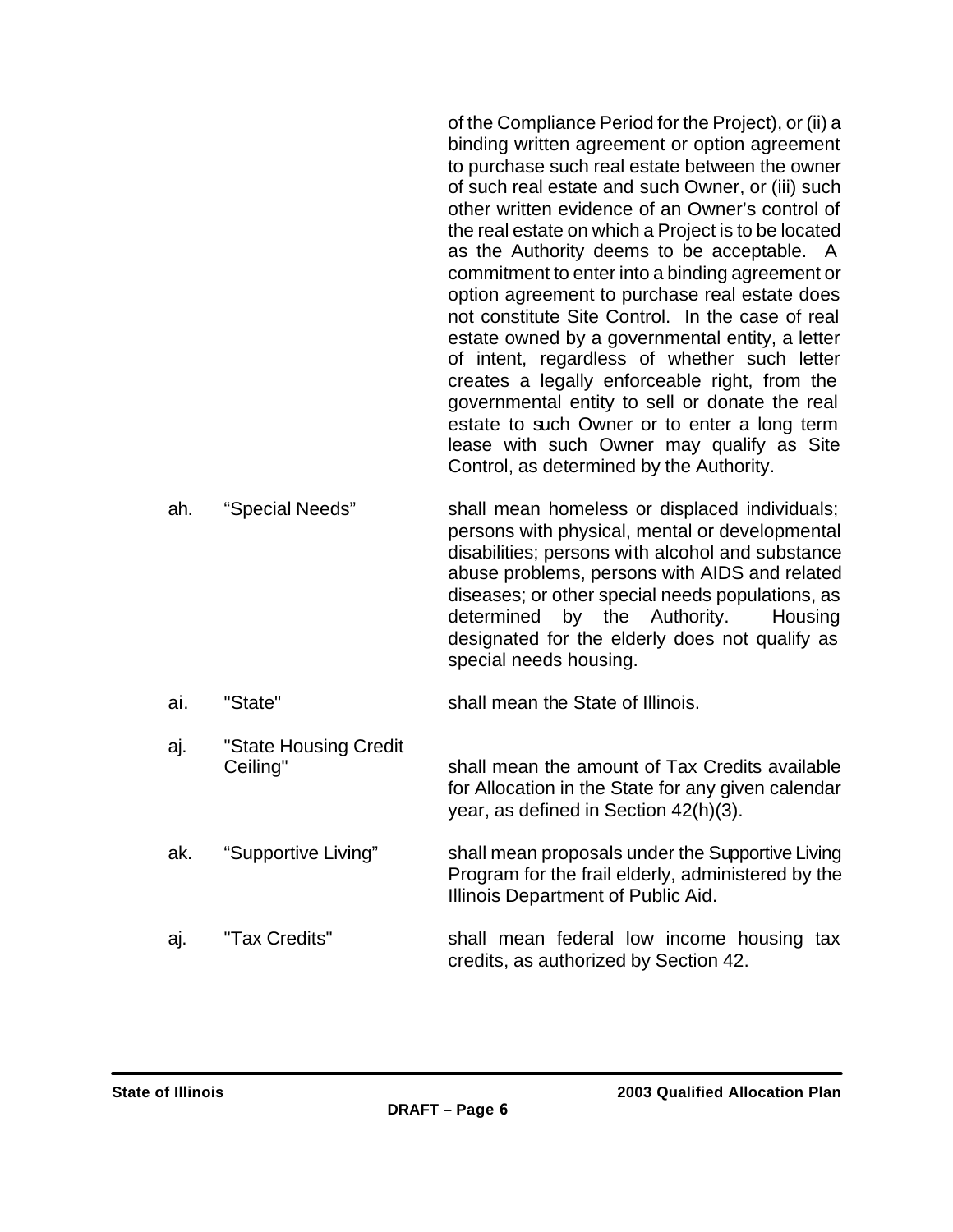### **II. APPLICATION PROCESS**

#### A. MANDATORY SITE AND MARKET STUDY

Two original copies of a site and market study conducted by an independent/third party market evaluation professional, chosen from a list of Authority approved firms enclosed and available on the Authority's web site at www.ihda.org, must be submitted with an Application for Tax Credits. The author must have completed the site and market study within six months prior to the submission of an Application for Tax Credits. The scope of the site and market study must include, at a minimum, the criteria set forth **in Attachment 1, 2, or 3**. For further clarification of which format to utilize see the table below.

The Authority will determine whether a Project will be approved or denied, taking into consideration the results of the site and market study. In addition, the Authority will evaluate the strength of the market for a Project during the competitive review process as described in Section II.C.2.d.1. The Authority reserves the right to require additional information and/or an Authoritycommissioned site and market study paid for at the Owner's expense. The following format for site and market studies will be required by project type:

| Site & Market Format |
|----------------------|
| Attachment 1         |
| Attachment 1         |
| Attachment 1         |
| Attachment 2         |
| Attachment 3         |
|                      |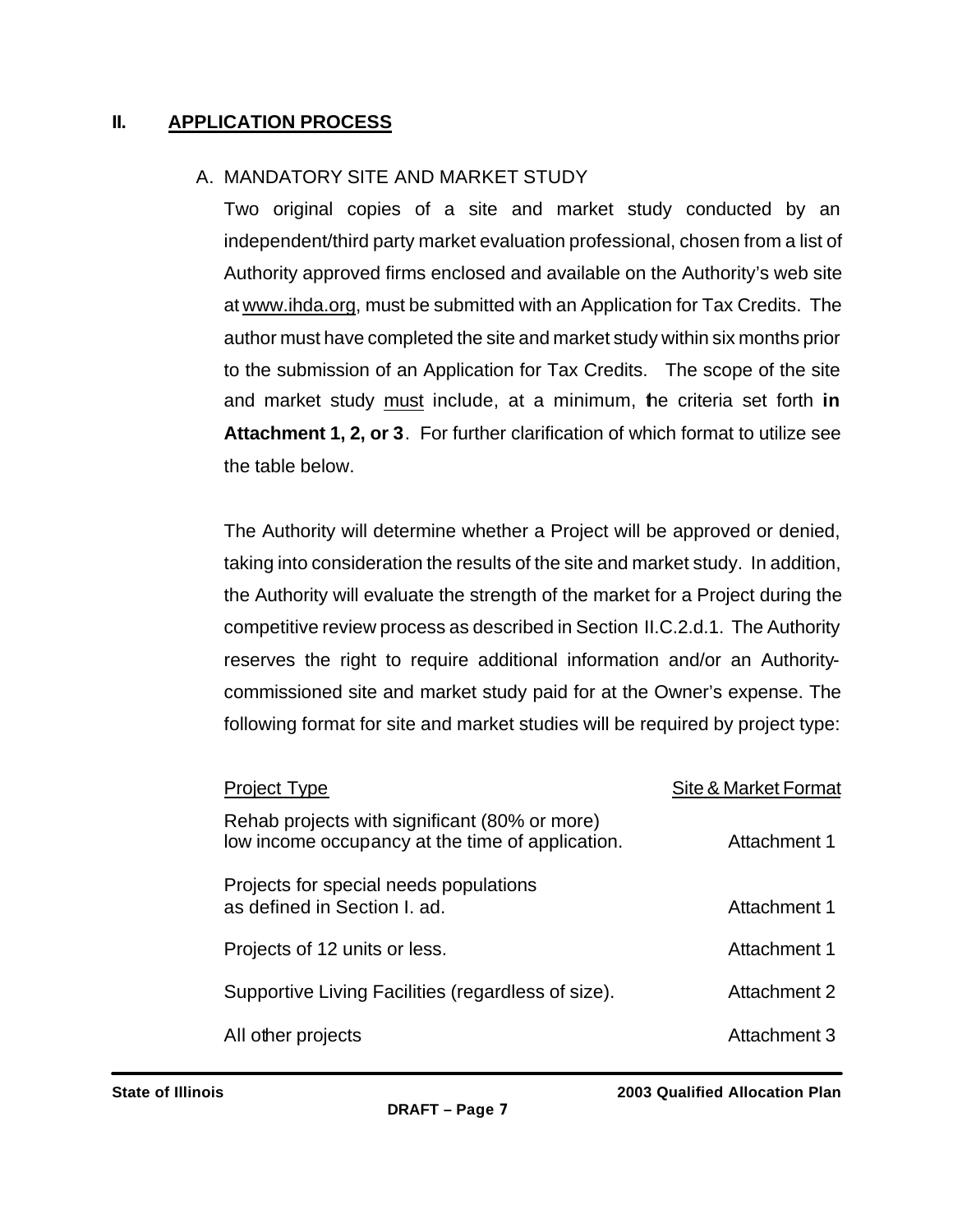## **B. RECEIPT OF APPLICATION**

1. Application Period. There will be at least two Application Periods in calendar year 2003 during which the Authority will accept and review Applications. For a Project to be eligible for review for a Reservation in an Application Period, a complete originally executed Application, including the site and market study (as described in Section II.A.) for the proposed Project and all required supporting information **must** be received by the Authority by the deadline for that Application Period. Owners must submit the Application on original Authority forms or photocopies of such forms, and may not submit them by facsimile without the prior written consent of the Authority. For the convenience of Owners, the Application is available for downloading from the Authority's web site at www.ihda.org\multifamily financing\housing credits. The Application and mandatory Tax Credit Checklist will also be made available on diskette in Excel and Word, respectively.. Owners may obtain the diskette upon request to the Authority at 312/836-8578. If an Owner submits an Application on diskette, it must also submit a hard copy of the Application.

| Application<br>Period  | Application<br><b>Deadline</b><br>(close of business, 5p.m.) | <b>Board</b><br><b>Meeting Dates</b>    | Approximate<br>% of Tax<br>Credits to be<br>Allocated |
|------------------------|--------------------------------------------------------------|-----------------------------------------|-------------------------------------------------------|
| 1 <sup>st</sup> Period | January 21, 2003                                             | May 16, 2003 and/or<br>June 20, 2003    | 40%                                                   |
| 2 <sup>nd</sup> Period | April 21, 2003                                               | July 18, 2003 and/or<br>August 15, 2003 | 60%                                                   |

The Authority reserves the right to hold a third provisional application period. Please contact the Authority with inquiries regarding this application period.

*The Authority may adjust this schedule. The Board may also consider Applications on other meeting dates. The Board may also meet late in the year to consider Reservations for Allocations from (i) the Authority Housing*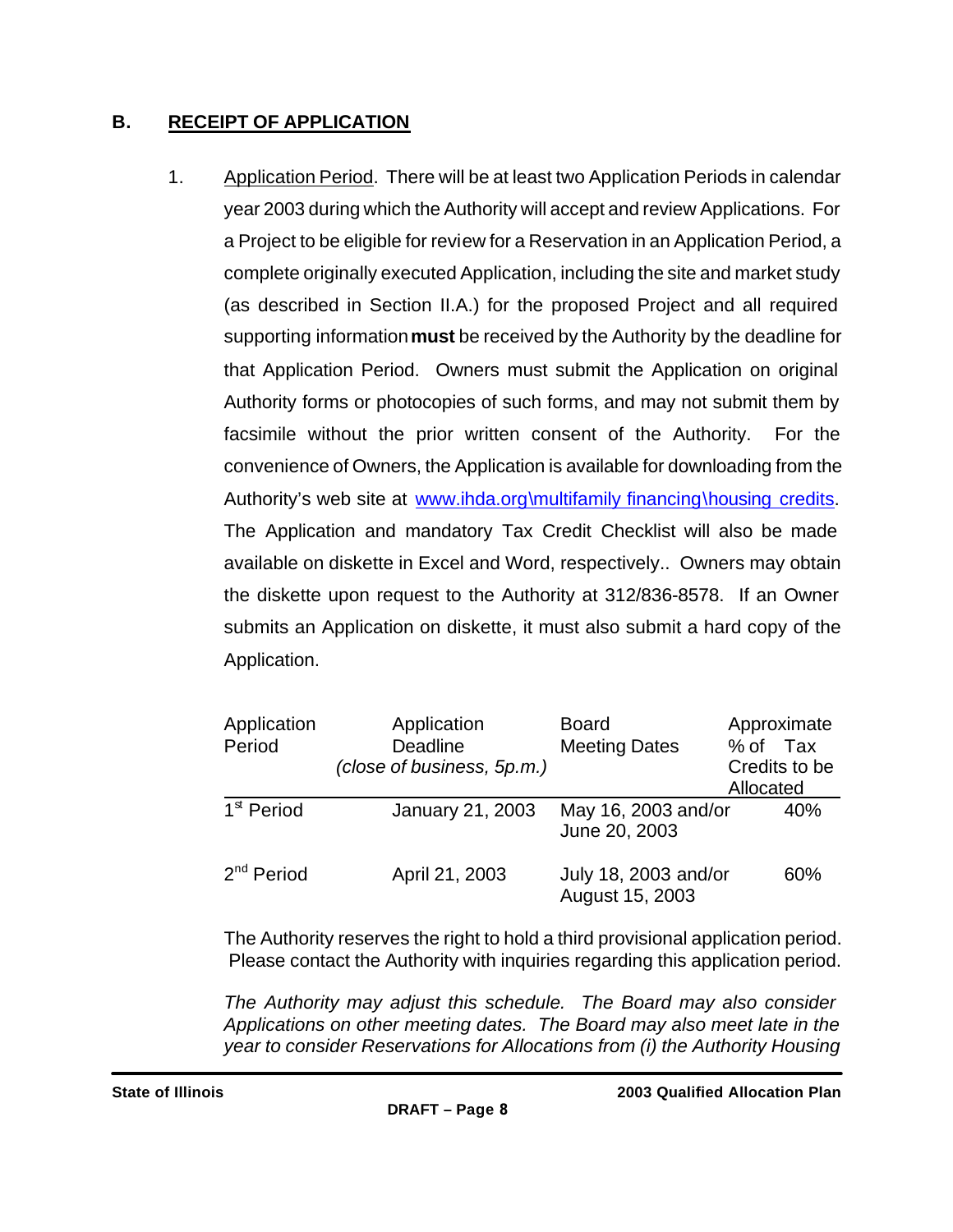*Credit Ceiling component from the national pool of unused Tax Credit Allocation authority and (ii) Tax Credits returned or forfeited to the Authority. Applications that are not approved in one Application Period may be carried over for consideration in a subsequent Application Period provided that (i) the Application meets the criteria of the Allocation Plan and (ii) the Owner notifies the Authority in writing that it desires such continued consideration. The Authority will not carry over Applications from one Application Period to the next unless these conditions have been met.* 

- 2. Projects Located in Certain Home Rule Municipalities. The Authority may accept Applications during the first two Application Periods for Projects located in a home rule municipality that administers its own Tax Credit program, i.e., the City of Chicago, if (i) the Owner provides evidence with the application that it has applied directly to the City of Chicago's Department of Housing for housing assistance for the Project and such application is approved, currently under consideration, or denied and (ii) the Application conforms to the requirements of this Allocation Plan.
	- 3. Sharing of Information with IRS and Other Governmental Entities. The Owners and Related Parties are hereby advised that the Authority and IRS and/or other appropriate governmental entities may exchange information submitted by the Owners and Related Parties of the Owners to the Authority, IRS and/or other governmental entities or generated by the Authority, IRS and/or other governmental entities in connection with their projects. In order to facilitate the sharing of information between the Authority and the IRS, the Owners and Related Parties of the Owners may be required to execute IRS Form 8821 upon the Authority's request at any time beginning with the Application Period through the Compliance Period for the Project.
- 4. Rural Housing Service Projects. The Owners and Related Parties of the Owners are hereby advised that the Authority and the Rural Housing Service of the rural development mission area in Illinois, an agency of the United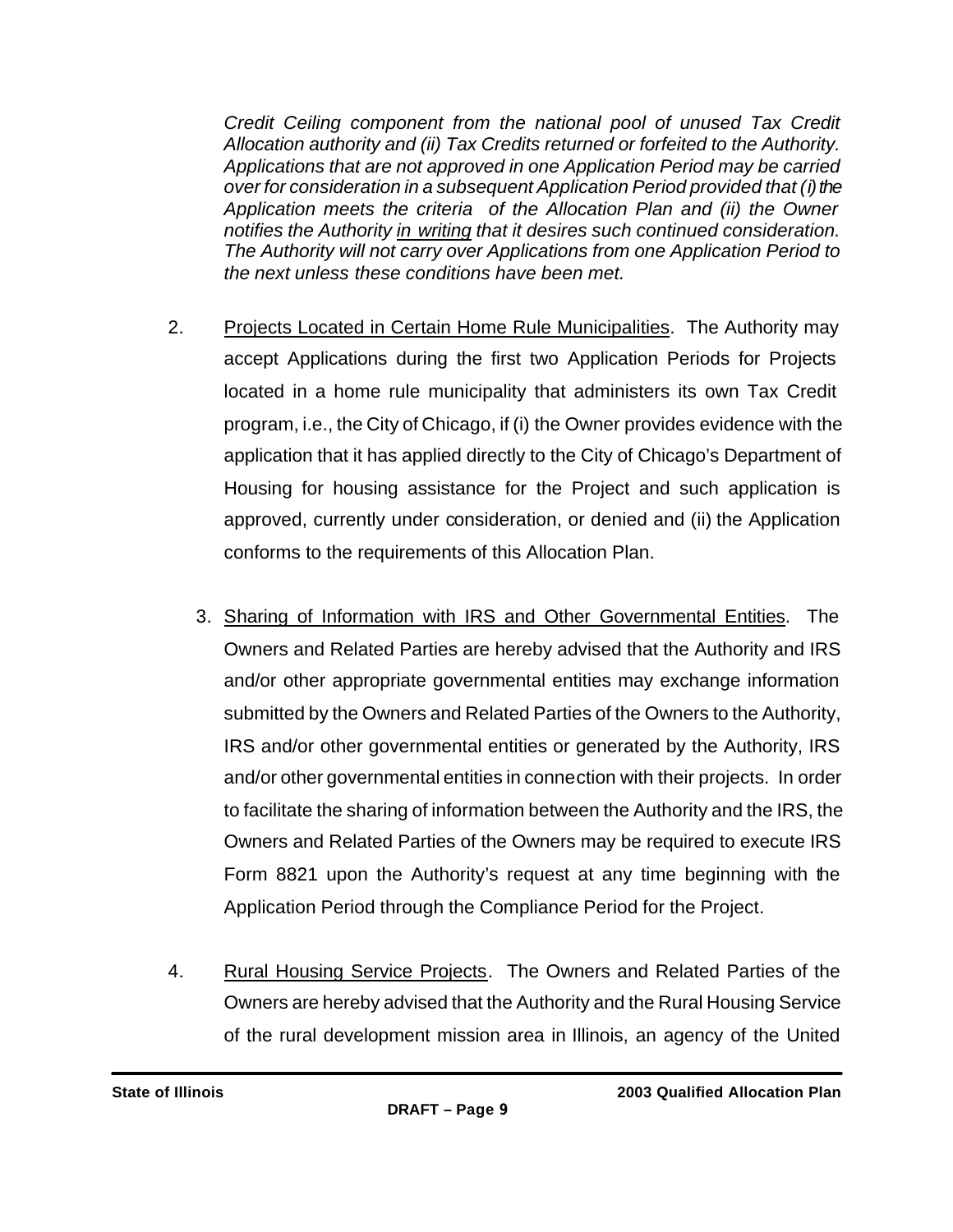States Department of Agriculture ("RHS") (formerly, Farmers Home Administration ("FmHA")) may exchange information submitted by the Owners and Related Parties of the Owners to the Authority and/or RHS or generated by the Authority and/or RHS in connection with their projects.

- 5. Disclosure of Information Pursuant to the FOIA. The Application and all of the supporting documentation submitted with the Application is subject to the Illinois Freedom of Information Act (5 ILCS 140) (the "FOIA") and all or part of such submission may be open to public inspection. Any claim that the information submitted is exempt from disclosure must (i) be made as part of the submission, (ii) identify each paragraph or document containing the information alleged to be exempt, (iii) reference the specific statutory basis for the claimed exemption (see Section 7 of the FOIA) and (iv) provide an explanation as to why the information meets the requirements for the exemption. IHDA will ultimately determine whether in fact such exemption does apply.
- 6. Conditions of Owner's Ineligibility. An Owner is ineligible to apply for or receive a Reservation, Determination Letter, Allocation or an Increase if it or a Related Party (i) is out of compliance with Section 42 in connection with any project located within or outside the State, or (ii) has a record of unsatisfactory prior performance in any Authority-sponsored program, including the negative results of any physical inspection performed by the Authority on previously approved Projects, as determined by the Authority, or (iii) has a record of significant financial delinquencies or defaults on Authorityfinanced loans, or (iv) has material instances of non-compliance with the requirements of Authority regulatory agreements or loan documents, or (v) has failed to pay any fee or expense due to the Authority in connection with any Authority-sponsored program, or (vi) has materially misrepresented facts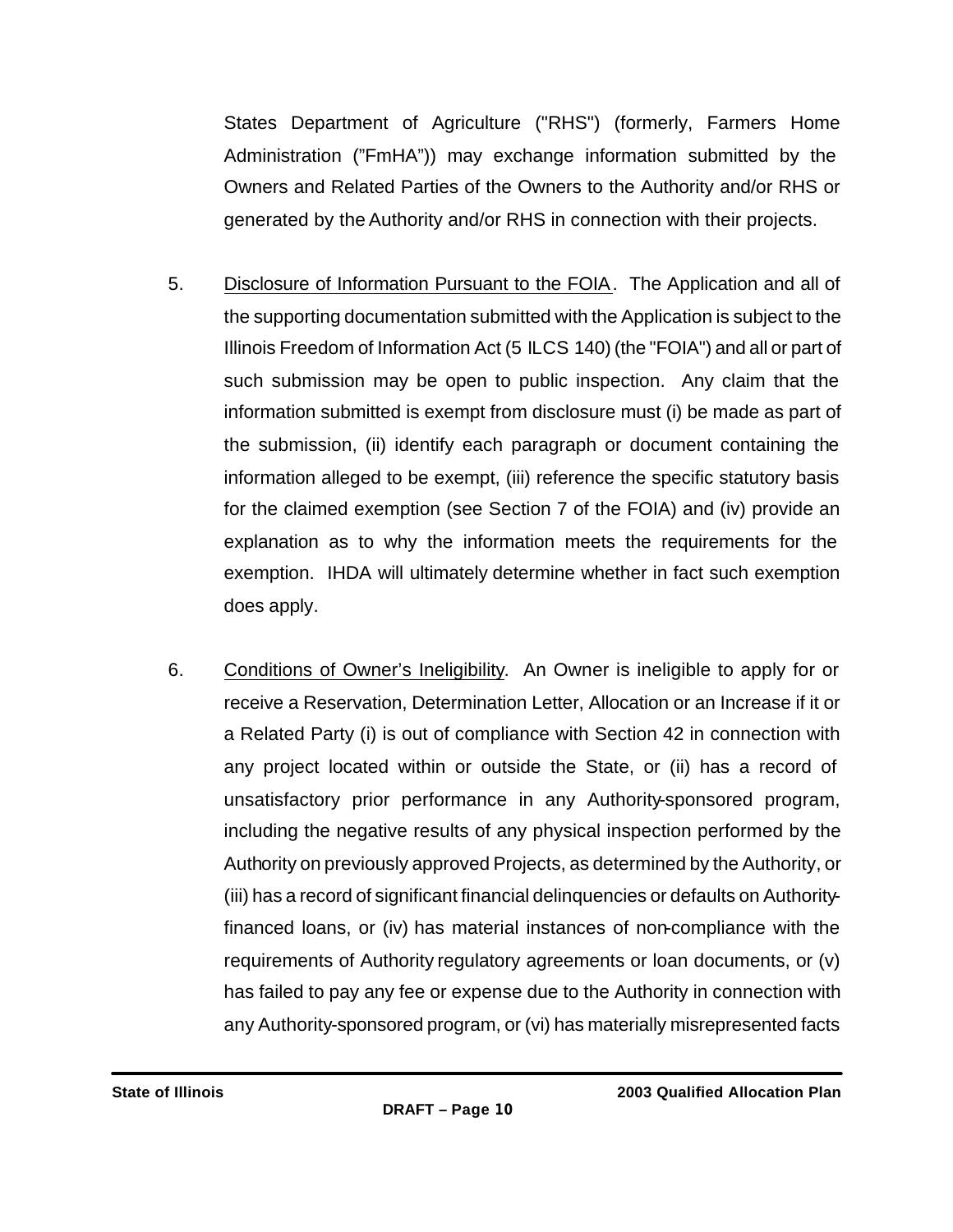on any application to participate in an Authority-sponsored program. Determinations of eligibility will be based on the Owner's previous history of participation in Authority-sponsored programs, as well as, any project operating under Section 42, both individually or through Related Parties, including, but not limited to, general or limited partnerships, joint ventures, limited liability corporations, or other ownership structures.

- 7. Acquisition Credits. An Owner who is applying for acquisition Tax Credits must submit prior to Board consideration, a written attorney's opinion that the Project qualifies for acquisition Tax Credits.
- 8. Application Fee. Each Owner must submit a non-refundable application fee with its Application as described in **Attachment 5** to this Allocation Plan. The application fee must be sent to the Authority's lockbox (see **Attachment 5** for the address), and a copy of the check must be included with the Application.
- 9. Notification to Elected Official. The Authority will send a notification letter of its receipt of an Application, along with copies of the relevant sections of the Application and a copy of this Allocation Plan, to the chief elected executive official (or an equivalent official) of the local jurisdiction in which the Project is to be located. That official will have thirty (30) days from the date of notification to submit written comments on the Project. A copy of this notification letter will be sent to the Owner and will serve as the Authority's confirmation of receipt of the Owner's Application.
- 10. Increase Requests. For Increase requests, a current Application must be fully completed and accompanied by (i) a narrative detailing the reasons for the request and identifying the specific additional cost items, (ii) a letter from a third-party certified public accountant stating that he/she has reviewed the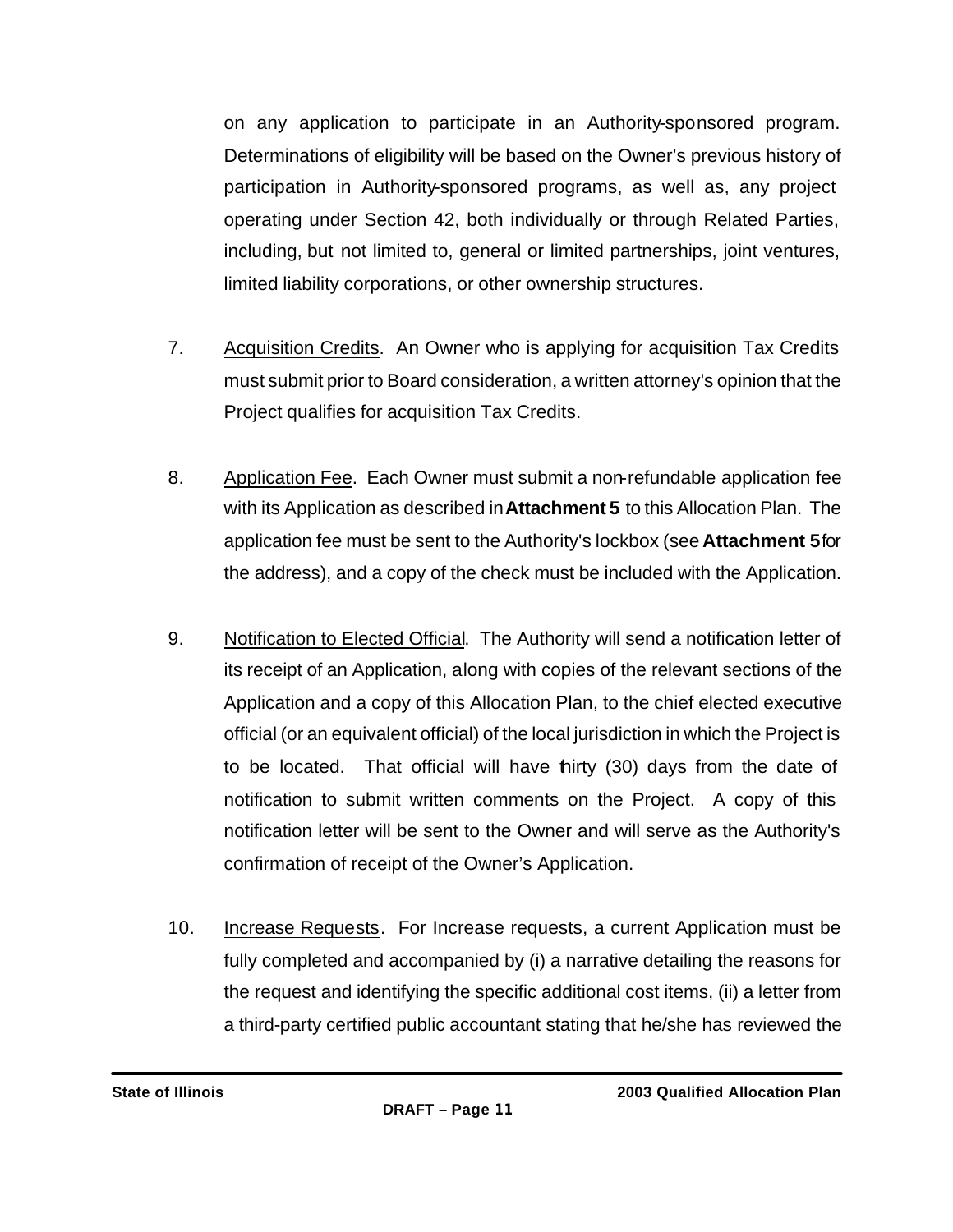revised development budget giving the amounts of the revised total eligible basis and total project cost, (iii) the initial and most recent owner's and general contractor's sworn statements, or other comparable statements that are satisfactory to the Authority, (iv) copies of all certificates of occupancy issued as of the date of the Increase request, and (v) the appropriate application fee, as described in Attachment 5.

The Authority will review Increase requests on a case-by-case basis. The Authority will grant an Increase only when the Increase is necessary to make a Project economically feasible and then only in extenuating circumstances, which must be documented to the satisfaction of the Authority; generally, the Authority will provide an Increase only for unforeseeable increases in costs of the Project. The Owners are advised that if a request for an Increase calls into question the accuracy of the Owner's original Application submission or any related or subsequent documentation submitted, the Authority reserves the right to modify or revoke the Project's Reservation or Allocation. In determining a Project's qualification for an Increase, the Authority will closely examine the revised development budget to ensure that additional Tax Credits are not used to cover increases in the developer's fee. Developers should defer a substantial portion of their developer's fee, prior to requesting an Increase. Depending upon the individual circumstances surrounding an Increase request, it is expected that a portion of the developer's fee, in an amount to be determined by the Authority, will remain deferred even after an Increase is granted. If the Authority has originally issued a Reservation Letter for the Project containing conditions, the Authority will not grant an Increase until those conditions have been met to the Authority's satisfaction. **The Authority will approve only one Increase per Project.**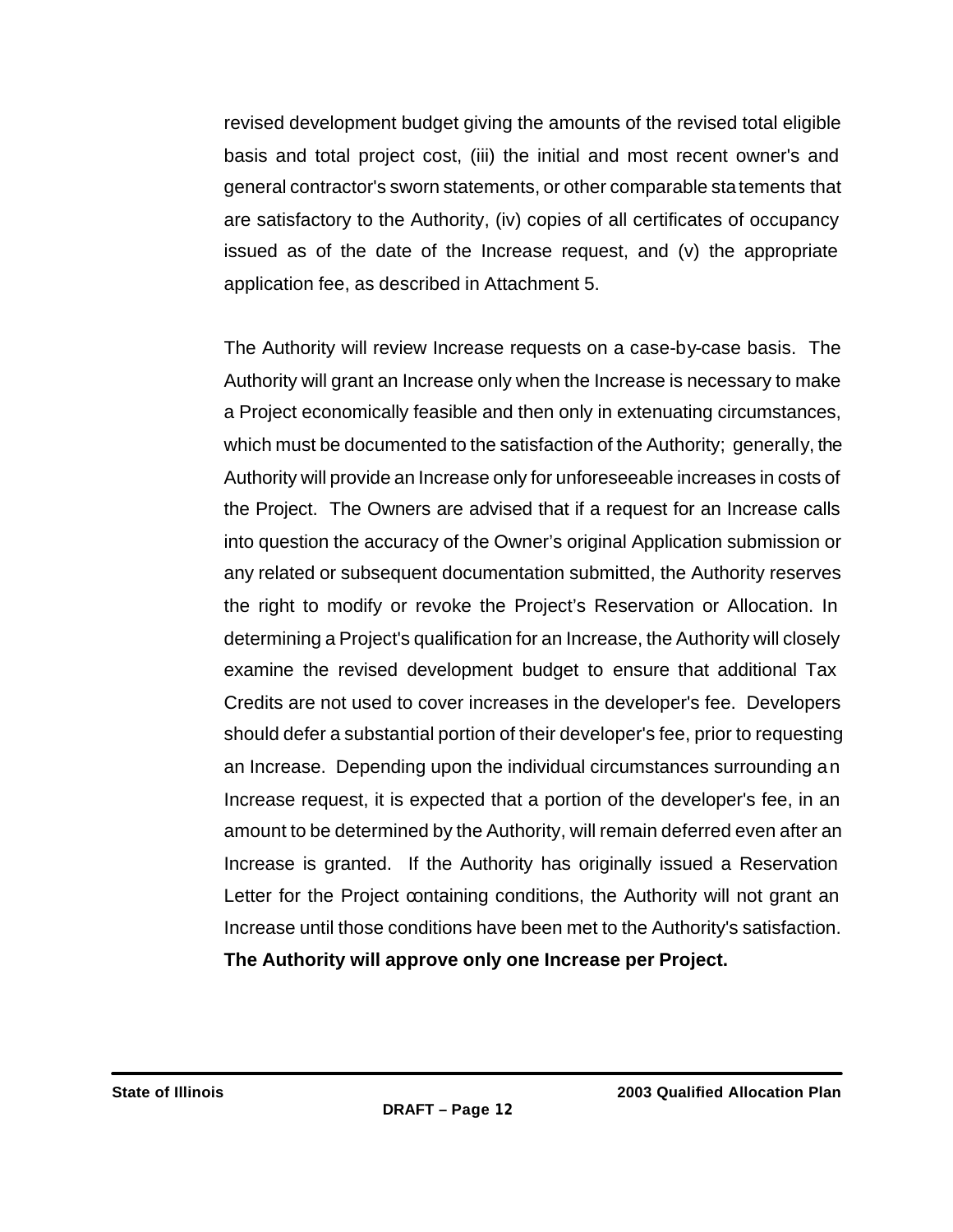The Authority will accept a request for an Increase at any time after it has issued a Reservation Letter for the Project, but no later than the end of the calendar year during which the Project is or will be placed in service. Tax Credits cannot be allocated to any building within a Project that has been placed in service during a calendar year preceding the year in which the Increase request is being made. The Owner must provide the Authority with copies of all certificates of occupancy issued as of the date of the Increase request. Because the Authority intends to reserve all remaining Tax Credits during the second  $(2^{nd})$  Application Period, it is advisable that Owners submit Increase requests by the second  $(2^{nd})$  Application Period deadline date to be considered.

11. Applications for Projects with Tax-Exempt Bonds. Pursuant to Section 42 (h)(4), Projects to be financed with tax-exempt bonds are not required to receive a Reservation from the Authority Housing Credit Ceiling. The Authority will accept Applications for Projects to be financed with tax-exempt bonds, whether or not the Authority is the issuer of such bonds, at any time during the calendar year 2003. Owners requesting a determination from the Authority whether such Project satisfies the requirements for an Allocation of Tax Credits pursuant to Section 42(m)(1)(D) must submit to the Authority a completed Application with appropriate documentation and application fee, as outlined in **Attachment 5**. A copy of the check must be included with the Application. In addition, such Applications must be accompanied with a site and market study described in Section II.A.. Such requests must be in compliance with Section 42 and all sections of the most recently approved Allocation Plan except Section II.C.2., Competitive Review, and Section IV.1., Carryover Allocations. In addition, the Authority will determine whether a Project to be financed with tax-exempt bonds, will be approved or denied taking into consideration the results of the site and market study submitted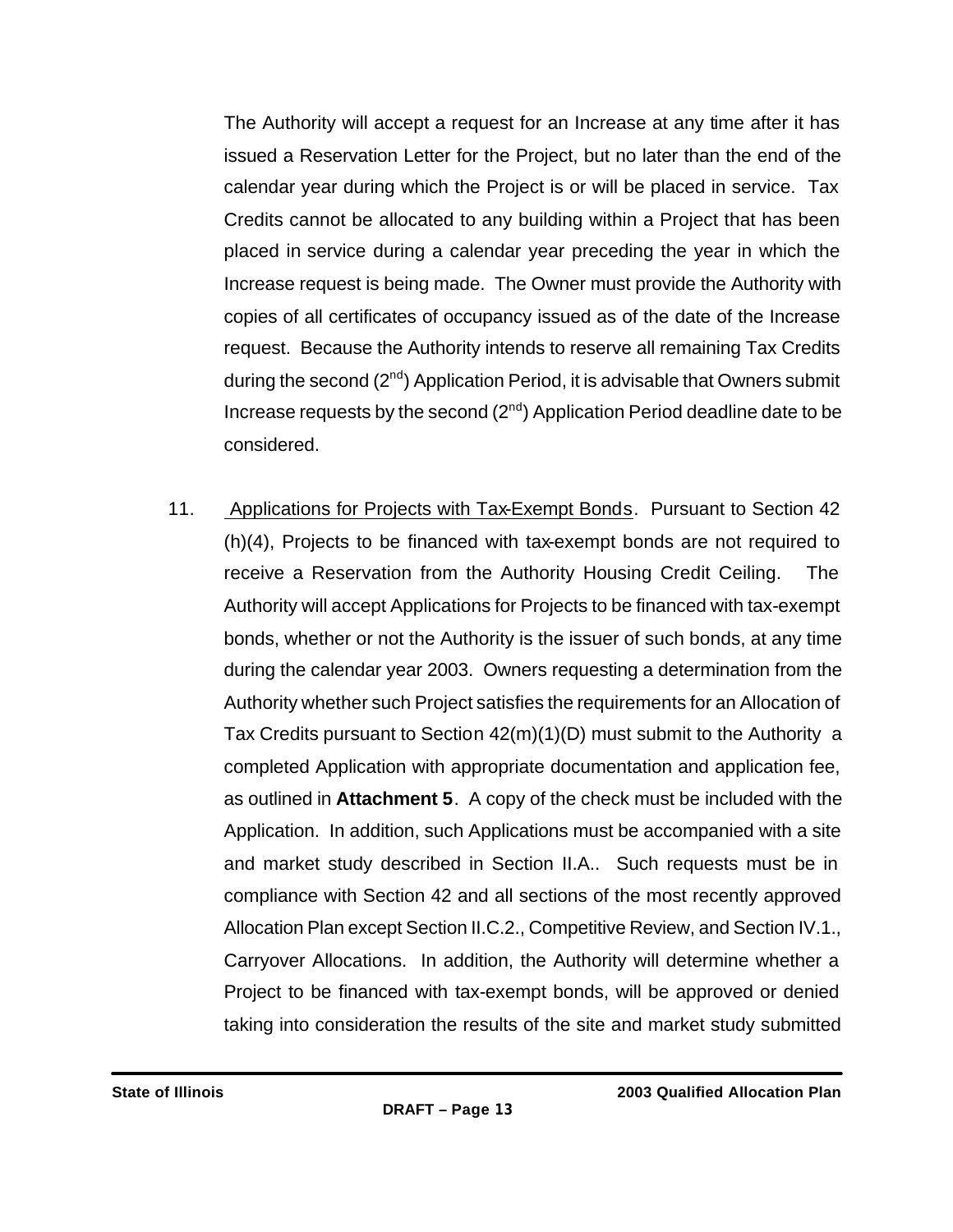with the proposal. If the Project conforms with the applicable sections of the Allocation Plan, the Authority will so inform the Owner in a Determination Letter setting forth the estimated annual Tax Credit amount and the amount of the determination fee (see Attachment 5) due to the Authority (see Section III.12.) within 30 days of the complete application submission.

12. Authority's Determination of Awards Final. By submission of its application for Tax Credits, the Owner agrees to abide by the Authority's determination of Tax Credit award or denial, including the Authority's exercise of its discretion in scoring applications. The Owner understands and agrees that by submitting its application for Tax Credits, it waives any and all rights, claims or actions against the Authority that it may have or otherwise be entitled to in connection with its application and the Authority's subsequent approval or denial of said application. Specifically, the Owner agrees to refrain from initiating any legal action that seeks to reverse the Authority's decision related to an application and/or seeks expenses, costs or damages related to that decision.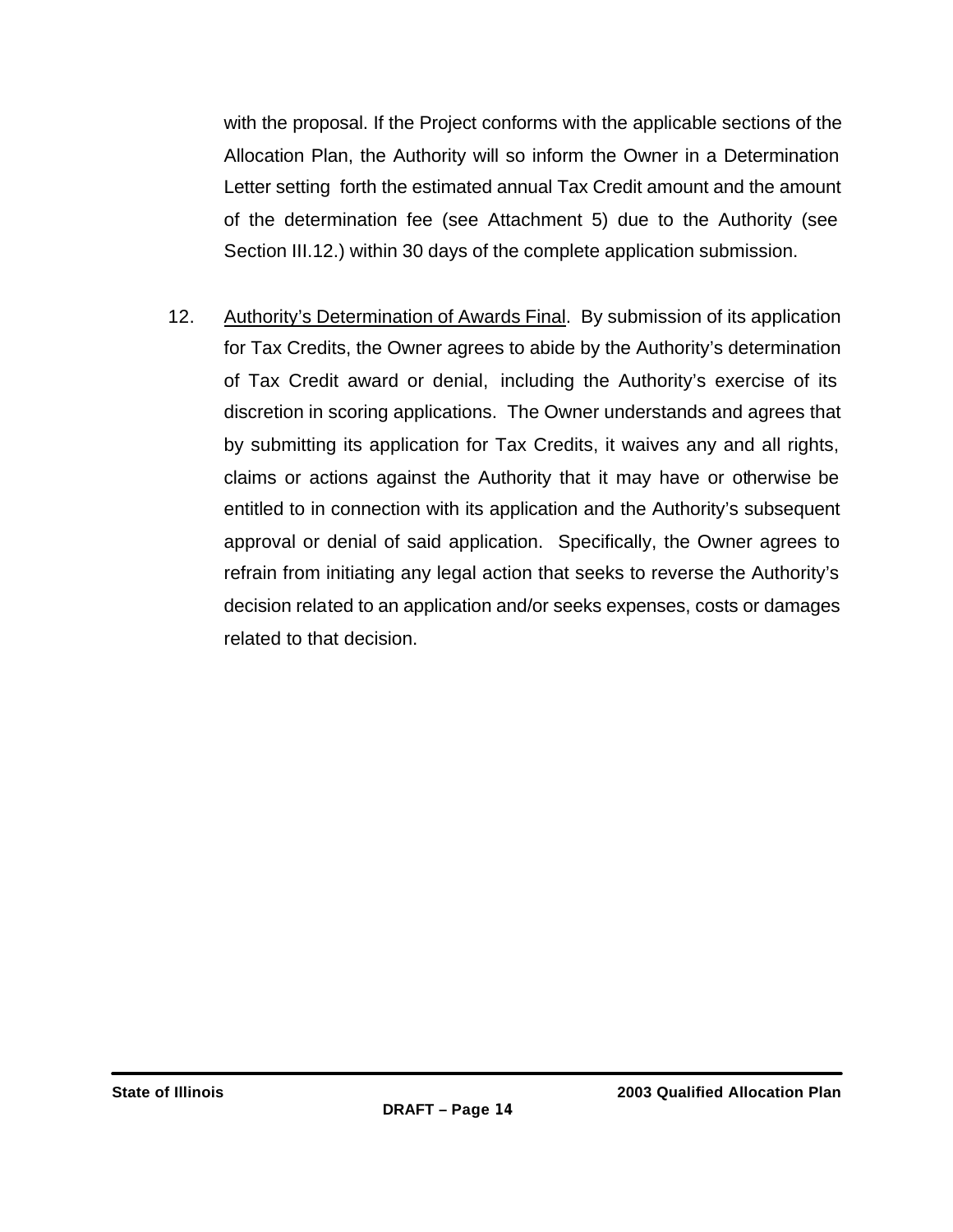# **C. REVIEW OF THE APPLICATION**

## **1. MANDATORY APPLICATION REQUIREMENTS**

Each Application must meet all of the following requirements as of the applicable Application deadline. A Project that fails to meet the mandatory application requirements shall be denied.

- a. Site Control. The Owner must have current Site Control for the Project that extends through the end of August 31, 2003. The Site Control document(s) must be in the name of the majority **Owner**, generally a Limited Partnership. The Site Control document(s) must be executed by both the buyer and seller, where applicable, and must contain a legal description for the property. The seller identified in the document submitted to meet this Site Control requirement must hold title to the Project site. See the Section I, Definitions, for additional guidance on what constitutes appropriate site control.
- b. Evidence of Application for Financing. Evidence of application(s), in the form of an executed acknowledgment letter(s) from the lender(s) and/or grantor(s), for all proposed debt financing, including any assumptions of debt, and grants for the Project must be attached to the Application. Each acknowledgment letter must contain evidence that, as of the Tax Credit application deadline date, the application is still under consideration. In instances involving financing to be obtained via a mortgage broker or banker, the acknowledgment letter must be from the actual lender, or in the case of HUD insured Projects, from HUD. For instance, HUD's Section 221(d)(3),Section221(d)(4), and Multifamily Accelerated Processing programs would require an acknowledgment letter from HUD. Any financing to be provided by HUD that is subject to its Multifamily Accelerated Processing procedures may be evidenced by HUD's invitation to submit for firm commitment issued in connection with the Project.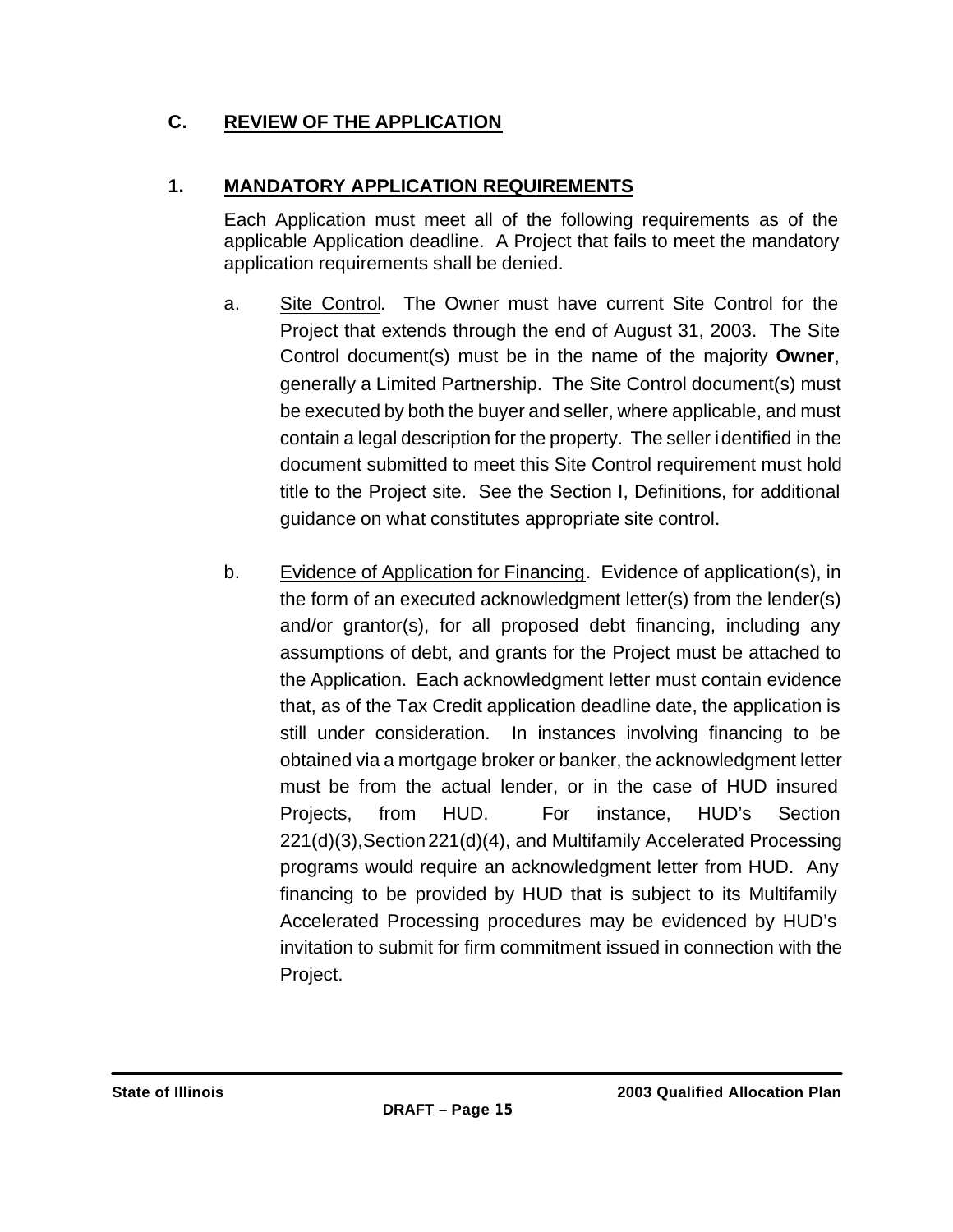In addition, for Projects financed with tax-exempt bonds, evidence of bond volume cap having been obtained and acknowledgment letter(s) from the Project's bond issuer, credit enhancer and/or party at risk on the debt financing must also be submitted with the Application.

- c. Public Housing Waiting List Preference. All Projects must give preferential treatment to Low Income Tenants whose names are on an appropriate public housing or Housing Choice Voucher (formerly known as Section 8) waiting list(s) maintained by the local public housing authority ("PHA"). The Owner must submit with the Application a written statement providing that the Owner will give preferential treatment to persons on the PHA's waiting list(s) and will make on-going efforts to request that the PHA make referrals to the Project, or place the relevant Project information on any listing the PHA makes available to persons on its waiting list(s).
- d. Certification of Consistency. The Project must address local housing needs and priorities, as documented in the State Consolidated Plan or a local Consolidated Plan. If the Project is located in an area covered by a local Consolidated Plan, a current certification of consistency from the appropriate local governmental entity must be submitted with the Application. If that local government withholds a certification of consistency, an Owner may request in writing that the Authority consider a waiver of this requirement, including a statement of the reason for the waiver. In such a case, the Authority will contact the local government to discuss the circumstances surrounding the withholding of the certification and, after such discussions, may grant such waiver requests. A list of jurisdictions with a local Consolidated Plan is included in the 2003 QAP information packet. Applications for Projects in all other areas will be reviewed for consistency at the Authority after receipt of the application.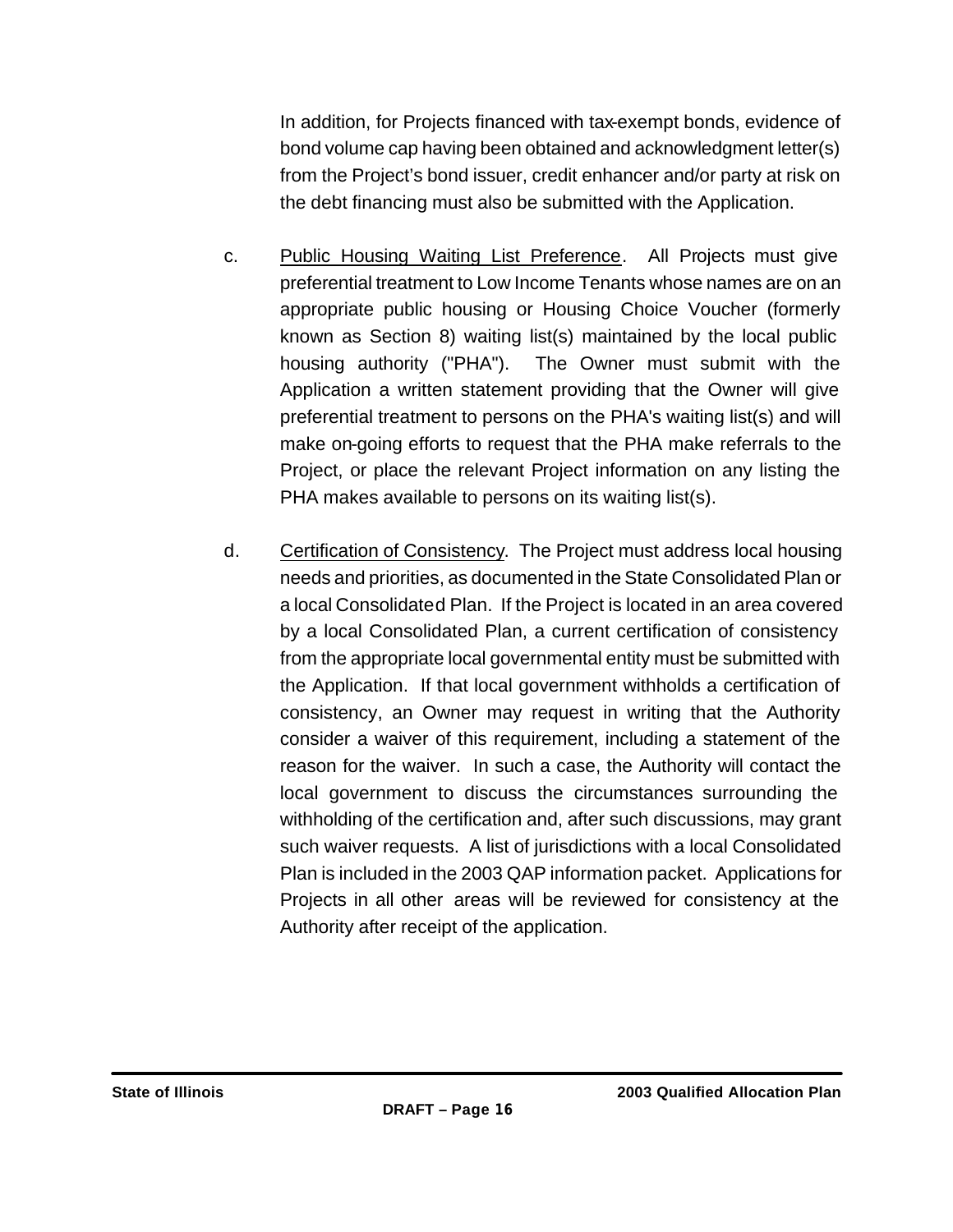- e. Minimize Displacement. For all rehabilitation Projects, the Owner must minimize involuntary displacement of current Low Income Tenants in the building(s) constituting the Project prior to rehabilitation, taking into consideration the safety of such tenants given the scope and nature of the proposed rehabilitation. If a building to be rehabilitated is wholly or partially occupied as of the date the Application is submitted, the Owner must submit with its Application a plan that states whether each current tenant will be required to relocate temporarily or permanently. The Authority reserves the right to require modifications to a plan to ensure that displacement is held to a minimum level.
- f. Projects Involving Rehabilitation: Owners of an occupied rehabilitation Project, regardless of the level of occupancy or the size of such Project, must submit with the Application (i) the current tenant income profile of the Project (ii) the current rent schedule for the Project (iii) a written explanation in any cases where the Project's proposed rents identified on the Application exceed the current rent levels, and (iv) information regarding any waiting lists maintained for the Project.

In addition, the Authority will require two copies of a Physical Needs Assessment (PNA) to be submitted with the application for every project involving rehabilitation. This assessment must be performed by an architect or engineer approved by the Authority, in the format prescribed in Attachment 4. All items identified as "Immediate" on the PNA must be completed as part of the rehabilitation. Other items identified as needing to be addressed within the reserve period may be performed as part of the rehabilitation, or the Owner may choose to provide adequate reserves to ensure that items can be completed as they become necessary.

Owners of rehabilitation Projects must also submit with the Application a General Contractor/Architect Cost Certification of rehabilitation work to be performed with the application. This scope of work will be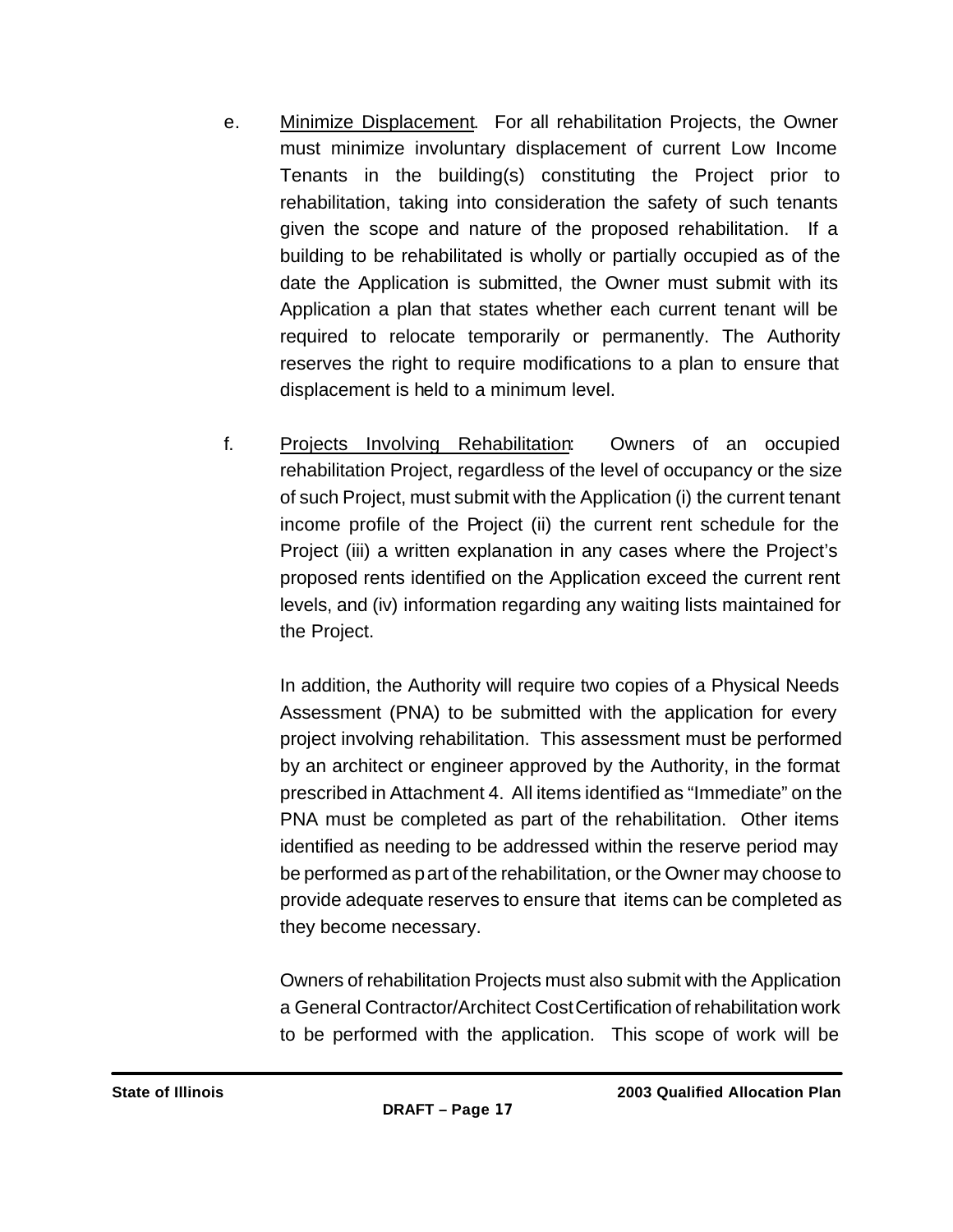compared to the physical needs assessment to ensure that all necessary items are being addressed. If the scope of work is insufficient, this may result in denial of the application.

### **THE REMAINDER OF THIS PAGE HAS BEEN LEFT INTENTIONALLY BLANK.**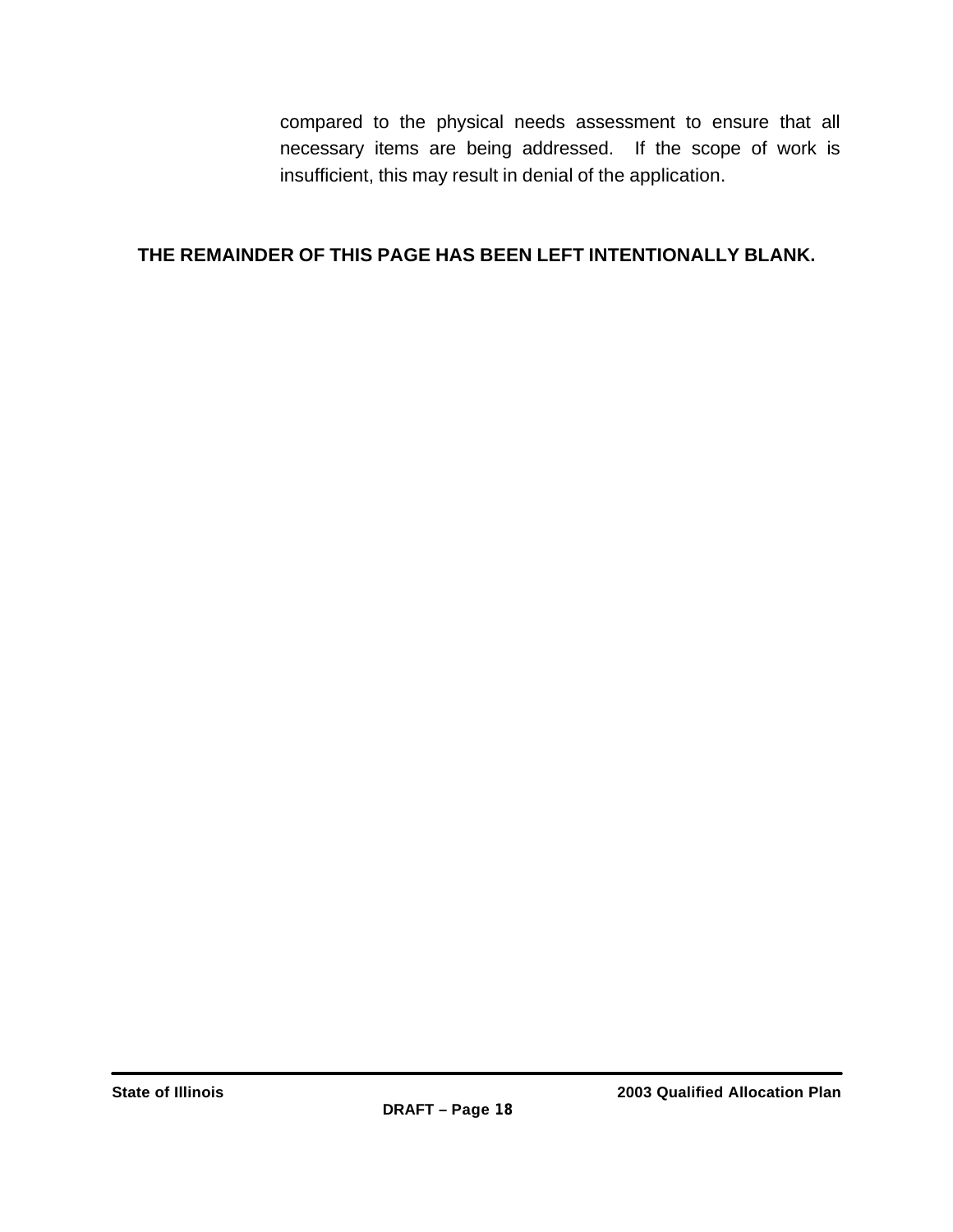### **2. COMPETITIVE REVIEW**

a. Nonprofit Set-Aside. The Authority intends to reserve at least ten percent (10%) of Authority Housing Credit Ceiling for Nonprofit Projects (the "Nonprofit Set-Aside") as required under the Code. Nonprofit Projects will compete against one another for Reservations until the Nonprofit Set-Aside has been fully reserved for qualified Nonprofit Projects. After the Nonprofit Set-Aside has been fully reserved, Nonprofit Projects will compete with all other Projects for Reservations. The Authority will establish the minimum point threshold at which Projects will be approved for a Reservation under the Nonprofit Set-Aside. Any Project that applies pursuant to and qualifies for the Nonprofit Set-Aside and for which a Reservation is made will be counted toward the Section 42 10% set-aside requirement for nonprofits, regardless of which set-aside the Project is approved under for scoring purposes. Reservation Letters for all Projects that qualify for the Nonprofit Set-Aside will indicate approval as a Nonprofit Project and Owners will be required to meet the Section 42 nonprofit requirements even if such Projects are approved under another set-aside.

To qualify as a Nonprofit Project, the general partner(s) of the Owner with a 100% interest in the general partnership must (i) be a qualified nonprofit organization (as defined in Section  $42(h)(5)(C)$ ), (ii) have an ownership interest in the Project either directly or through a wholly-owned subsidiary, (iii) be determined by the Authority not to be affiliated with or controlled by a for-profit organization, (iv) have as one of its exempt purposes the fostering of low income housing, and (v) materially participate (as defined in the Code at 26 C.F.R. § 1,469-5T) in the development and operation of the Project throughout the Compliance Period. Documentation of the applicable entity's nonprofit status and written narrative evidencing sufficient material participation to comply with the Code, as indicated on the Application checklist, must be submitted with the Application. **Nonprofit Applicants must meet the requirements of this section as of the Application deadline**, and must maintain such status throughout the Compliance Period. Nonprofit Projects that do not meet all such requirements, as determined by the Authority, will compete with all other Projects.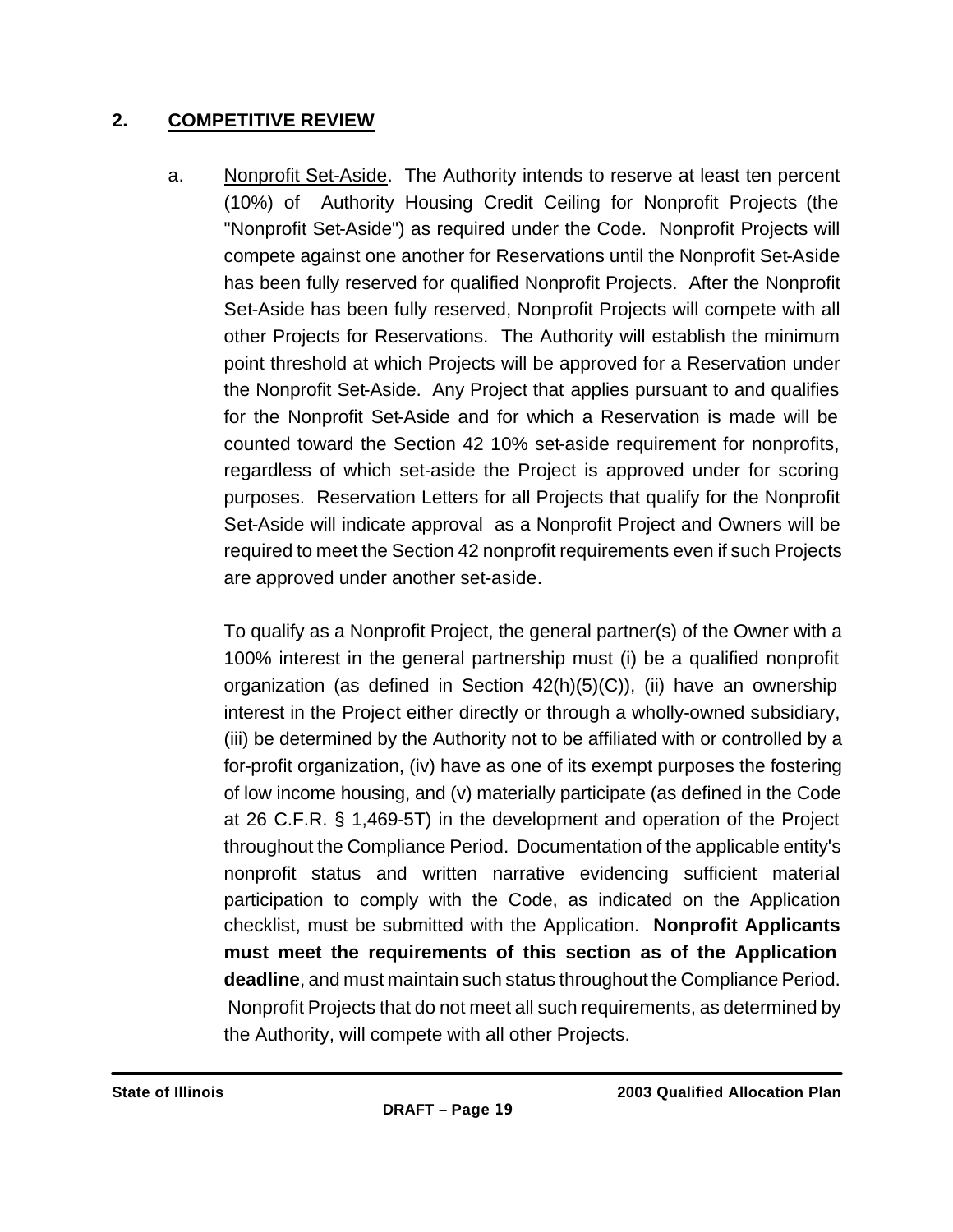If a Project qualifies for an Allocation under the Nonprofit Set-Aside and the Nonprofit Applicant ceases to be involved in the Project before issuance of IRS Form(s) 8609 with respect to the Project, the Reservation or Carryover Allocation for the Project will be withdrawn or canceled and the Tax Credits returned to the Authority unless another qualified nonprofit entity, as defined in Section 42, and satisfactory to the Authority is substituted for the withdrawing Nonprofit Applicant.

If applications received under this Set-aside do not, in the Authority's determination, evidence sufficient readiness to proceed or capacity to complete to project, the Authority reserves the right to consider applicants with a 51% interest in the general partner under this set-aside in the second round of competition.

b. Preservation Set-Aside. The Authority will set aside **\$2,500,000** of the Authority Housing Credit Ceiling targeted for Projects that involve the rehabilitation of currently occupied low income housing developments whose eligibility for conversion to market rate housing is imminent, e.g., two to three years, or Projects otherwise in danger of being lost as affordable housing due to the need for substantial rehabilitation (the "Preservation Set-Aside"). It must be likely that such eligible Projects will be eliminated from the low income housing stock of the State as determined by the Authority. In determining whether a Project qualifies for the Preservation Set-Aside, the Authority will take into consideration the following types of information: source and terms of existing financing on the Project, the extent to which the rent levels will remain affordable, the appropriateness of the level of rehabilitation proposed given the Project's current condition, and any other information, such as current audited financial statements for the Project, that the Authority may require in determining a Project's eligibility for consideration under the Preservation Set-Aside. Such Projects shall include, but not be limited to, as determined by the Authority, the following: (1) preservation-eligible projects under Title II Emergency Low Income Housing Preservation Act of 1987 ("ELIHPA") or Title VI Low Income Housing Preservation Act of 1990 ("LIHPRHA"), (2) projects with expiring Section 8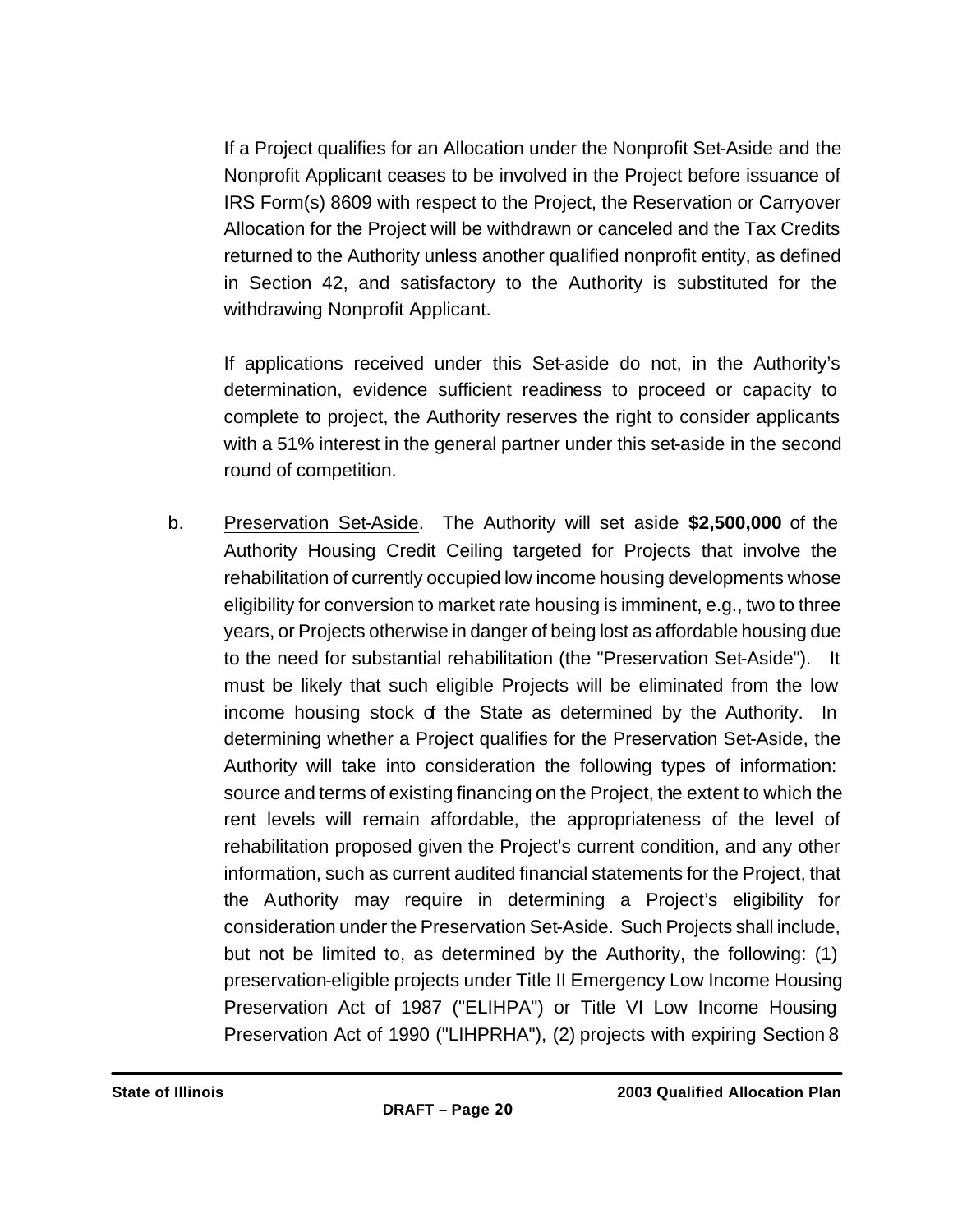contracts, regardless of whether the Owner has given notice of its intent to allow such contracts to expire, (3) projects with HUD-held mortgages, and (4) qualifying projects originally funded by RHS.

Such Projects will be scored in the same manner as other Projects, but will compete against each other until funds in the Preservation Set-Aside are fully reserved. Once the funds in the Preservation Set-Aside are fully reserved, all remaining preservation Projects will compete with all other Projects. If the funds in the Preservation Set-Aside are not fully reserved during the second  $(2^{nd})$  Application Period, the unreserved amount will be available for Reservations for other Projects. To qualify for a Reservation under the Preservation Set-Aside, Projects must receive a minimum number of points, which will be established by the Authority. Notwithstanding the language within this set-aside section, the Authority may limit the number of Projects or amount of Tax Credits awarded to Projects qualifying under this Preservation Set-Aside, regardless of the Project's score and how its score relates to all other Projects. The Authority will determine whether a Project qualifies for this Preservation Set-Aside.

As set forth in Section II.C.1.f., the Authority will require a Physical Needs Assessment to be submitted with the application. This assessment must be performed by an architect or engineer approved by the Authority, in the format prescribed in Attachment 4 to this Qualified Allocation Plan.

c. Small Project Set-Aside. The Authority will set aside **\$1,250,000** of the Authority Housing Credit Ceiling targeted for Projects of **42** total units or fewer (the "Small Project Set-Aside"). A Project which is a phase of a larger Project does not qualify for consideration under this set-aside unless the total units of all phases is equal to or less than 42. Whether a Project is considered a phase of a larger project will be determined by the Authority, but generally applies to Projects being considered within a given calendar year. Projects competing under the Small Project Set-Aside will be scored in the same manner as other Projects, but will compete against each other until funds in the Small Project Set-Aside are fully reserved. Once the funds in the Small Project Set-Aside are fully reserved, all remaining small Projects will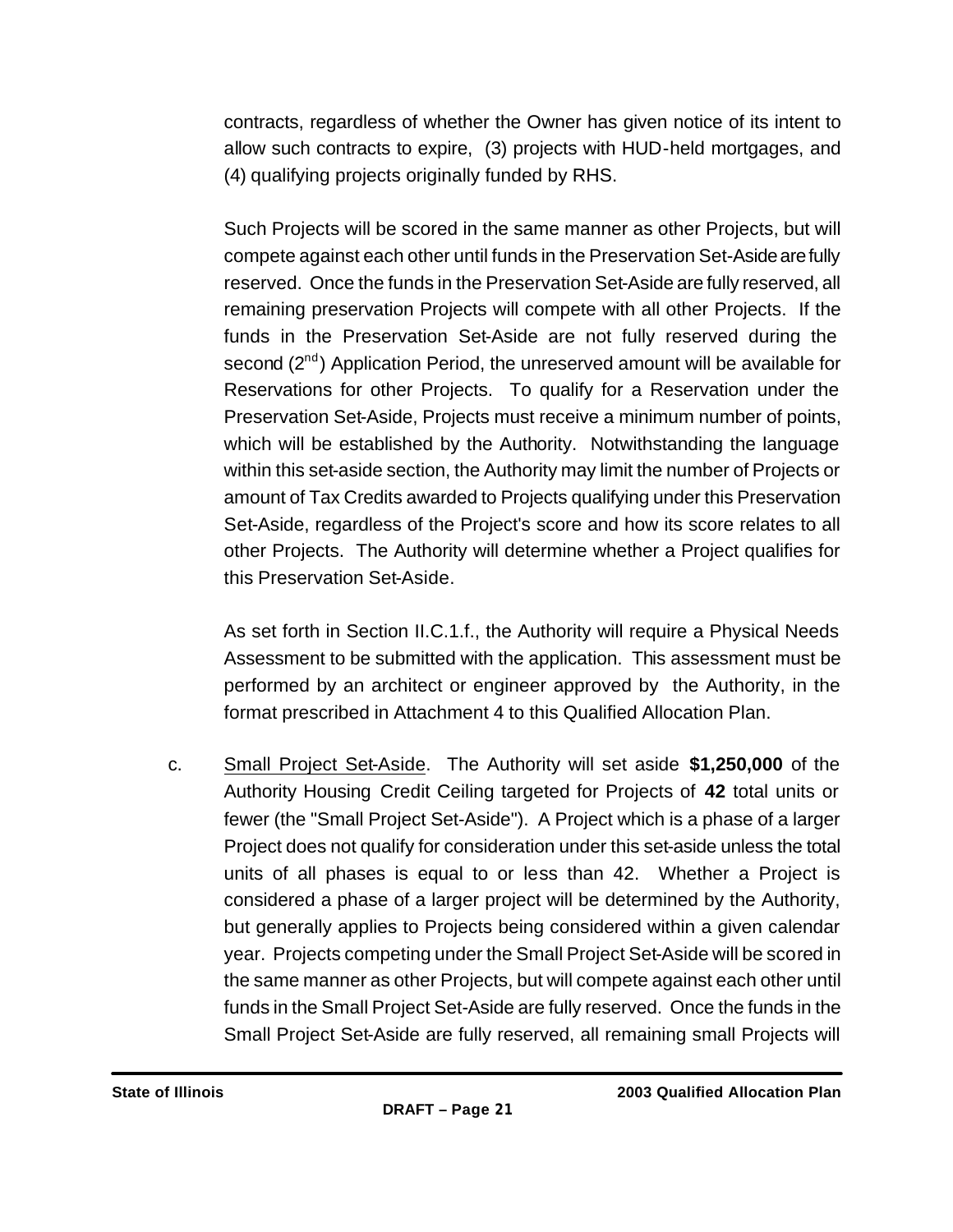compete with all other Projects. If the funds in the Small Project Set-Aside are not fully reserved during the second  $(2^{nd})$  Application Period, the unreserved amount will be available for Reservations for other Projects. To qualify for a Reservation under the Small Project Set-Aside, Projects must receive a minimum number of points, which will be established by the Authority.

d. Large Public Housing Authority Set-Aside. The Authority will reserve up to **\$1,000,000** for large public housing authorities, as defined herein, undertaking the redevelopment of existing public housing projects in need of repair or replacement. In order to qualify, the Large Public Housing Authority must demonstrate that the subject Project is likely to be eliminated from the low-income stock of the State if not rehabilitated or replaced in a timely manner. The application must also contain a certification from the public housing authority executive director that the project is eligible for this setaside.

Such Projects will be scored in the same manner as other Projects, but will compete against each other until funds in the Large Public Housing Authority Set-Aside are fully reserved. Once the funds in the Large Public Housing Authority Set-Aside are fully reserved, all remaining eligible Public Housing Authority Projects will compete with all other Projects.

*NOTE*: *Projects which qualify for more than one set-aside:* If a Project qualifies for more than one set-aside and the Owner wishes to be considered under more than one set-aside, the Owner must indicate all relevant setasides on the Application. Such Projects will be considered by the Authority in the following set-aside order: Large Public Housing Authority Set-Aside, Preservation Set-Aside, Nonprofit Set-Aside, and Small Project Set-Aside. If a Project is not approved under the set-aside under which it is initially considered, it may be considered under another qualifying set-aside. The Authority reserves the right during the second  $(2^{nd})$  Application Period to redistribute unused Tax Credit amounts within any one or more of the Authority's Set-Asides to another Set-Aside which may result in exceeding the individual Set-Aside limits set forth in the Allocation Plan.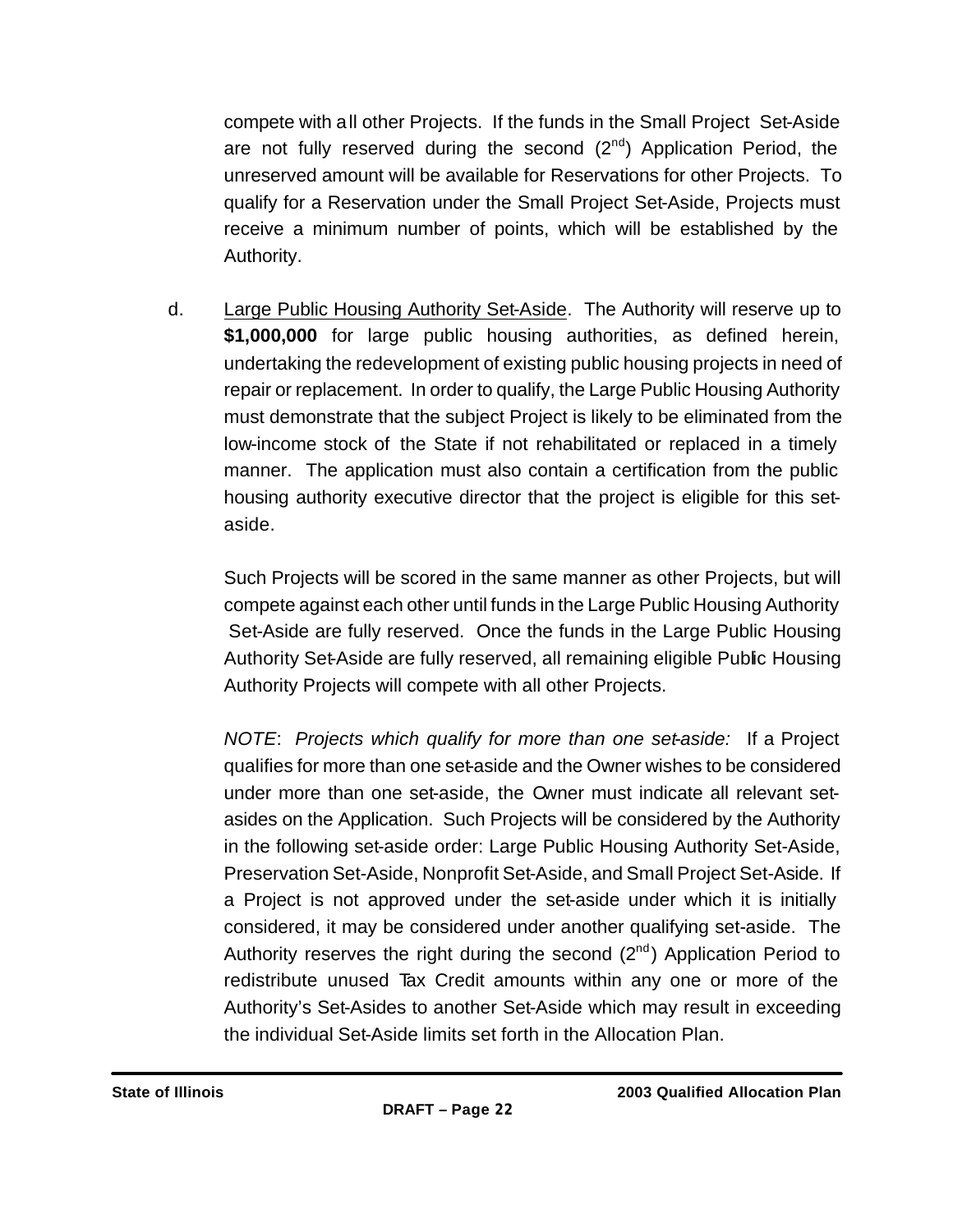e. Scoring Categories. The Authority will evaluate Applications on the basis of materials submitted as of the applicable Application deadline date. However, if the Authority discovers a correctable administrative error in an Application, the Owner will be notified of such an error and will have seven (7) business days from the date of such notice to provide the Authority with a written correction to such an error. Any modifications to the original Application that result in changes to the criteria on which selection decisions were made or that would impede the Project's ability to proceed may result in a rejection of the Application. Owners must notify the Authority in writing of any changes to the Application or the Project that occur during the review process prior to Loan Committee consideration. If the Authority becomes aware of any changes to a Project during the review process, the Authority may remove relevant points. As noted, relevant scoring items will be made part of the Extended Use Agreement. The Authority will exempt from the scoring process (i) a Project that has received a partial or full Reservation in the previous year, (ii) those Projects requesting an Increase, and (iii) Projects financed with tax-exempt bonds. The Authority may grant Increases prior to Reservations. The Authority will establish the minimum point thresholds at which Projects will be approved for a Reservation in each Application Period.

If two Projects have the same number of points and only one Project will be awarded a Reservation, the Authority will use the following criteria, in the order noted, to determine a tie breaker: (1) the Authority will select the Project that will serve tenants with the lower maximum income regardless of the size of the Project; (2) the Authority will select the Project with the higher percentage of its Low Income units at the lowest income level; (3) the Authority will select the Project with the longest Extended Use Period; (4) the Authority will select the Project that is located within a qualified census tract (see **Attachment 6**) and contributes to a concerted community revitalization plan; and if a tie still results, (5) the Authority will select the one that is, in the Authority's judgment, the one more ready to proceed in a timely manner.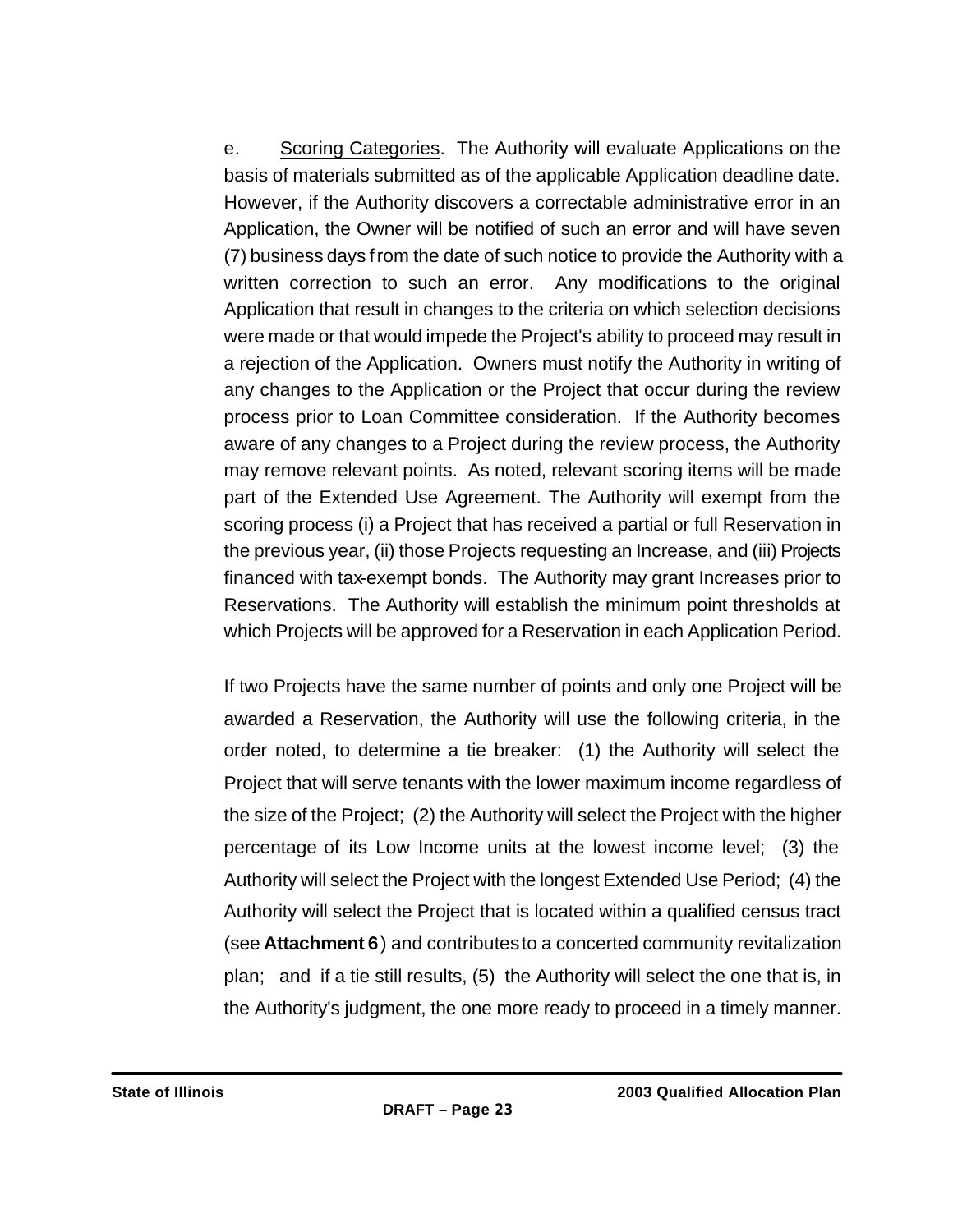- 1. Project Market Evaluation (Maximum 15 points) The Authority will take into account the site and market study as required under Section II.A.. In determining how many points to award a Project based on the site and market study, the Authority may take into account such factors as:
	- (i) Project design and amenities;
	- (ii) the appropriateness and marketability of the Project location;
	- (iii) local demand and need for the type of Project proposed;
	- (iv) the impact on area affordable and market-rate rental housing; and
	- (v) the affordability and appropriateness of the proposed rents.

The Authority may deny an Application for Tax Credits irrespective of its point ranking if it determines that the proposed Project would have a severely adverse impact on a particular market area or other developments in the area. In making determinations under this section, the Authority may take into account other awards of Tax Credits to Projects during the current and any prior allocation year.

2. Homeownership/Longer Extended Use Period (Maximum 1 point) The Authority will award one point to a Project with a binding Extended Use Period of 31 or more years. The Extended Use Agreements for Projects that are awarded points under this scoring category will include the Extended Use Period specified on the Application.

Alternatively , one (1) point will be awarded to projects that include a feasible plan with the application to provide affordable homeownership opportunities to qualifying tenants at the expiration of the Compliance Period. This plan must include the manner in which an owner will ensure that units are purchased by low income tenants throughout the designated Extended Use Period. Any financial assistance to be offered to tenants must also be included, including the intended source of this assistance.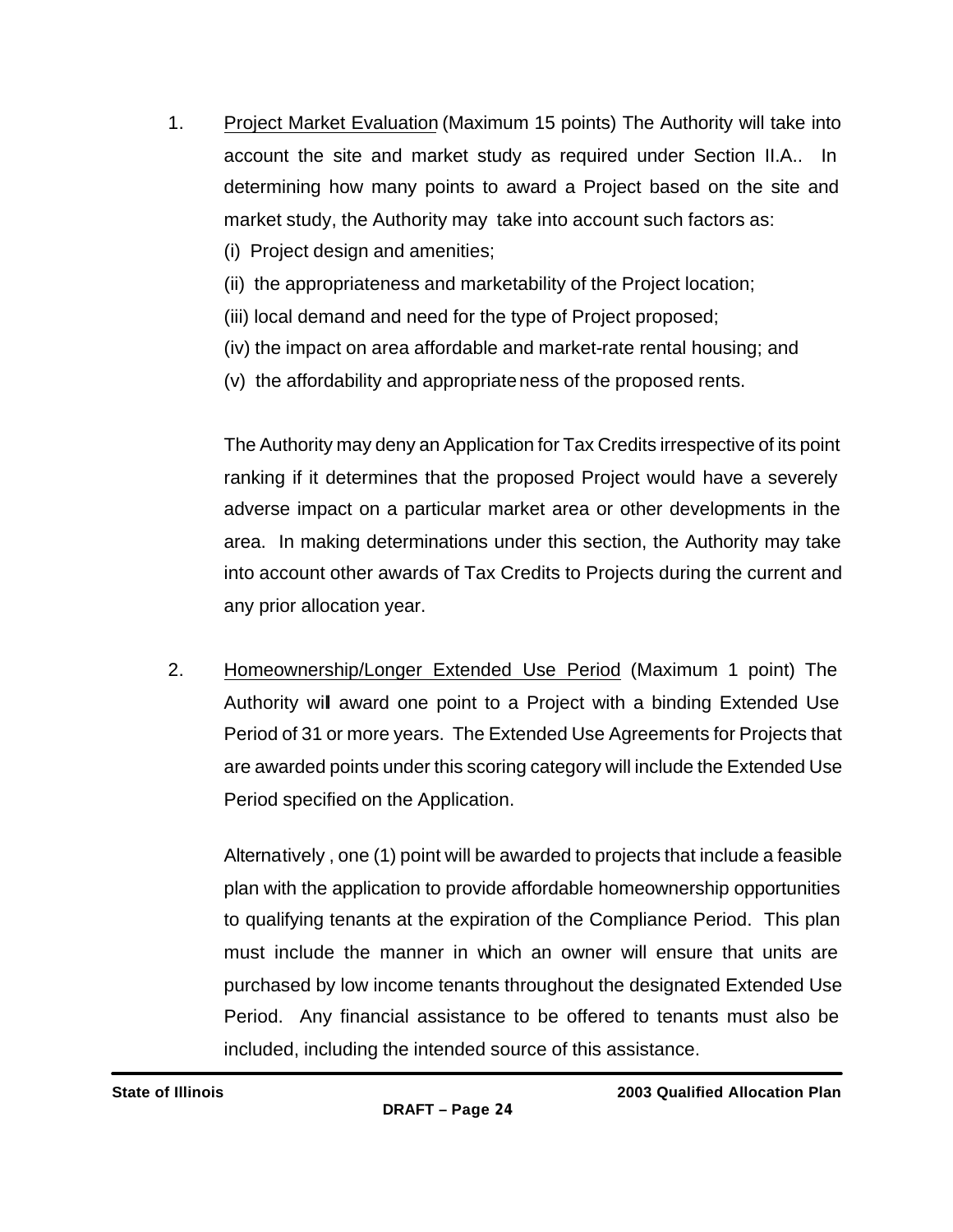3. Lowest Income Tenants/Lowest Rents (Maximum 5 points) If the Project will serve tenants with maximum household incomes lower than Low Income and will maintain rents for units at a level not to exceed 30% of the maximum income selected, points will be awarded as follows:

| 20% or more of the Units   |        |
|----------------------------|--------|
| Occupied by Households     |        |
| With Incomes at or Below*: | Points |
| 50%                        | 3      |
| 40%                        | 5      |

\*Percentages are of the median income at the time of application for the area in which the Project is to be located.

See **Attachment 10** for the maximum rent levels. The rent levels (base rents plus tenant-paid utility costs) must be reflected in the Application and must be equal to or less than the maximum rent associated with the appropriate percentage of median income for the area in which the Project is located. The low income tenant election (separate from the minimum setaside election) must be specified in the Application and will be incorporated in the Extended Use Agreement.

4. Mixed Income (3 points) Market rate units are those rental units that are part of the Project but that will not be reserved for Low Income Tenants, e.g., non-Tax Credit units, or units for which Tax Credits will not be claimed. In order to receive points under this category, the rents charged for these units must exceed the Tax Credit unit rents. Three points will be awarded to applicants that meet the following requirements

| Percent of Total Units at |                         |
|---------------------------|-------------------------|
| Market Rate Required      | <b>Project Location</b> |
| to Receive Points         | (per Attachment 7)      |
| 25                        | Non-rural               |
| 10                        | Rural                   |
|                           |                         |

*NOTE*: The Authority strongly encourages Owners to disperse all Low Income Units evenly among the buildings in a mixed income, multi-building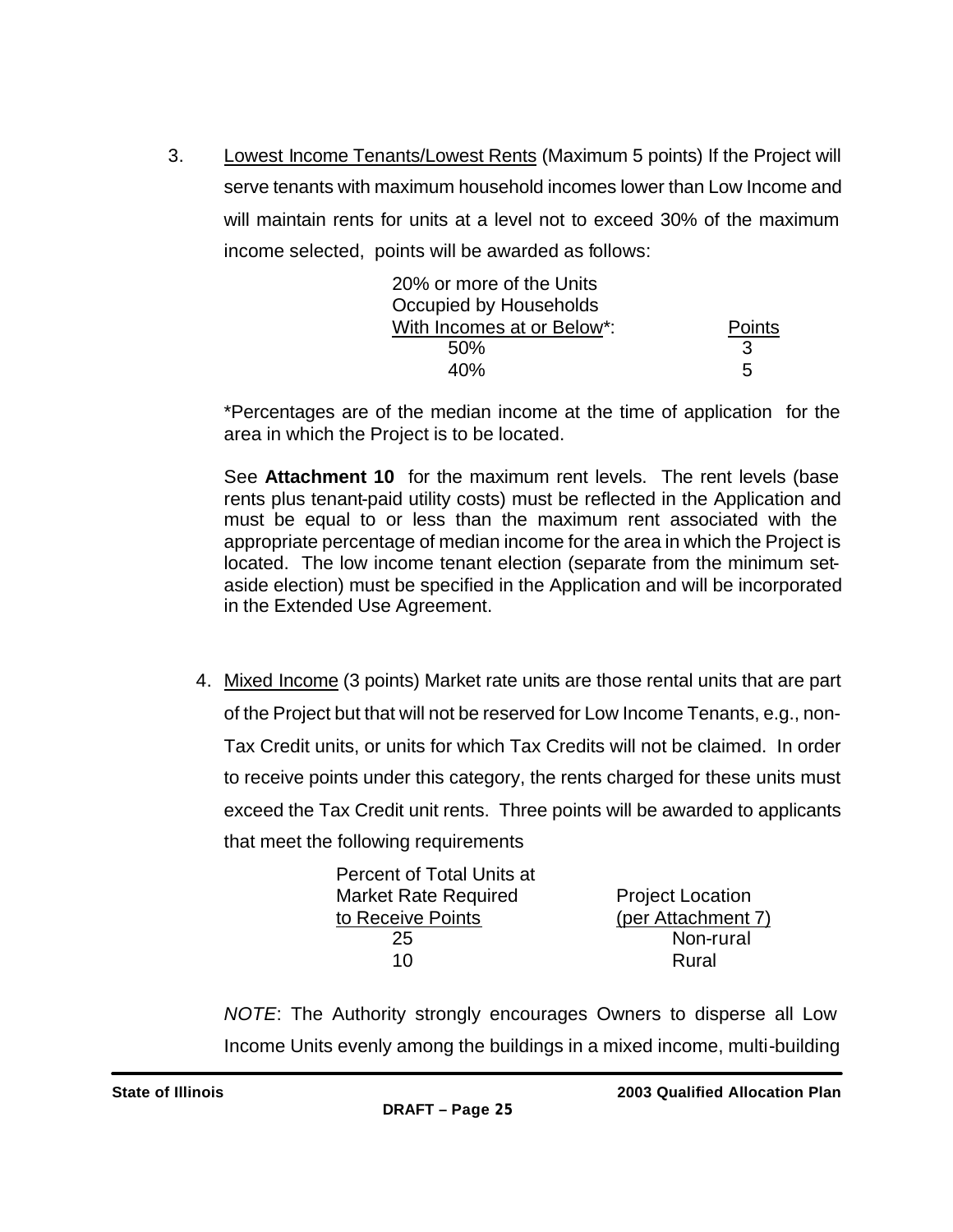Project, and to disperse these units within each building in a manner acceptable to the Authority. Under Section 42, the low income percentage (applicable fraction) must be established building by building no later than the date such buildings are placed in service and may not be changed.

- 5. Economic Efficiencies (Maximum 3 points) The A uthority will award points for the following types of leveraging. A maximum of three (3) points is available under this category.
	- a. Project-based Assistance (Maximum 3 points) Points will be awarded according to the following types of assistance if an applicant submits a firm, written commitment for such project-based assistance with the Project application.
		- i. HUD Homeless Assistance programs. Three (3) points will be awarded for a commitment from HUD indicating that at least 50% of the total units will receive projectbased rental assistance for a minimum of 10 years.
		- ii. Participation in a Housing Choice Voucher Conversion Program (Two points) In order to be considered for points under this category, the applicant must submit a letter from the appropriate public housing authority(ies) indicating (1) their intention to provide project-based assistance to the development, (2) the number of units which will receive such assistance (a minimum of 10% of the total units to receive points), (3) the length of time the assistance will be provided, and (4) an approximation as to when the assistance will be made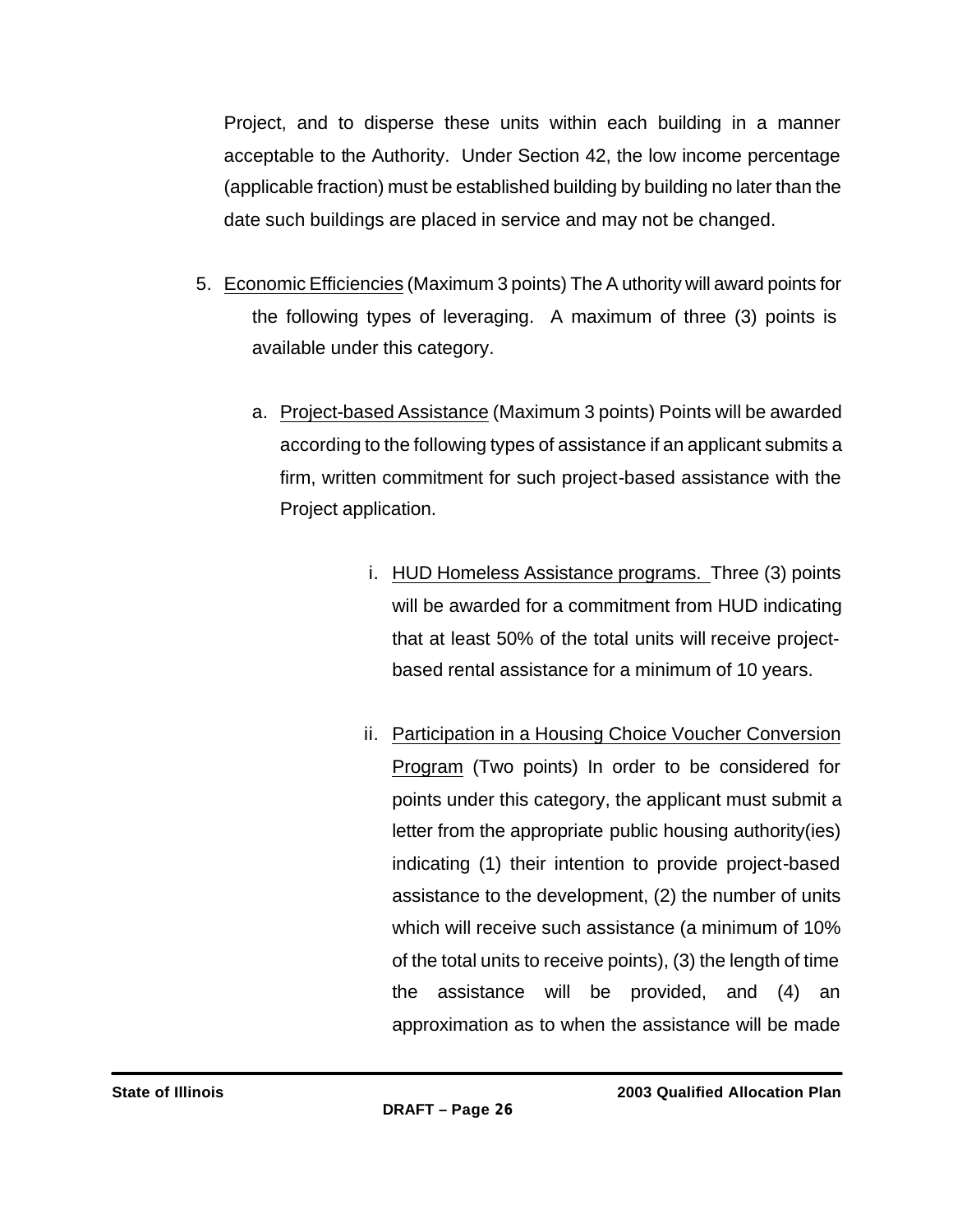available. In order to facilitate smooth transition from tenant- to project-based assistance, up to one year from initial lease-up will be allowed for the public housing authority to commit the vouchers. Commitments under this sub-category may be submitted up to two weeks after the first application deadline, or by February 4, 2003.

- iii.USDA Rural Development Project-based Assistance (One Point) One point will be awarded to applicants that submit a firm, written commitment for project-based assistance from the U.S. Department of Agriculture's Rural Housing Service for at least 50% of the total units.
- b. Equity Leveraging (Maximum three points) Up to three points will be awarded for this category, as follows

| Percent of fully amortized debt |        |
|---------------------------------|--------|
| versus total project cost       | Points |
|                                 |        |
| 40%                             | 3      |
| 50%                             | 2      |

6. Evidence of Fixed Rate/Long Term Financing (10 points) Ten points will be awarded if the Owner provides written evidence of commitments for at least ninety percent (90%) of the permanent financing, including grants and approvals of assumptions of debt, for the Project, which commitments are, in the determination of the Authority of sufficient certainty that they will provide the financing for the Project, assuming that various conditions are met. The written evidence of commitment must set forth (i) the amount of the loan, (ii) a term of 20 years or more, (iii) the amortization period, (iv) a fixed interest rate (which may be adjusted under specified terms and conditions), and (v) the expiration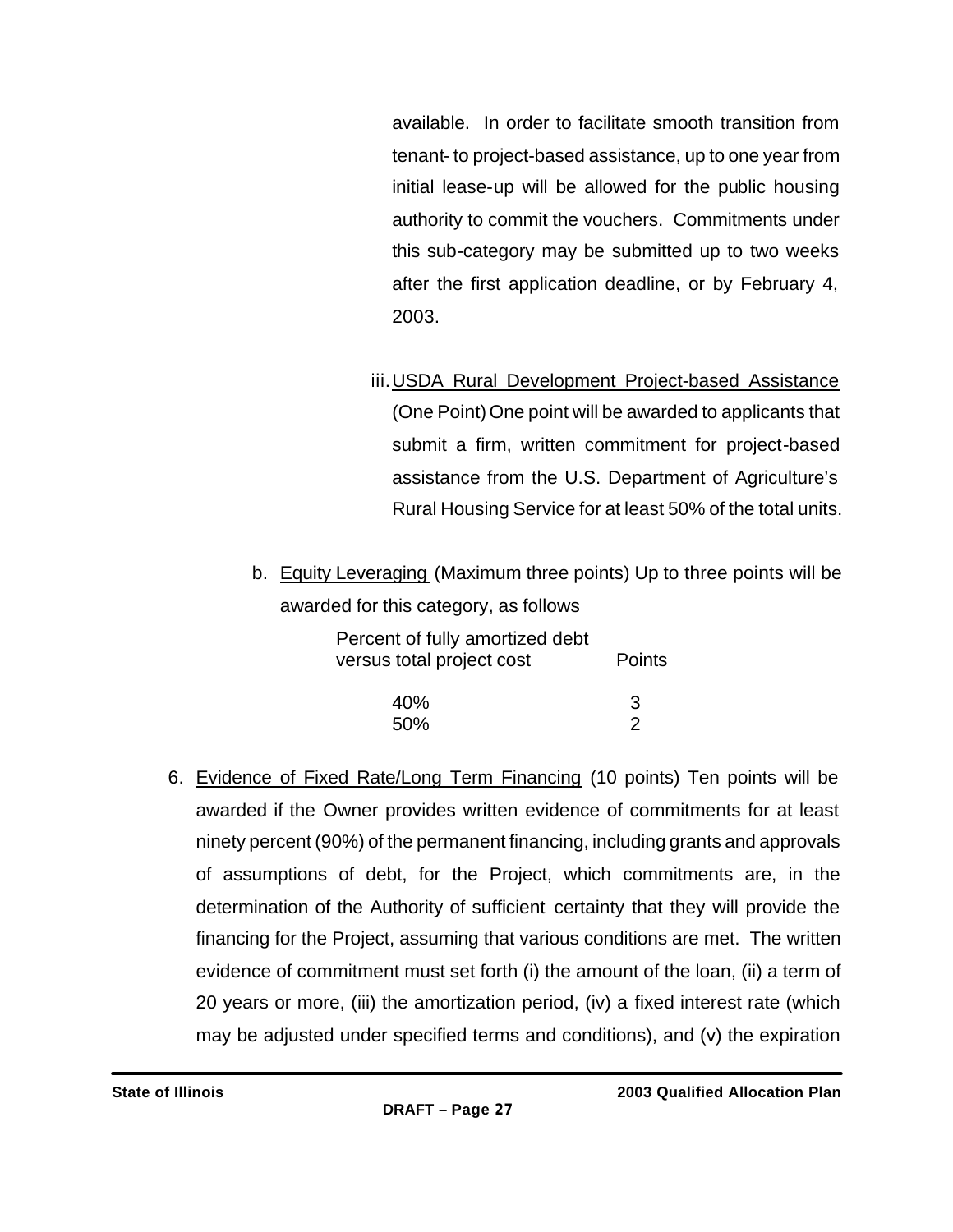date of the commitment. Commitments for the first application period must extend through the end of June, 2003; those for the second application period must extend through the end of September, 2003. Financing fees may not exceed 200 basis points, plus such other applicable costs associated with Federal Housing Administration (FHA) financing. In instances involving financing to be obtained via a mortgage broker or banker, the commitment letter must be from the actual lender.

A commitment may not be subject to further discretionary review (e.g., approval of a loan committee) or denial by the lender/grantor, with the following exceptions: (i) in those instances where HUD insurance is proposed, an invitation to submit for firm commitment issued under the Multifamily Accelerating Processing procedures by HUD is acceptable; and (ii) for permanent subordinate financing of \$750,000 or less sought from a governmental entity, evidence of application is acceptable, if the application is still under consideration (has not been denied).

For sources that meet criterion (ii) above, an Owner must submit written evidence of application to the proposed funding agency, including (i) the proposed amount, (ii) the proposed fixed interest rate, and (iii) the proposed term. The Authority will work directly with the proposed funding source to determine the status of the application.

If, during the Authority's review of the Tax Credit Application, the financing is denied, the Applicant will be allowed seven (7) business days from the date of the denial notice to provide a revised financing plan, which may include obtaining a financial commitment, as determined by the Authority. If no alternate commitments are provided, the Application will be deemed financially infeasible, and subject to denial.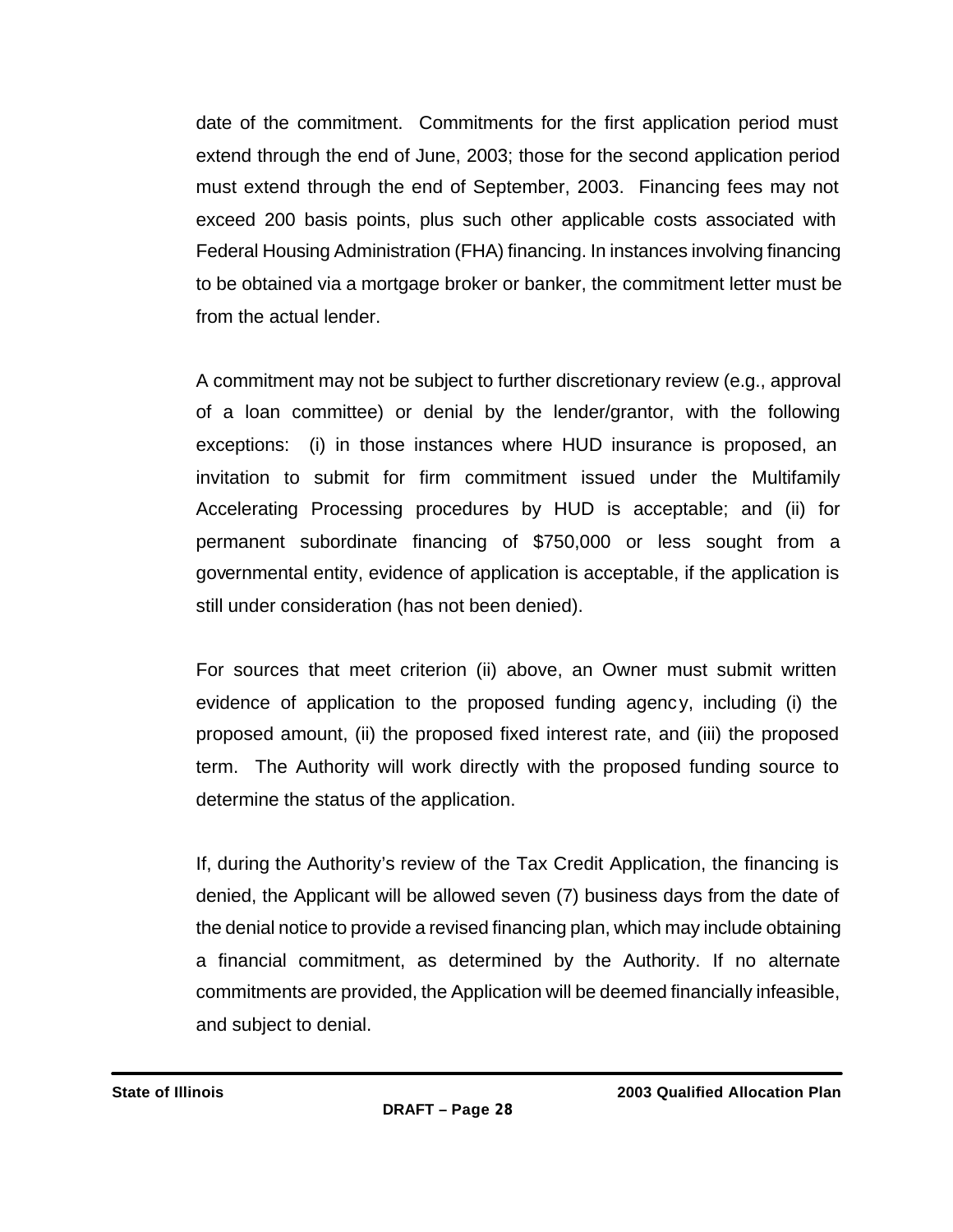For grants, the Owner must supply with the Application written evidence from the grantor indicating the amount of the grant that has been, or will be, awarded.

- 7. Project Location (Maximum 5 points)
	- a. *Rural Areas*: (5 points) Projects located in rural areas (defined as those NOT specifically identified in (**Attachment 7**) will be awarded five points. Points will not be awarded under this category for Projects larger than 60 total units.
	- b. *Suburban Areas*: (5 points) Projects located within the Chicago Primary Metropolitan Statistical Area (the "Chicago PMSA") as defined by the U.S. Census Bureau, excluding those within the boundaries of the City of Chicago, will be awarded five points. The Chicago PMSA includes the counties: Cook, DeKalb, DuPage, Grundy, Kane, Kendall, Lake, McHenry and Will.
	- c. *Illinois Workforce Advantage Program*: (3 points) Projects located in the following areas will receive points under this category: the cities of Harvey, and East St. Louis, Maywood, and Rock Island ; Alexander, Hardin, Johnson, Massac, Pope, Pulaski, and Union counties; and the Humboldt Park, North Lawndale, South Lawndale, and Englewood neighborhoods of Chicago. If located in rural areas as defined in **Attachment 7**, projects must be limited to 60 or fewer total units. A map of the Humboldt Park, North Lawndale, South Lawndale, and Englewood neighborhoods is available upon request to the Authority at 312/836-8578.
- 8. Zoning (Maximum 5 points) If the Project's site is currently zoned for its proposed use or efforts have been made by its Owner to obtain the appropriate zoning, the Authority will award points as follows: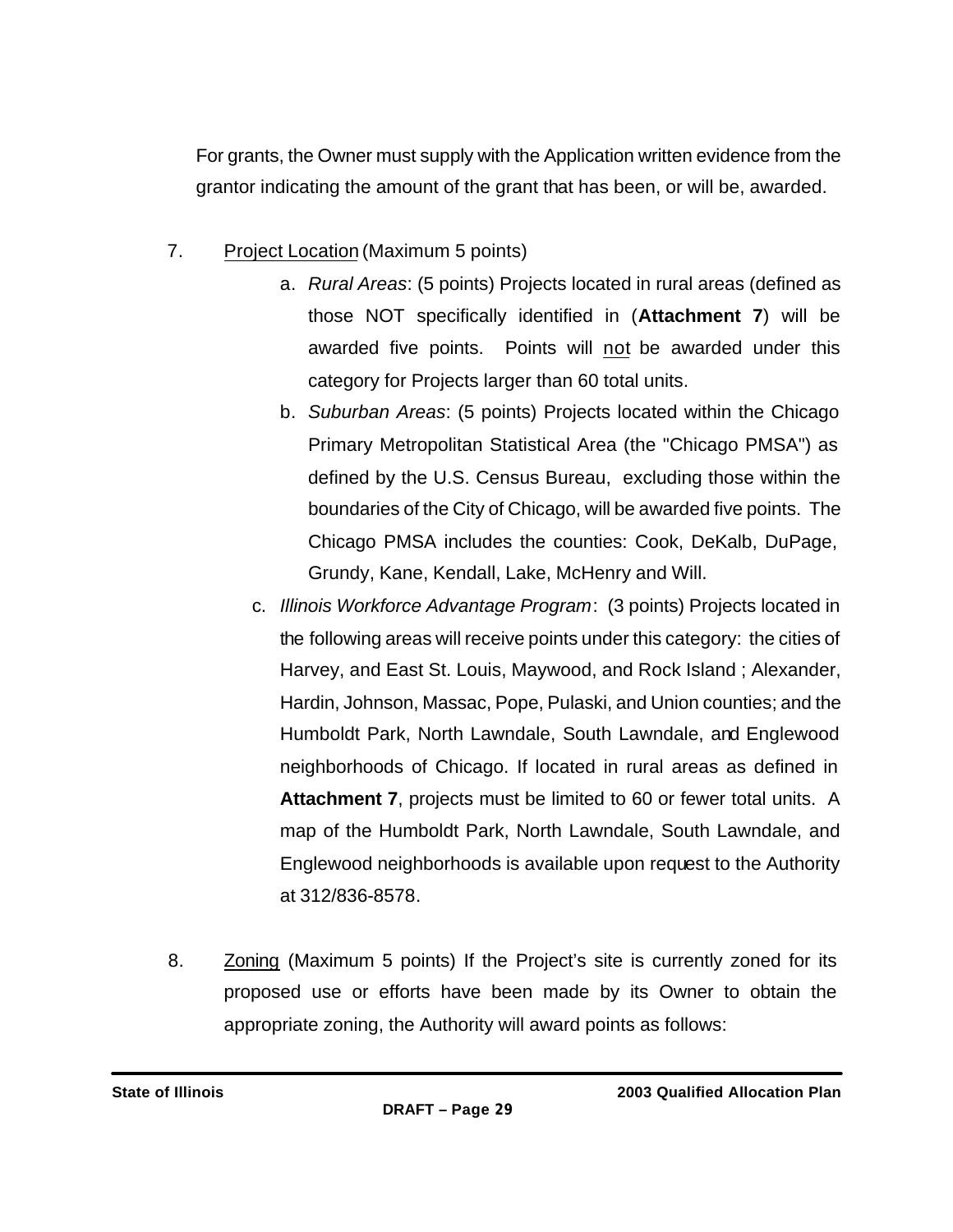- 5 points The Application includes evidence that zoning is appropriate for the site, such as a building permit or a zoning map with letter of certification from the local zoning administrator. For projects located in the City of Chicago, a certification from an attorney that zoning is appropriate for the intended use will suffice. The certification submitted, whether from a local zoning administrator or attorney, must contain (i) the location of the proposed site (e.g., address or street crossings), (ii) the current zoning type (i.e., multifamily residential), (iii) a statement that the current zoning is appropriate for the proposed Project and no zoning variation requests are pending that would alter this, and (iv) that no further action is required prior to the issuance of a building permit, other than a review of final plans and drawings for the proposed Project by the local zoning administrator or chief elected official, if the municipality does not have a zoning administrator.
- 2 points The Project's Application includes evidence from the local zoning administrator or appropriate elected official that an application for a change in zoning is in process and that no actions other than any one or more of the following need occur before the Project's site receives proper zoning approval: (i) issuance of special use permits, which permits have been applied for, (ii) appropriate action by a municipal council and a meeting to consider such action has been scheduled, or (iii) appropriate action by a planning and/or zoning commission and a meeting to consider such action has been scheduled. If the site of the Project is to be annexed by a municipality but annexation has not been completed, as of the date of the Application, no points will be awarded in this category.
- 0 points No points will be awarded if an Application includes no evidence that the location of the proposed site is currently zoned appropriately for the proposed Project and provides no evidence that efforts have begun to obtain such proper zoning. If the site of the Project is to be annexed by a municipality but annexation has not been completed as of the date of the Application, no points will be awarded in this category.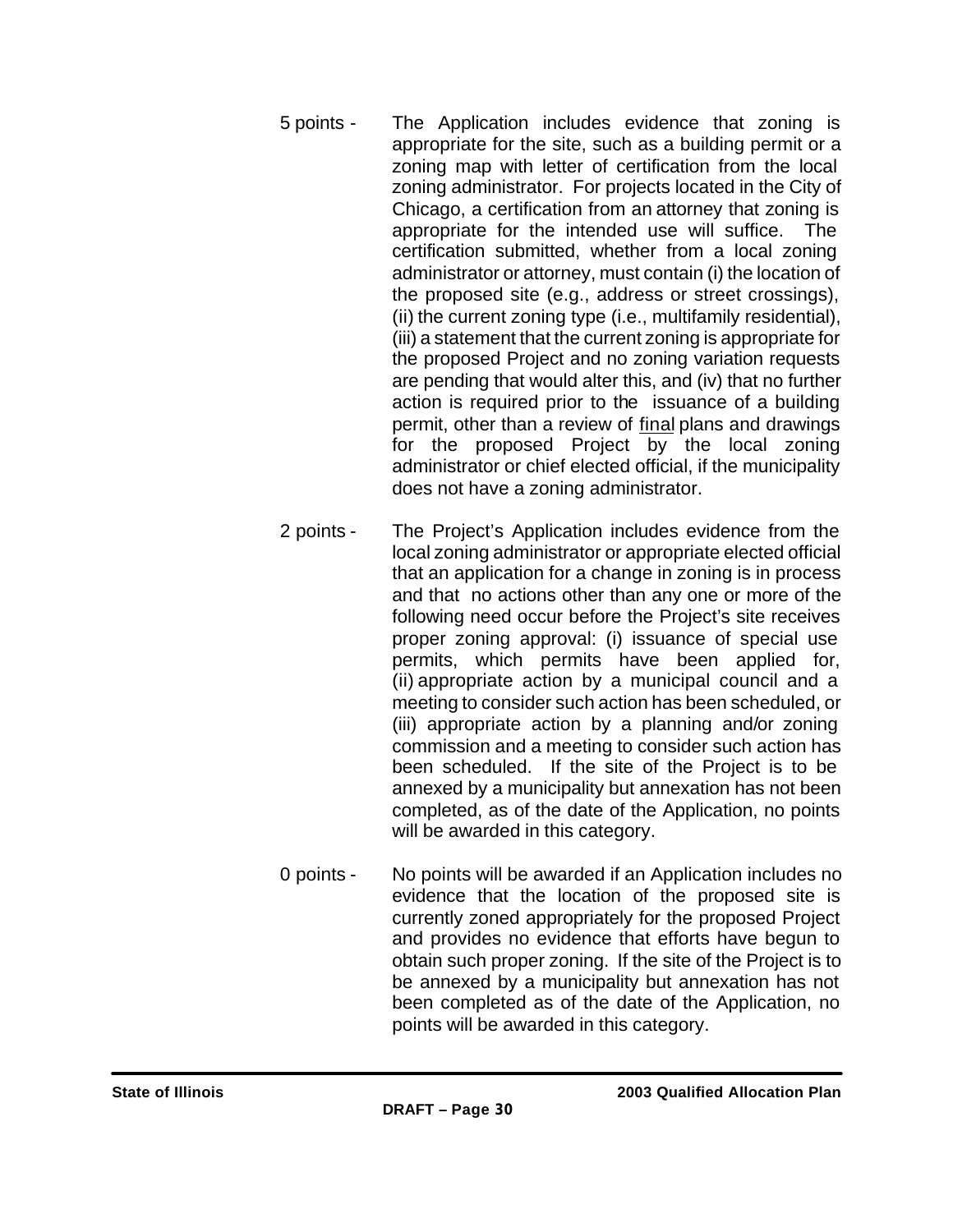- Note: Applicants may submit evidence of zoning up to two weeks after the application deadline. This supplemental submission must be received by means other than facsimile or electronic mail.
- 9. Plans and Drawings (3 points) Three points will be awarded if the Owner submits with the Application all of the following: (i) exterior architectural drawing of the Project (elevation), (ii) a schematic floor plan of the Project that shows the unit configuration and floor plan of the units, (iii) a site plan that shows the general layout of the site, and (iv) photographs of the site. The plans must evidence that the project will fully comply with fair housing requirements, as set forth in the Fair Housing Amendments Act of 1988.
- 10. Developer Record (Maximum 7 points) The Authority will award points for the development record of the principal(s) of the general partner(s) of the Owner, based on the information provided on the previous participation form attached to the Application and as determined by the Authority, as follows:
	- 7 points The principal(s) of the general partner(s) have satisfactory experience in developing affordable housing projects and have completed and placed in service at least one affordable housing project of similar size, scope and type (i.e., elderly, frail elderly, special needs, homeless).
	- 4 points The principal(s) of the general partner(s) have satisfactory experience in developing affordable housing projects and have completed and placed in service at least one affordable housing project of different size, scope and/or type, or have experience in market-rate housing or commercial development and have completed at least one market-rate housing development or one commercial development.
	- 0 points The principal(s) of the general partner(s) have little or no development experience, or the Authority has had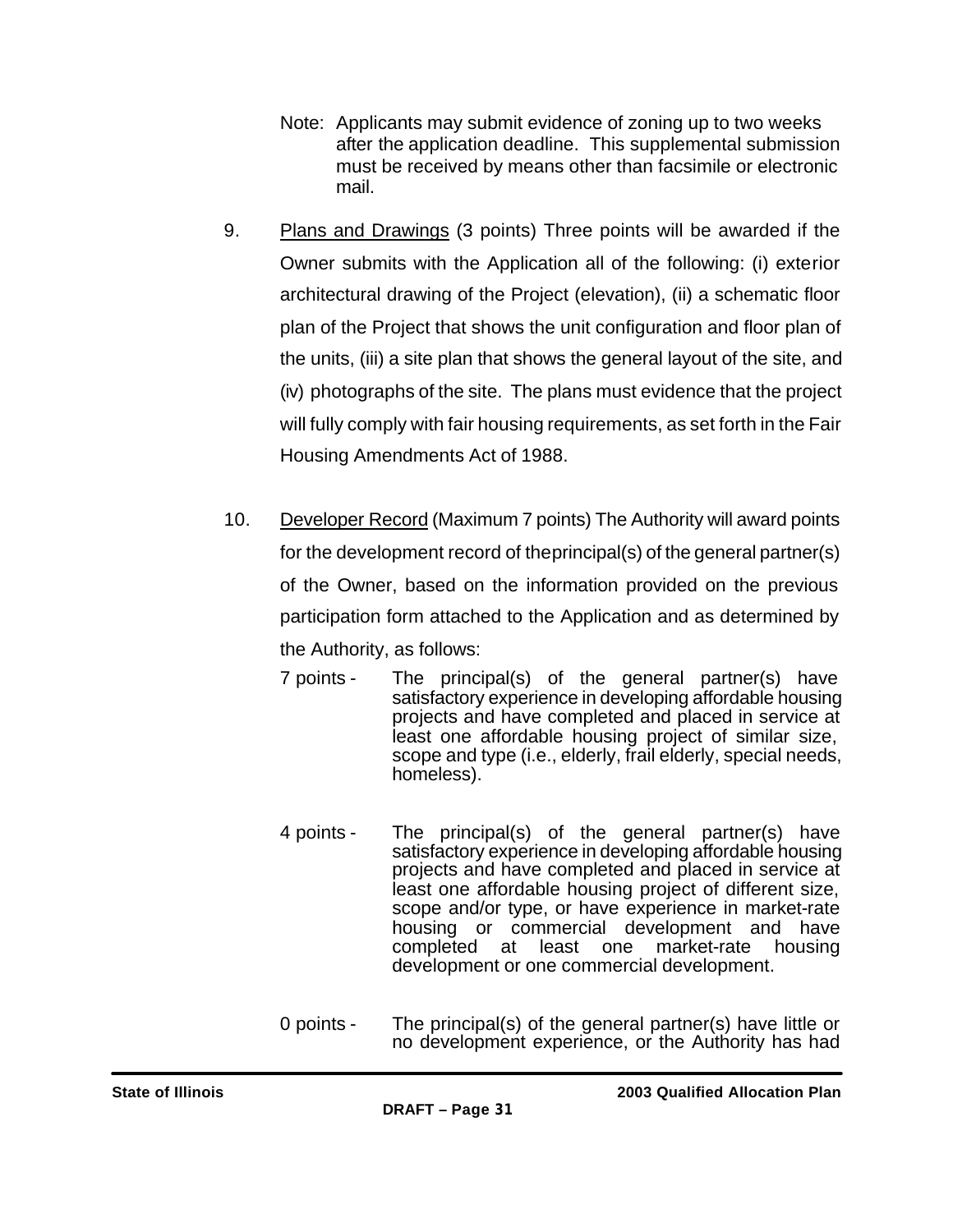unfavorable past experience with principal(s) of the general partner(s).

11. Targeting of Units (Maximum 8 points) *NOTE:* Points will be awarded, if applicable, in only one of these subcategories.

*a. Mixed Populations/Special Needs Component* (5 points) Five points will be awarded if the Owner will actively target at least 20% of the Project's total units special needs populations, as defined in Section (I)(ad). of this Qualified Allocation Plan . Housing for the elderly may not qualify for points under this subcategory, regardless of the age of the special needs population to be targeted, unless it is a supportive living facility. All of the special needs units counted toward satisfying this 20% test must be for Low Income tenants. The specific Low Income special needs population must be identified in the Application, and a brief marketing plan which references any intended services to be provided along with their sources of funding must be submitted with the Application. The Authority will determine whether the targeted population specified by an Applicant qualifies as "special needs." The Project's Extended Use Agreement will reflect this special needs targeting as an additional use restriction.

*b. Rehabilitation Projects Targeting Persons with Physical Disabilities* (5 points) Five points will be awarded if an Owner of a rehabilitation Project commits to serve persons with physical disabilities by rehabilitating 5% of the total units in the Project as **accessible**, and an additional 15% of the total units in the rehabilitation Project as **adaptable** as these terms are defined in the Illinois Accessibility Code (71 Ill. Adm. Code 400 et seq.). These projects must also meet requirements of the Environmental Barriers Act (410 ILCS 25/1 et seq.) and Americans with Disabilities Act (42 U.S.C. 3601 et seq.), if applicable. The proportion of accessible and adaptable units which must be reserved for Low Income tenants must be consistent with the Project's applicable fraction. An independent architect's certification confirming the Project's number of accessible and adaptable units as defined in the Illinois Accessibility Code and indicating that design requirements contained in the Fair Housing Amendments Act of 1988 will be met must be submitted with the Application. The Project's Extended Use Agreement will reflect this special needs targeting as an additional use restriction.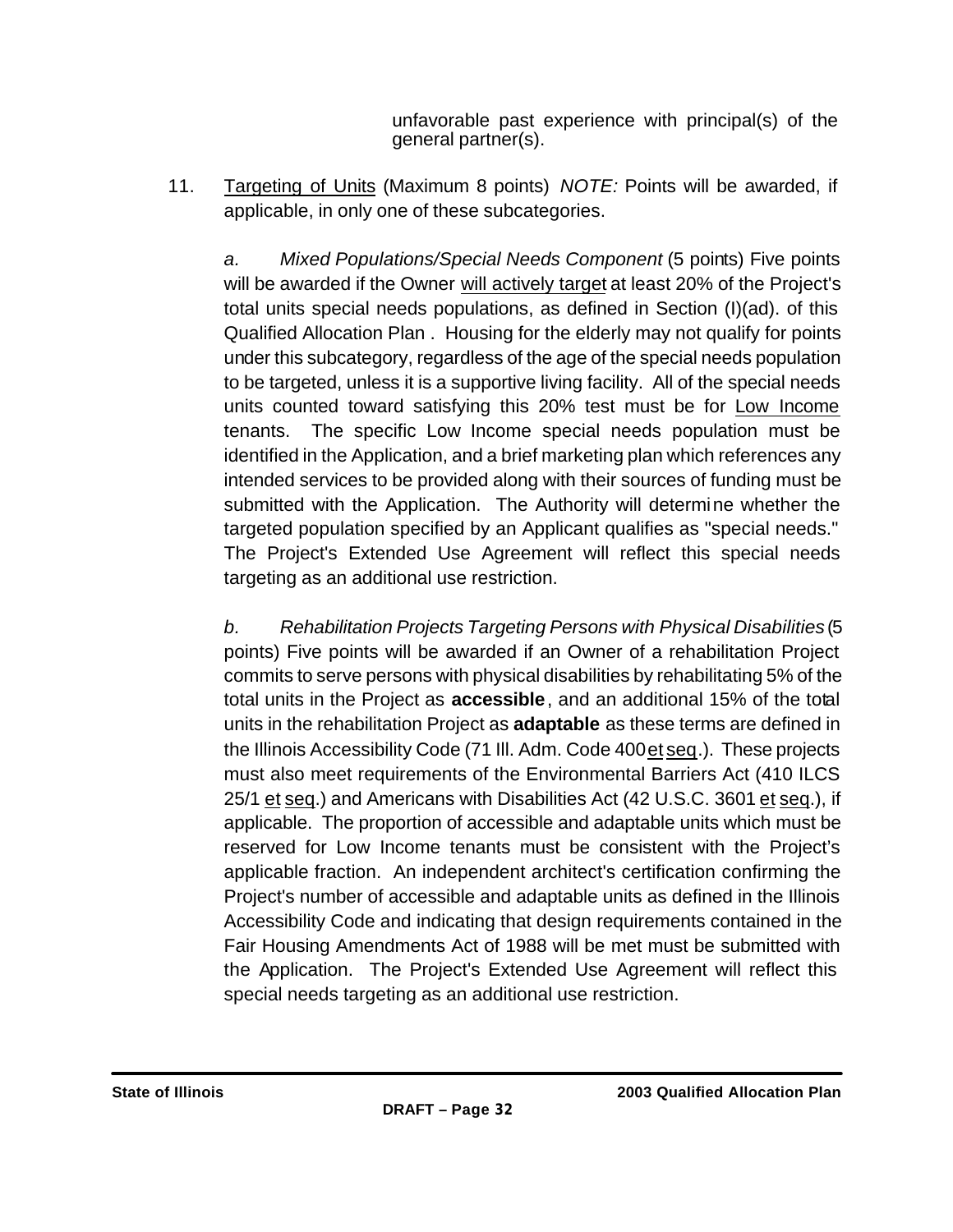*c. Supportive Housing for Special Needs (7 points) and Assisted/Supportive Living Facilities for the Elderly* (5 points). Supportive housing projects for special needs populations AND assisted/supportive living facilities for the frail elderly may qualify for the referenced points if 100% of the total units in the Project will be reserved for special needs populations or for the frail elderly AND a comprehensive service plan, that is satisfactory to the Authority, is submitted with the Application that identifies (i) the services to be provided, (ii) the sources of funding for such services, (iii) the physical space that will be used to provide such services, and (iv) the contracted health care operator or services provider and their experience. The Project's Extended Use Agreement will reflect this special needs or assisted/supportive living for the frail elderly targeting as an additional use restriction. The Authority reserves the right to require, prior to Board consideration, an attorney's opinion, which meets the Authority's satisfaction, regarding such Project's qualification for Tax Credits.

*d..Families with Children* (Maximum 10 points) Ten points will be awarded if the Project contains units with three or more bedrooms that are targeted to Low Income families with children, including individuals with children, as follows:

| Percentage of Total Units           |               |
|-------------------------------------|---------------|
| with 3 or More Bedrooms Targeted to |               |
| Low Income Families with Children   | <b>Points</b> |
|                                     |               |
| 20% to 30%*                         | 10            |
| 10% to 19%                          |               |

\*Single Family projects, as defined in Section I., may exceed 30% of units with three (3) or more bedrooms and still receive the maximum points. New construction multifamily projects (as defined in Section I) that exceed 30% of the units with three (3) bedrooms will receive no points under this category.

The Application must identify the number of three or more bedroom units targeted to Low Income families with children. Please note that the percentage for targeting is applied to the total number of units in the Project. However, all of the units counted toward the minimum percentage must be for Low Income families with children, i.e. if in a mixed income development, the market rate three or more bedroom units could not count toward the above minimum percentages. The Project's Extended Use Agreement will reflect this targeting as an additional use restriction.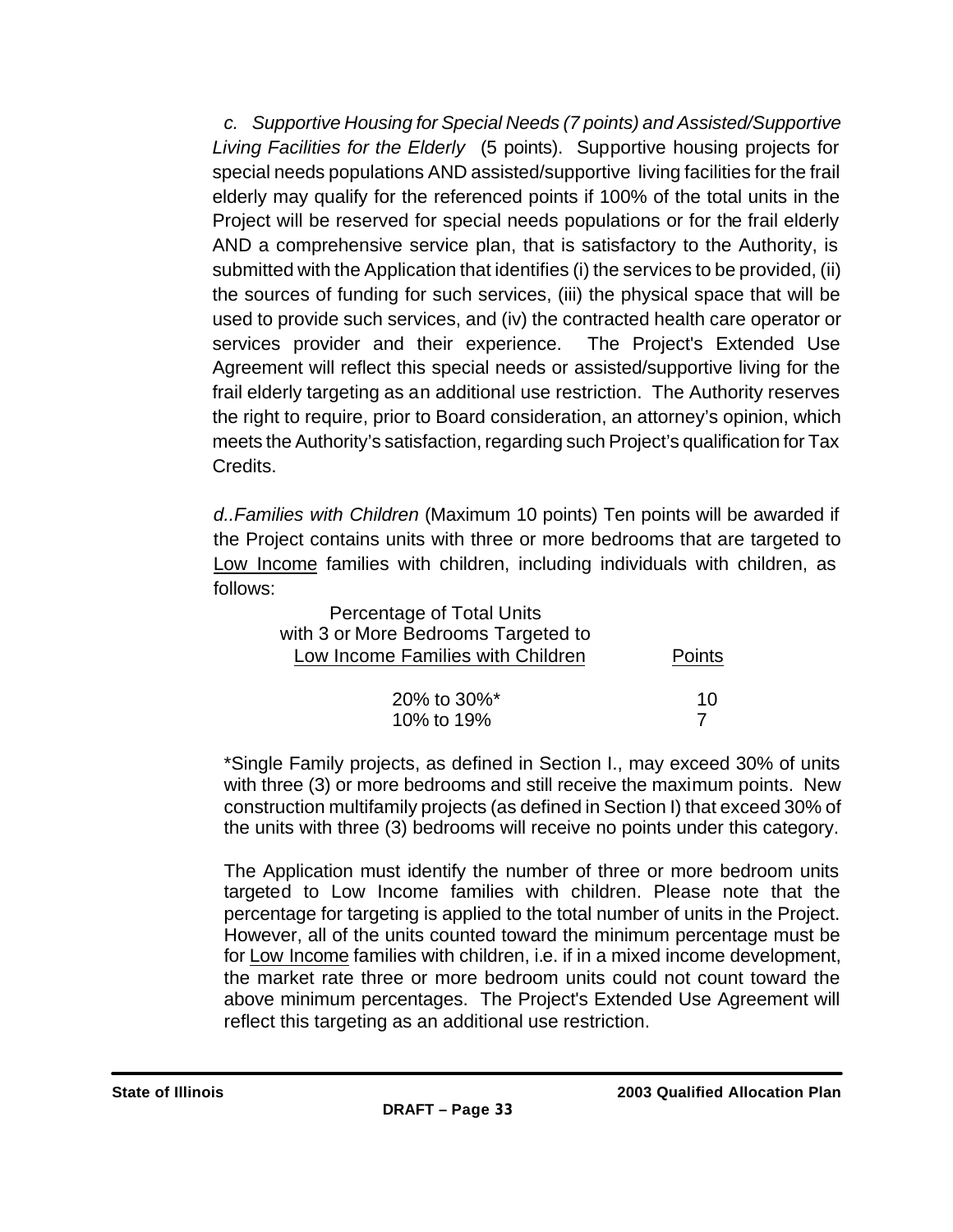12. Community Support (3 points) Three points will be awarded if the Owner submits with the Application a letter of support from the chief elected executive official of the municipality in which the Project is to be located.

> *Chicago Projects*: For Projects to be located in the City of Chicago, a letter of support from the local alderperson for the Project area may be submitted in place of a letter from the mayor.

13. Community Impact (2 points) Two points will be awarded to a Project that provides a written statement with its Application detailing its adherence to at least three of the following five smart growth principles in planning the Project, or if the Project includes the use of existing housing as part of a community revitalization plan approved by the local government in which the Project is located.

## *Smart Growth Principles*:

1) Reducing Traffic Congestion – may include adding additional traffic signal(s) or road(s), or other innovative means of reducing traffic congestion

2) Preservation of Open Space – may include reserving a minimum of 30% of the overall site for green/open space

3) Reinvestment and Redevelopment – for rehabilitation of existing facility, regardless of current use

4) Quality of Life – may include enhancement of current housing conditions for the specific population and market to be served

5) Local Government Partnership – may include funding through a low-interest loan, grant, or Tax Increment financing.

For additional guidance, a copy of "Illinois Tomorrow: Balanced Growth for a Better Quality of Life" is available on request by calling 312/836-8578.

14. Minority Participation (2 points) The Project will be awarded two points if a minority- or female-owned business is the general partner. Points will be awarded only if the minority- or female-owned business has at least a 100% controlling interest in the general partner of the Owner. To qualify as a minority- or female-owned business, minorities or females, as applicable, must have a minimum 51% controlling interest in the business entity.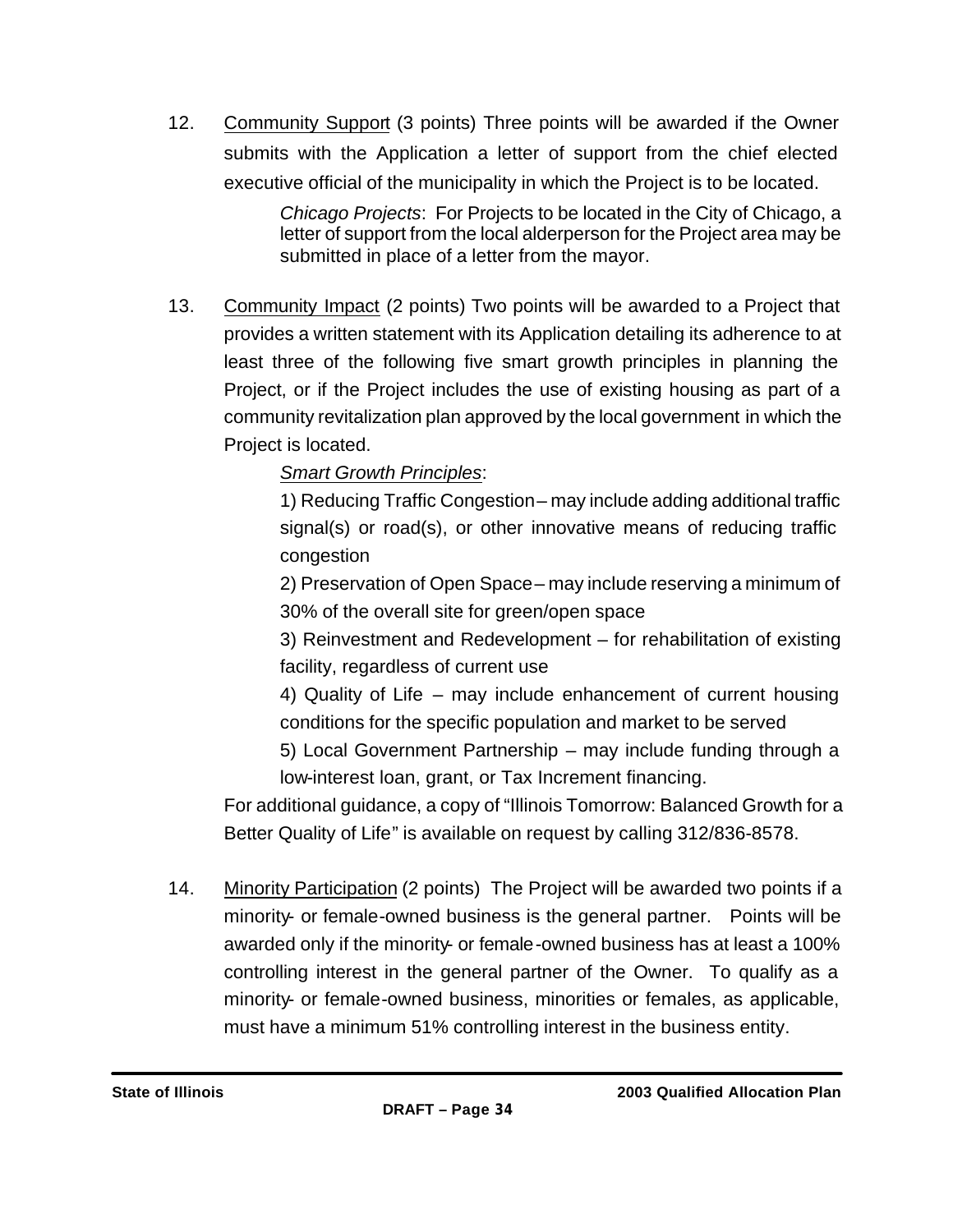*Profit Organizations:* Evidence of the minority- or female-owned business's current certification by the Illinois Business Enterprise Council for Minorities, Females and Persons with Disabilities must be submitted with the Application.

*Nonprofit Organizations*: A nonprofit organization qualifies as minority- or female-owned if a minimum of 51% of the members of the board of directors of the nonprofit are minorities or females, as indicated on the "Minority Participation" form, which must be provided with the application.

- 15. Project Design/Amenities (Maximum 5 points) Up to five points may be awarded to a Project with desirable design elements and/or amenities (appropriate to the tenant population to be served) in the following manner.
	- 1 point brick exterior of 50% or greater
	- 1 point community space relative to the number of units, but no less than 1,200 square feet
	- 1 point playground/tot lot area, dedicated fitness facility with at least three pieces of exercise equipment, or swimming pool
	- 1 point energy efficient construction that EXCEEDS Authority efficiency standards for new construction for a minimum of three major system. The standards are provided as part of the Tax Credit application packet. Innovative energy systems, including, but not limited to geo-thermal heating or solar power, may also be considered for a point under this category
	- 1 point other innovative design/amenities not listed above, as reviewed and approved by the Authority, which may include computer/internet access for residents, after school programs, day care, et al.
- 16. Surrounding Site Amenities (Maximum 5 points) Up to five points may be awarded to a Project located upon a site that is within the appropriate distance mile of the following amenities, (appropriate to the tenant population to be served).
	- 1 point being part of a transit-oriented development strategy (located within 2 blocks) of a regular bus route, next to a rapid transit system stop, etc.); points may be awarded where van or dial-a-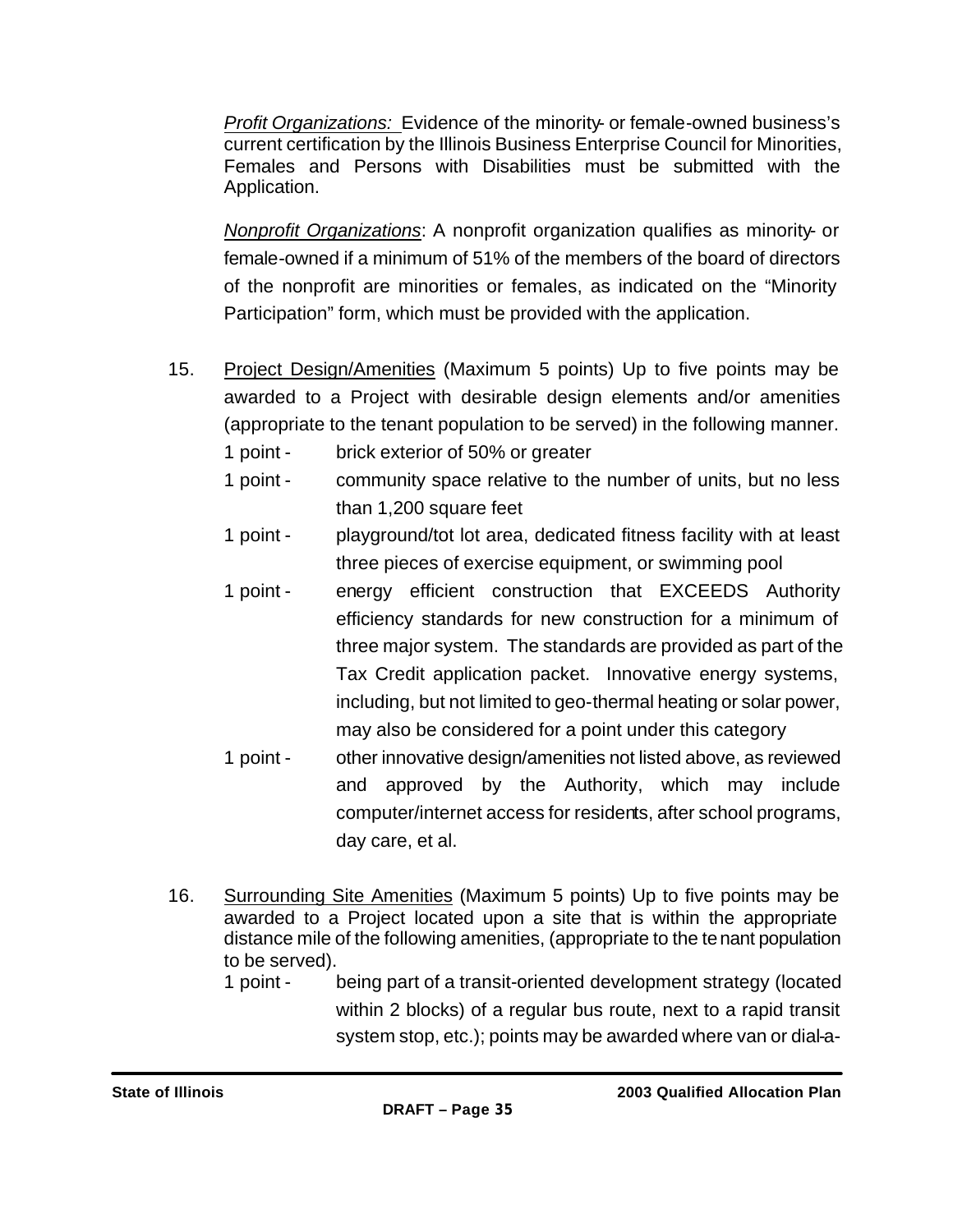ride service is provided to a Project's tenants

- 1 point the site is within appropriate distance (see above) of parks or recreational facilities accessible to the general public
- 1 point the site is within appropriate distance (see above) of grocery, pharmacy or medical facilities
- 1 point the site is within appropriate distance (see above) of public schools (for non-elderly applicants), or of adult day care facilities for the elderly, in the case of an application targeting the independent-living elderly.
- 1 point the site is within appropriate distance (see above) of other desirable amenities not listed above, as reviewed and approved by the Authority

NOTE: The 2003 QAP will include the following revision to this category:

17. Local Nonprofit Organization Participation (2 points) Two points will be awarded to a Project if an Illinois domiciled, qualified nonprofit organization (see Section II.C.2.a. for the definition of a qualified nonprofit organization) has at least a % controlling interest in the Owner, the general partner or the managing member of the Owner, and materially participates in the development and management of the Project. Material participation (as defined in 26 C.F.R. § 1,469-5T) will be reviewed by the Authority's Loan Committee, and points will be awarded based on the Authority's determination as to the material nature of the nonprofit participation.

18. Severe Housing Shortage (2 points) Two points will be awarded to applicants in Public Housing Authority ("PHA") jurisdictions in which the utilization rate (based on the highest of percentage of total units or percentage of available contract authority) for the local program does not exceed 95%, if the applicant provides a letter from the Executive Director of the governing Public Housing Authority (PHA) which indicates that this situation is due to the lack of privately owned, affordable rental housing units in the PHA's jurisdiction.

Applicants whose projects are located in PHA jurisdictions where a Housing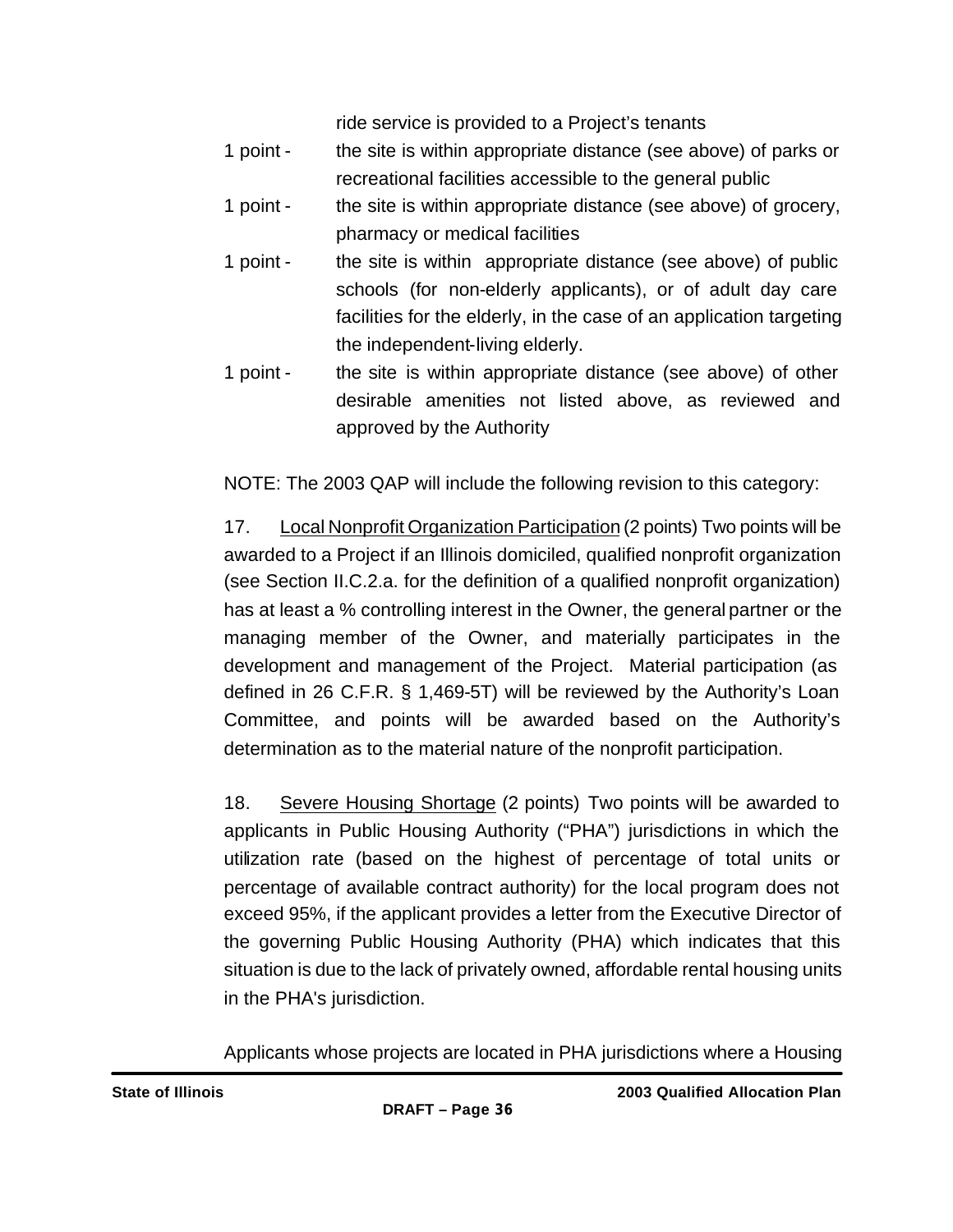Choice Voucher program is not available would be eligible to receive points by submitting a similar letter from a PHA in an adjoining or contiguous county if that PHA certifies in the letter that it regularly refers Housing Choice Voucher participants to the county in which the Project will be located.

A list of PHAs is available by contacting 312/836-8578.

# **THE REMAINDER OF THIS PAGE HAS BEEN LEFT INTENTIONALLY BLANK.**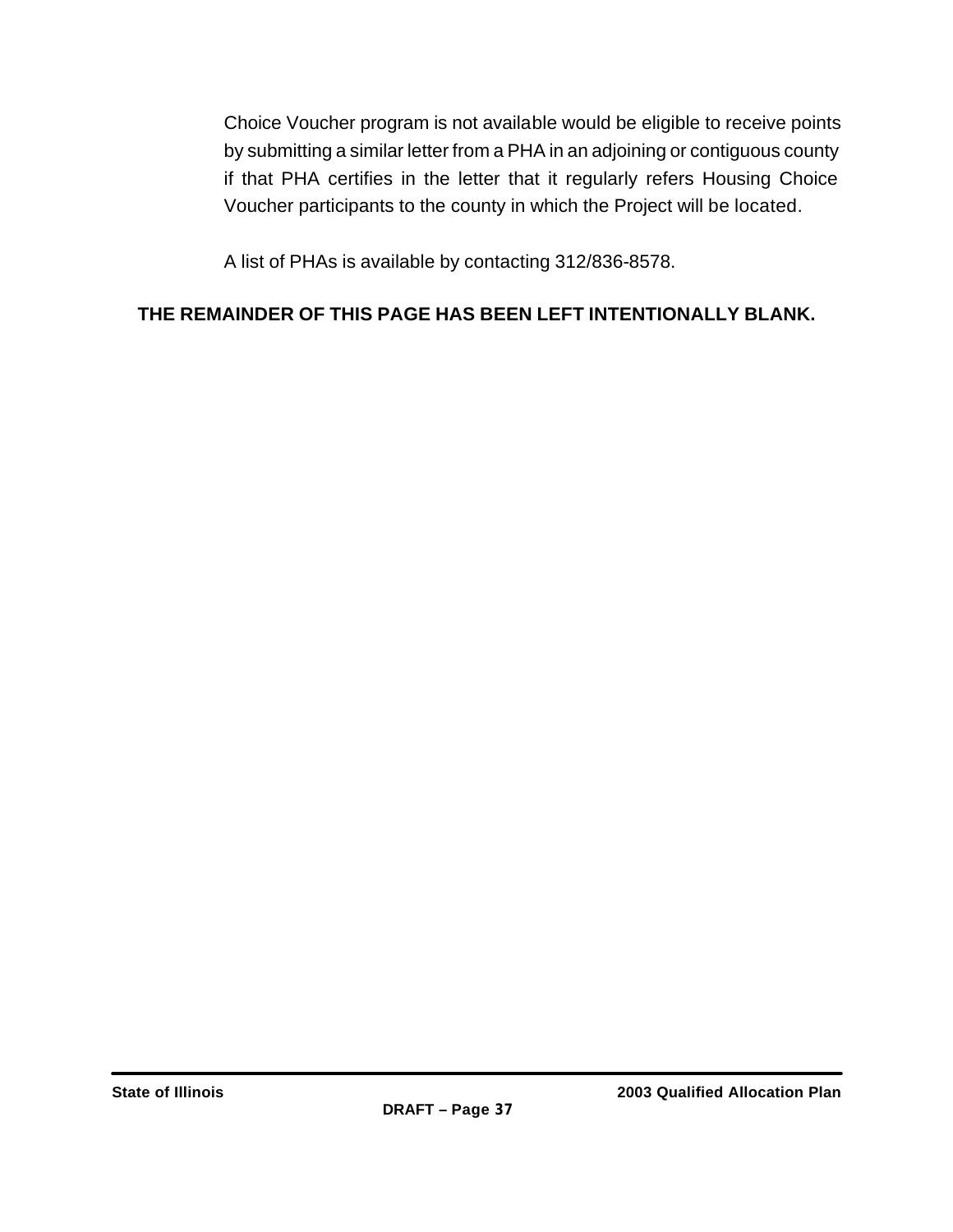# **D. MANDATORY PROJECT STANDARDS**

The Authority will evaluate Applications, which meet both the mandatory application requirements and relevant score threshold, according to the following standards. The Authority reserves the right to reject an Application or to require modifications to an Application that does not meet these minimum criteria.

- a. Ability to Proceed. The Project must be able to proceed in a timely fashion, as determined by the Authority. If the Owner has applied for financing from the Authority and the Authority has denied, at any time, the Owner's application, this may be grounds for denial of Tax Credits if the Authority determines that the Project is unable to proceed.
- b. Financial Feasibility. The Project must be financially feasible, as determined by the Authority. If the Owner has applied for financing from the Authority and the Authority has denied, at any time, the Owner's application, the Tax Credit department will utilize information from reviews performed by other Authority departments for the basis of denial of Tax Credits. If the owner utilized unsound underwriting assumptions the Authority may deny tax credits.
- c. Sources/Uses. Total sources of funds identified in the Application must equal the total uses identified in the Project's development budget of the Application.
- d. General Contractor/Architect Cost Certification. An Owner must submit with its Application a general contractor's or architect's certification detailing the scope of work and confirming the costs reflected in the development budget in the Application.
- e. Fair Housing Act Design Requirements Certification. An Owner of a new construction Project must submit with its Application a certification performed by a licensed third party architect which certifies that its proposed Project will be constructed in compliance with the design and construction requirements set forth in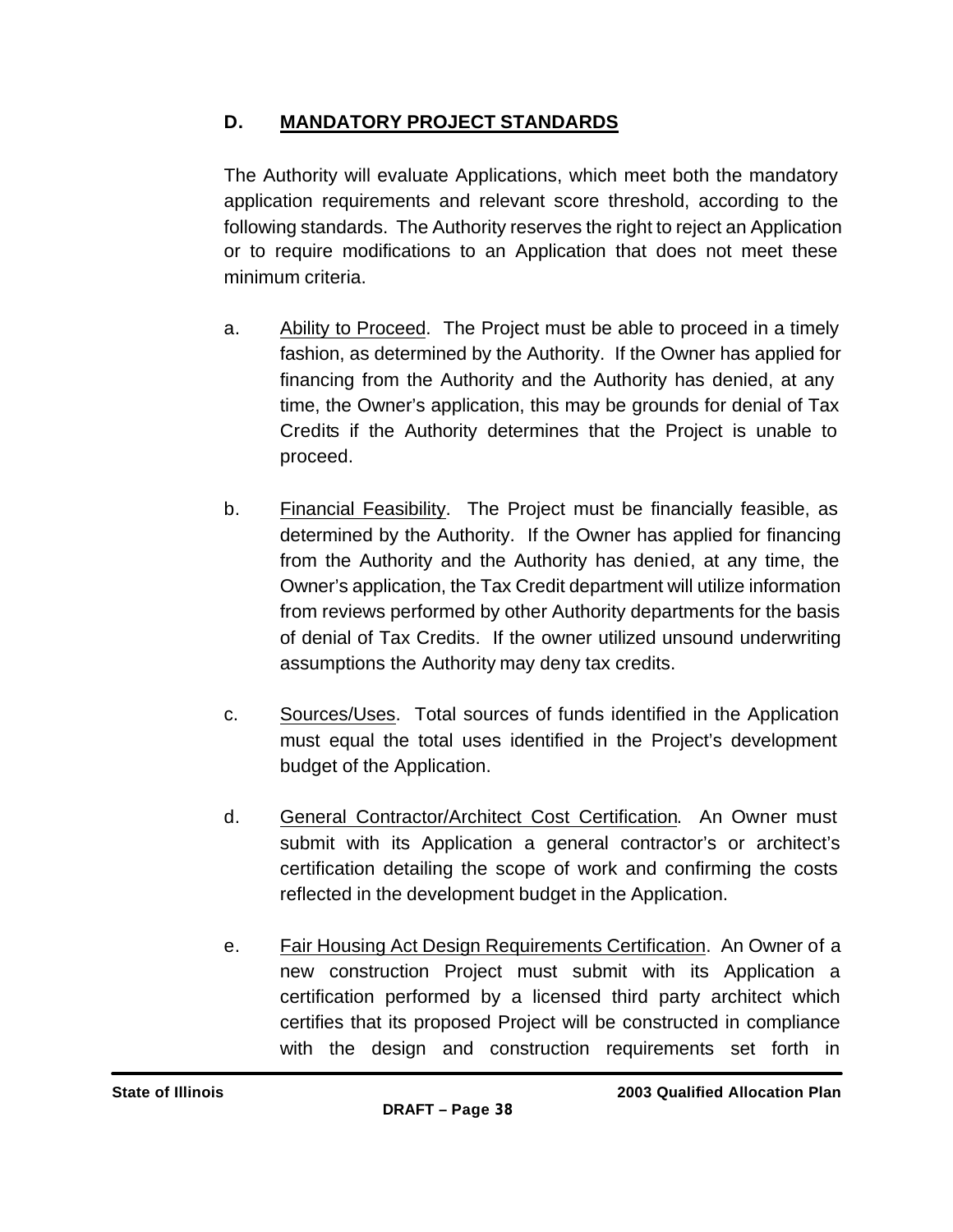Section 100.205 of the Fair Housing Amendment Act of 1988 regulations (24 CFR 100.205).

- f. Per-Unit Cost Limitations. The Authority will use the per-unit cost limitations listed in **Attachment 9** of this Allocation Plan as a guideline in evaluating Projects. The square footage of units will also be reviewed for reasonableness. The Authority may waive the per-unit cost limit requirement for a Project if the Owner submits with its Application a written request that explains in a manner satisfactory to the Authority the reasons for exceeding these limits.
- g. Minimum Rehabilitation Standards. In addition to meeting rehabilitation requirements under Section 42, Projects involving rehabilitation must meet the Authority's minimum threshold requirement of **\$6,000** of rehabilitation costs per unit, unless the Authority has granted a waiver as discussed under the Preservation Set-Aside. Rehabilitation work must address all items identified as "Critical" or "Immediate" in the physical needs assessment required to be submitted with the application. The Owner may also choose to complete items identified in the assessment as five (5) to seven (7) year needs, or may budget adequate reserves to ensure that these items will be completed when needed.

Owners of an occupied rehabilitation Project, regardless of the level of occupancy or size, must submit with the Application (i) the current tenant income profile of the Project, (ii) the current rent schedule for the Project, (iii) a written explanation in any cases where the Project's proposed rents identified on the Application exceed the current rent levels, and (iv) information regarding any waiting lists maintained for the Project.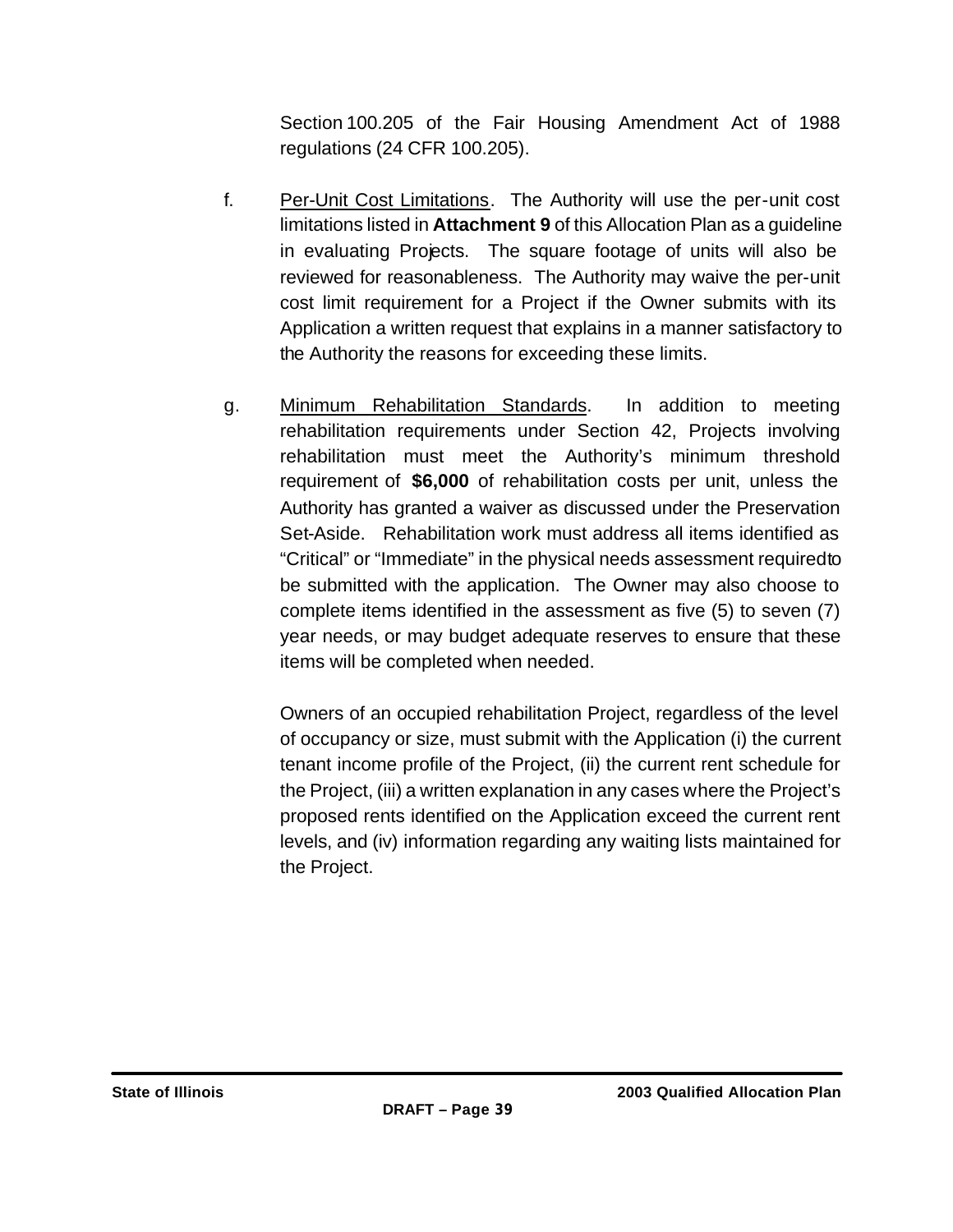h. Fee Limits. The Authority will use the following limits in determining a Project's eligible fees:

|                                                                                     | Fee Percentage |
|-------------------------------------------------------------------------------------|----------------|
| Developer Fee and Overhead (combined)-New construction,<br>rehabilitation costs and |                |
| all acquisition-related costs                                                       | $12\%$ *       |
| <b>Contractor Profit</b>                                                            | $6\%$ **       |
| <b>Contractor Overhead</b>                                                          | $2\%**$        |
| <b>General Requirements</b>                                                         | $6\%**$        |

- \* The following items will be deducted from total development costs in determining the total amount upon which the developer fee will be based: after the proposed developer's fee, consultant's fee, syndication costs, operating reserves (including operating period real estate taxes, operating period insurance, initial deposit to replacement, debt service reserves, and other required operating period reserves) have been subtracted from the total costs. The Authority may modify this percentage for Applications for Projects that are small, socially desirable or difficult to develop. Requests for exceptions must (i) be in writing, (ii) be submitted with the Application, and (iii) provide justification for the variance.
- \*\* Of construction costs. Construction costs include the following Application line items: Site Improvements, Demolition, Other Site Preparation Costs, Rehab/Construction (Residential), and Accessory **Buildings**

**Identity of Interest**. The Owner must indicate on the Application any identity of interest between the general contractor and the Developer/Owner or a Related Party.

i. Rents. The proposed rents for the Project must be within the Tax Credit requirements (as set forth in **Attachment 10**), and must be reasonable for the market area. It must be demonstrated that the low income rent levels identified on the Application can be maintained for the full term of the Compliance Period. For those Projects which will be utilizing rental assistance contracts with terms that are shorter than the Compliance Period, it must be demonstrated how the targeted income population can continue to be served after termination of the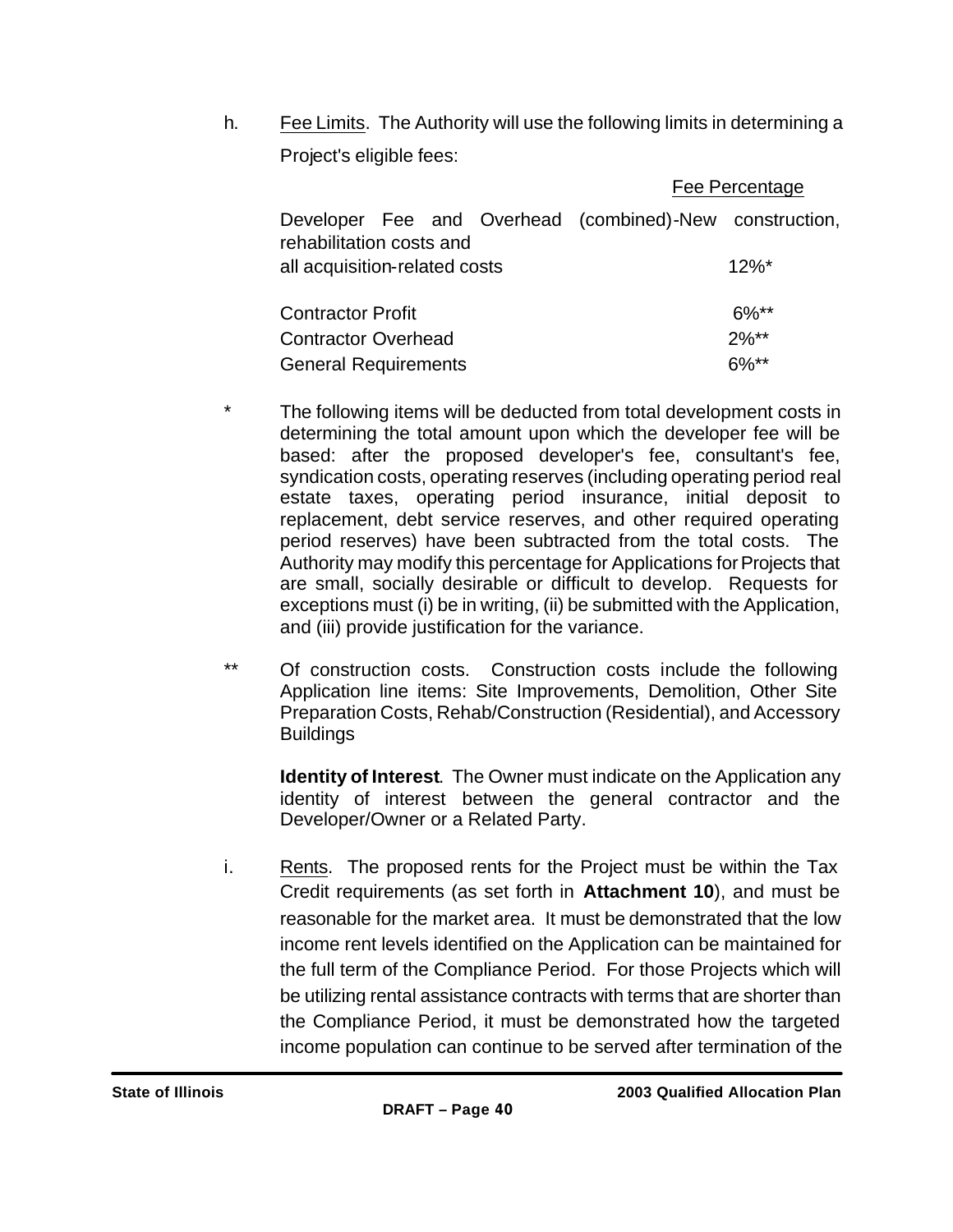rental assistance contract.

- j. Debt Service Coverage Ratio. The Project must demonstrate that it can maintain a minimum debt service coverage ratio of 1.1 on all debt.
- k. Replacement Reserves. Minimum annual replacement reserve levels are as follows:

| Elderly and Assisted/Supportive Living Projects<br>Non-Elderly Projects: | \$200/unit |  |
|--------------------------------------------------------------------------|------------|--|
| Special Needs and Supportive Housing Projects:                           | \$250/unit |  |
|                                                                          | \$250/unit |  |

- l. Project Reserves. Minimum Project reserves (those included in the development budget) must equal three months of effective gross income.
- m. Operating Expenses. Per unit annual operating expenses should fall within a range of \$2,700 and \$4,500, excluding Project reserves. Operating expenses for Supportive Living Facilities will be reviewed on a case-by-case basis, but should correspond to underwriting guidelines utilized by the senior lender. For Supportive Living Facilities and any Project with operating expenses that fall outside the referenced range, a written explanation with supporting documentation must be provided with the Application. *Information on operating expenses in existing developments in the Authority's loan portfolio will be made available to applicants upon request to Sarah Bull at sbull@ihda.org or 312/836-8576.*
- n. Vacancy Rate. A vacancy rate of 7% should be used for all projects, with the exception of independent elderly (non-assisted/supportive living) projects, which may utilize a 5% vacancy rate, and Supportive Living Facilities, which must use an 8% vacancy rate. If a different vacancy rate is used, a written explanation must be submitted with the Application.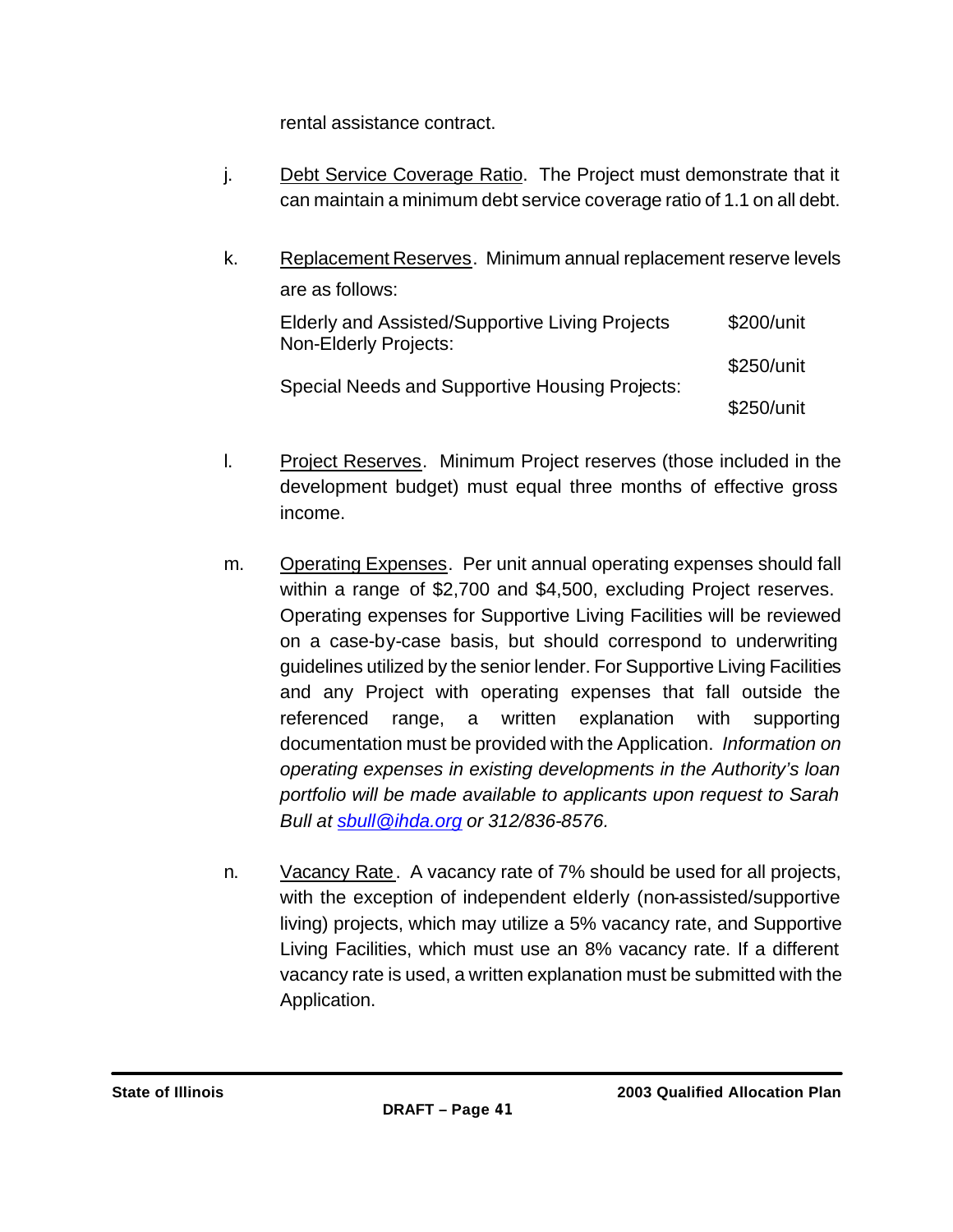- o. Grants/Federal Subsidies. For Projects with any type of grant funds or federal subsidies, a third-party certified public accountant's opinion or attorney's opinion will be required, prior to Board consideration, with regard to the treatment of such funds relating to (i) their inclusion or exclusion from eligible basis and (ii) the Project's qualifications for the 9% Tax Credits.
- p. HOME Program Projects. Projects utilizing below-market rate funds from the federal HOME Program which intend to meet the 40% at 50% test in order to preserve the 9% Tax Credit level must reserve 40% of the **total** units in **each building** which benefits from HOME monies as **both** rent and income restricted to the area's 50% income levels and corresponding 50% rent levels.
- q. Large Projects. For a Project for which Tax Credits are requested in an amount which exceeds 10% of the per capita portion of the 2003 Authority Housing Credit Ceiling, the Authority reserves the right to take actions which include, but are not limited to, (i) approving the Project as proposed, (ii) reducing the amount of Tax Credits awarded to the Project, (iii) downsizing or otherwise modifying the Project, i.e., reducing the number of units, (iv) providing a multi-year reservation of Tax Credits, and/or (v) denying the Project Tax Credits.
- r. Tax Credit Calculation. The Authority will determine the amount of Tax Credits that the Project is eligible to receive using both the qualified basis (using 8.5% as the standard applicable percentage) and equity gap methods (see **Attachment 9** for a sample calculation of both of these calculation methods). The amount of Tax Credits that will be awarded will not exceed the amount necessary to make the Project economically feasible, as determined by the Authority.
	- s. Property Management. The Authority will evaluate the Owner's selection of a property management organization for a Project and reserves the right to require that the Owner select a different property management organization. The Authority may make an evaluation of the Owner's selection of property management organization for a Project from the date of Application through the Project's Extended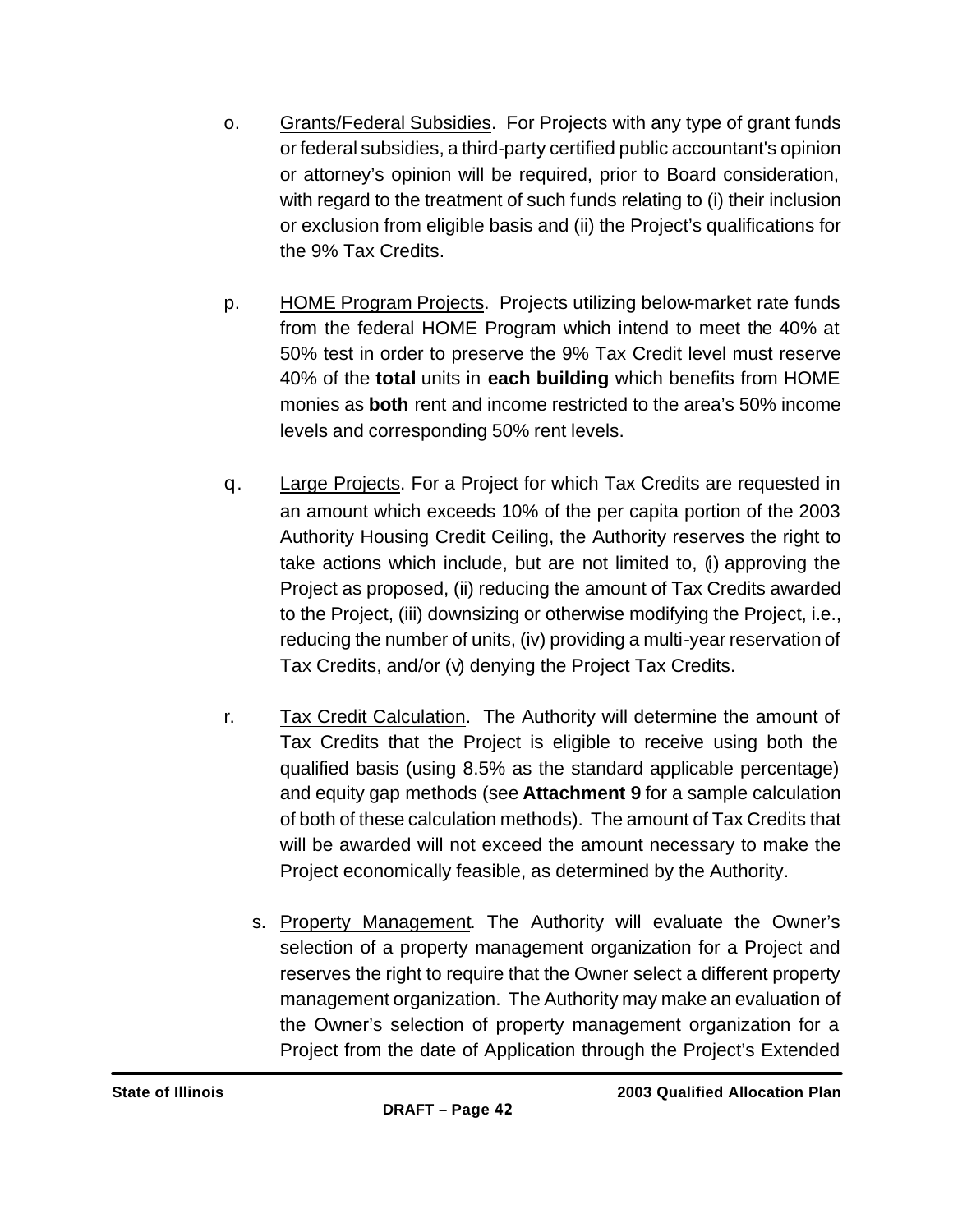Use Period.

t. Utility Allowances - Utility allowance information may be provided by HUD, the governing public housing authority, or the appropriate utility company. If a public housing authority is providing the information, it must be located in the same county as the project.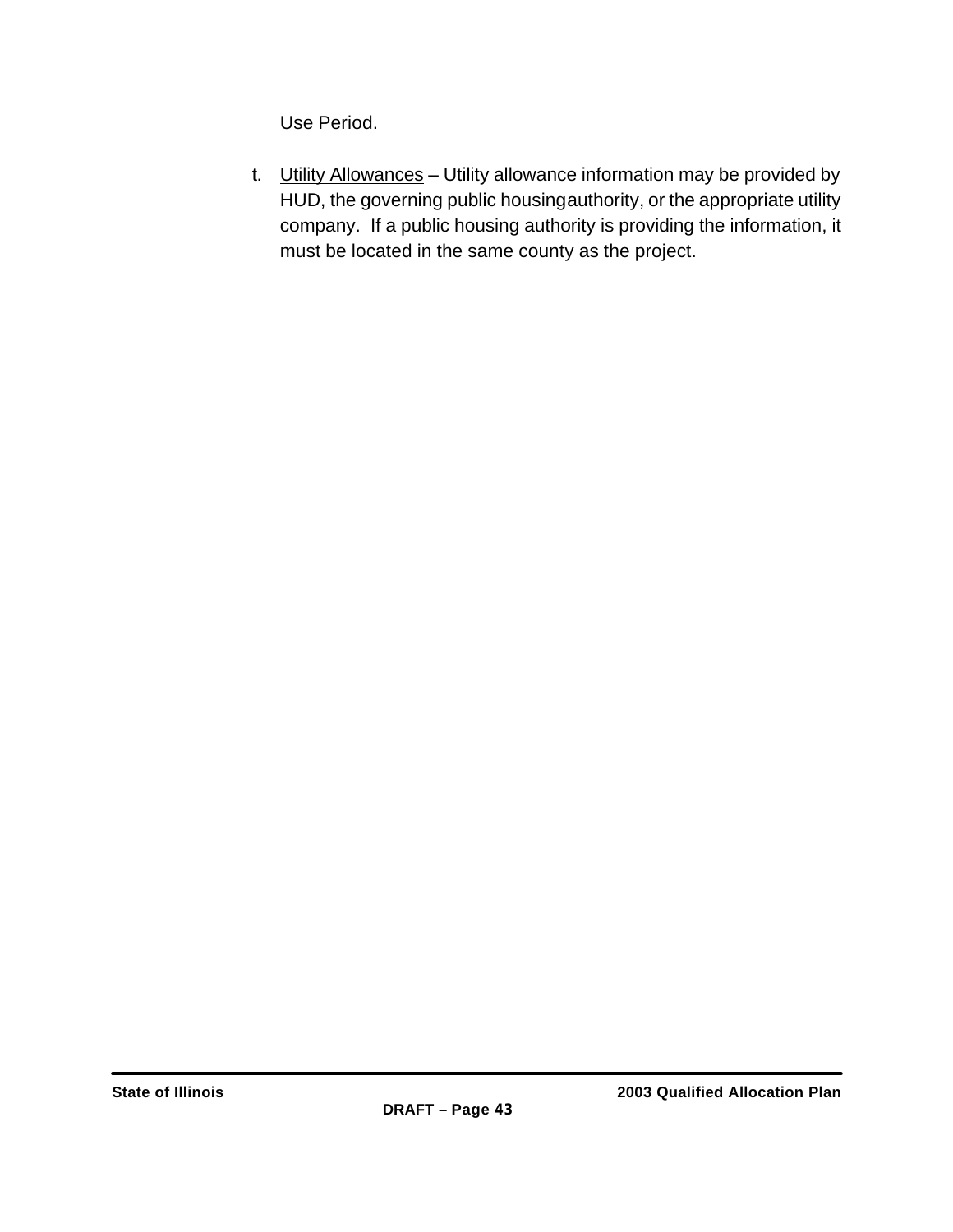# **III. RESERVATION OF TAX CREDITS**

- 1. Approval Process. After the Authority has reviewed, scored and underwritten the Applications for the Application Period, the Authority's Loan Committee will consider qualified Applications and prepare recommendations for the Board. Recommendations for Reservations will be presented to the Board for approval on a regularly scheduled basis (see Section II.B.1. for Board meeting dates) unless extenuating conditions exist, as determined by the Authority. **The Authority will require, prior to Board consideration, an 8 1/2 x 11 colored rendering of the building(s) e levation and photographs of the site and surrounding area.**
- 2. Limit on Reservations Made During the First Application Period. It is anticipated that no more than 40% of the Authority Housing Credit Ceiling will be used for Reservation during the first  $(1<sup>st</sup>)$  Application Period.
- 3. Forward Reservations. The Authority may make Reservations for Allocations from the 2004 Authority Housing Credit Ceiling ("Forward Reservations") in an amount not to exceed 15% of the per capita portion of the 2003 Authority Housing Credit Ceiling. This limit may be exceeded if the lowest scoring Project to be approved for a Reservation is eligible for a Reservation amount that would make the aggregate amount of Forward Reservations exceed the 15% limit. Projects approved for a Forward Reservation of 2004 Tax Credits must meet all Carryover Allocation requirements for calendar year 2003.
- 4. Partial Reservations. If a Project in the second  $(2^{nd})$  or third  $(3^{nd})$  Application Period is recommended for a Reservation by the Board and there is an insufficient amount of Authority Housing Credit Ceiling for the full amount of the recommended Reservation, the Authority may make a Reservation for an Allocation for that Project partially from the next year's Authority Housing Credit Ceiling. However, the Carryover Allocation Letter for that Project will reflect only the amount available from the current year's Authority Housing Credit Ceiling.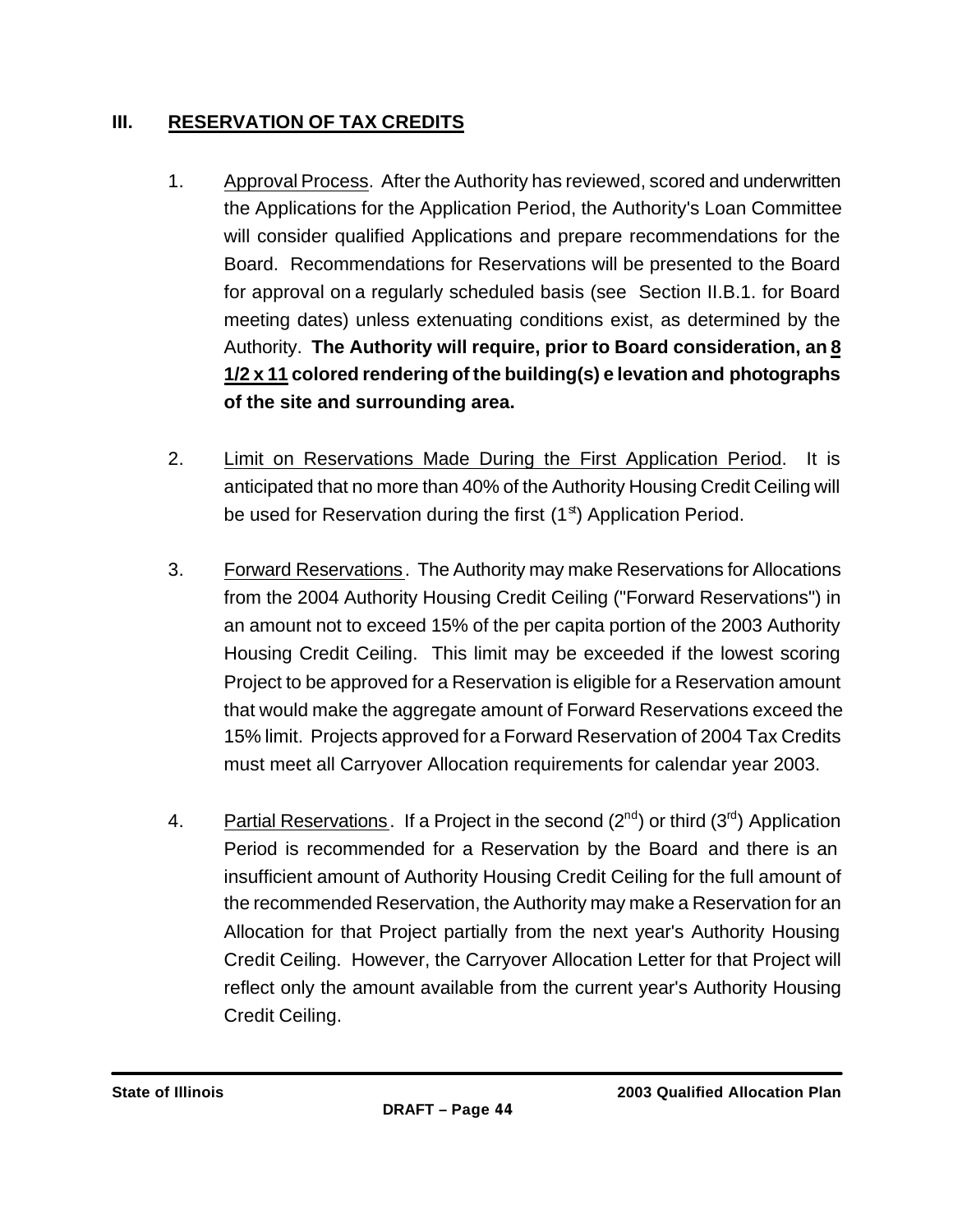- 5. Insufficient Availability of Credits. Qualifying Projects that do not receive Reservations during the final Application Period may be considered for a Reservation if either (i) a Reservation is for any reason returned to the Authority, or (ii) the Authority Housing Credit Ceiling is increased from the national pool of unused Tax Credit Allocation authority or from returned Tax Credits. If additional credits become available, the Authority's Loan Committee will review applications scored in the Final Application Round, and determine which is best able to proceed. The Authority may also use any additional Authority Housing Credit Ceiling either for Increases prior to Reservations, for Projects with a Forward Reservation, or may carry the Authority forward to the next calendar year.
- 6. Conditional Reservation Letter. Upon Board approval of a Reservation for a Project, the Authority will issue a Reservation Letter to the Owner stating (i) the amount of the Reservation, (ii) the amount of the reservation fee, (iii) the date by which the executed Reservation Letter and reservation fee must be submitted to the Authority and (iv) any special conditions that must be satisfied in connection with the Reservation. Failure to return the reservation fee and the executed Reservation Letter by the stated date may result in forfeiture of the Reservation for the Project.
- 7. Special Conditions. The Authority may extend the time for meeting any special conditions set forth in the Reservation Letter. The Owner must submit a written request for an extension of time detailing the necessity of such extension to the Authority. A processing fee, as described in **Attachment 5**, may be required by the Authority.
- 8. Election of Tax Credit Rate. Owners may elect the Tax Credit rate in effect during either (1) the month in which the Authority issues a Reservation Letter; or (2) the month during which the Project is placed in service. To elect the first alternative, the Owner must execute the Reservation Letter by the end of the month in which the Reservation Letter is issued. In addition, the Owner must execute, and have notarized, the election rider to the Reservation Letter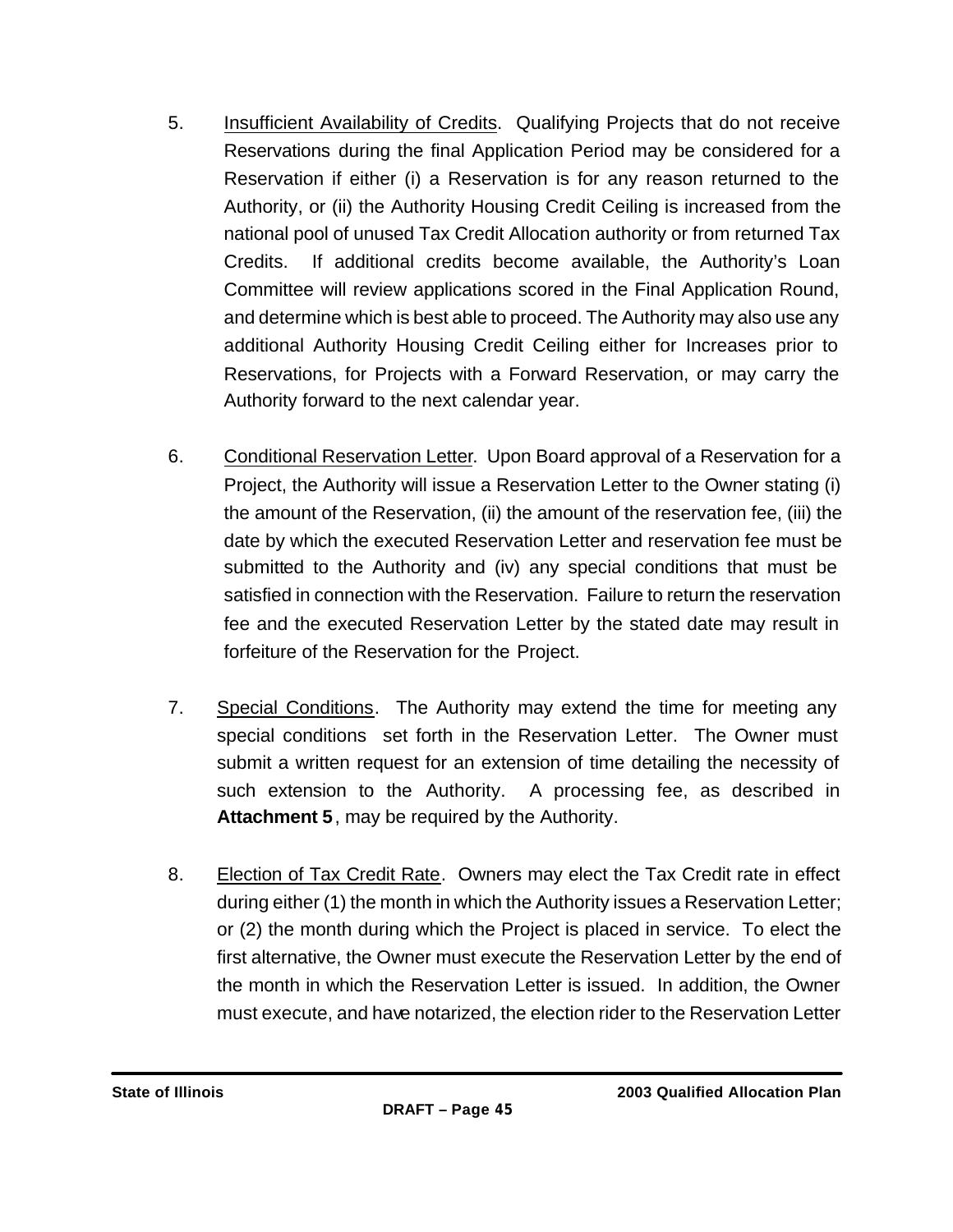no later than the fifth day of the month following the month in which the Reservation Letter is issued.

- 9. Reservation Fee. The Authority will charge a non-refundable reservation fee of 6.5% of the amount of Reservation for the Project; however, the minimum reservation fee is \$500.
- 10. Modifications. Any modification or change of any nature to Projects that have received Reservations, including, but not limited to, changes in ownership, changes in the Project characteristics or changes in the factors on which scoring decisions were made, will result in a reevaluation of the Application, and may result in revocation of the Reservation Letter. Any modification must conform with Section 42. Requests for a modification of a Project must be made in writing, and must state the reason for the modification. A processing fee, as described in **Attachment 5**, may be required by the Authority. The Authority will notify the Owner in writing of the results of its review. The Owner's failure to notify the Authority of any change or modification to a Project may result in the revocation of the Reservation Letter.
- 11. Projects That Cannot Meet Placed-In-Service Requirement. If it appears that a Project to which a Carryover Allocation of Tax Credits has been made may not be placed in service within the time period required under the Code, the Authority may, in its discretion, based upon written documentation submitted by the Owner, make a determination that the failure to place such Project in service is due to circumstances beyond the Owner's control. In the event that the Authority determines that the circumstances preventing placement in service of the Project were, in fact, beyond the Owner's control, the Authority may allow the Owner to return such credits without penalty to the Authority Housing Credit Ceiling and to be given first priority for either a Reservation of Tax Credits for the Project in the current year or a Forward Reservation for an Allocation in either of the following two calendar years. Any such priority will be conditioned upon (i) a determination by the Authority that the Project continues to be desirable in terms of meeting affordable housing needs, (ii)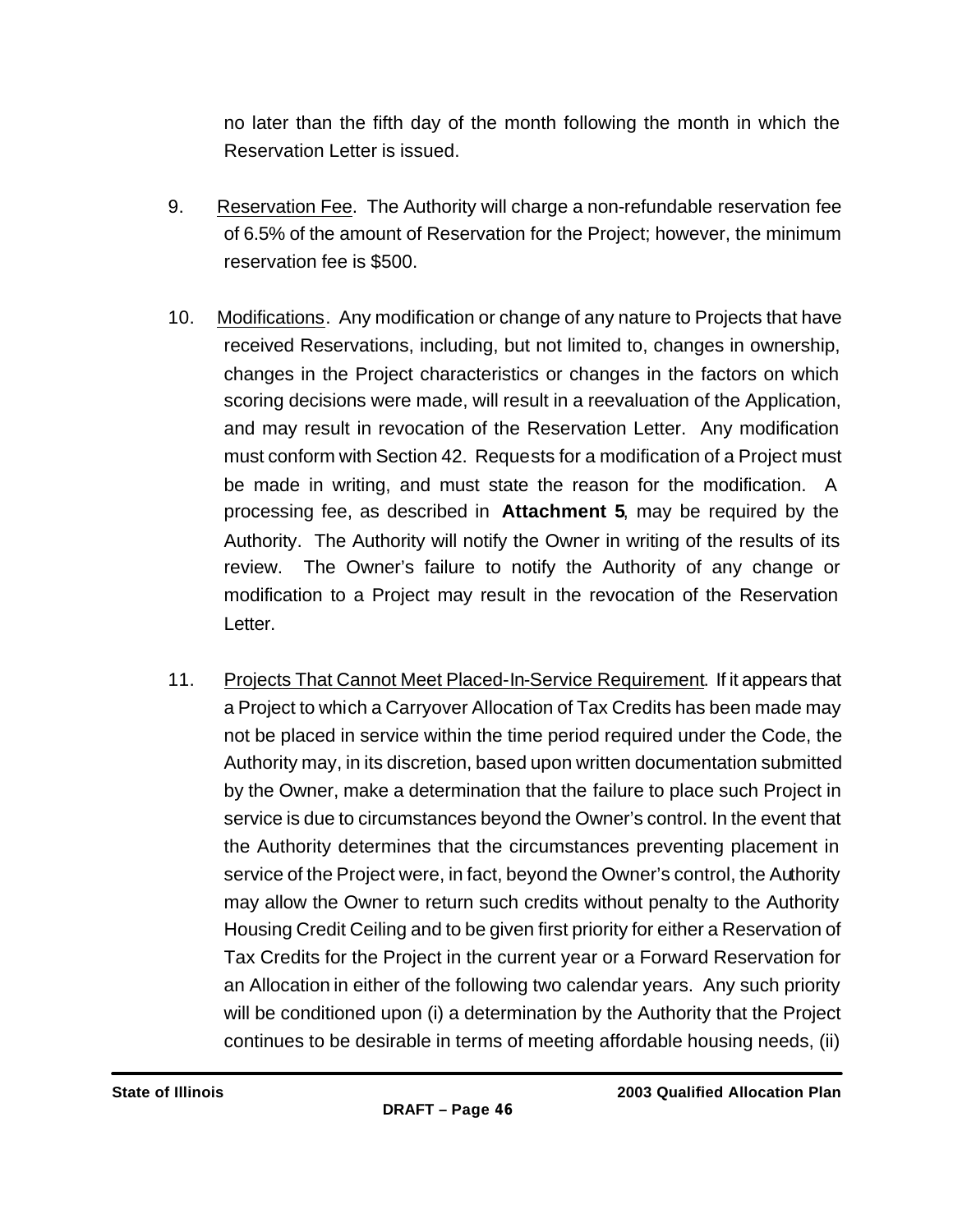the Owner's early return of any previously Allocated Tax Credits, and (iii) such other terms and conditions as the Authority determines appropriate under the circumstances. The Authority expects that Reservations and Forward Reservations under this paragraph will be rare occurrences, and intends to make any Owner seeking relief hereunder sustain a substantial burden of proof as to its efforts to meet the in-service deadline, the specific circumstances causing the delay, and the attempted remedial measures taken by the Owner in order to mitigate the delay.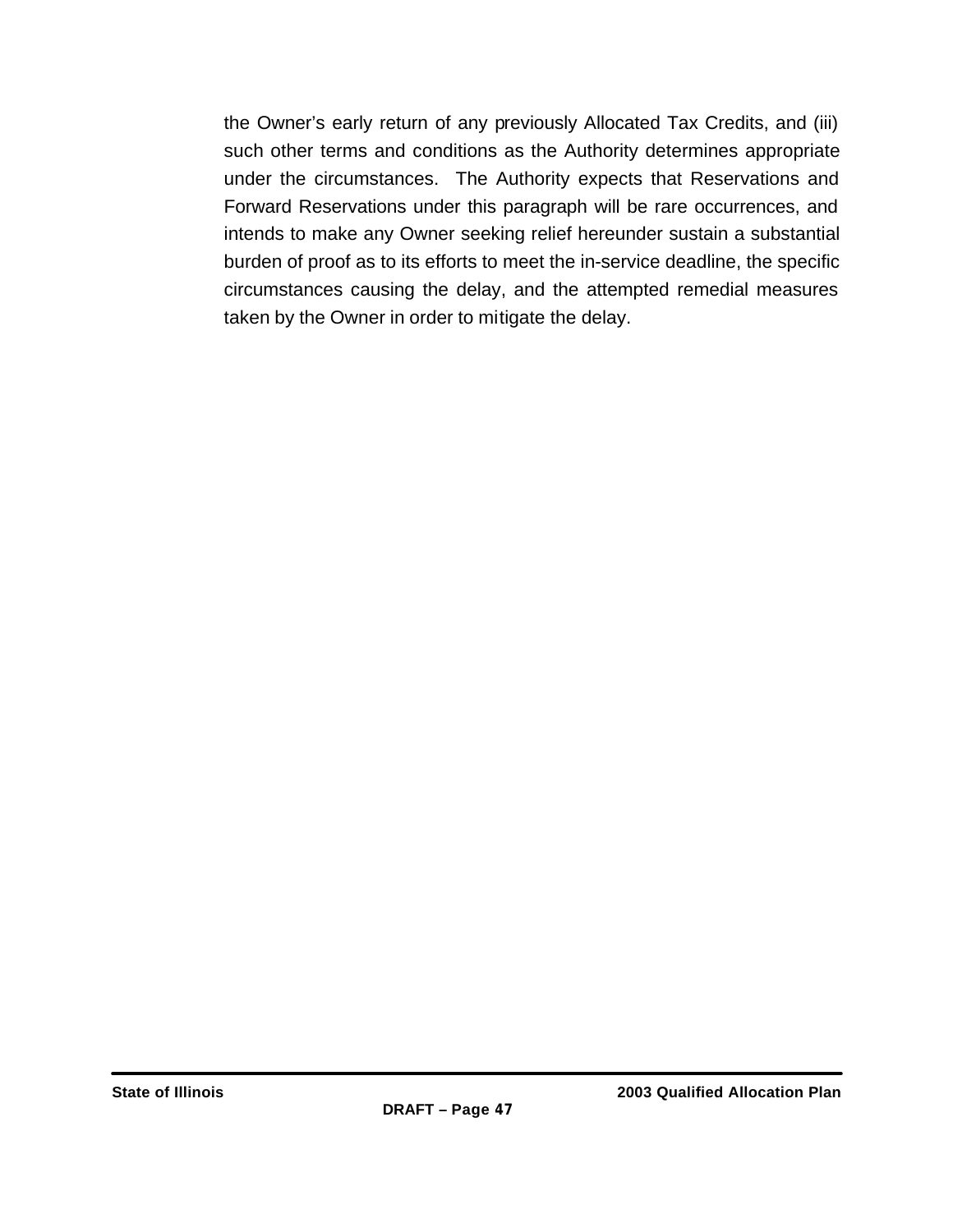- 11. Extended Use Agreement Requirements. The Authority shall require that an Owner enter into an Extended Use Agreement with the Authority before the Authority issues an IRS Form(s) 8609 to a Project which sets forth, among other things, a Project's income and occupancy restrictions. The Extended Use Agreement must be recorded by the Owner **prior to all other documents** evidencing or securing the financing provided in connection with the Project, in the office of the Recorder of Deeds in the county where the Project is located as a restrictive covenant on the real estate on which the Project is located.
- 12. Determination Letter and Fee for Tax-Exempt Bond Projects. For Projects to be financed with tax-exempt bonds for which the Owners are requesting an Allocation of Tax Credits pursuant to Section 42 (h)(4), the Authority will prepare a Determination Letter in place of a Reservation Letter if the Authority determines that such Project satisfies the requirements of the Allocation Plan. The Authority will charge a non-refundable determination fee of 6.5% of the annual Tax Credit amount, or a minimum of \$500, identified in the Determination Letter issued for the Project. If a Project qualifies for additional Tax Credits based on the final cost certification, an additional fee equal to 6.5% of the additional annual Tax Credit amount allocated must be paid to the Authority prior to issuance of IRS Form(s) 8609.
- 13. Subsidy Layering Review. The Authority will review Projects that require a subsidy layering review under HUD guidelines in accordance with appropriate HUD standards. The Authority will perform this review for only those Projects for which it approves a Reservation, and will charge a \$500 fee for this service. This review is generally performed at the time of the loan closing and may be performed again at the final Allocation (prior to issuance of Form 8609(s)). The Owner must indicate on the Application whether subsidy layering is applicable to the Project. Owners should plan on allowing for a minimum of 4 to 6 weeks for such a review to be completed, once all documentation has been received.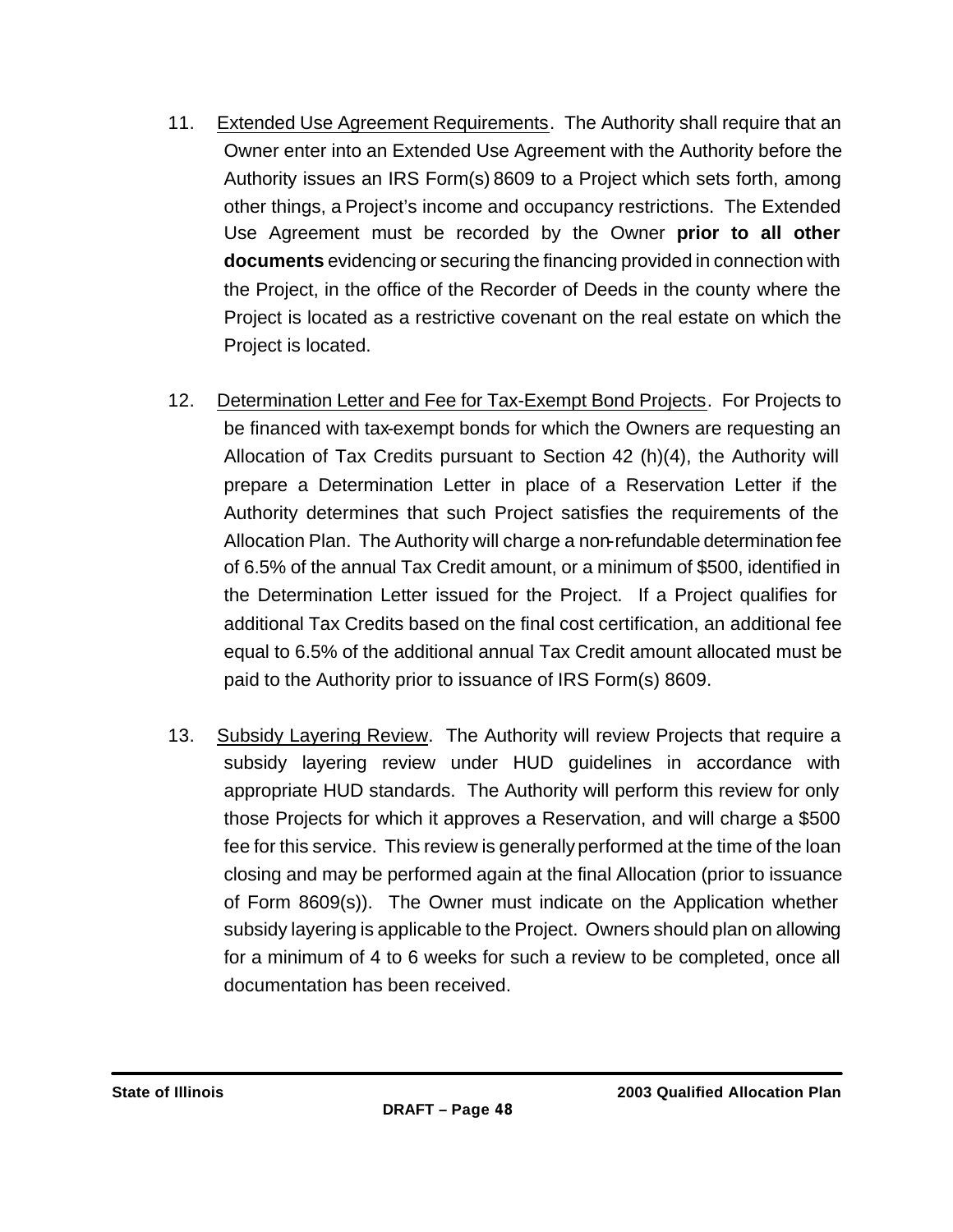# **IV. ALLOCATION OF TAX CREDITS**

- **1. CARRYOVER ALLOCATIONS**. For Projects that will not be placed in service during the year in which a Reservation Letter is issued, the Authority will grant a Carryover Allocation if the Project is expected to be placed in service no later than the end of the second year following the year in which a Carryover Allocation is made. The Authority shall grant a Carryover Allocation if the Project satisfies the following criteria:
	- a) Each Owner must demonstrate to the satisfaction of the Authority that more than 10% of the reasonably expected basis in the Project has been incurred by a specified date (the "Carryover Date"). The Carryover Date is determined by the date of Reservation. For Projects receiving a Reservation after June 30, 2003, the Carryover Date is no later than 6 months after the date of Reservation. Projects approved for a Reservation after June 30, 2003, must provide an estimate of their reasonably expected basis and percentage to be expended by the specified carryover date by December 1, 2003, in a form to be prescribed by the Authority.

For all other Projects, the Carryover Date is November 1, 2003.

- b) The costs incurred in meeting the 10% test must be certified, in a format specified by the Authority, by an independent, third-party certified public accountant or an attorney;
- c) The evidence of Site Control in the Owner's name must be satisfactory to the Authority and must extend at least through December 31, 2003 or the date of carryover certification, whichever is later;
- d) Requests for extensions of the deadline for Carryover Allocations must be submitted to the Authority in writing and must indicate the reason for the extension;
- e) The Authority will not issue a Carryover Allocation Letter until all outstanding fees owed to the Authority in connection with the Application and the Reservation for the Project and any other fees or debt service owed to the Authority in connection with any Authority program have been paid;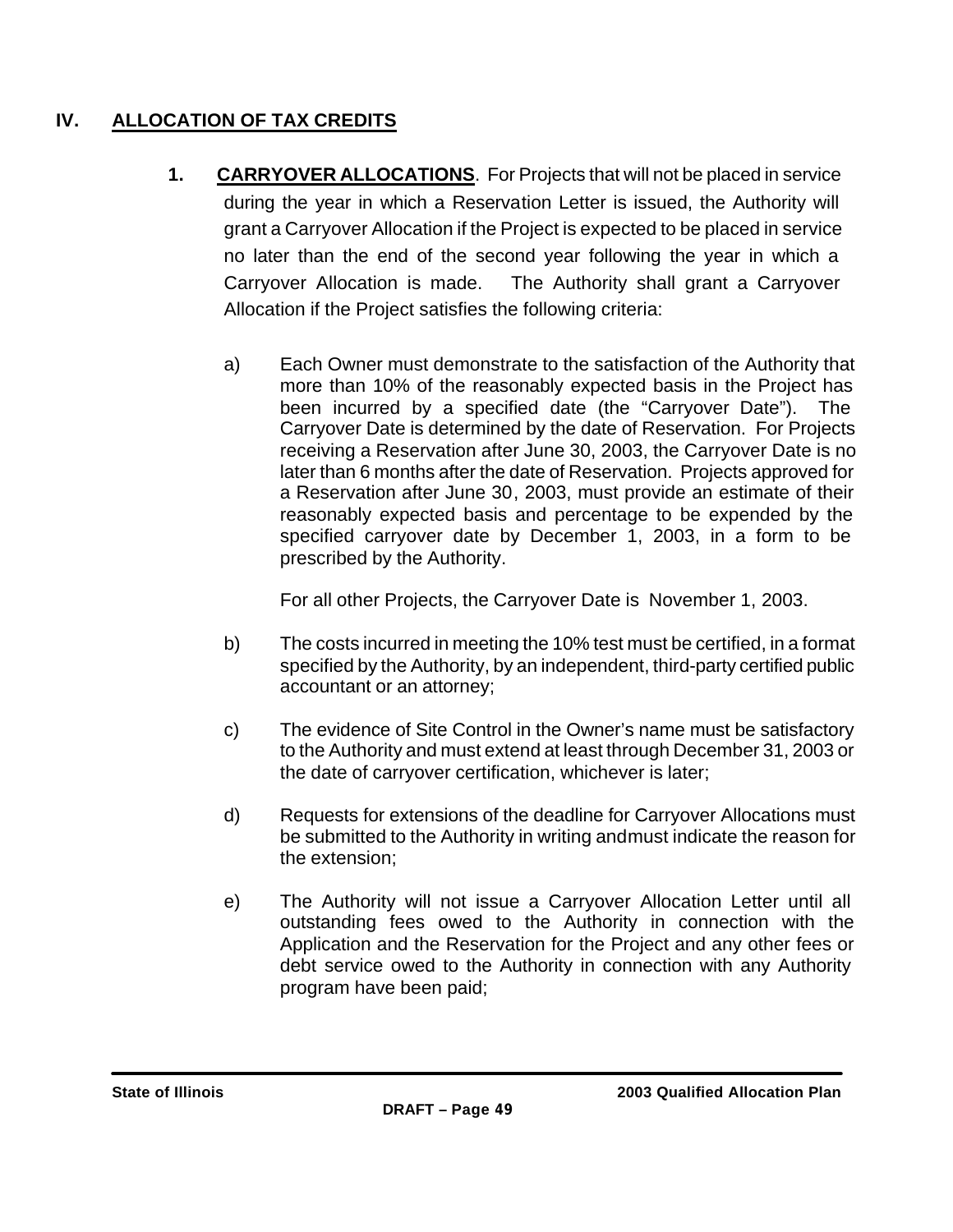- f) The Owner must submit any other information required by the Authority;
- g) All conditions and requirements of Section 42(h)(1)(E) of the Code and the applicable regulations must be met; and
- h) Modifications of Projects which have received Carryover Allocations will be subject to the same procedures, conditions and approval requirements (including possible cancellation of the Carryover Allocation) as Projects which have received Reservations, together with such additional requirements as the Authority may determine appropriate.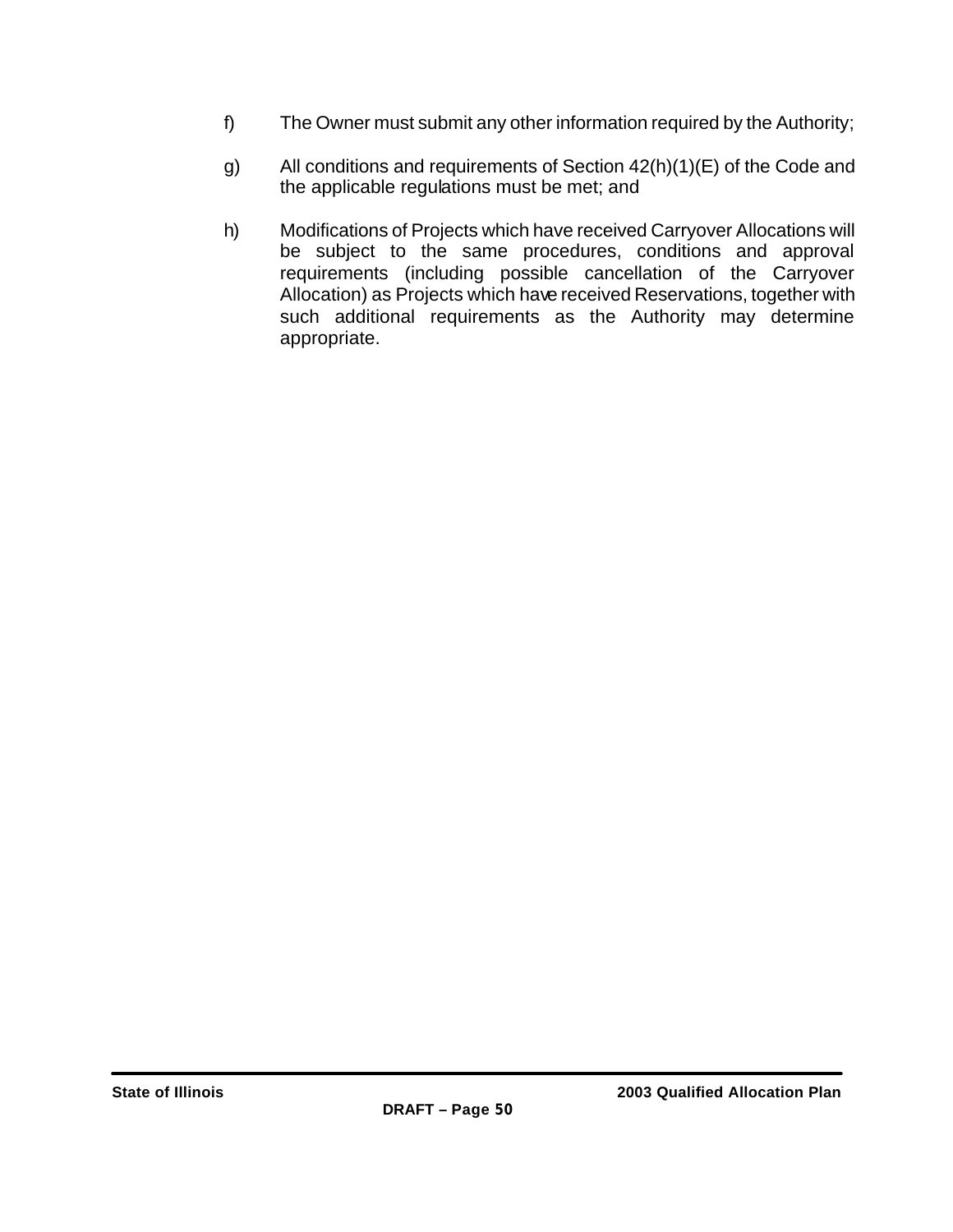**2. ALLOCATION/ISSUANCE OF IRS FORM(S) 8609.** An Owner must notify the Authority when a Project has been placed in service. The Authority will issue IRS Form(s) 8609, contingent upon the Owner submitting all documentation listed on the Authority's final Allocation checklist set forth below to the Authority's satisfaction, and upon the Authority's final financial feasibility analysis based on such documentation. It is the Authority's policy to not issue Form(s) 8609 for Projects with multiple buildings until all of the buildings in the Project have been placed in service. The Authority may suspend this policy for extenuating circumstances. Project owners shall be required to submit a copy of the executed first year's filing of IRS Form(s) 8609 for inclusion in the Authority's permanent project records.

Projects Placed In Service During Calendar Year 2003. For Projects receiving a Reservation during 2003 that will be placed in service during the 2003 calendar year, the Authority will make the Allocation by issuing IRS Form(s) 8609 prior to the end of the 2003 calendar year. Owners of these Projects must provide the Authority all final Allocation checklist items no later than November 1, 2003.

Projects Placed In Service After Calendar Year 2003. For Projects receiving a Reservation during 2003 that will be placed in service after the end of the 2003 calendar year, the Authority will issue a Carryover Allocation. Such Projects must be placed in service no later than the end of the second year following the year in which a Carryover Allocation is made. The Owner must notify the Authority when a Project has been placed in service, and all final Allocation checklist items must be submitted to the Authority no later than three months after the end of the first year for which the Owner intends to claim Tax Credits for the Project.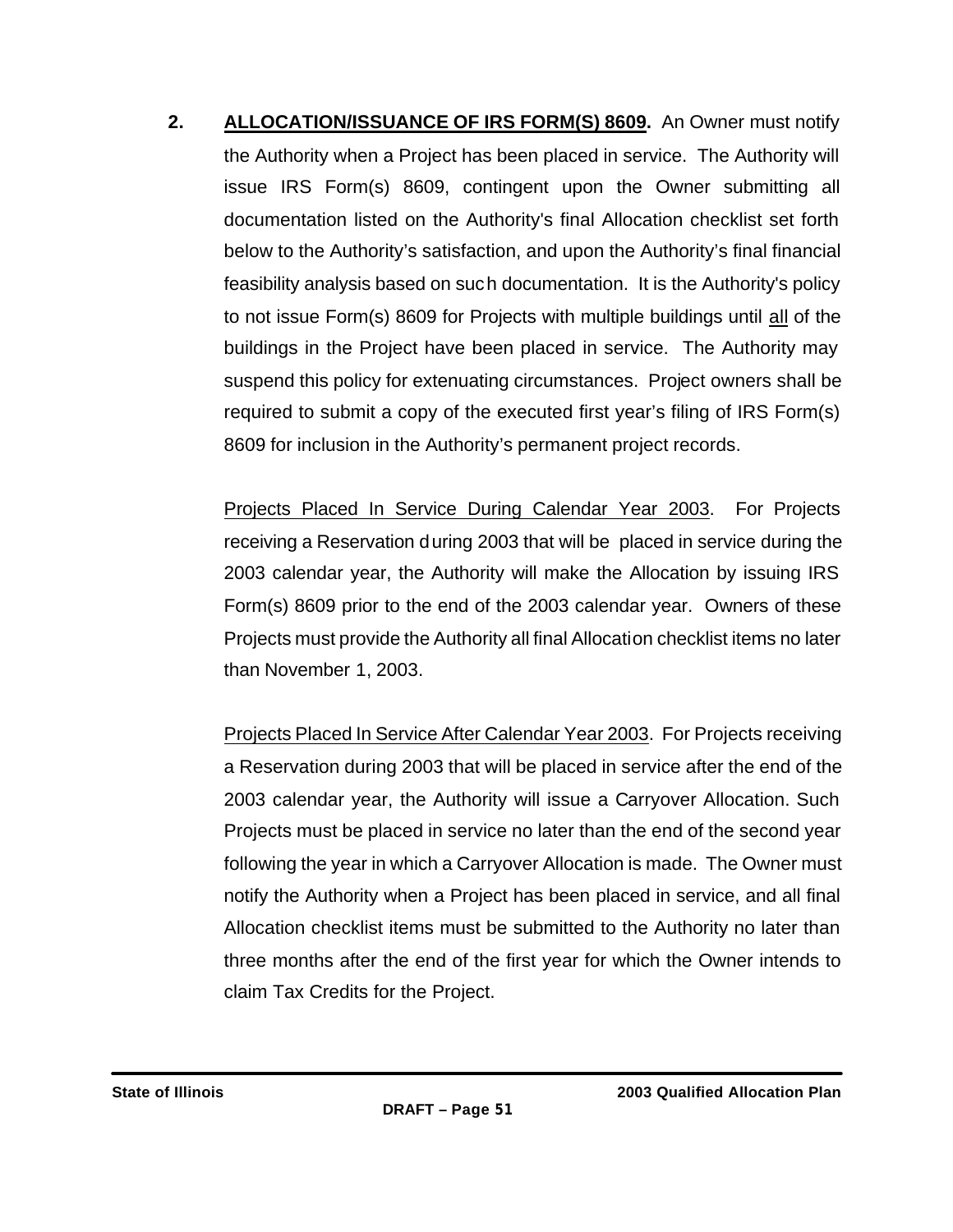Upon receipt of all required documentation listed on the final Allocation checklist, the Authority will send Form(s) 8609 to the IRS, with a copy to the Owner. All required items must be submitted in a manner acceptable to the Authority.

The final Allocation checklist items include, but are not limited to, the following:

- a) Executed, completed Owner Certification Form(s).
- b) An independent third-party certified public accountant's opinion, based on such accountant's audit of a Project, that certifies, in a format specified by the Authority, to the total development **costs**, total **eligible basis** and all **sources** of financing used for the Project.
- c) An occupancy permit from the municipality in which the Project is located or, in the case of rehabilitation Projects, other information in form and substance acceptable to the Authority that demonstrates that the Project has been placed in service.
- d) A signed Reservation Letter, payment of the required reservation or determination fee and evidence that all special conditions have been met.
- e) A fully executed Carryover Allocation Letter with appropriate exhibits, if applicable.
- f) A signed Compliance Monitoring Agreement.
- g) A completed Final Financing Form, with evidence of permanent financing, i.e., promissory notes. **The total sources of funds on the Final Financing Form must equal total actual costs.**
- h) Evidence of ownership of the Project by the Owner; if title is held in a land trust, the Owner must submit the land trust agreement showing that the Owner is the sole beneficiary of the trust.
- i) A copy of the recorded Extended Use agreement.
- j) Copy of Owner's final title insurance policy evidencing the proper recording of the Extended Use Agreement (before all other documents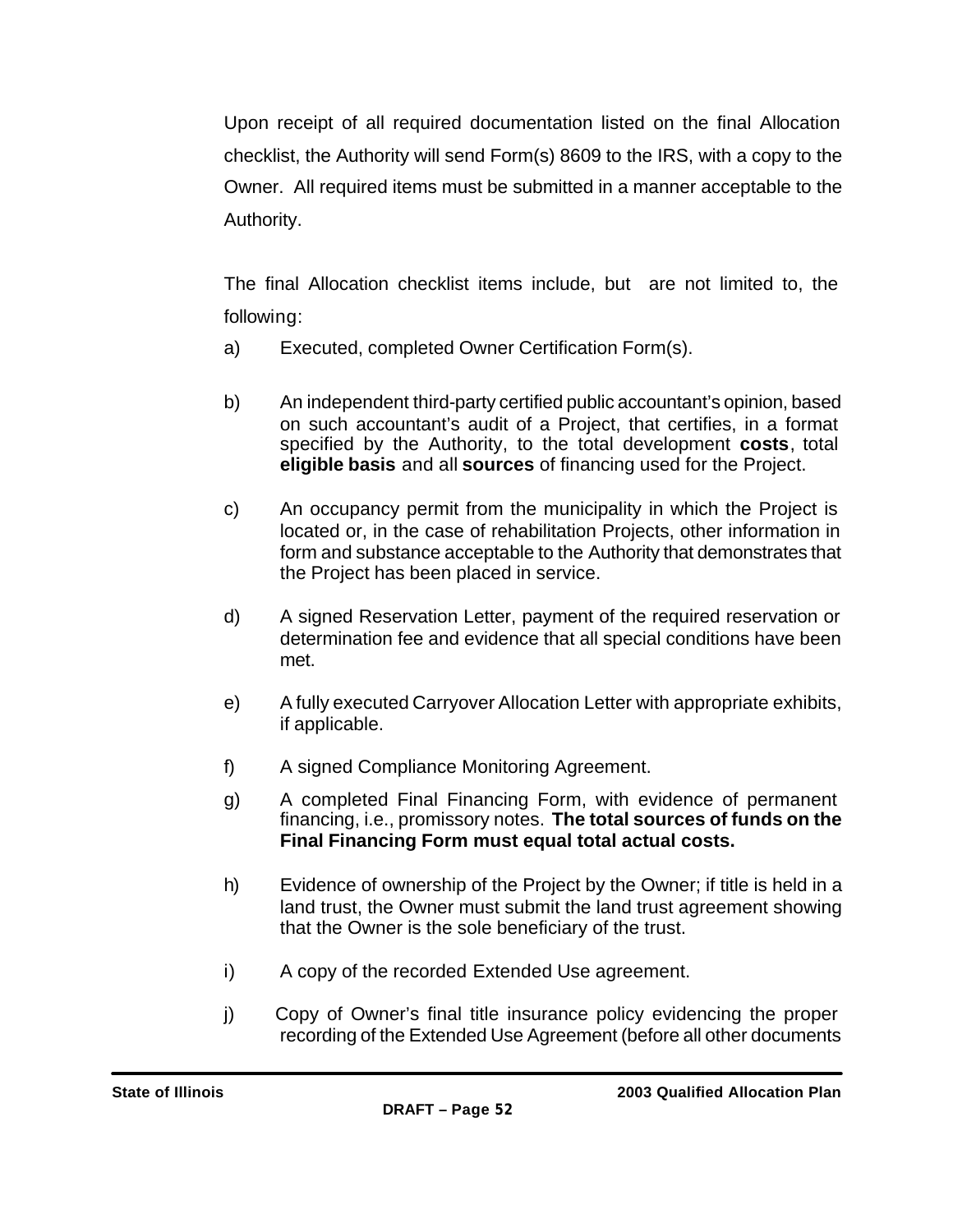evidencing or securing the financing provided in connection with the Project).

- k) Copies of the Owner's organizational documents, including an executed copy of the partnership agreement or limited liability company operating agreement, certified by the managing general partner or managing member, as applicable. The equity contribution on the Final Financing Form must be equal to the contribution shown in the partnership agreement before an 8609 will be issued.
- l) Color photograph of completed Project.
- m) Site location map.
- n) Any other documents that the Authority may require in determining the amount of Tax Credits to be allocated to the Project and the Project's conformance with the requirements of Section 42.

This checklist may be modified from time to time and a Project's Owner must contact the Authority for an updated checklist prior to requesting Form(s) 8609.

**PROJECTS WITH TAX-EXEMPT BOND FINANCING**. The Authority will issue Form(s) 8609 for Projects that qualify under Section 42(h)(4) of the Code once all of the items requested in the Determination Letter have been submitted to the Authority to its satisfaction.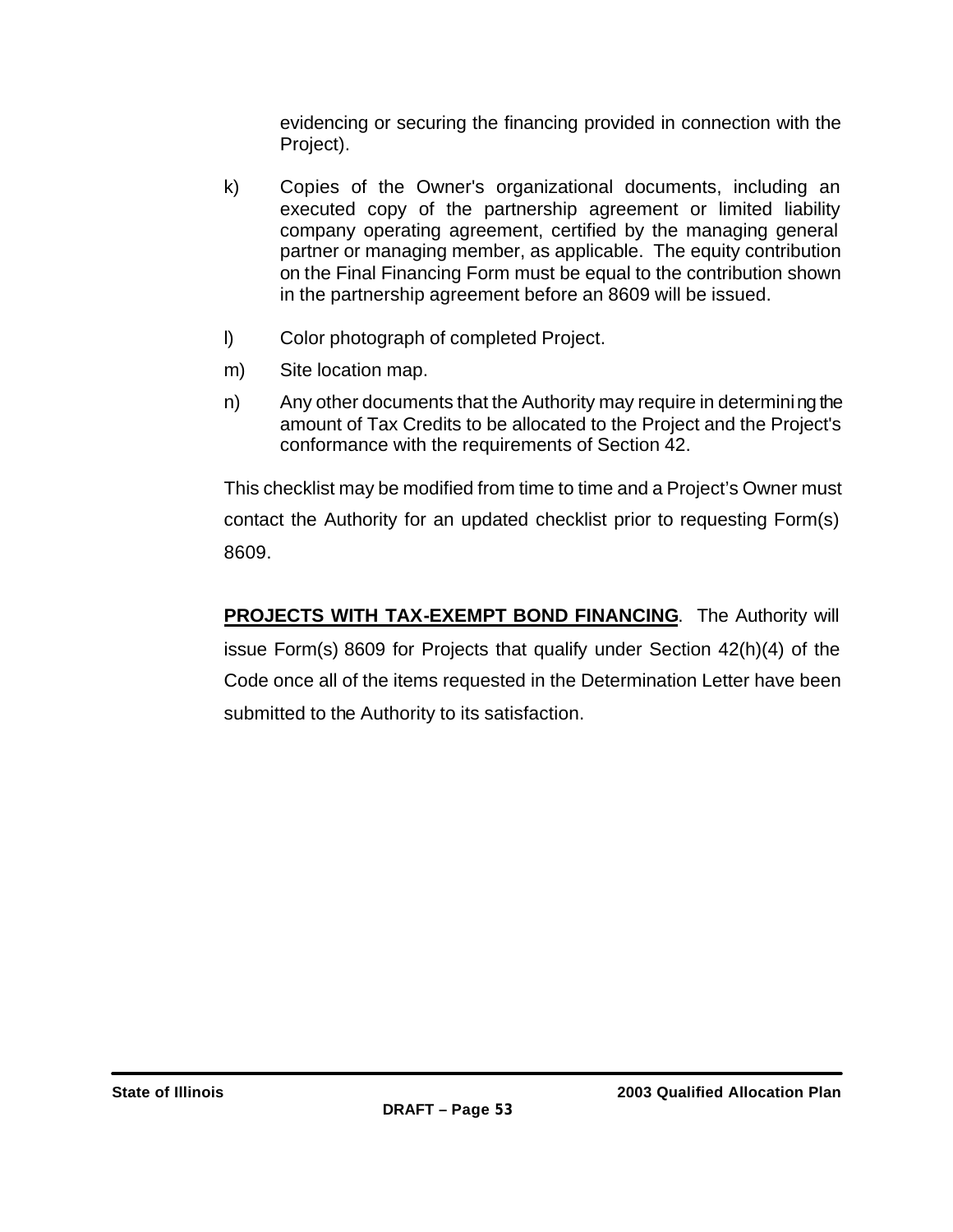# **V. REVOCATION OF RESERVATION/CANCELLATION OF CARRYOVER**

**ALLOCATION**. Prior to issuance of IRS Form(s) 8609, the Authority may revoke Reservation or cancel a Carryover Allocation for a Project under the conditions set below, or under such other conditions as may be determined by the Authority and set forth in the Reservation, the Carryover Allocation Letter or other appropriate documents. If a Reservation is revoked or a Carryover Allocation canceled, all fees paid to the Authority in conjunction with the Application, the Reservation, the Carryover Allocation or modification of the Project will be retained by the Authority.

- a) The Owner modifies the Project in any way without prior approval from the Authority. Such changes include, but are not limited to, changes in the ownership structure of the Project, changes in Project characteristics, changes in or loss of financing, or changes in the criteria on which scoring decisions were made.
- b) The Authority determines that the Project is unable to proceed.
- c) The Authority determines that the Owner will fail to meet the Authority's requirements for a Carryover Allocation, including any conditions set forth in the Reservation or the Carryover Allocation Letter.
- d) The Authority determines that the Project will fail to be placed in service by the time required by the Carryover Allocation Letter.
- e) The Owner fails to provide to the Authority all items in the final Allocation checklist in a timely manner (see the requirements under Section IV.2.).
- f) The Owner or a Related Party of such Owner is out of compliance with Section 42 in connection with any Project, unless the Authority determines to permit the applicable party to terminate any association with the Project.
- g) The Owner or a Related Party of such Owner has outstanding compliance violations for any Project that have not been resolved to the Authority's satisfaction.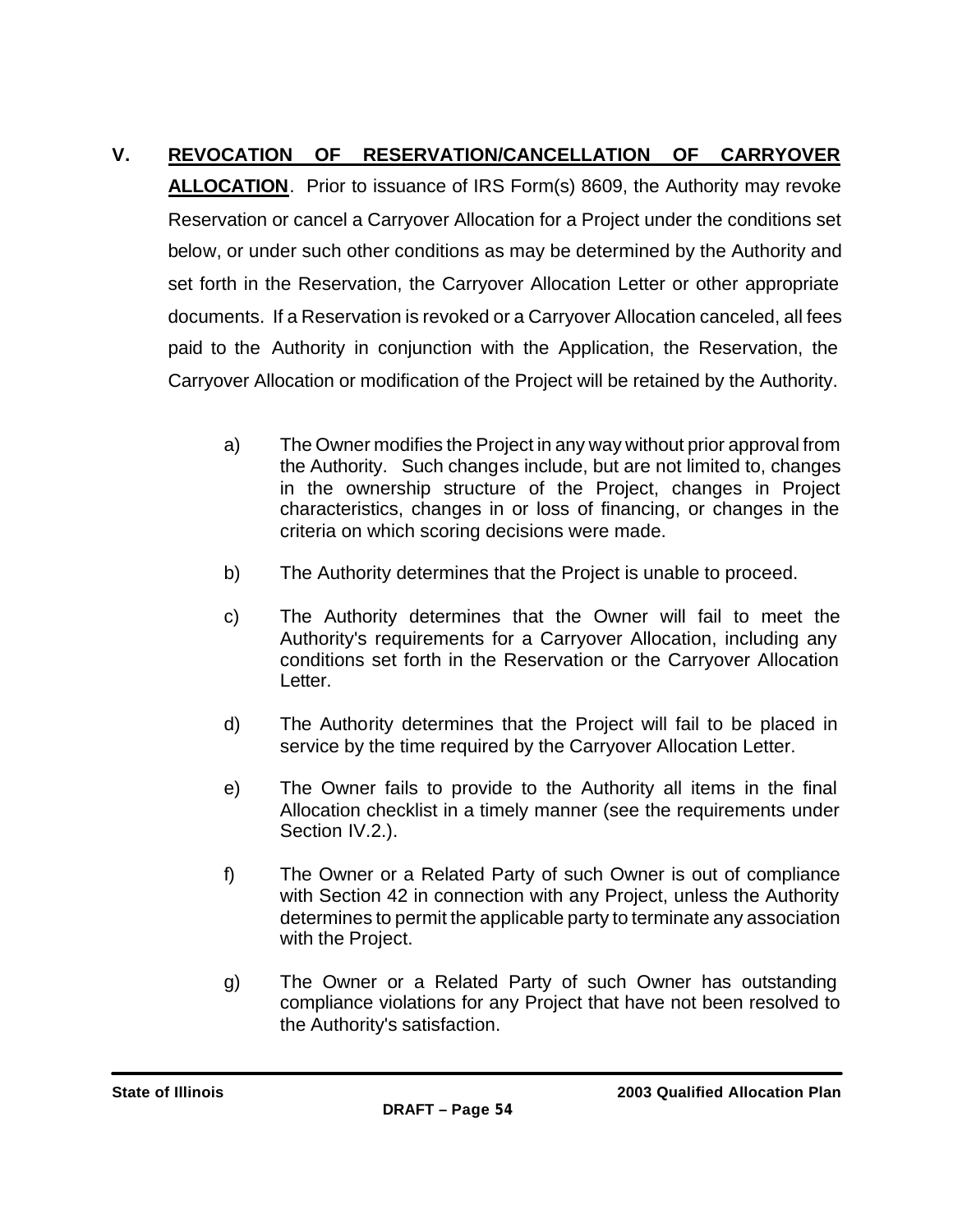- h) The Owner or a Related Party of such Owner is delinquent under any loan or grant made by the Authority in connection with any Authority program and is not a party in good standing to a workout agreement with the Authority or has not satisfied any other requirements of the Authority in connection with that delinquency.
- i) The Owner or a Related Party of such Owner has an outstanding expense owed to the Authority in connection with any Authority program.
- j) The Authority has reason to believe that the Owner has materially misrepresented facts or has provided false information to the Authority in connection with the Project or in connection with any other Authority Program.
- k) The Owner is bankrupt or in a financial situation that jeopardizes the Project's completion and/or continued operation.
- l) The nonprofit participant in a Nonprofit Project withdraws or is removed, and is not replaced by another qualified nonprofit entity.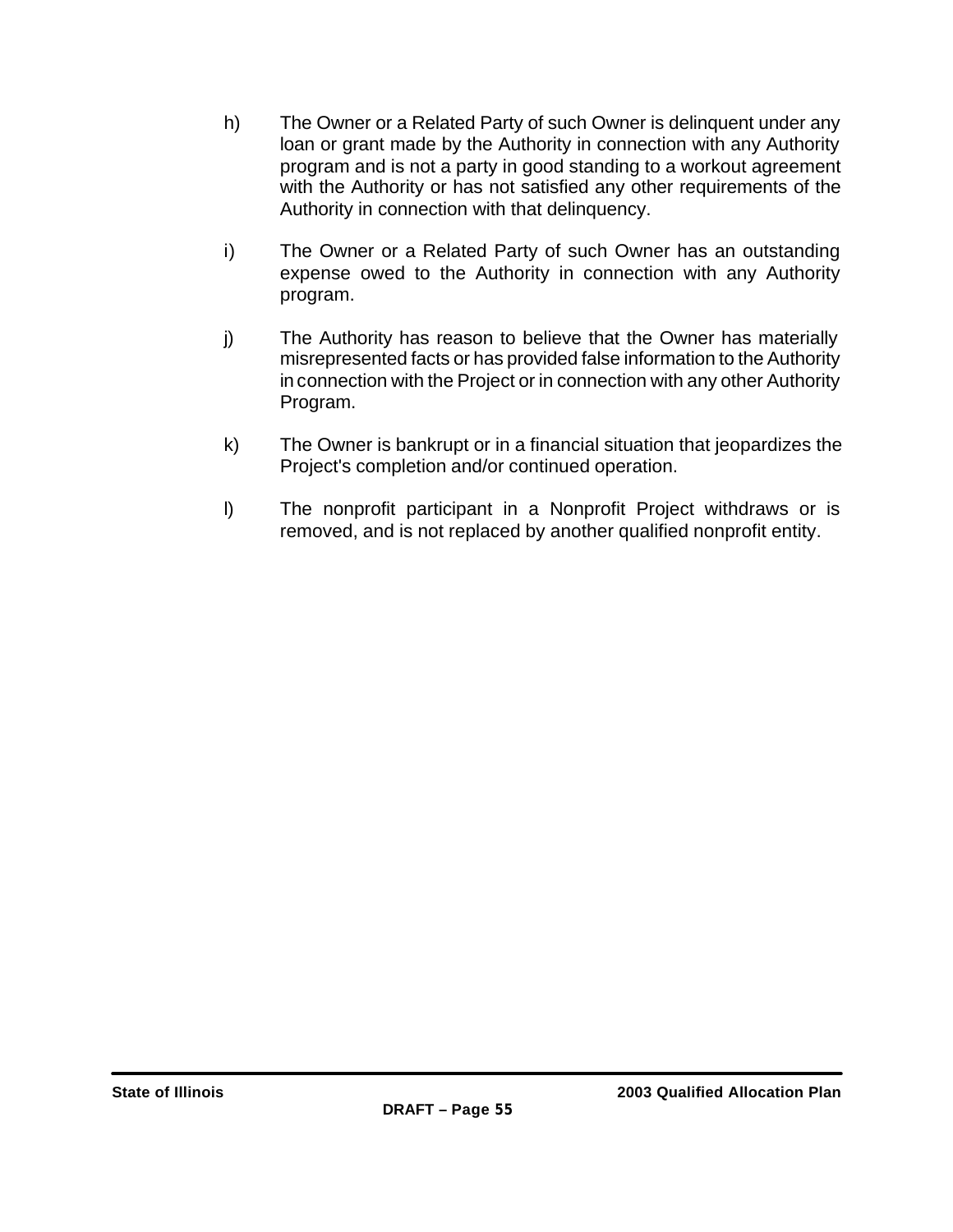# **VI. COMPLIANCE MONITORING**

- 1. Compliance Monitoring Procedures. Section 42(m)(1)(B) requires that the Authority establish procedures for (i) monitoring Projects for noncompliance with the provisions of Section 42 and (ii) reporting to the IRS any noncompliance found by the Authority. The Authority's obligation to monitor for compliance with the requirements of Section 42 does not make the Authority liable for an Owner's noncompliance nor does the Authority's failure to discover any noncompliance excuse such noncompliance. Furthermore, the Authority makes no representations or warranties in connection with any written or oral advice given by its staff to an Owner regarding compliance with Section 42 and the applicable Treasury regulations, rulings and issuances. The IRS is responsible for the proper interpretation and application of such rules. The Authority's monitoring activities include, but are not limited to, the following:
	- a. Review of the Owner's annual submission of a certification regarding compliance with Section 42 requirements;
	- b. Review of the Owner's submission of tenant certification/recertification forms, accompanied by supporting documentation; and
		- b. Periodic review of the physical conditions of the Project.

The monitoring and reporting requirements referenced in this section apply to all Projects, regardless of the date of Allocation of Tax Credits. In addition, it should be noted that the Authority's specific monitoring and reporting requirements are subject to change for a variety of reasons. Therefore, Owners are encouraged to contact the Authority regarding these issues when an Allocation of Tax Credits is made.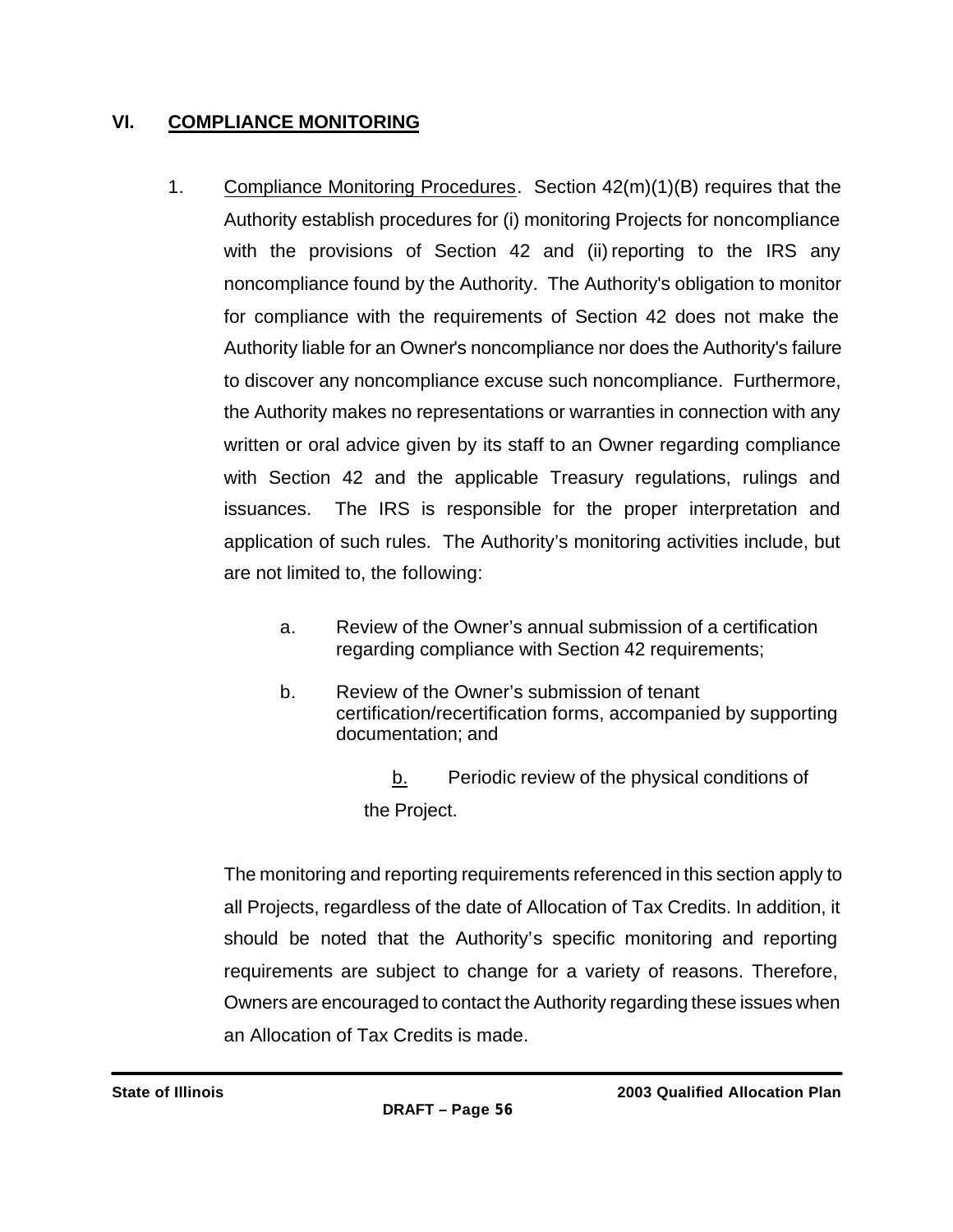- 2. Compliance Monitoring Fee. The Authority charges an annual compliance monitoring fee associated with compliance monitoring. This fee is in addition to the application and/or reservation fee. The current monitoring fees are listed in **Attachment 5** and are subject to change.
- 3. Compliance Reference Guide. The Authority's monitoring procedures and reporting requirements are set forth in more detail in the "Low Income Housing Tax Credit Compliance Reference Guide," a copy of which is available upon request. Please direct requests to:

Technical Services Department Illinois Housing Development Authority 401 North Michigan Ave., Suite 900 Chicago, Illinois 60611 Fax 312/832-2187

4. Compliance With the Fair Housing Act. The Owners are advised that compliance with the general public use requirement for Tax Credit Projects requires compliance with the Fair Housing Act, 42 U.S.C. Sections 3601 through 3619. Noncompliance with the Fair Housing Act by an Owner will constitute noncompliance with the general public use requirement, and shall be reported by the Authority as such to the Internal Revenue Service.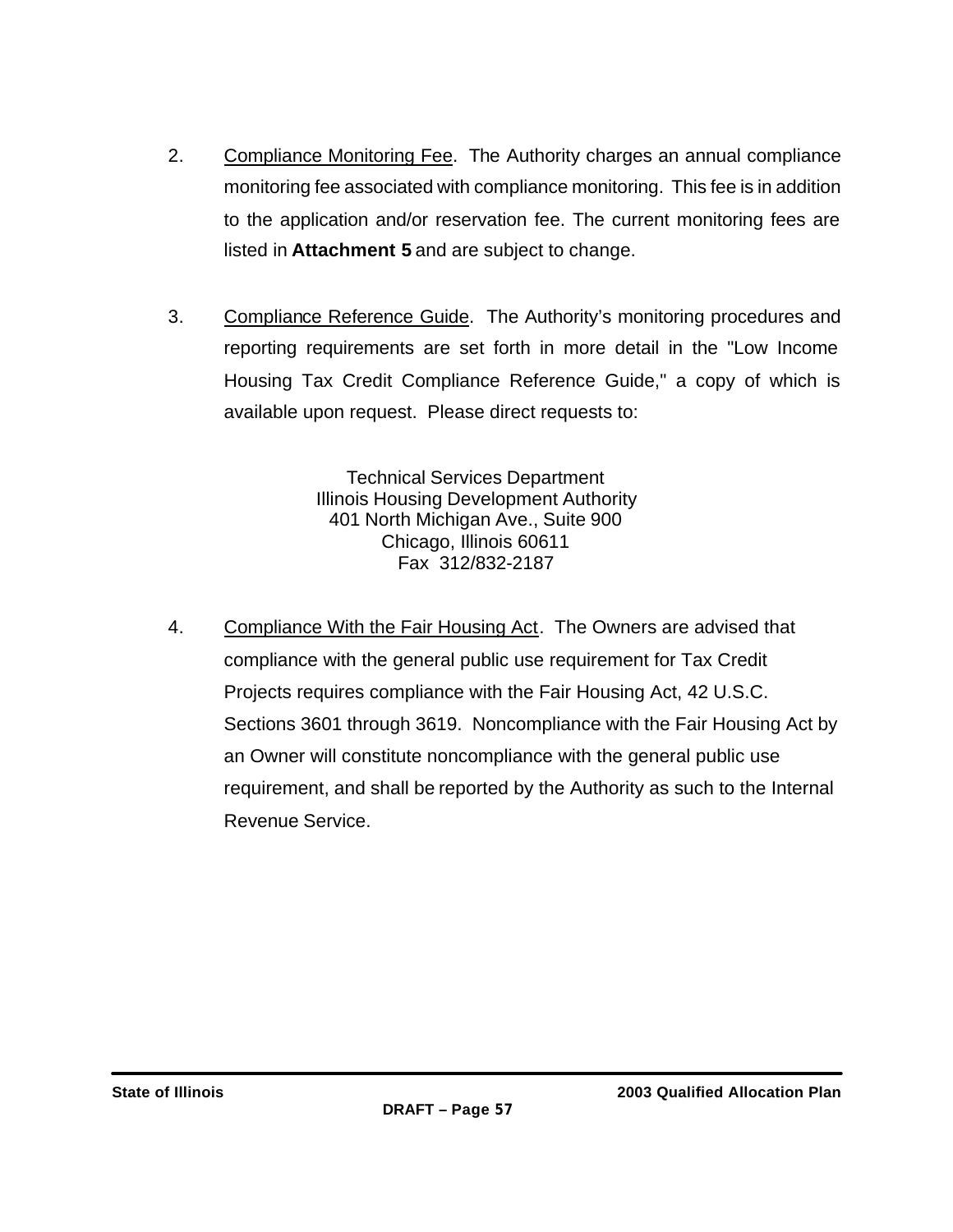# **VII. GENERAL PROVISIONS**

- 1. Code Changes Affecting This Plan. If, as a result of changes in the Code or otherwise, the IRS finds that any part of this Allocation Plan is not in compliance with Section 42, only that non-compliant part shall be considered as being out of compliance with Section 42.
- 2. Amendments/Waivers to This Allocation Plan. The Authority's procedures under this Allocation Plan are subject to change without notice. Except as required by Section 42, the Board may amend this Allocation Plan at any time and may waive the application of any or all requirements of this Allocation Plan.
- 3. Compliance with Federal and State Laws. The Authority's review of an Application is solely for its own purposes and the Owner of a Project may not rely upon the Authority's review as evidence of such Project's compliance with Federal or State law. The Authority's Allocation of Tax Credits for a Project shall not constitute a representation or warranty that the Project complies with Section 42 or any other laws and regulations governing Tax Credits including, but not limited to, the Fair Housing Act, 42 U.S.C. § 3601 et seq. The Owner is responsible to ensure that the Project complies with such laws and regulations. If the IRS disallows the Tax Credits for a Project, those Tax Credits may revert to the Authority for Reservation and Allocation to other Projects.
- 4. Employee Liability. No Member, officer, agent or employee of the Authority shall be personally liable concerning any matters arising out of or in connection with the review of an Application for, or a Reservation or Allocation of, Tax Credits, or the monitoring of a Project for compliance with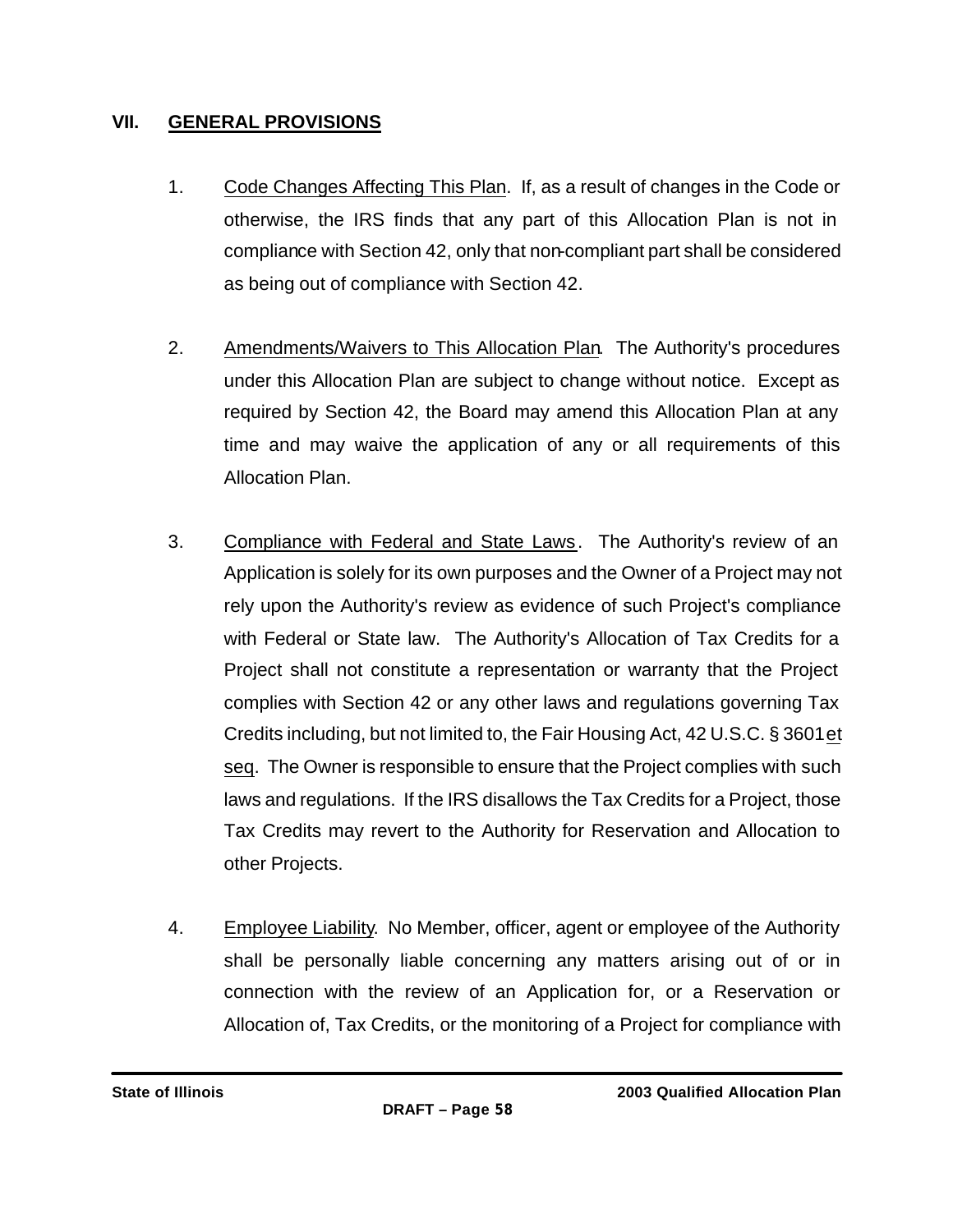Section 42. 5. IRS Authority. The Authority on behalf of itself, its Members, officers, agents and employees disclaims any and all liability that may arise in connection with the Allocation of Tax Credits for a Project and the disallowance or recapture of Tax Credits by the IRS.

- 6. Governor's Approval. This Allocation Plan shall go into effect when it has been approved by the Governor of the State.
- 7. Outside Legal Counsel. When the Authority deems it necessary to consult with outside legal counsel regarding Project-specific issues, such Project's Owner will be notified and will be responsible for payment for such legal services.
- 8. Notification to Owner. The Authority will send Reservation Letters and Carryover Allocation Letters by overnight courier. All other notices, demands, requests or communication may be sent by United States mail, postage prepaid, and will be deemed received three business days after proper deposit with the United States Postal Service.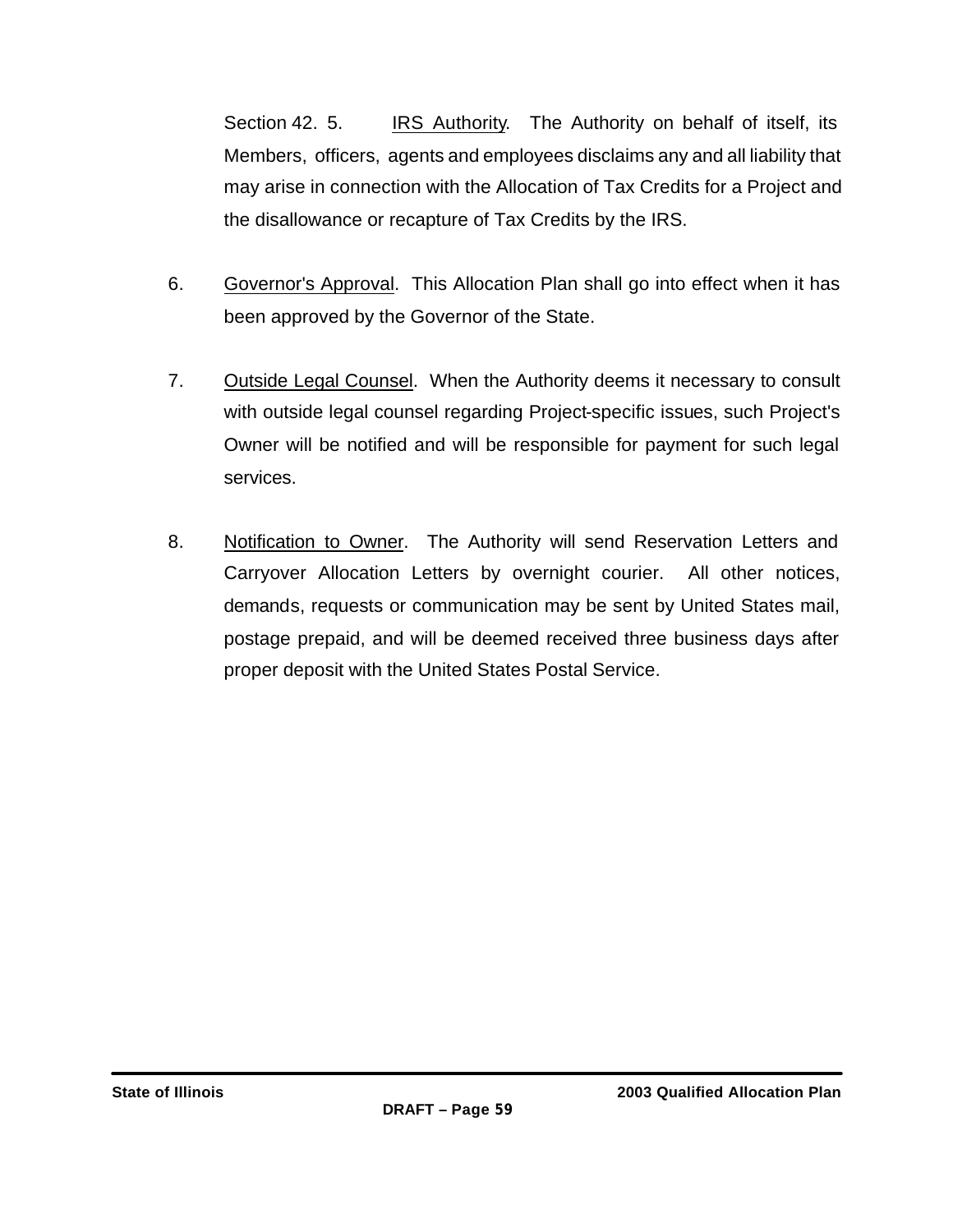### ATTACHMENT I **ILLINOIS HOUSING DEVELOPMENT AUTHORITY Site and Market Study Format For Properties 12 Units or Less, Acquisition/Rehab (with more than 80% occupancy) or Special Needs Populations**

# I. PROPOSED DEVELOPMENT

### A. Developer

Provide the name and address of developer or sponsor.

#### B. General Description

Describe the proposed project in terms of project type (*e.g. moderate rehabilitation or new construction; congregate, elderly, family*) and Parking: Provide the number and type of parking spaces proposed. Evaluate the source of IHDA financing (*Low-Income Housing Tax Credit, Risk share, HOME, Affordable Housing Trust Fund*).

### C. General Location

Provide the name of city or community in which the site is located, street address (*if available*), nearest major intersection, distance from downtown Chicago (*if site is located in the Chicago metropolitan area*) or distance from downtown of closest major city (*if other than Chicago*).

### D. Description of Site Improvements

- 1. Buildings: Describe the number of buildings, stories and type (*high-rise with elevator, walk-up, town home, etc.*). Evaluate the appropriateness of the building design for the market and the intended tenant base.
- 2. Development Amenities: Describe the development amenities proposed for the property. Determine whether or not the amenities are appropriate and sufficient for the market and the intended tenant base.
- 3. Construction/Rehab: Describe the construction type of the buildings or in the case of Acquisition/Rehab projects list the rehabilitation to be performed (*e.g. brick, vinyl sided, concrete*). Note any problems the proposed construction type or façade, or the planned rehabilitation may have with market acceptance.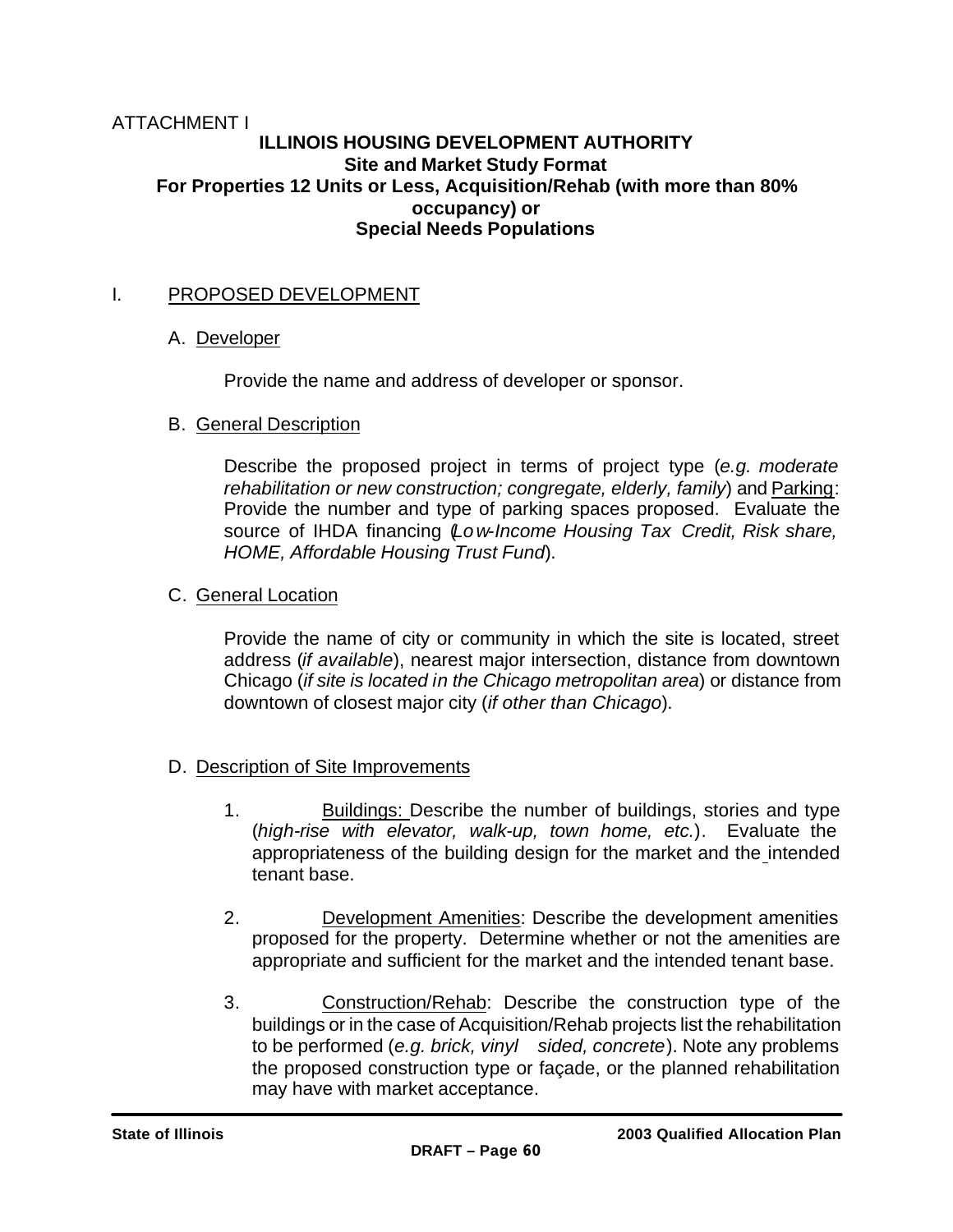# E. Apartment Details

Describe the proposed project at the unit level including: unit types, number of units, square footage and proposed rents for both market rate and income restricted/affordable units. It should be noted if the proposed rents do or do not include tenant paid heating, cooling, cooking expenses. Describe the unit amenities. Evaluate the appropriateness of the proposed unit mix, unit size, rents and amenities for the market and the targeted tenant population.

F. Tenant Displacement (for Acquisition/Rehab projects only)

Evaluate the current tenant households to determine the extent to which any or all may be displaced due to the planned acquisition/rehab. Discuss your evaluation.

# II. FIELD OBSERVATIONS

- A. Site (for Acquisition/Rehab projects only)
	- 1. Access to Site: Note the street(s) which will provide access to the site and evaluate the accessibility of the site in terms of local public transportation, parking and major thoroughfares.
	- 2. Site Marketability: Describe and evaluate the location of the site in terms of its visibility and marketability.

# B. Adjacent Land

- Adjacent Land Use: Detail the use of land located directly north, south, west<br>and east of the site. Possible environmental problems and Possible environmental problems and objectionable adjacent land use should be noted.
- Neighborhood Description: Describe the neighborhood in which the development will be located and evaluate the appropriateness of the proposed project within that setting.

# III. MARKET AREA CHARACTERISTICS:

### A. Market Area

Define the primary and any secondary market area for the property. Include a description of how the market was determined (*ex. geographic boundaries, population surveys, etc.*).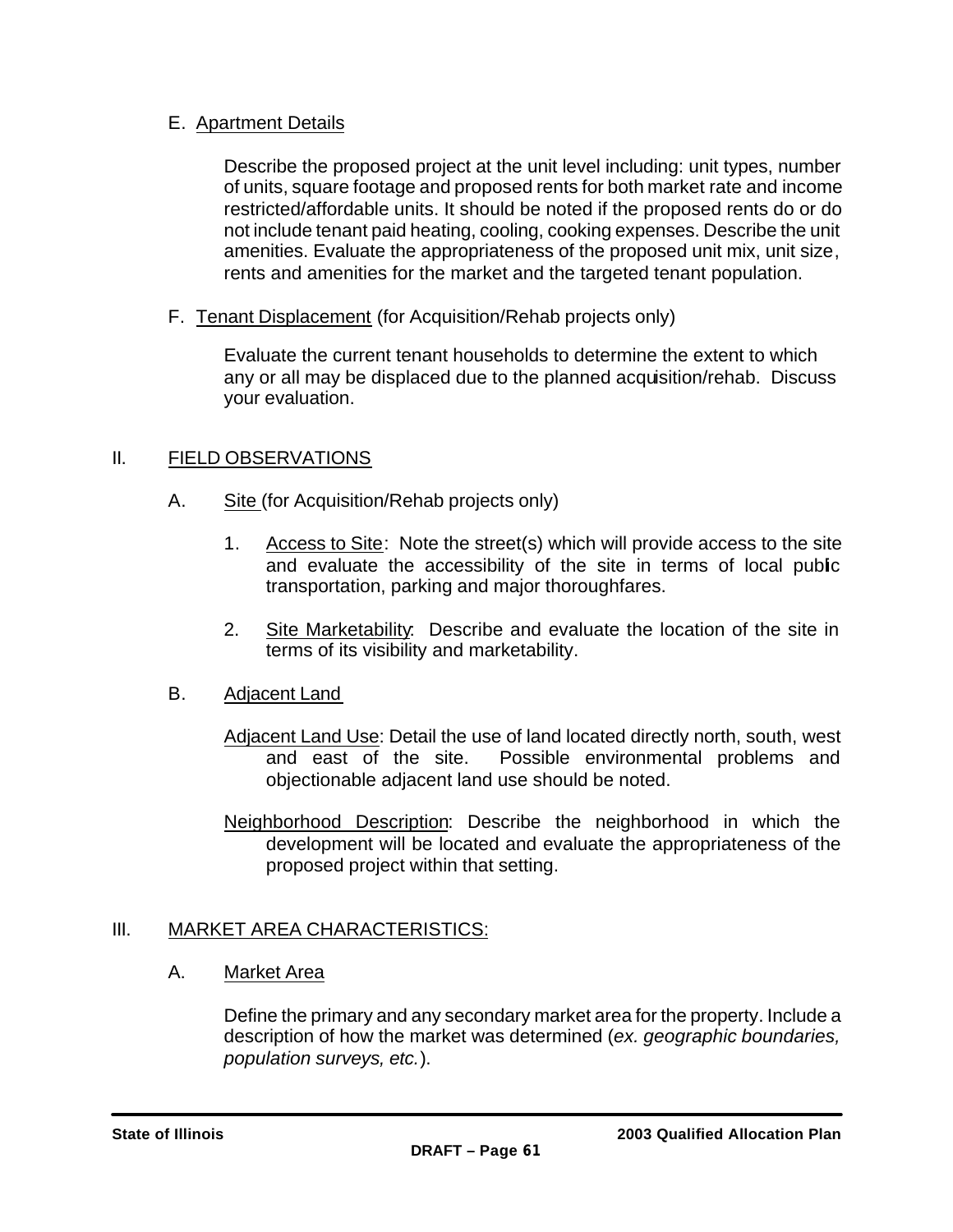B. Population/Demographic Characteristics (for Acquisition/Rehab projects only)

Include the most current population/household data (*typically from the Census)* for both the defined primary and secondary market areas. Provide the percentage increase or decrease from the previous Census and any future projections.

The following data should be included in this demographic analysis: general population, number of households, and population and households by age (for elderly projects).

# IV. HOUSING MARKET CHARACTERISTICS

- A. Comparable Analysis
	- 1. Comparable Properties: Present a narrative description of each comparable in the rental market. Include information regarding the unit and development amenities offered, the condition of the property and occupancy information when available. A detailed summary of these developments in table format (*as shown in Exhibit 1*) should also be included.
	- 2. Comparison of Market Area Rental Market: Provide a comparison summary of the proposed development and the competing market-area rental developments detailed above. The summary is to include rent, square footage and unit composition comparisons. If no comparable developments exist within the market area, the mean gross rent for the area and the census tract in which the site is located should be examined. A final statement of the proposed property's position in the rental market compared to the current rental market should be made. This statement should also indicate whether this position is acceptable and give reasons for the proposed developments acceptability.
	- 3. Proposed Project and Market Rate Property Data (For projects with deep subsidy only i.e. Section 8 or Section 515): Provide data pertaining to the proposed project's current contract rents by unit type. Additionally, provide both a narrative and table discussion of comparable market-rate properties in terms of location, development size, amenities, and current rent levels by unit type.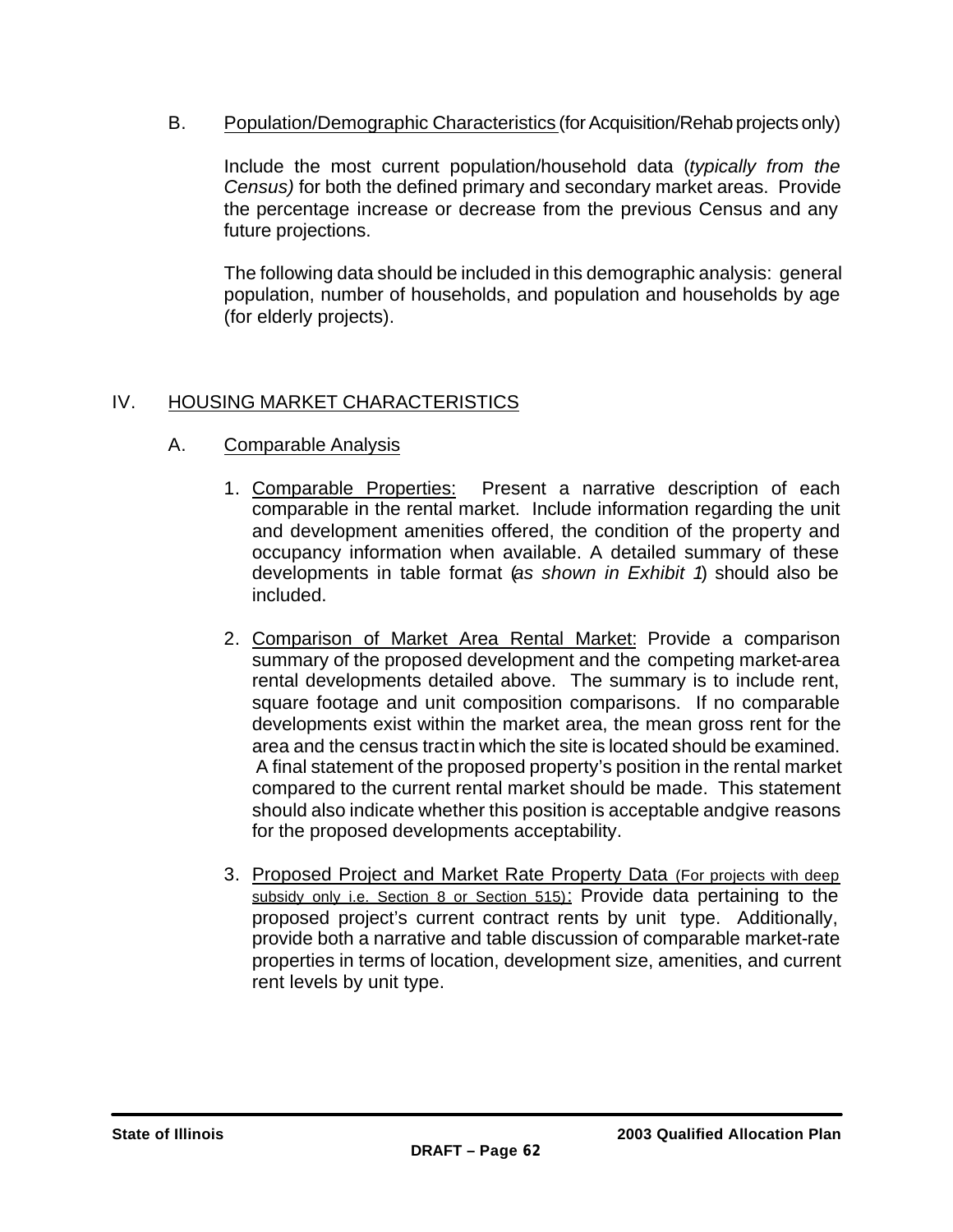V. AFFORDABILITY/DEMAND (This section is not required for occupied projects with deep subsidies i.e. Section 8)

### A. Affordable Rent Analysis

Calculate what percentage of a household's monthly income will be required for rent, utilizing maximum income limits and proposed rents. Provide a range of affordability, based on annual income by calculating the minimum monthly income a household can make and still afford the proposed rent. Please indicate the percentage of household income used to determine the minimum annual income affordability. Note: historically the Authority has considered 35% of monthly household income for family households and 45% of monthly income for elderly households as a reasonable threshold for affordability. This data should be presented in table format, using the following example.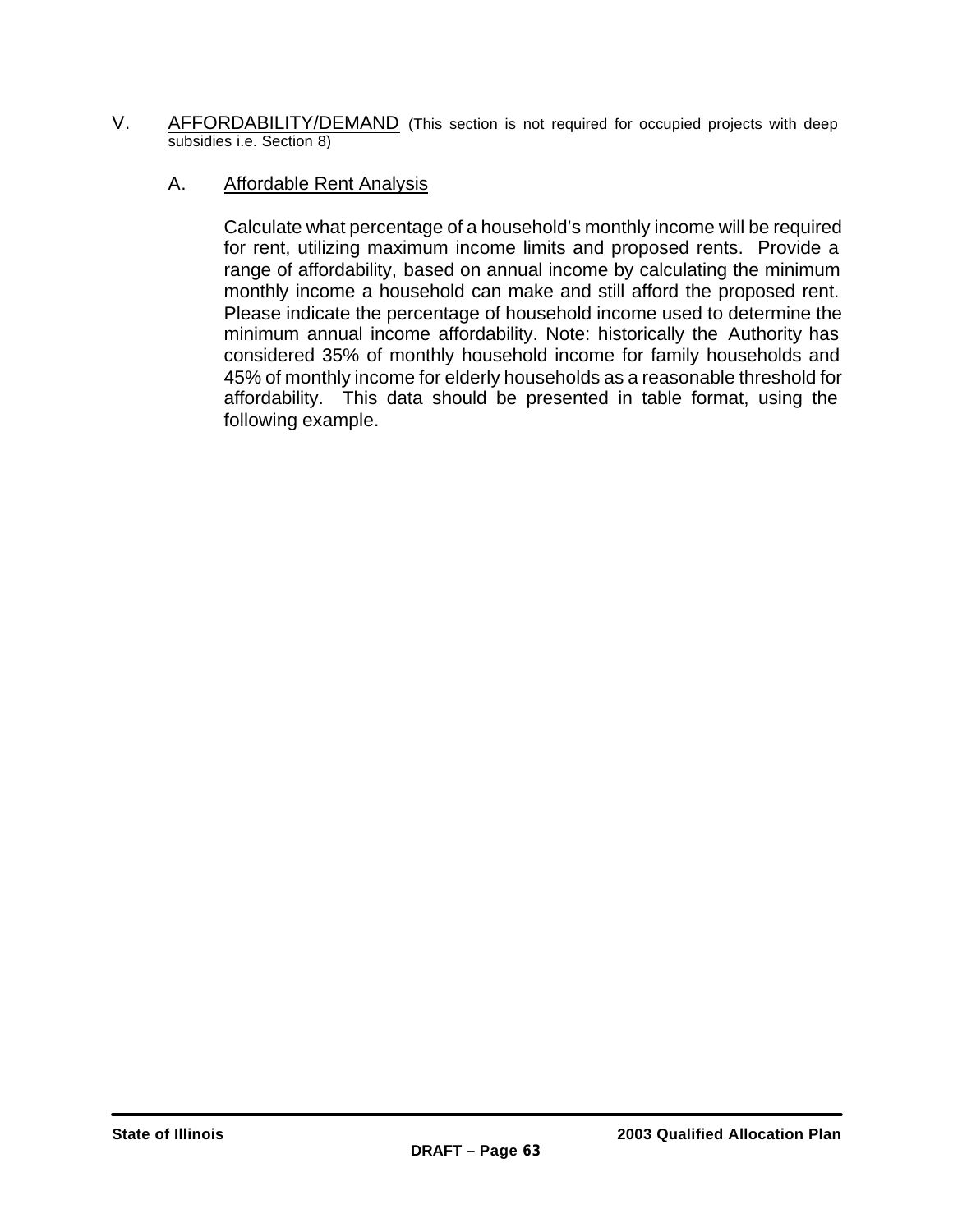| 1 Person  |  |
|-----------|--|
| Household |  |

1 Person 2 Person 3 Person 4 Person Household Household Household Household

#### *Very Low Income Units*

(X% median income)

#### 1 BR Units

Maximum Income Limit for Household Size Proposed Monthly Rent Plus Utilities Rent as % of Maximum Monthly Income Minimum Income Needed for Affordability (Based on X % of Monthly Income)

#### 2 BR Units

Maximum Income Limit for Household Size Proposed Monthly Rent Plus Utilities Rent as % of Maximum Monthly Income Minimum Income Needed for Affordability (Based on X % of Monthly Income)

#### *Low Income Limits*

(X% median income)

#### 1 BR Units

Maximum Income Limit for Household Size Proposed Monthly Rent Plus Utilities Rent as % of Maximum Monthly Income Minimum Income Needed for Affordability (Based on X % of Monthly Income)

#### 2 BR Units

Maximum Income Limit for Household Size Proposed Monthly Rent Plus Utilities Rent as % of Maximum Monthly Income Minimum Income Needed for Affordability (Based on X % of Monthly Income)

> B. Housing Need (This section need only be performed for those projects that will serve a special needs population)

Discuss the demand/need for a project targeting the proposed special needs population. This should include, but not be limited to, information garnered from area service providers, which assist the proposed project's target population.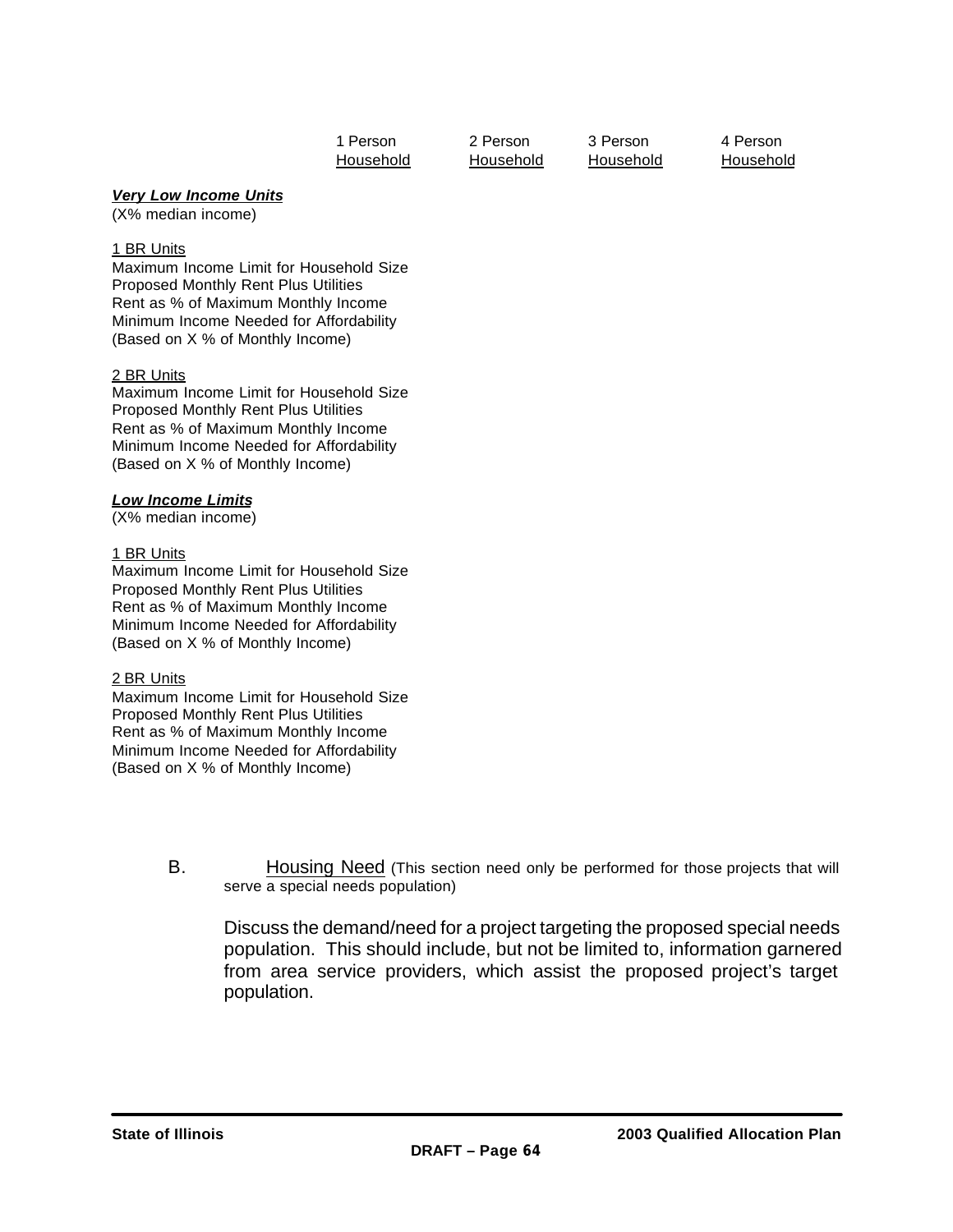# VI. CONCLUSIONS AND RECOMMENDATIONS

## A. Conclusions

Provide strengths and weakness of the proposed property in terms of the area's rental market and the income restricted population to be served. Assess the demand for housing based on the current absorption rates and vacancy figures of existing developments. In addition, provide an evaluation of how the proposed property is positioned in the marketplace taking into consideration unit mix, bedroom size, square footage and rents to the market average and to the most comparable existing development(s).

## B. Recommendations

Based on the findings summarized in the conclusion, provide recommendation regarding whether to accept the property as proposed, accept the property with changes or to decline the property. If a change is recommended, state the reason for the change and provide an alternative that would fit the market. If the recommendation is to decline a property, provide justification for this conclusion.

*(Generally, recommended changes involve a reconfiguration of the proposed amenities, unit mix, unit type, square footage or rents. Most recommendations to decline a property occur when the recommended changes are too numerous or the market conditions do not support the property).*

### VII. APPENDIX

Include both a site map and a map of the primary and secondary market areas denoting the subject property and comps. Also include: color photographs of the site and comparable developments; the market area comparable survey (*see Exhibit 1);* and other affordable housing list (*see Exhibit 2*).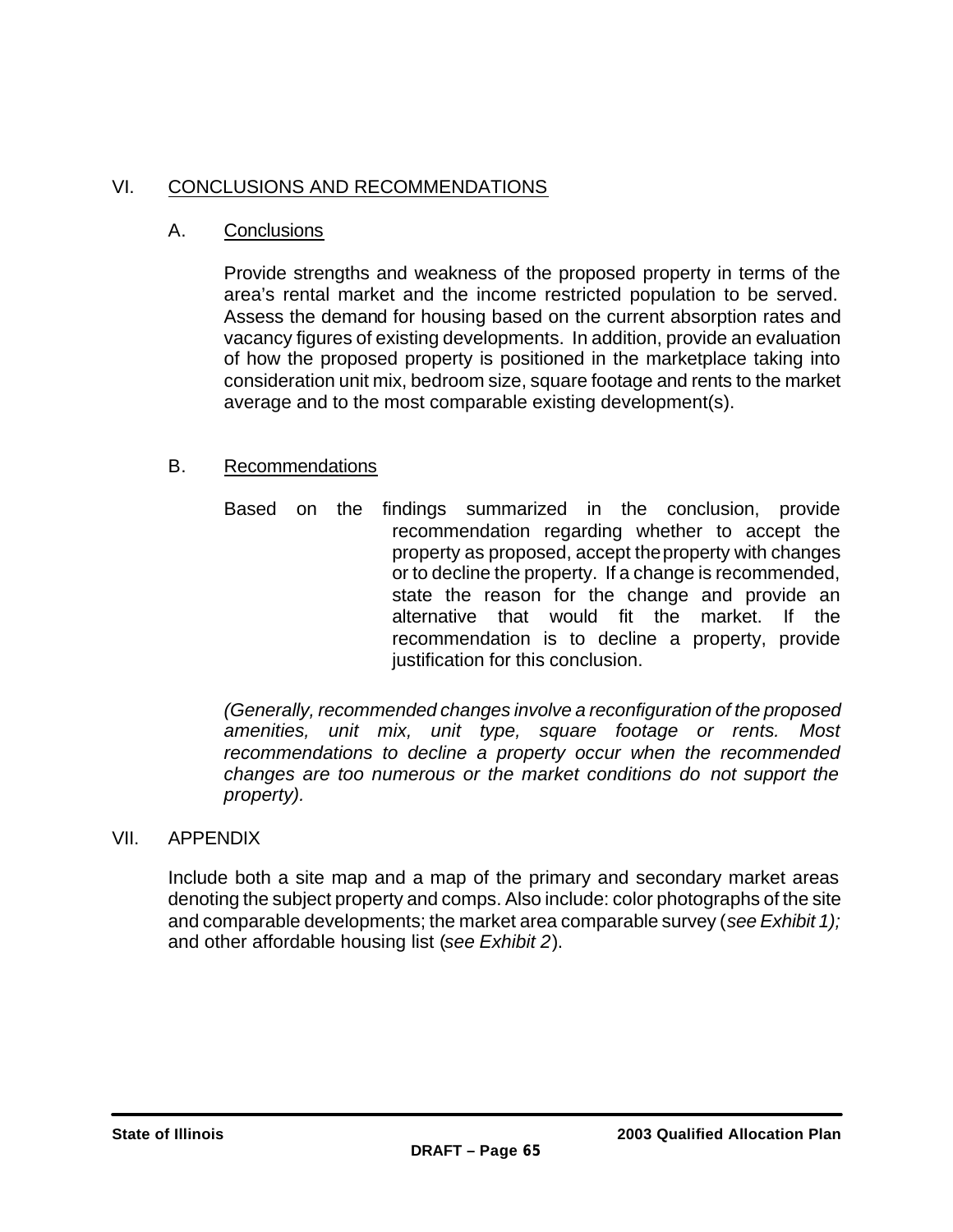# **EXHIBIT 1**

# **Comparable Properties**

| <b>Development</b><br><b>Name/Address</b> |                 | Year<br><b>Built</b> | <b>Total</b><br><b>Units</b> | <b>Unit</b><br><b>Type</b> | <b>Units By</b><br><b>Type</b> | Rent<br>Range | Sq. Ft.<br>Range | Rent/Sq.<br>Ft. Range |
|-------------------------------------------|-----------------|----------------------|------------------------------|----------------------------|--------------------------------|---------------|------------------|-----------------------|
| <b>Main Street Apts.</b>                  |                 | 1999                 | 99                           | 1 BR                       | 33                             | \$693         | 650              | \$1.06                |
| 123 Main Street                           |                 |                      |                              | 2 BR                       | 33                             | \$836         | 857              | \$0.97                |
| Your Town, IL                             |                 |                      |                              | 3 BR                       | 33                             | \$970         | 1,026            | \$0.95                |
|                                           |                 |                      |                              |                            |                                |               |                  |                       |
| <b>Phone Number:</b>                      | $123 -$<br>1234 |                      |                              |                            |                                |               |                  |                       |
| Occupancy:                                | 100%            |                      |                              |                            |                                |               |                  |                       |
| <b>Utilities:</b>                         | Incl.           |                      |                              |                            |                                |               |                  |                       |
| <b>Amenities:</b>                         | Pool            |                      |                              |                            |                                |               |                  |                       |
| <b>Comments:</b>                          | Good<br>Cond.   |                      |                              |                            |                                |               |                  |                       |
|                                           |                 |                      |                              |                            |                                |               |                  |                       |

**Weighted Average Rent/Sq. Ft.:**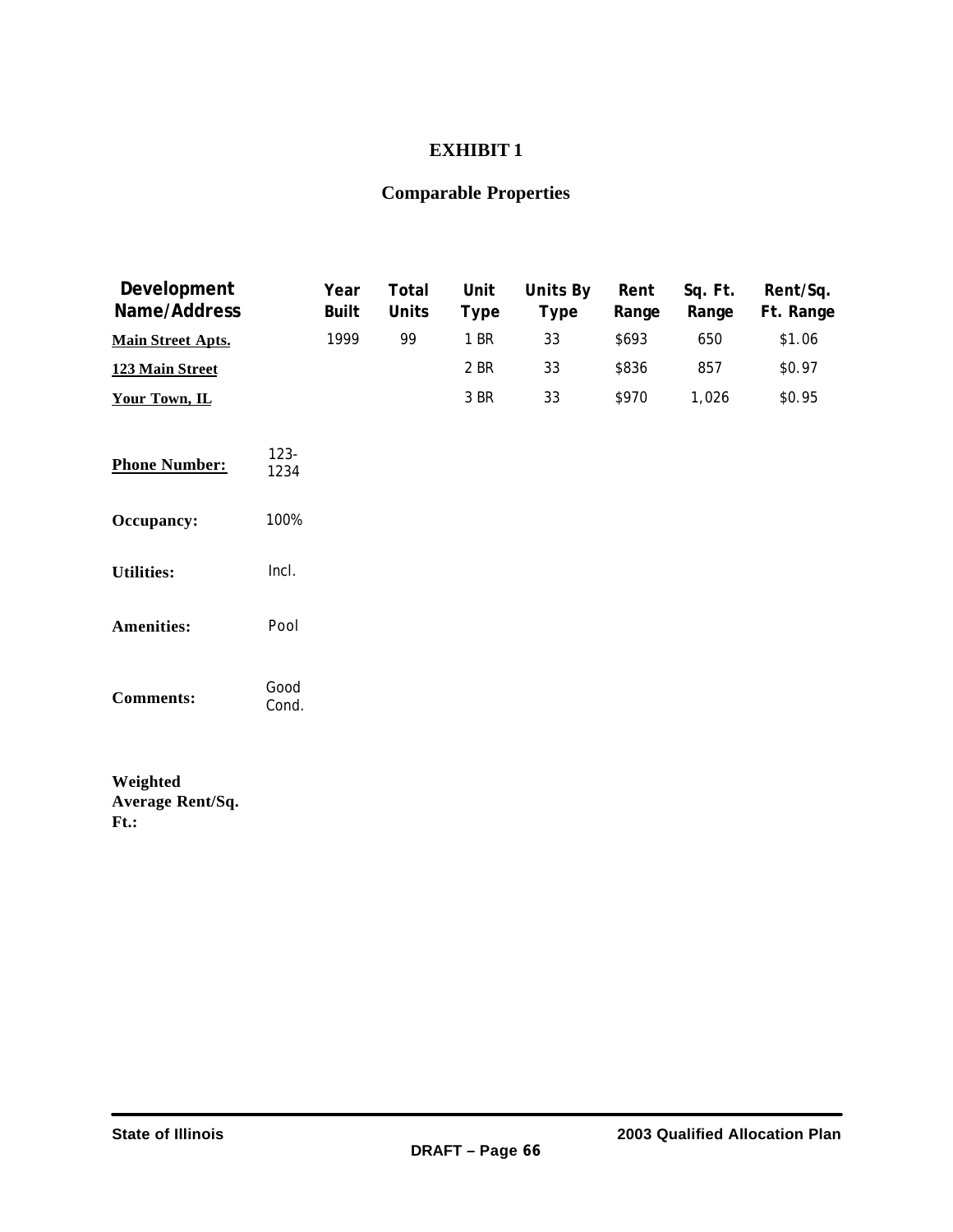## **EXHIBIT 2**

# **Sample format for the Summary of Market Area Affordable Housing**

| Development   | County         | Phone         | <b>Tenant Base</b> | Bedroom      | Affordable | Total    |
|---------------|----------------|---------------|--------------------|--------------|------------|----------|
| Name/Address  |                | <b>Number</b> |                    | <b>Types</b> | Housing    | Number   |
| City/Zip Code |                |               |                    |              | Program    | of Units |
| City          | <b>McClean</b> | 123-1234      | Elderly            | 1            | Section 8  | 100      |
| Apartments    |                |               |                    |              |            |          |
|               |                |               |                    |              |            |          |
| Low Income    | Development    | Overall       | Tenant             | Comments     |            |          |
| Units         | Condition      | Occupancy     | Demographic        |              |            |          |
| 100           | Adequate       | 100%          | 50% of             | none         |            |          |
|               |                |               | median             |              |            |          |
|               |                |               |                    |              |            |          |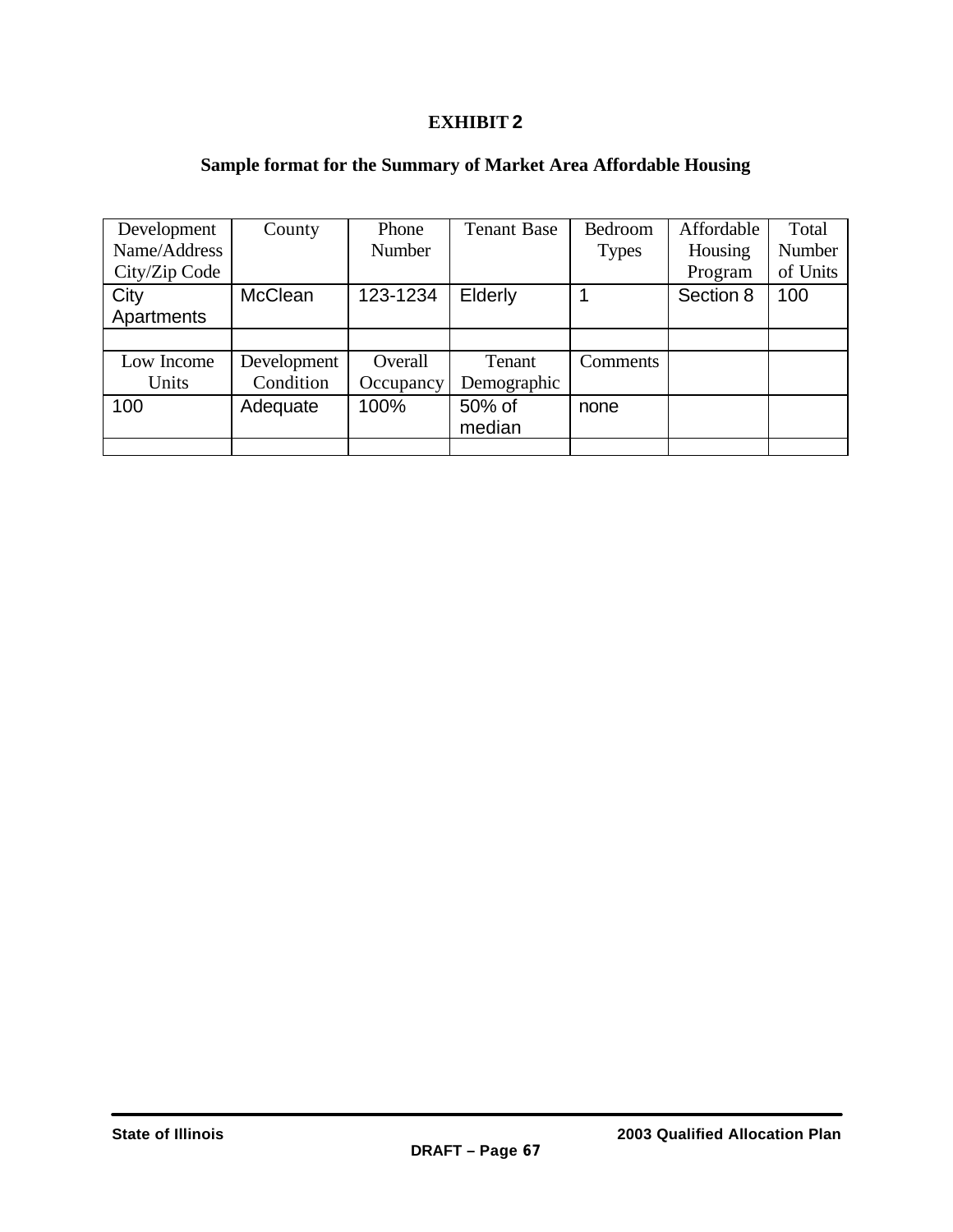# **ILLINOIS HOUSING DEVELOPMENT AUTHORITY Site and Market Study Format For Supportive Living Facilities**

# I. PROPOSED DEVELOPMENT

### G. Developer

Provide the name and address of developer or sponsor.

### H. General Description

Describe the proposed project in terms of project type (*e.g. moderate rehabilitation or new construction*) and source of IHDA participation (*Low-Income Housing Tax Credit, Risk share, HOME, Affordable Housing Trust Fund*).

### I. General Location

Provide the name of city or community in which the site is located, street address (*if available*), nearest major intersection, distance from downtown Chicago (*if site is located in the Chicago metropolitan area*) or distance from downtown of closest major city (*if other than Chicago*).

### J. Site Description

Describe the site in terms of size (*square feet or number of acres*), topography and vegetation covering of site. Evaluate the proposed project's layout in relation to the site's physical attributes and the appropriateness of the site's location for the intended tenant base.

### K. Description of Site Improvements

- 1. Buildings: Describe the number of buildings, stories and type (*high-rise, mid-rise, etc.*). Evaluate the appropriateness of the building design for the intended tenant base.
- 2. Development Amenities: Describe the development's amenities. Determine whether or not these are appropriate and sufficient for the intended tenant base.
- 3. Supportive Services: Describe the supportive services to be offered at the development. Determine whether these services are appropriate and sufficient for the intended tenant base.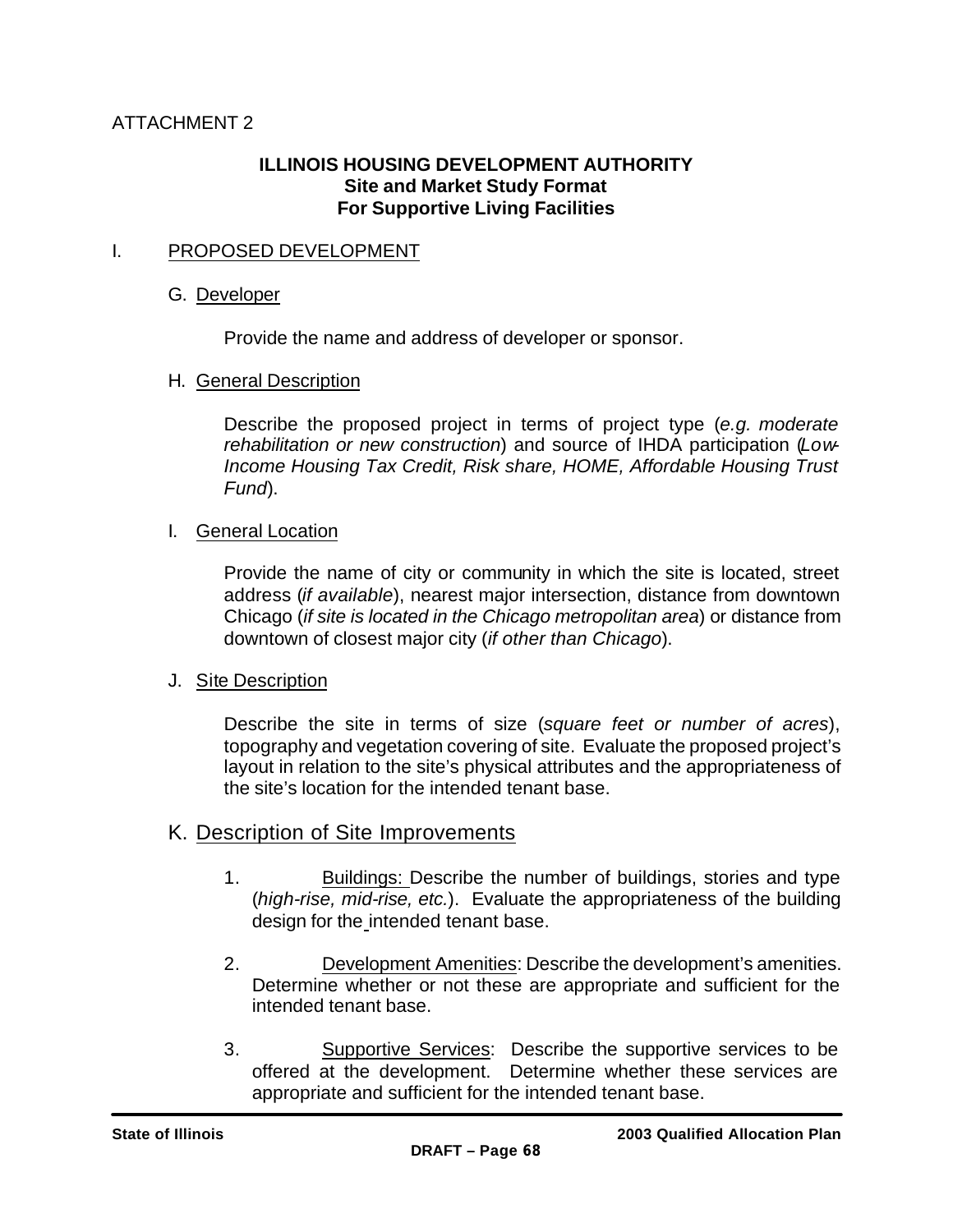## L. Apartment Details

Describe the proposed project at the unit level including: unit types, number of units, square footage and proposed rents for both market rate and income restricted/affordable units.

# II. FIELD OBSERVATIONS

# A. Site

- 1. Access to Site: Note the street(s) which will provide access to the site and evaluate the accessibility of the site in terms of local public transportation, parking and major thoroughfares.
- 2. Site Marketability: Describe and evaluate the location of the site in terms of its visibility and marketability.

# III. MARKET AREA CHARACTERISTICS:

A. Market Area

Define the primary and any secondary market area for the property. Include a description of how the market was determined (*ex. geographic boundaries, population surveys, etc.*).

### B. Area Services

Describe and evaluate the availability of area services (particularly medical) as related to the intended tenant base.

### C. Population/Demographic Characteristics

Include the most current demographic data (*typically from the Census)* for both the defined primary and secondary market areas for the intended tenant base (*typically those 75 years old or older*). Provide the percentage increase or decrease from the previous Census and any future projections.

The following data should be included in this demographic analysis: general population, number of households, population and households over age 75, and distribution of households by income. Indicate the source of the demographic data.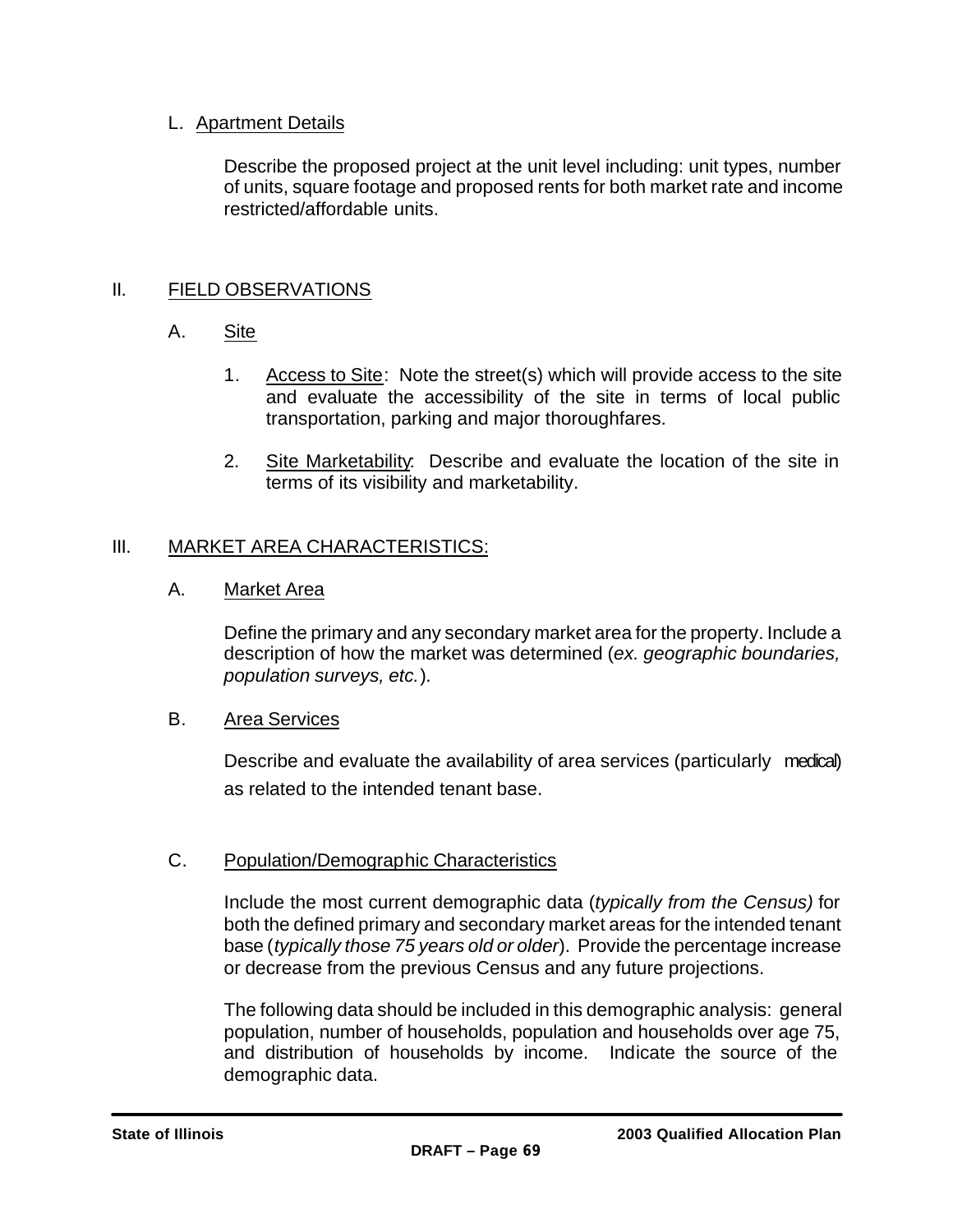# IV. HOUSING MARKET CHARACTERISTICS

# A. Comparable Analysis

- 1. Comparable Properties: Present a narrative description of each supportive living facility in the market area. Include information regarding the unit and development amenities/services offered, the condition of the property and occupancy information when available. A detailed summary of these developments in table format should also be included.
- 2. Comparison of Market Area Rental Market: Provide a comparison summary of the proposed development and the competing market-area developments detailed above. The summary is to include rent, square footage and unit composition comparisons. If no comparable developments exist within the market area, the mean gross rent for the area should be examined. A final statement of the proposed property's position in the market compared to the current available options should be made. This statement should also indicate whether this position is acceptable and give reasons for the proposed development's acceptability.

# V. POTENTIAL MARKET

# A. Penetration Rate

Calculate the penetration rate for each income strata (*market rate, 80%, 60%, 50%, etc.*) proposed. Penetration rate is calculated as follows: divide the number of the proposed units, within each income strata, by the total number of income/age eligible (75+) households. The number of households should be based on those households at the minimum annual income as determined above, in Section A, up to the maximum income level for a given income strata. Also calculate an overall penetration rate for the property based on the total number of proposed units. Indicate if the penetration rates are at acceptable percentages and why. Note: historically the Authority has considered 5% – 7% penetration rate to be a reasonable maximum penetration rate for a given income strata/property.

**In addition** to IHDA's penetration rate analysis explained above, differing methodologies of penetration rate analysis may be utilized in the report and presented at this point. Please thoroughly explain the methodology used and any benchmark figures utilized.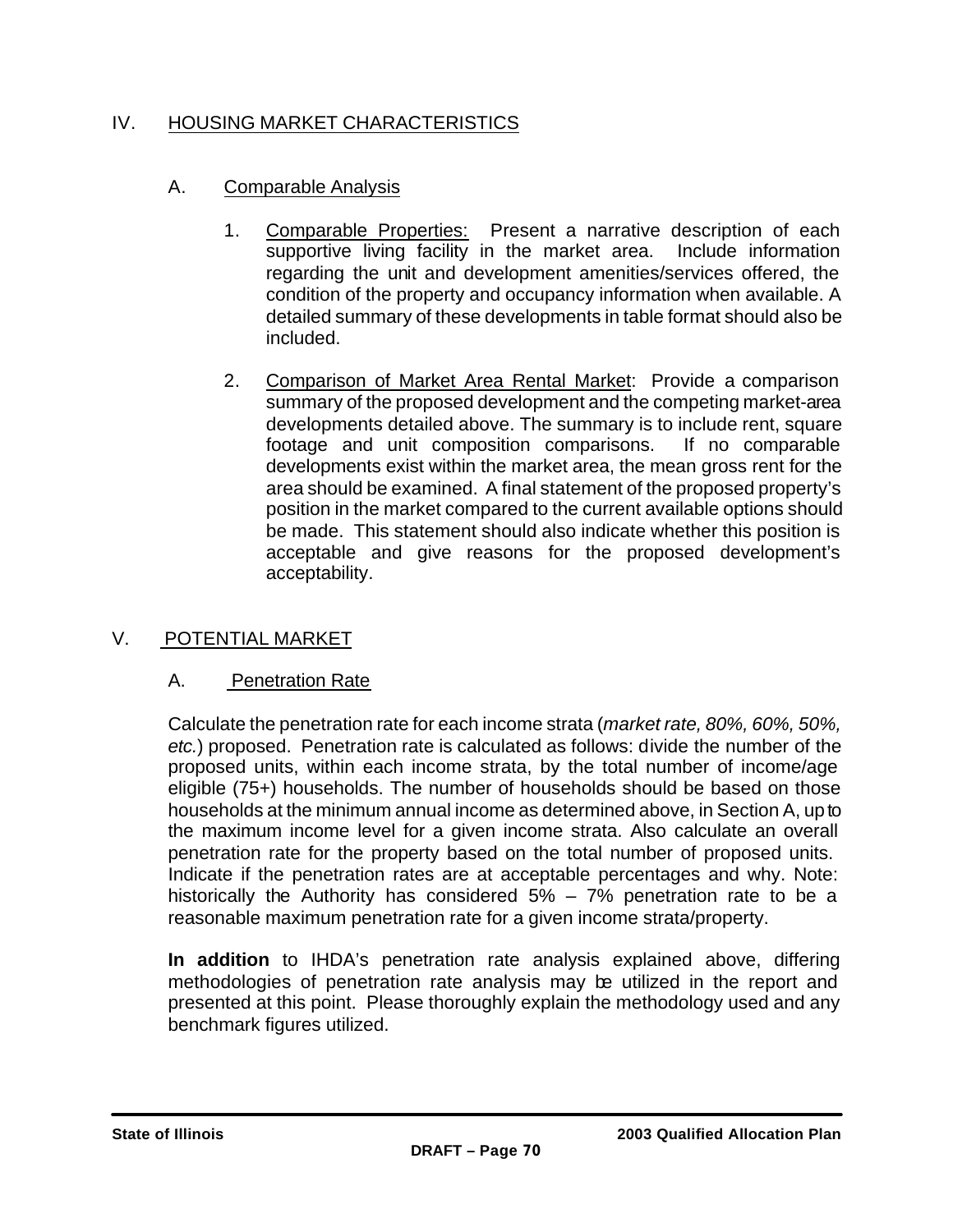## C. Absorption Rate

Project the amount of time expected to achieve stabilized occupancy (95%) at the proposed development based on the average number of units leased per month at comparable supportive living properties. If this information is not available explain why the data was not available.

# VI. IMPACT ON OTHER AFFORDABLE HOUSING AND MARKET RATE HOUSING

### A. Impact on Other IHDA Independent Elderly or Supportive Living Properties

Evaluate the impact the proposed property will have on the occupancy of existing IHDA elderly or supportive living properties in the market area. Discuss whether or not the proposed property will significantly reduce the tenancy of established IHDA properties and provide attributing factors for your conclusion. **A list of all IHDA properties is available on 3 ½ inch floppy in both Lotus and EXCEL format. For a copy of the disk, email your request to lsomers@ihda.org or call (312) 836-5374. Similar data is also available on the IHDA web page @ www.ihda.org. To access this information choose Rental Info. on the home page.**

# VII. CONCLUSIONS AND RECOMMENDATIONS

### A. Conclusions

Provide strengths and weakness of the proposed property in terms of the area's market and the income restricted population to be served. Assess the demand for housing based on the current absorption rates and vacancy figures of existing developments. In addition, provide an evaluation of how the proposed property is positioned in the marketplace.

### B. Recommendations

Based on the findings summarized in the conclusion, provide a recommendation regarding whether to accept the property as proposed, accept the property with changes or to decline the property. If a change is recommended, state the reason for the change and provide an alternative that would fit the market. If the recommendation is to decline a property, provide justification for this conclusion.

*(Generally, recommended changes involve a reconfiguration of the proposed amenities, unit mix, unit type, square footage or rents. Most recommendations to decline a property occur when the recommended changes are too numerous or the market conditions do not support the property).*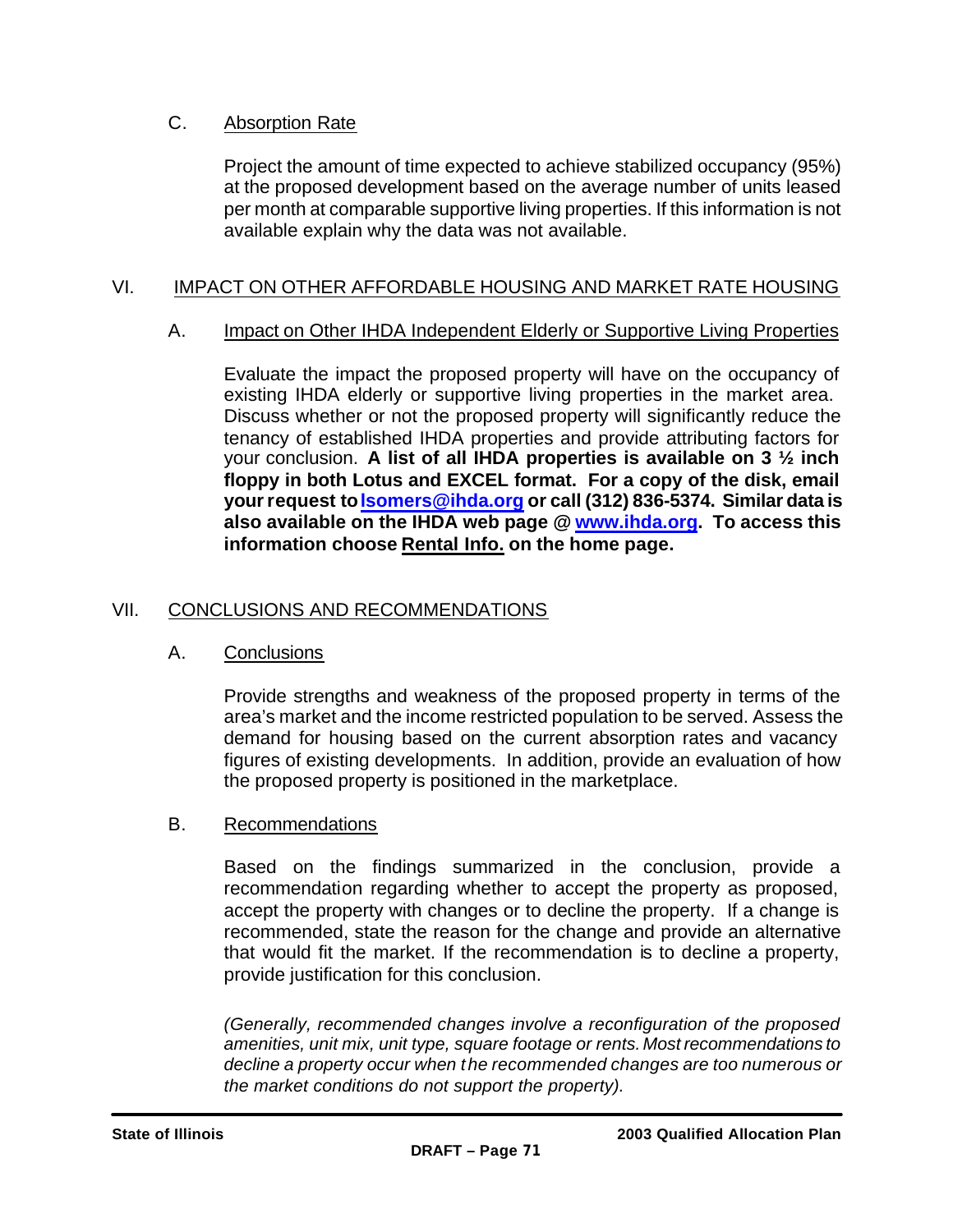### APPENDIX

Include a map of the primary and secondary market areas denoting the subject property and comps, a site map, color photographs of the site and comparable developments, the market area comparable survey.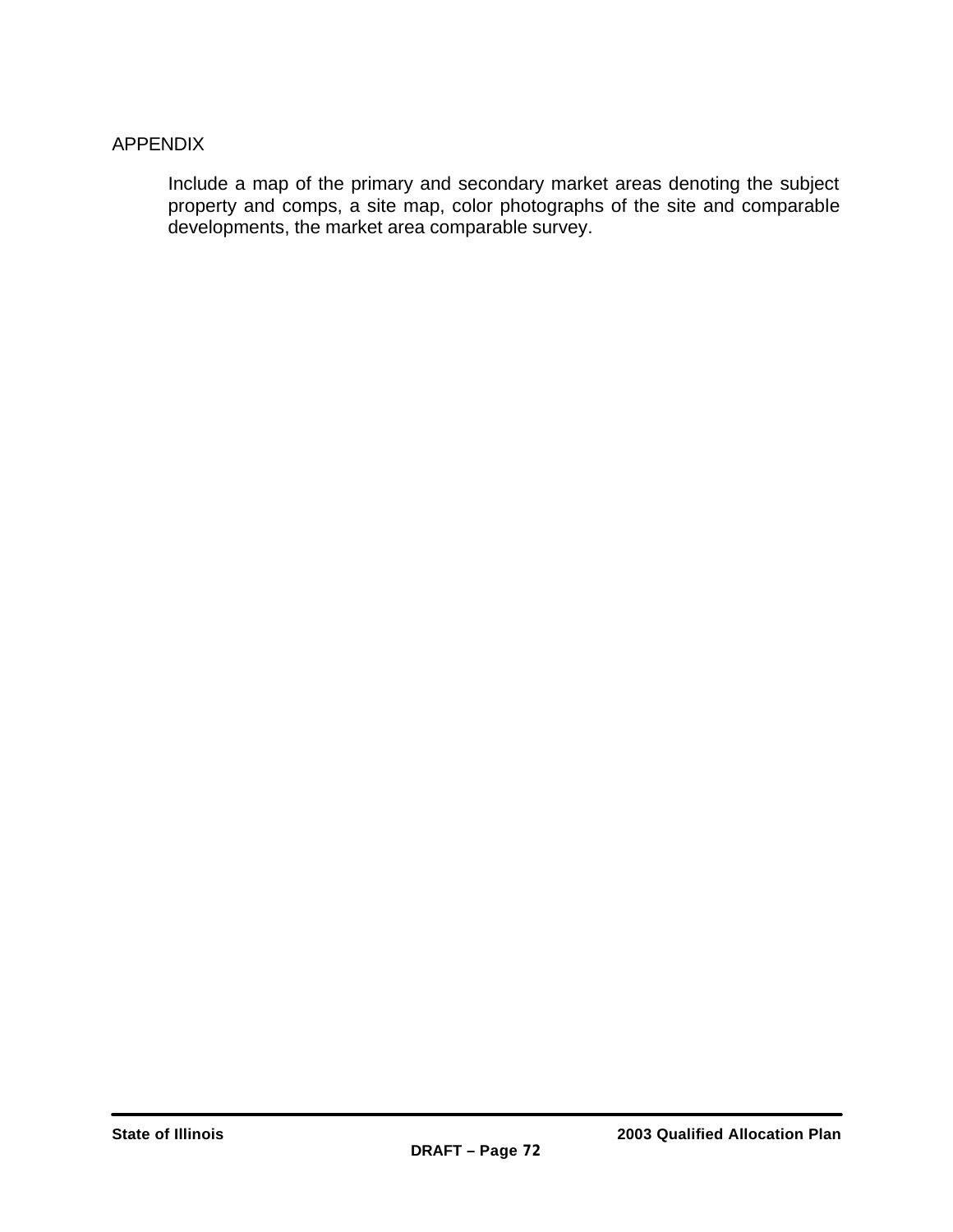### **EXHIBIT 1**

### **Comparable Properties**

| <b>Development</b><br><b>Name/Addres</b><br>S             |                 | Year<br><b>Built</b> | <b>Total</b><br><b>Units</b> | Unit<br><b>Type</b> | <b>Units</b><br><b>By</b><br><b>Type</b> | Rent<br>Range | Sq. Ft.<br>Range | Rent/Sq.<br>Ft. Range |
|-----------------------------------------------------------|-----------------|----------------------|------------------------------|---------------------|------------------------------------------|---------------|------------------|-----------------------|
| <b>Greenview SLF.</b><br>123 Main Street<br>Your Town, IL |                 | 1999                 | 100                          | 1 BR<br>2 BR        | 95<br>5                                  | \$            |                  |                       |
| Phone<br>Number:                                          | $123 -$<br>1234 |                      |                              |                     |                                          |               |                  |                       |
| <b>Occupancy:</b>                                         | 100%            |                      |                              |                     |                                          |               |                  |                       |
| <b>Services:</b>                                          | 3<br>Meals      |                      |                              |                     |                                          |               |                  |                       |
| <b>Comments:</b>                                          | Good<br>Cond.   |                      |                              |                     |                                          |               |                  |                       |
| Weighted<br>Average<br>Rent/Sq. Ft.:                      |                 |                      |                              |                     |                                          |               |                  |                       |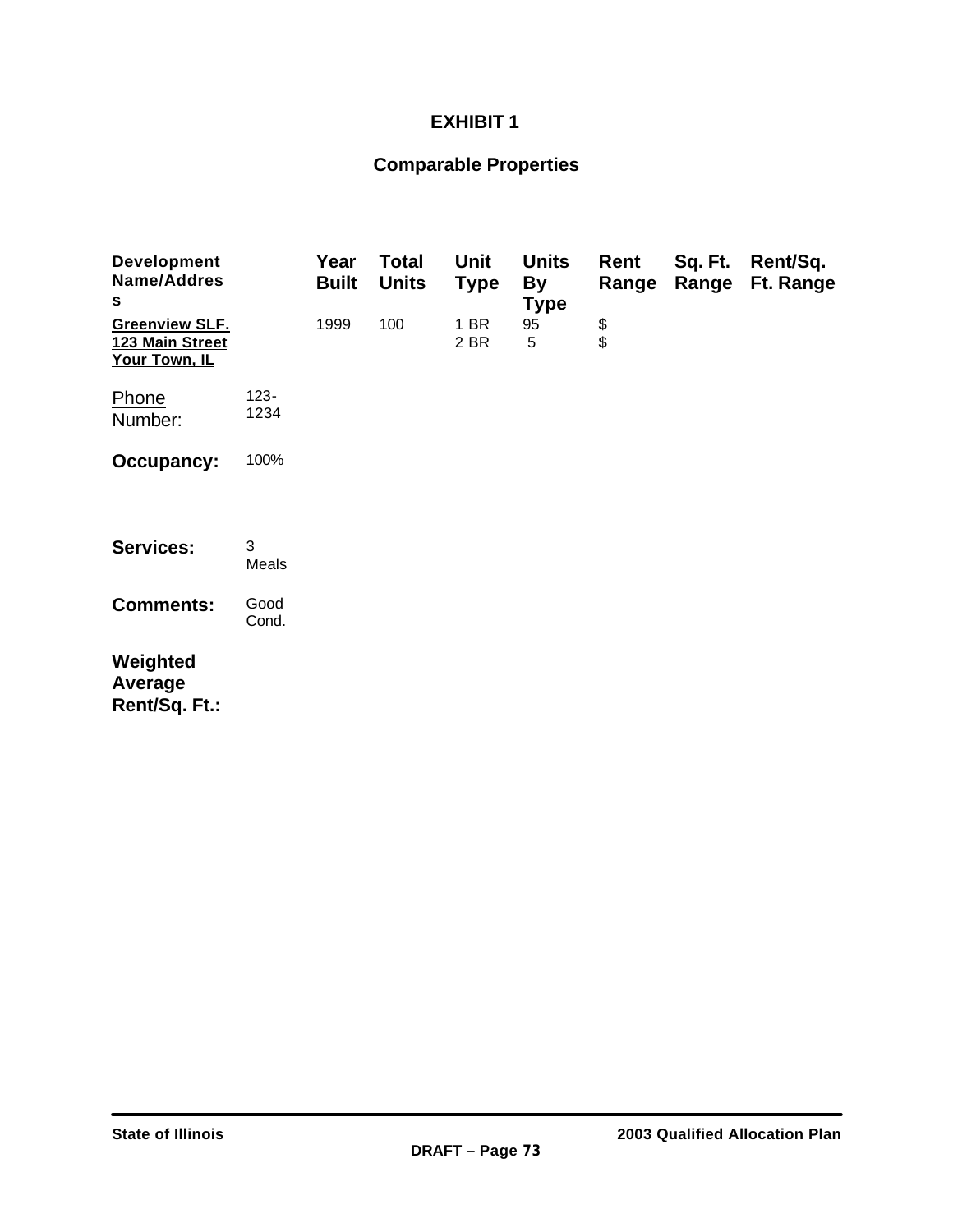### **EXHIBIT 2**

### **Sample format for the Summary of Market Area Affordable Housing**

| Development   | County         | Phone     | <b>Tenant Base</b> | Bedroom      | Affordable | Total    |
|---------------|----------------|-----------|--------------------|--------------|------------|----------|
| Name/Address  |                | Number    |                    | <b>Types</b> | Housing    | Number   |
| City/Zip Code |                |           |                    |              | Program    | of Units |
| City          | <b>McClean</b> | 123-1234  | Elderly            |              | Section 8  | 100      |
| Apartments    |                |           |                    |              |            |          |
|               |                |           |                    |              |            |          |
| Low Income    | Development    | Overall   | Tenant             | Comments     |            |          |
| Units         | Condition      | Occupancy | Demographic        |              |            |          |
| 100           | Adequate       | 100%      | 50% of             | none         |            |          |
|               |                |           | median             |              |            |          |
|               |                |           |                    |              |            |          |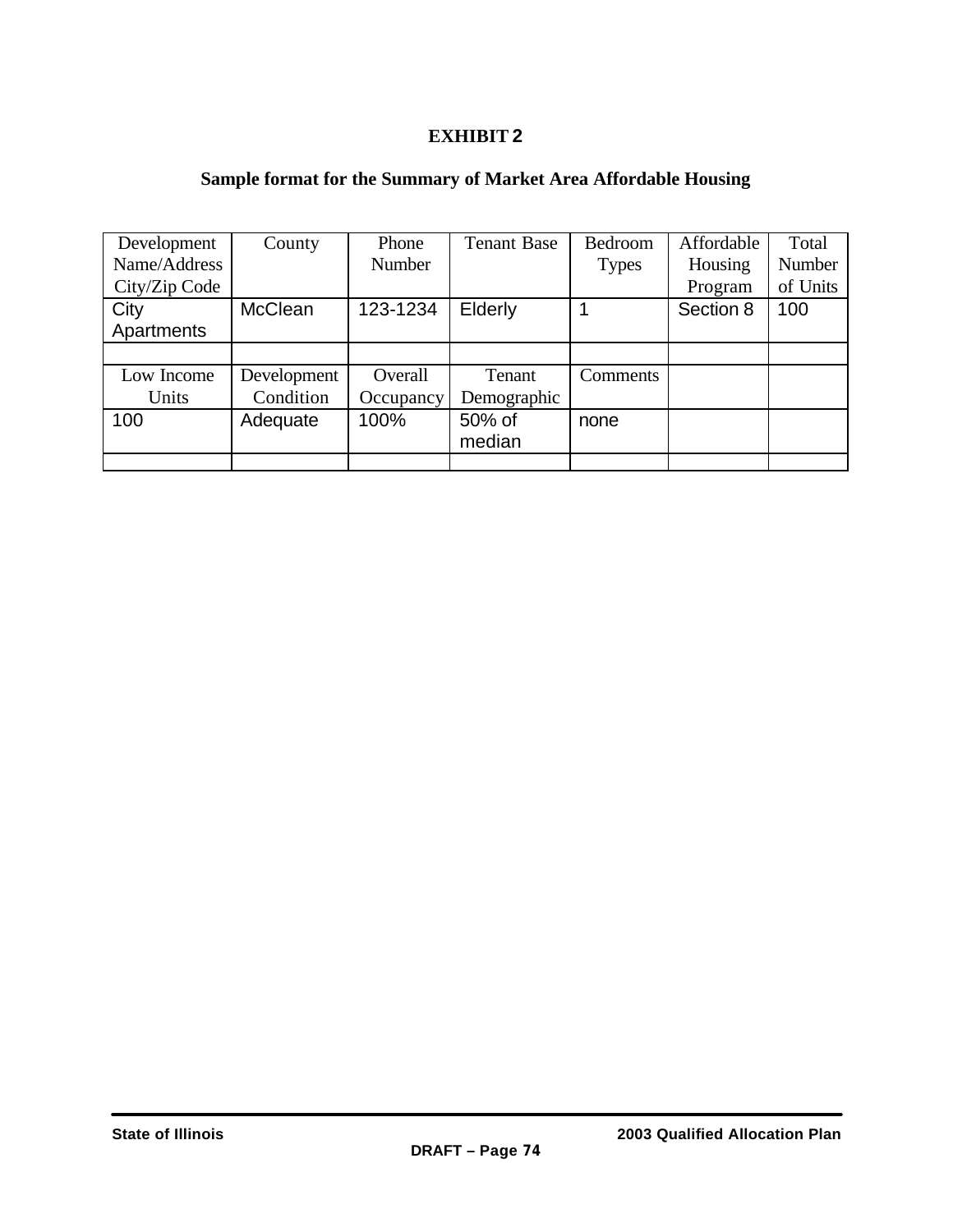### **ILLINOIS HOUSING DEVELOPMENT AUTHORITY Site and Market Study Format**

### I. PROPOSED DEVELOPMENT

#### A. Developer

Provide the name and address of developer or sponsor.

#### B. General Description

Describe the proposed project in terms of project type (*e.g. moderate rehabilitation or new construction; congregate, elderly, family*) and source of IHDA financing (*Low-Income Housing Tax Credit, Risk share, HOME, Affordable Housing Trust Fund*).

#### C. General Location

Provide the name of city or community in which the site is located, street address (*if available*), nearest major intersection, distance from downtown Chicago (*if site is located in the Chicago metropolitan area*) or distance from downtown of closest major city (*if other than Chicago*).

#### D. Site Description

Describe the site in terms of size (*square feet or number of acres*), topography and vegetation covering of site. Evaluate the proposed project's layout in relation to the site's physical attributes and the appropriateness of the site's location for the intended tenant base.

- E. Description of Site Improvements
	- i. Buildings: Describe the number of buildings, stories and type (*high-rise with elevator, walk-up, town home, etc.*). Evaluate the appropriateness of the building design for the market and the intended tenant base.
	- ii. Development Amenities: Describe the development amenities proposed for the property. Determine whether or not the amenities are appropriate and sufficient for the market and the intended tenant base.
	- iii. Construction: Describe the construction type of the buildings (*e.g. brick, vinyl sided, concrete*). Note any problems the proposed construction type or facade may have with market acceptance.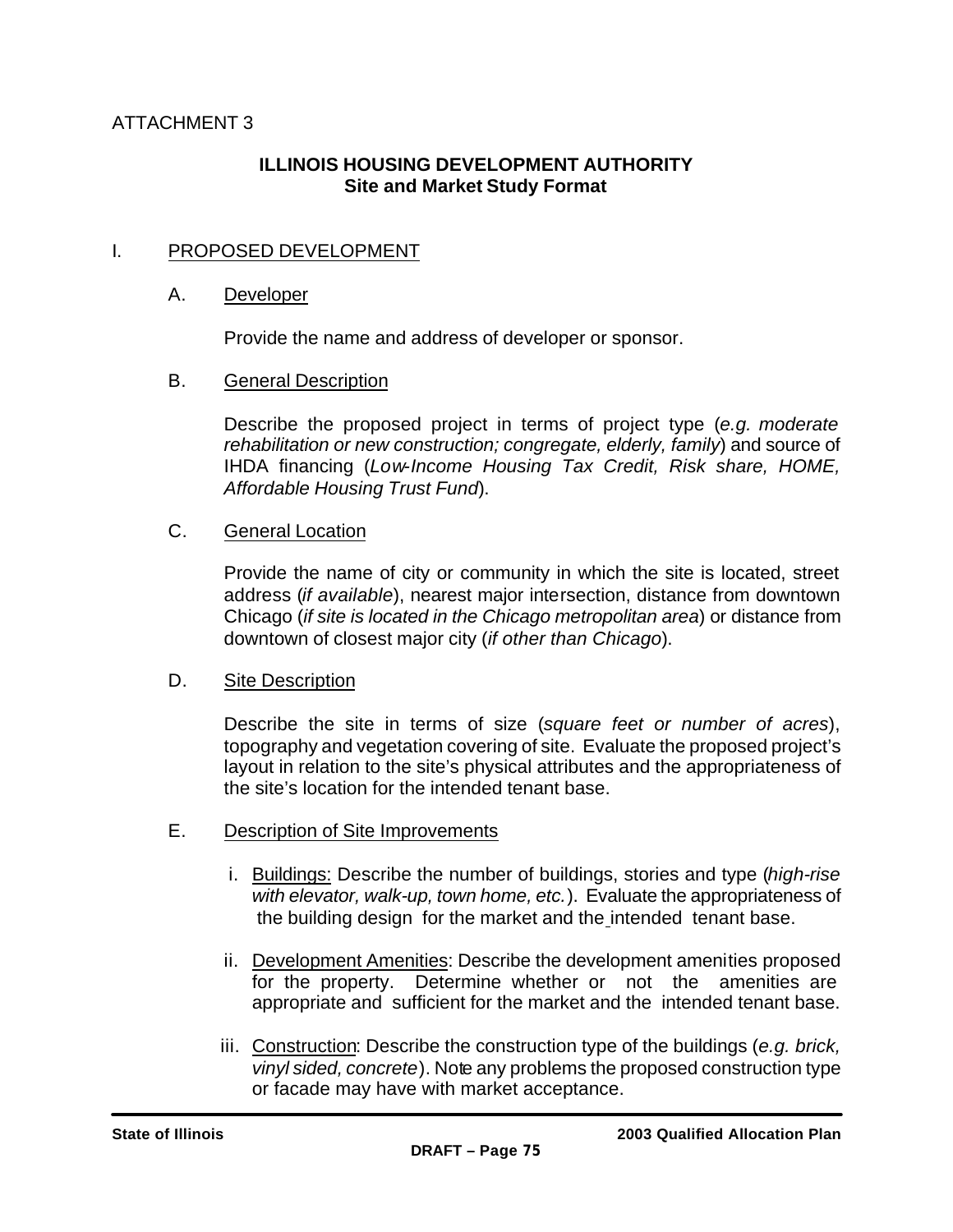- iv. Parking: Provide the number and type of parking spaces proposed. Evaluate the parking-to-unit ratio and indicate whether the proposed parking will be sufficient for the property. If there is an additional fee to be charged to the tenants for parking, evaluate the charge in regards to the market.
- v. Density: Provide the number of units per acre. Indicate whether the proposed density is appropriate for the market.
- vi. Zoning: Present zoning of the site and any applicable restrictions.
	- vii. Other: Describe any other separate structures located at the development (*e.g., maintenance shed, separate clubhouse, etc.*).
	- F. Apartment Details

Describe the proposed project at the unit level including: unit types, number of units, square footage and proposed rents for both market rate and income restricted/affordable units. It should be noted if the proposed rents do or do not include tenant paid heating, cooling, cooking expenses. Describe the unit amenities. Evaluate the appropriateness of the proposed unit mix, unit size, rents and amenities for the market and the targeted tenant population.

### II. FIELD OBSERVATIONS

- A. Site
	- 1. Access to Site: Note the street(s) which will provide access to the site and evaluate the accessibility of the site in terms of local public transportation, parking and major thoroughfares.
	- 2. Site Marketability: Describe and evaluate the location of the site in terms of its visibility and marketability.
- B. Adjacent Land
	- 1. Adjacent Land Use: Detail the use of land located directly north, south, west and east of the site. Possible environmental problems and objectionable adjacent land use should be noted.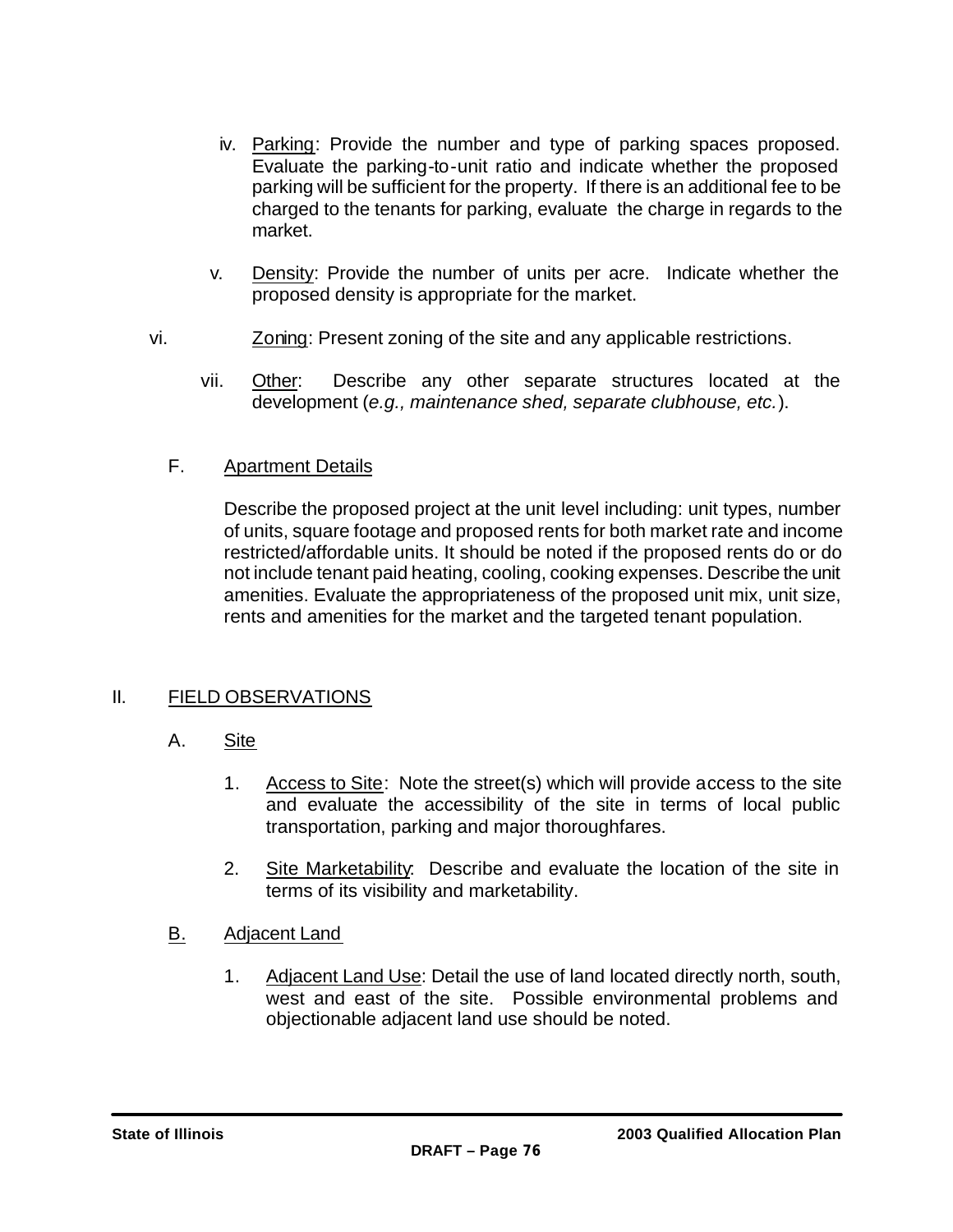2. Neighborhood Description: Describe the neighborhood in which the development will be located and evaluate the appropriateness of the proposed project within that setting.

### III. MARKET AREA CHARACTERISTICS:

### A. Market Area

Define the primary and any secondary market area for the property. Include a description of how the market was determined (*ex. geographic boundaries, population surveys, etc.*).

### B. Area Services

Describe and evaluate the availability of area services as related to the intended tenant base. Listed below are general categories that should be addressed. This list in not intended to be all-inclusive. Additional services may be applicable, while some of those listed may not.

- 1. Shopping and Related Services: Location and distance from the site of the nearest grocery, drugstore, convenience store, other essential services and retail shopping (*including neighborhood shopping malls and regional shopping centers*).
- 2. Transportation: Access and proximity to major roads and highways, bus service, commuter rail stations and airport(s).
- 3. Educational Facilities: ( *For properties serving families with children*) Name, location and distance from the site to schools in the local school district. Availability of bus service provided by the school district. Number of students and percent of capacity filled for each school.
- 4. Recreation: A list (*including location and distance from the site*) of outdoor and indoor recreational facilities such as parks, forest preserves, golf courses and movie theaters in the area.
- 5. Health Care: Location and distance from the site to the nearest hospital(s).
- 6. Senior Services/Center: (*For properties intended to serve elderly tenants*) The location and distance from the site of the area's senior center. List the services available through the center or through various organizations in the area serving the senior population.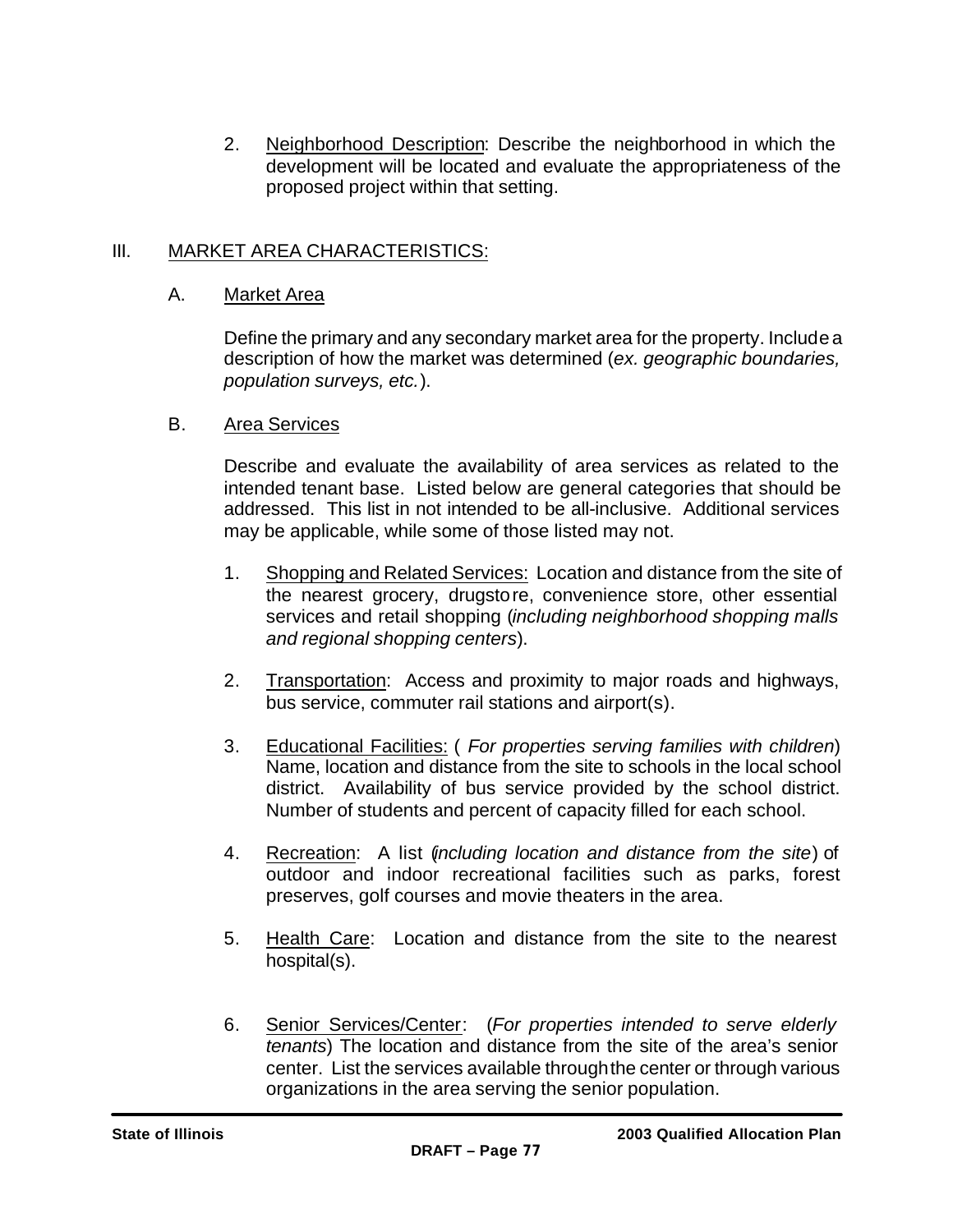### C. Population/Demographic Characteristics

Include the most current demographic data (*typically from the Census)* for both the defined primary and secondary market areas. Provide the percentage increase or decrease from the previous Census and any future projections.

The following data should be included in this demographic analysis: general population, number of households, population and households by age, households by size, and distribution of households by income. In addition the analysis should indicate the median age, median household size and median household income and show any trends. Indicate the source of demographic data.

### D. Employment

Present information on the employment base and recent or predicted growth in the area. Note any local employment declines or losses of major area employers. Indicate the source of the above information.

### IV. HOUSING MARKET CHARACTERISTICS

### A. General Housing Characteristics

Provide the tenure (*owner vs. renter)* of the area housing stock. Include the age of the housing stock, the total number of year- round housing units, and the number and percent of occupied units. Indicate the source of this information.

Discuss the affordability of single family housing alternatives for the targeted population in the primary market area.

### B. Housing Activity

Indicate the number of building permits issued from 1985 to the present for both single family and multifamily units. Indicate the source of this data.

### C. Consolidated Plan

Determine whether the municipality has a local Consolidated Plan. If so, explain how the proposed project addresses the priorities stated in the local Consolidated Plan. Provide sources for the information presented.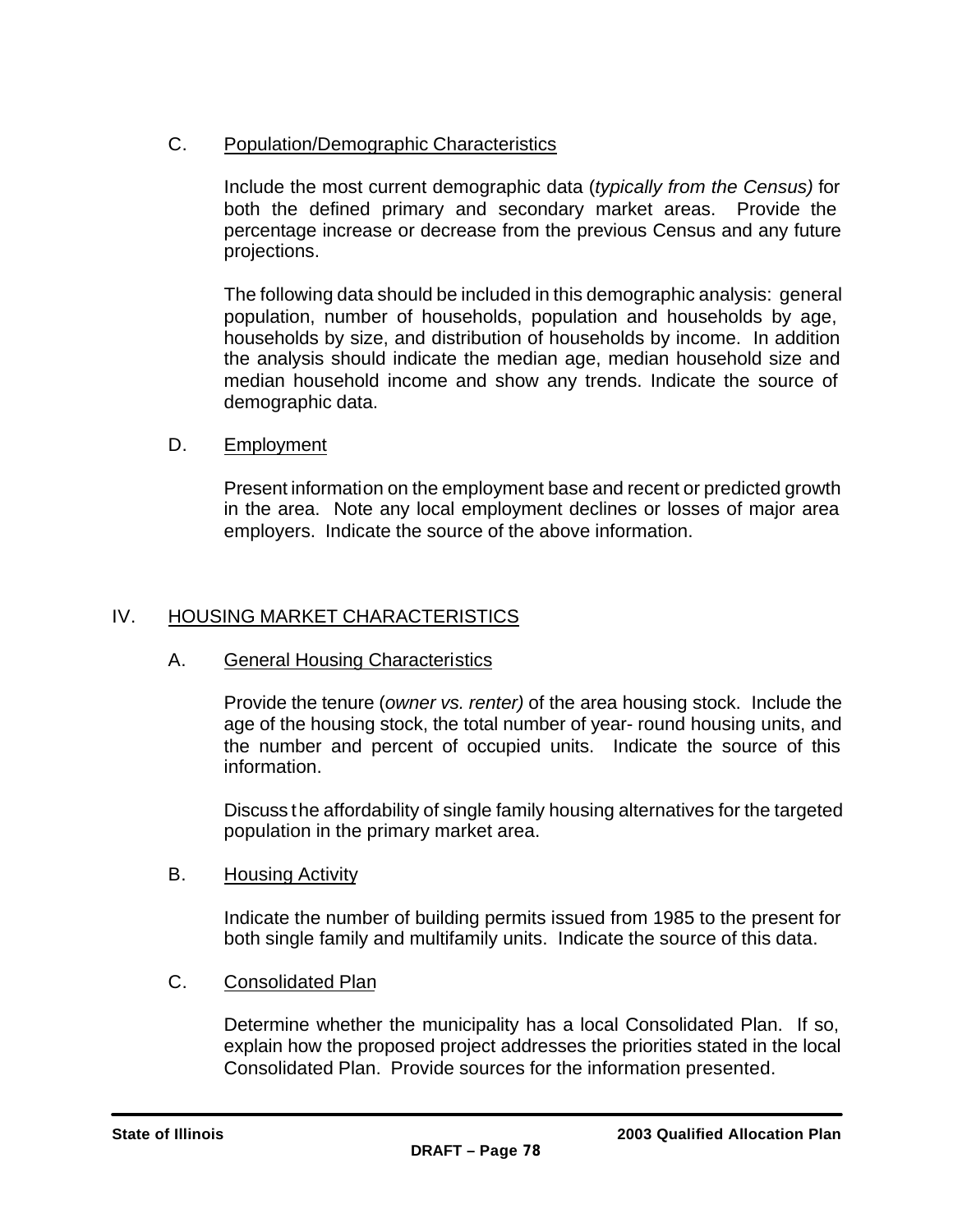### D. Comparable Analysis

- 1. Comparable Properties: Present a narrative description of each comparable in the rental market. Include information regarding the unit and development amenities offered, the condition of the property and occupancy information when available. A detailed summary of these developments in table format (*as shown in Exhibit 1*) should also be included.
- 2. Comparison of Market Area Rental Market: Provide a comparison summary of the proposed development and the competing market-area rental developments detailed above. The summary is to include rent, square footage and unit composition comparisons. If no comparable developments exist within the market area, the mean gross rent for the area and the census tract in which the site is located should be examined. A final statement of the proposed property's position in the rental market compared to the current rental market should be made. This statement should also indicate whether this position is acceptable and give reasons for the proposed developments acceptability.
- 3. Project and Market Rate Property Data (For projects with deep subsidy only i.e. Section 8 or Section 515): Provide data pertaining to the proposed project's current contract rents by unit type. Additionally, provide both a narrative and table discussion of comparable market-rate properties in terms of location, development size, amenities, and current rent levels by unit type.
- E. Other Affordable Housing Properties (*not listed as comps above)*

Provide a summary description of affordable housing in the primary market area. Include information on the condition of each property and the overall attitude in the market regarding these non-IHDA affordable housing options. Further detail on each property is provided in Exhibit 2.

### AFFORDABILITY/DEMAND

### A. Affordable Rent Analysis

Calculate what percentage of a household's monthly income will be required for rent, utilizing maximum income limits and proposed rents. Provide a range of affordability, based on annual income by calculating the minimum monthly income a household can make and still afford the proposed rent. Please indicate the percentage of household income used to determine the minimum annual income affordability. Note: historically the Authority has considered 35% of monthly household income for family households and 45% of monthly income for elderly households as a reasonable threshold for affordability. This data should be presented in table format, using the following example.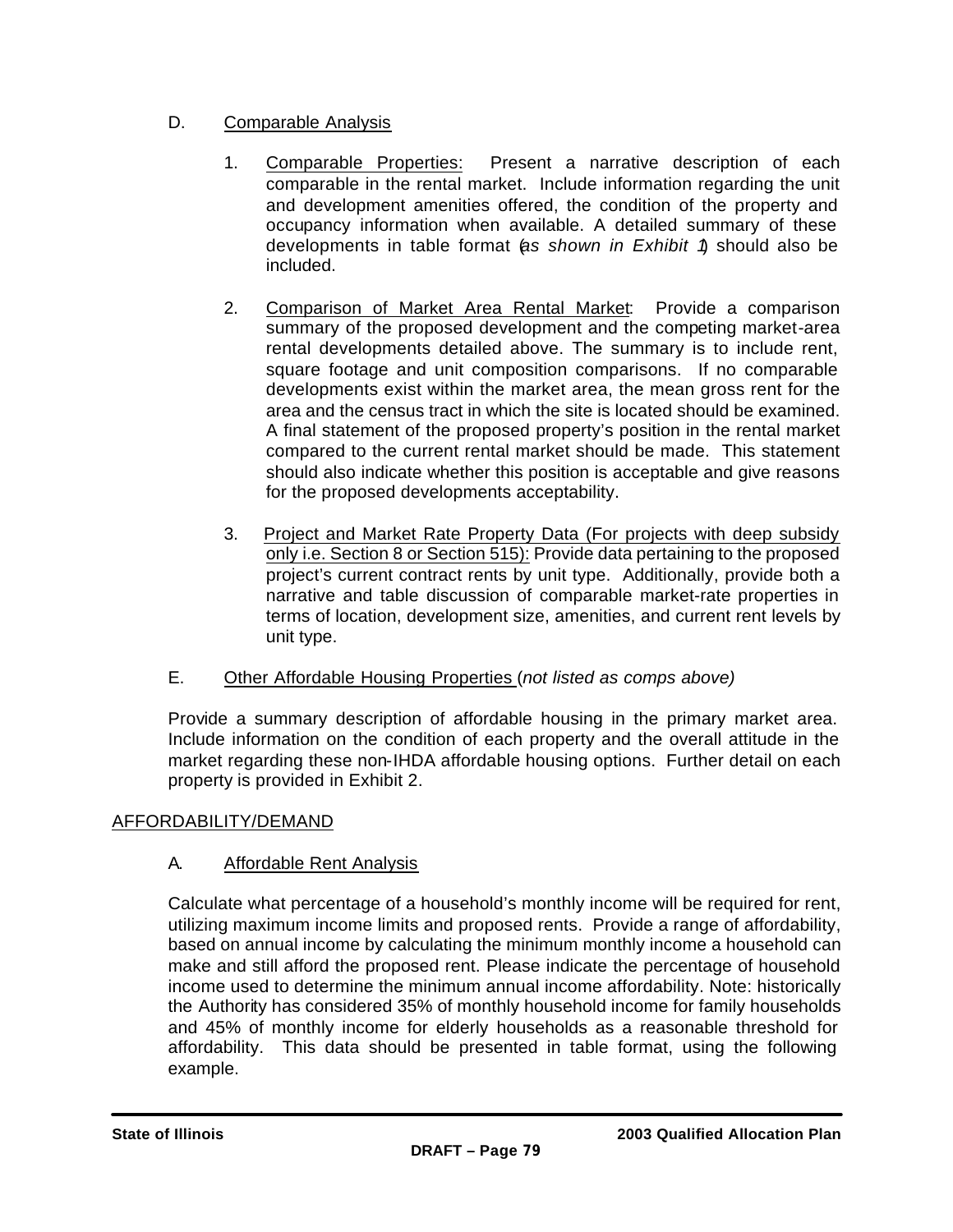| 1 Person  |  |
|-----------|--|
| Household |  |

2 Person 3 Person 4 Person Household Household Household Household

#### *Very Low Income Units*

(X% median income)

#### 1 BR Units

Maximum Income Limit for Household Size Proposed Monthly Rent Plus Utilities Rent as % of Maximum Monthly Income Minimum Income Needed for Affordability (Based on X % of Monthly Income)

#### 2 BR Units

Maximum Income Limit for Household Size Proposed Monthly Rent Plus Utilities Rent as % of Maximum Monthly Income Minimum Income Needed for Affordability (Based on X % of Monthly Income)

#### *Low Income Limits*

(X% median income)

#### 1 BR Units

Maximum Income Limit for Household Size Proposed Monthly Rent Plus Utilities Rent as % of Maximum Monthly Income Minimum Income Needed for Affordability (Based on X % of Monthly Income)

#### 2 BR Units

Maximum Income Limit for Household Size Proposed Monthly Rent Plus Utilities Rent as % of Maximum Monthly Income Minimum Income Needed for Affordability (Based on X % of Monthly Income)

### B. Penetration Rate

Calculate the penetration rate for each income strata (*market rate, 80%, 60%, 50%, etc.*) proposed. Penetration rate is calculated as follows: divide the number of the proposed units, within each income strata, by the total number of income/age eligible households. The number of households should be based on those households at the minimum annual income as determined above, in Section A, up to the maximum income level for a given income strata. Also calculate an overall penetration rate for the property based on the total number of proposed units. Indicate if the penetration rates are at acceptable percentages and why. Note: historically the Authority has considered 5% – 7% penetration rate to be a reasonable maximum penetration rate for a given income strata/property.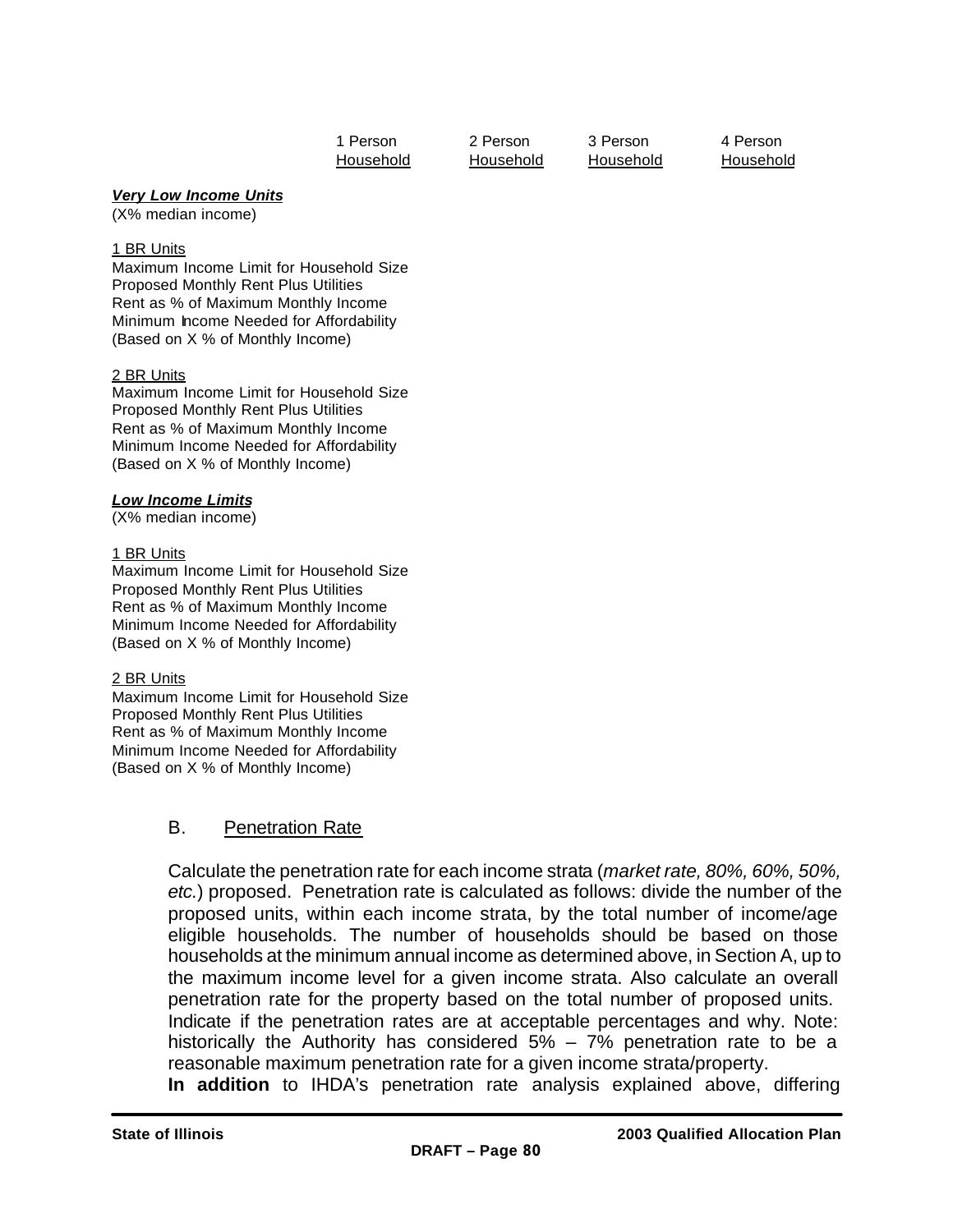methodologies of penetration rate analysis may be utilized in the report and presented at this point. Please thoroughly explain the methodology used and any benchmark figures utilized.

### C. Absorption Rate

Project the amount of time expected to achieve stabilized occupancy (95%) at the proposed development based on the average number of units leased per month at comparable new construction or substantially rehabilitated properties. If this information is not available explain why the data was not available.

### D. Housing Need

Determine the need for additional affordable housing units by analyzing, at a minimum, the following data:

- 1. Compare the number of other affordable housing units in the area to the number of income/age eligible households in the market area.
- 2. Discuss how vacancy rates, type of housing provided and quality of the affordable housing stock impact the existing supply of affordable housing.
- 3. Look at the cost of homeownership and estimate the number of renters versus homeowners within the income/age eligible household population.
- 4. Compare the household sizes of income/age eligible families to the unit sizes provided in the affordable housing stock and the proposed property.

### VI. IMPACT ON OTHER AFFORDABLE HOUSING AND MARKET RATE HOUSING

### A. Impact on Other IHDA Properties

Evaluate the impact the proposed property will have on the occupancy of existing IHDA properties in the market area. Discuss whether or not the proposed property will significantly reduce the tenancy of established IHDA properties and provide attributing factors for your conclusion. **A list of all IHDA properties is available on 3 ½ inch floppy in both Lotus and EXCEL format. For a copy of the disk, email your request to lsomers@ihda.org or call (312) 836-5374. Similar data is also available on the IHDA web page @ www.ihda.org. To access this information choose Rental Info. on the home page.**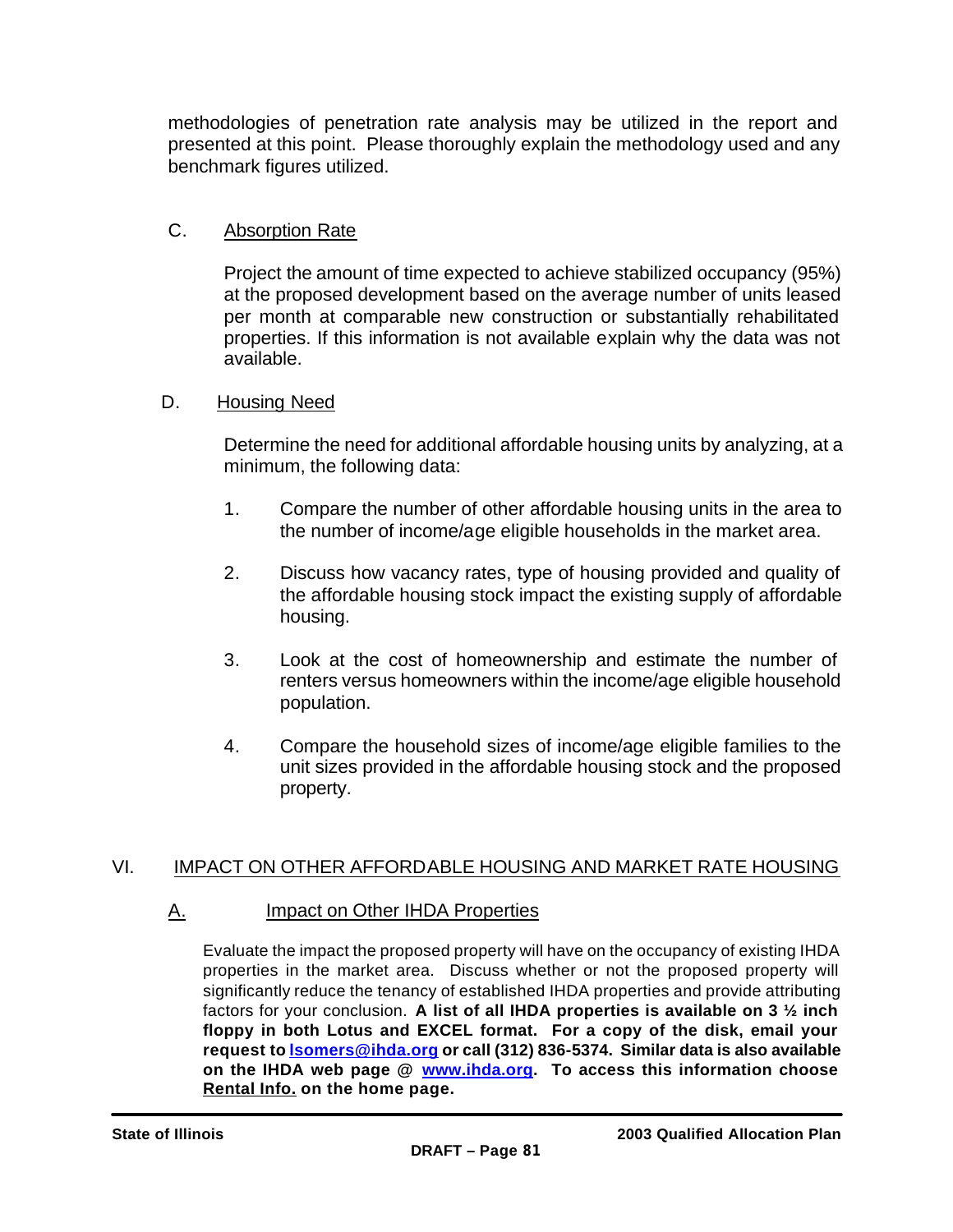### B. Impact on Other Assisted/Affordable Housing (non-IHDA properties)

Evaluate the impact the proposed property will have on the occupancy of other affordable housing properties in the market area. Discuss whether or not the proposed property will significantly reduce the tenancy of established affordable housing properties and provide the attributing factors for your conclusion.

### C. Impact on Market Rate Housing

If the rents of the proposed property are comparable to market rate units, evaluate the impact the proposed property will have on the occupancy level of existing market rate properties in the area. Discuss whether or not the proposed property will significantly reduce the tenancy of established market rate properties and provide attributing factors for your conclusion.

### VII. CONCLUSIONS AND RECOMMENDATIONS

### A. Conclusions

Provide strengths and weakness of the proposed property in terms of the area's rental market and the income restricted population to be served. Assess the demand for housing based on the current absorption rates and vacancy figures of existing developments. In addition, provide an evaluation of how the proposed property is positioned in the marketplace taking into consideration unit mix, bedroom size, square footage and rents to the market average and to the most comparable existing development(s).

### B. Recommendations

Based on the findings summarized in the conclusion, provide a recommendation regarding whether to accept the property as proposed, accept the property with changes or to decline the property. If a change is recommended, state the reason for the change and provide an alternative that would fit the market. If the recommendation is to decline a property, provide justification for this conclusion.

*(Generally, recommended changes involve a reconfiguration of the proposed amenities, unit mix, unit type, square footage or rents. Most recommendations to decline a property occur when the recommended changes are too numerous or the market conditions do not support the property).*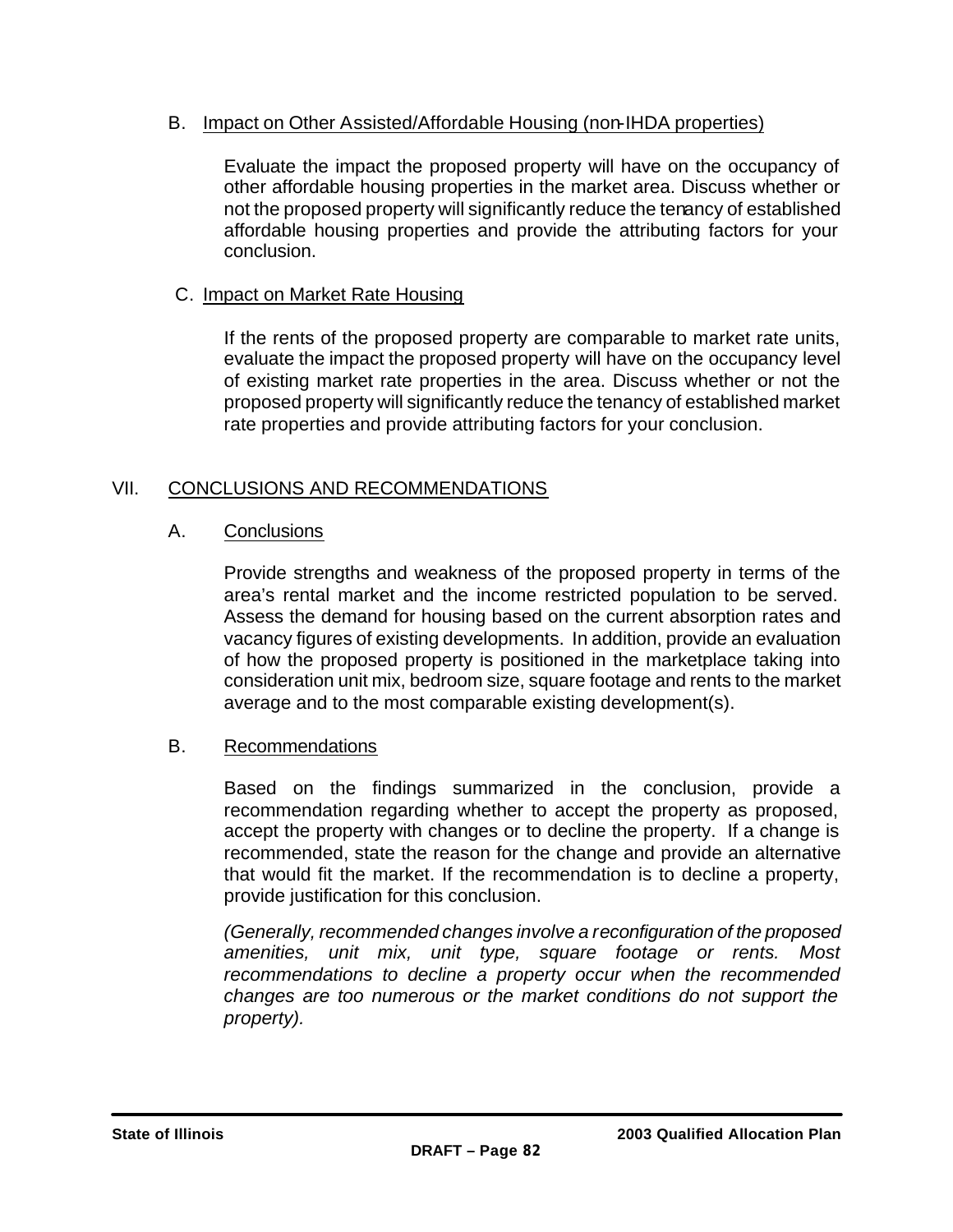### APPENDIX

Include a map of the primary and secondary market areas denoting the subject property and comps, a site map, color photographs of the site and comparable developments, the market area comparable survey (*see Exhibit 1)*, population and housing characteristics (*if not provided in the body of the study)*, building permit data (*if not provided in the body of the study)*, and the affordable housing data as described below (*illustrated in Exhibit 2)*.

- A. Affordable Housing Table (*non-IHDA properties)*
	- Using the table format shown in Exhibit 2, provide data on affordable housing developments within the primary Market Area. This data is to include:
	- The type of affordable housing public housing, HOME, Tax Credits, etc.
	- Tenant type family, elderly, mixed (*family and elderly)*
	- Development condition poor, adequate, good, excellent
	- Tenant demographics general income levels, single parents, etc. (*information garnered from Management)*
	- Other general characteristics total number of units, number of income restricted units, occupancy rate, etc.

### B. Affordable Housing Map

Include in the Appendix, a separate map denoting the subject property and each of the affordable housing developments. This map should present as much detail as possible.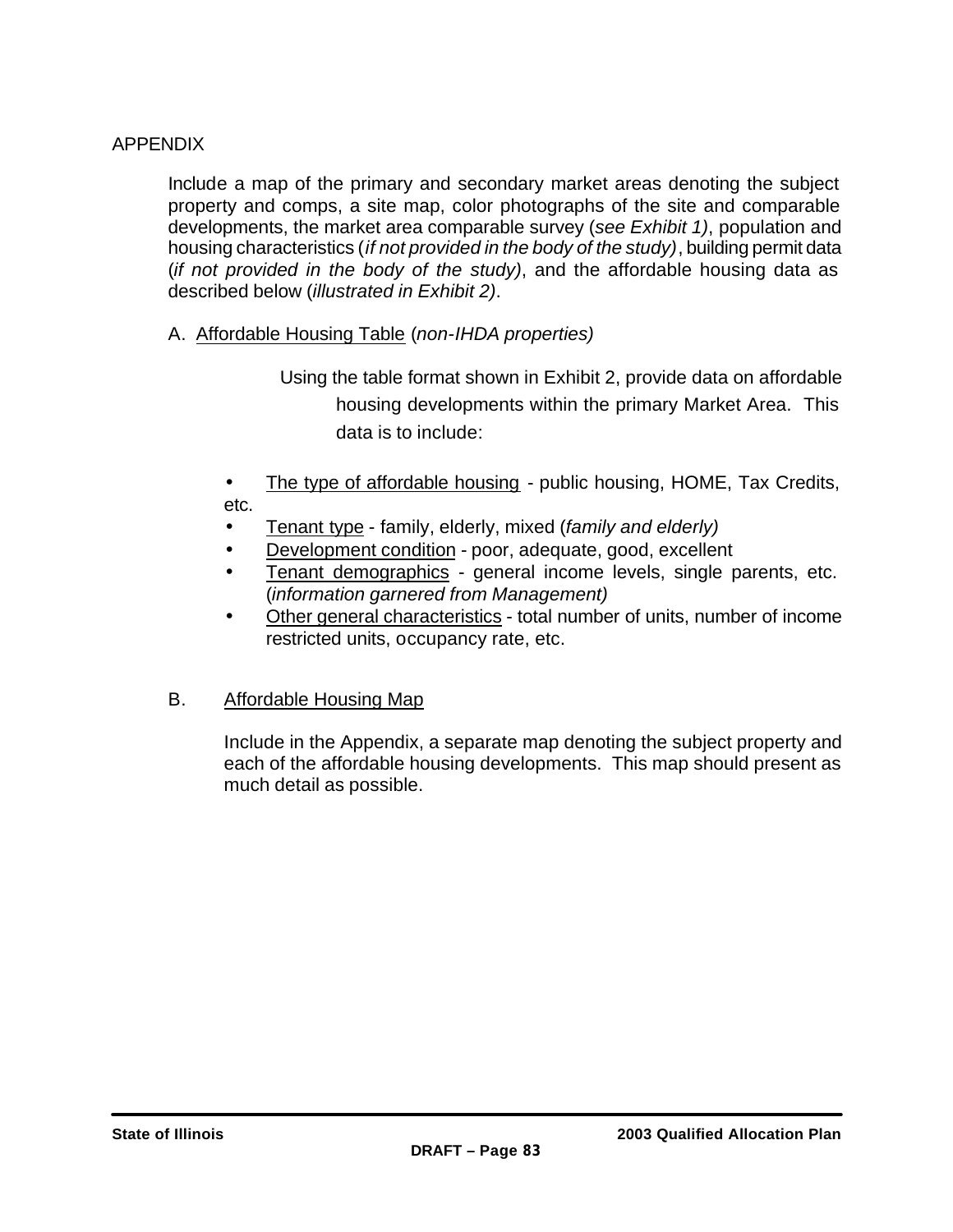### **EXHIBIT 1**

## Comparable Properties

| <b>Development</b><br>Name/Addre<br>SS |                 | Year<br><b>Built</b> | Total<br><b>Units</b> | Unit<br><b>Type</b> | <b>Units</b><br><b>By</b><br><b>Type</b> | Rent<br>Range  | Sq. Ft.<br>Range | Rent/Sq.<br>Ft. Range |
|----------------------------------------|-----------------|----------------------|-----------------------|---------------------|------------------------------------------|----------------|------------------|-----------------------|
| <b>Main</b><br><b>Street</b><br>Apts.  |                 | 1999                 | 99                    | 1 BR                | 33                                       | \$693          | 650              | \$1.06                |
| 123 Main Street<br>Your Town, IL       |                 |                      |                       | 2 BR<br>3 BR        | 33<br>33                                 | \$836<br>\$970 | 857<br>1,026     | \$0.97<br>\$0.95      |
| Phone<br>Number:                       | $123 -$<br>1234 |                      |                       |                     |                                          |                |                  |                       |
| <b>Occupancy:</b>                      | 100%            |                      |                       |                     |                                          |                |                  |                       |
| <b>Utilities:</b>                      | Incl.           |                      |                       |                     |                                          |                |                  |                       |
| <b>Amenities:</b>                      | Pool            |                      |                       |                     |                                          |                |                  |                       |
| <b>Comments:</b>                       | Good<br>Cond.   |                      |                       |                     |                                          |                |                  |                       |
| Weighted<br>Average<br>Rent/Sq. Ft.:   |                 |                      |                       |                     |                                          |                |                  |                       |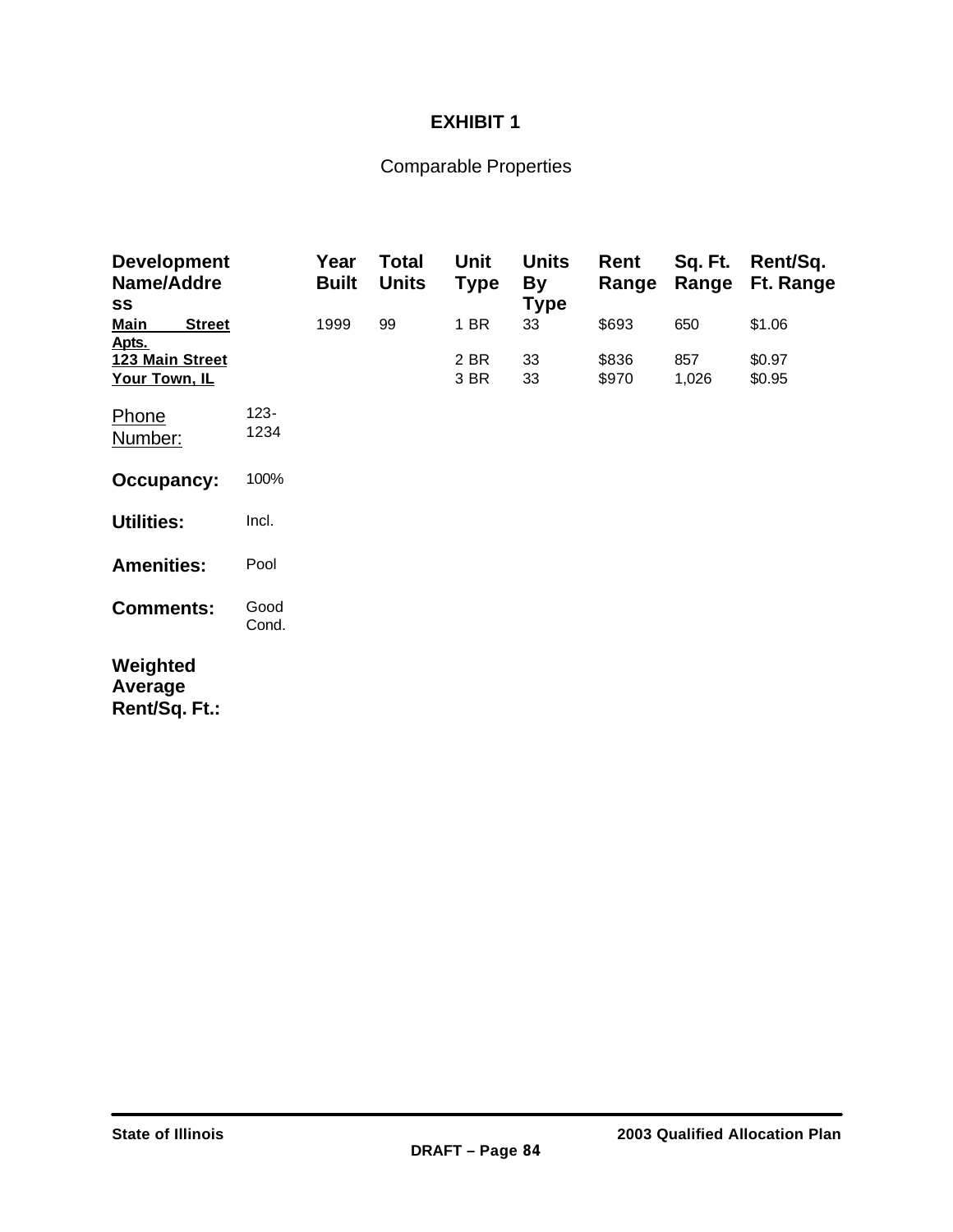### **EXHIBIT 2**

Sample format for the Summary of Market Area Affordable Housing

### **EXHIBIT 2**

### **Sample format for the Summary of Market Area Affordable Housing**

| Development   | County         | Phone     | <b>Tenant Base</b> | Bedroom      | Affordable | Total    |
|---------------|----------------|-----------|--------------------|--------------|------------|----------|
| Name/Address  |                | Number    |                    | <b>Types</b> | Housing    | Number   |
| City/Zip Code |                |           |                    |              | Program    | of Units |
| City          | <b>McClean</b> | 123-1234  | Elderly            |              | Section 8  | 100      |
| Apartments    |                |           |                    |              |            |          |
|               |                |           |                    |              |            |          |
| Low Income    | Development    | Overall   | Tenant             | Comments     |            |          |
| Units         | Condition      | Occupancy | Demographic        |              |            |          |
| 100           | Adequate       | 100%      | 50% of             | none         |            |          |
|               |                |           | median             |              |            |          |
|               |                |           |                    |              |            |          |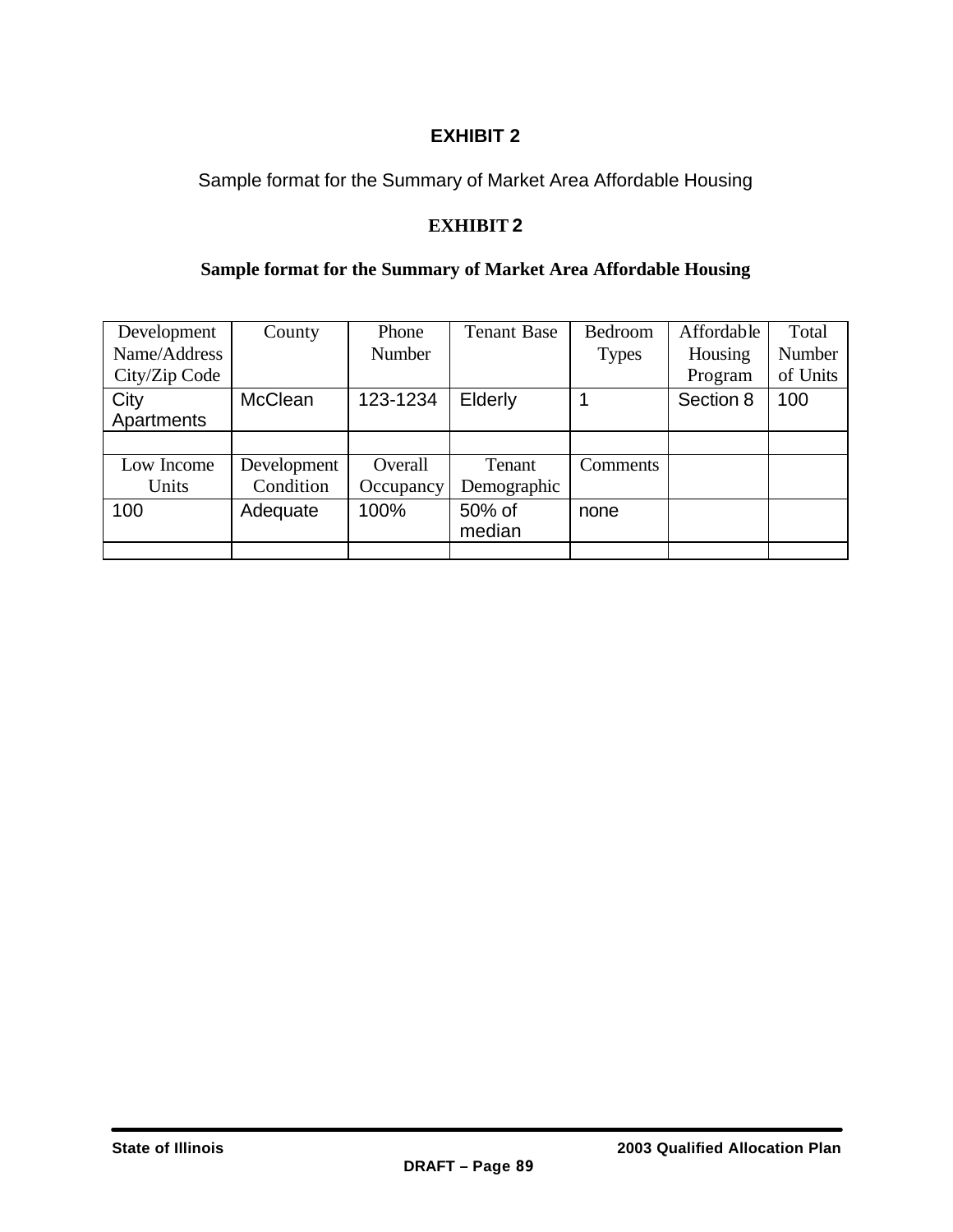Attachment 4

# **FANNIE MAE**

# **PHYSICAL NEEDS ASSESSMENT**

# **GUIDANCE TO THE PROPERTY EVALUATOR**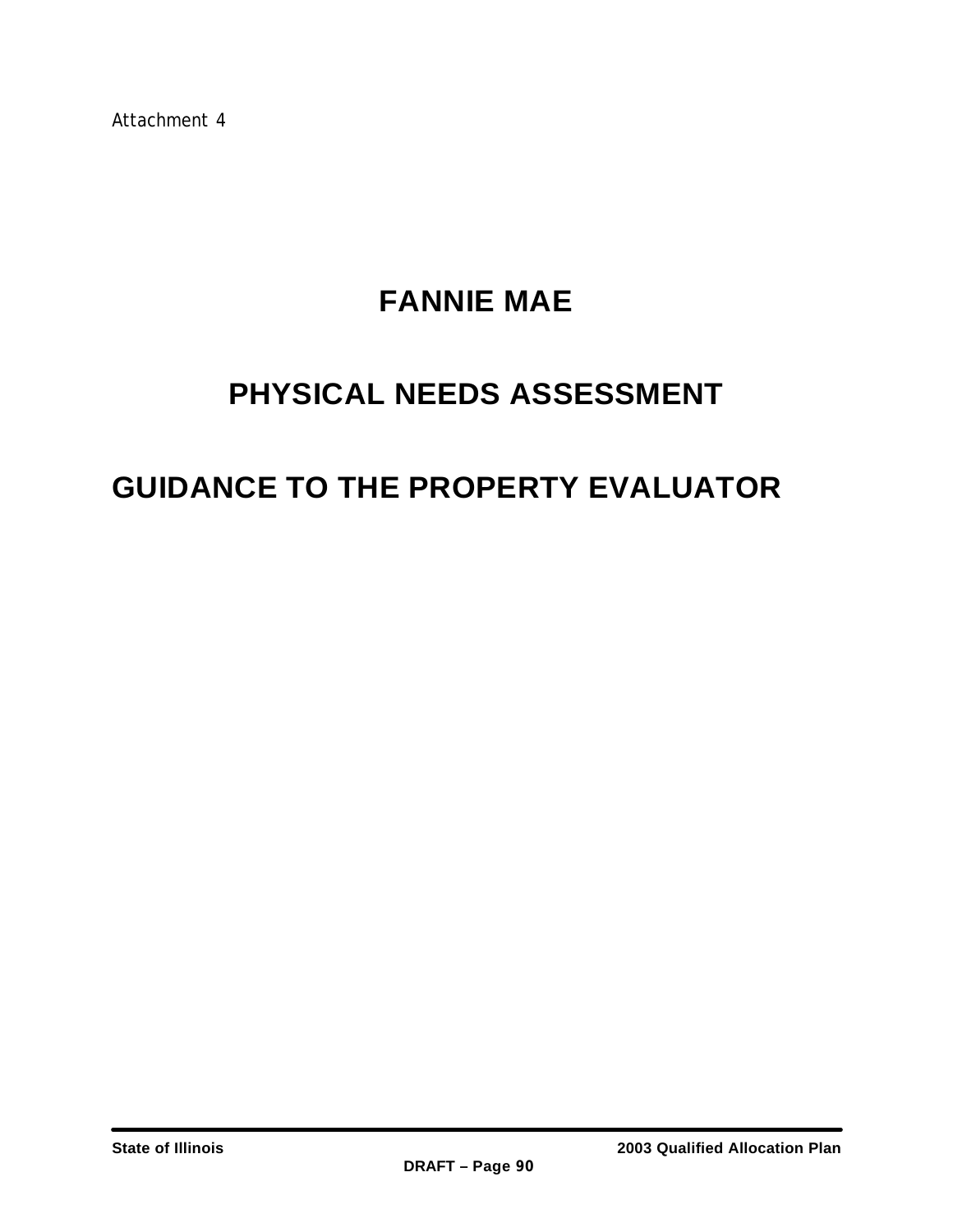### Specific Guidance to the Property Evaluator

### Purpose

The purpose of the Physical Needs Assessment is to identify and provide cost estimates for the following key items:

- Immediate Physical Needs repairs, replacements and significant maintenance items which should be done immediately
- Physical Needs Over the Term repairs, replacements and significant maintenance items which will be needed over the term of the mortgage and two years beyond.

As part of the process, instances of deferred maintenance are also identified.

The assessment is based on the evaluator's judgment of the actual condition of the improvements and the expected useful life of those improvements. It is understood that the conclusions presented are based upon the evaluator's professional judgment and that the actual performance of individual components may vary from a reasonably expected standard and will be affected by circumstances which occur after the date of the evaluation.

This package explains how to use the set of forms provided by Fannie Mae. It is important to recognize that the forms are intended to help the evaluator conduct a comprehensive and accurate assessment. They also present the results of that assessment in a relatively standard format which will be useful to the lender in making underwriting decisions. However, the forms should not constrain the evaluator from fully presenting his or her concerns and findings. The forms should be used and supplemented in ways which facilitate the preparation and presentation of information useful to the lender regarding the physical needs of the property.

The Systems and Conditions forms may be altered and/or computerized to serve the evaluators' needs so long as information is provided on the condition and Effective Remaining Life of all components and the Effective Remaining Life is compared to the standard Expected Useful Life (EUL). The Summary forms may also be extended or computerized so long as the basic format is maintained.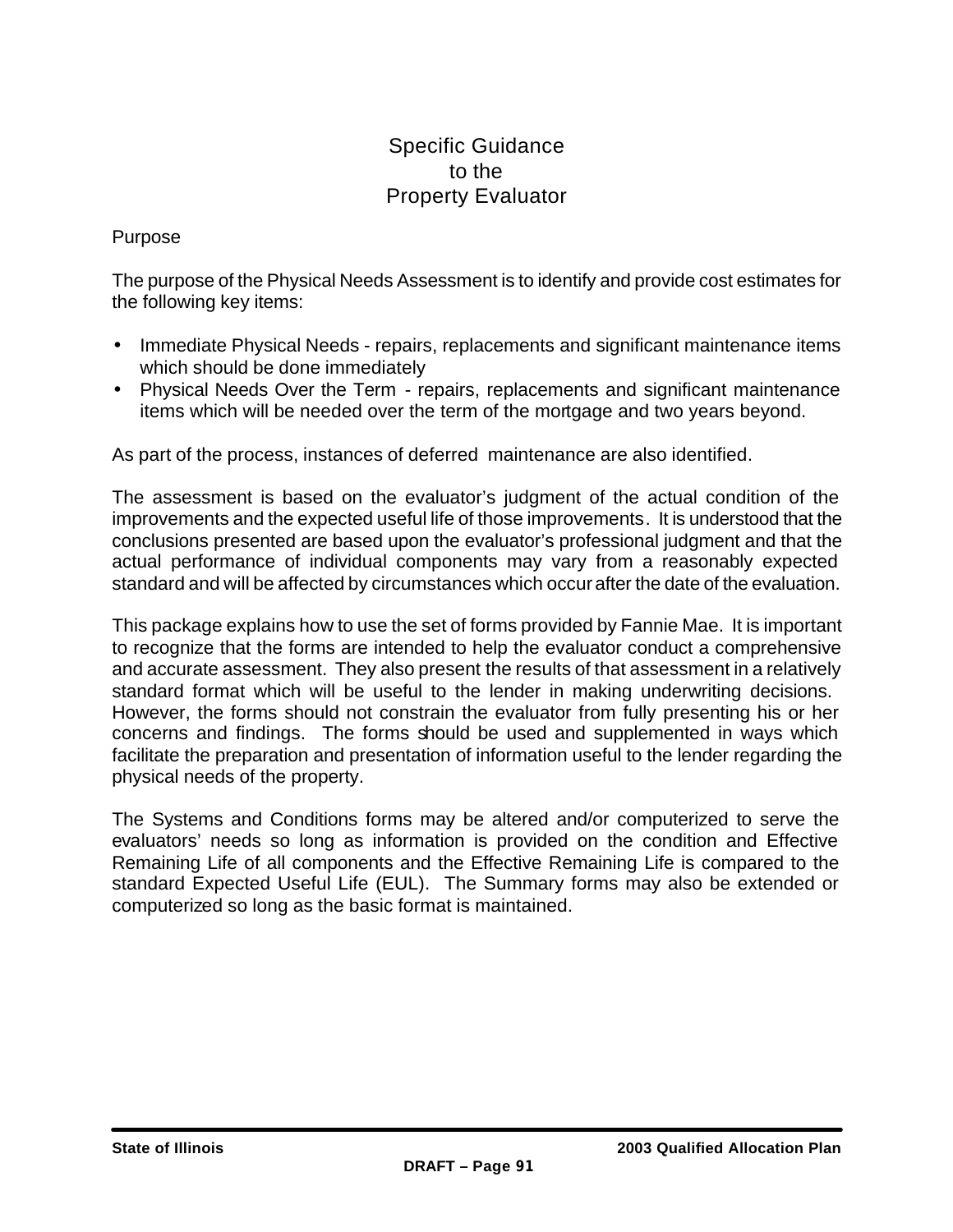### Terms of Reference Form

The lender completes this form for the evaluator. It serves as a reference point for the assessment and provides the evaluator with basic information about the property and the term of the loan. Four additional topics are covered:

• *Sampling Expectations* - The lender's expectations about the number and/or percentage of dwelling units, buildings and specialized systems to evaluate may be stated. If there is no stated expectation, the evaluator should inspect sufficient units, buildings, and numbers of specialized systems to state *with confidence* the present and probable future condition of each system at the property. The evaluator should provide a separate statement indicating the sampling systems used to ensure a determination of conditions and costs with acceptable accuracy. If a Sampling Expectation is provided by the lender which is not adequate to achieve the requisite level of confidence, the evaluator should so advise the lender.

Considerations in determining an adequate sample size are age and number of buildings (especially if the property was developed in phases), total number of units, and variations in size, type and occupancy of units. Effective sampling is based on observing a sufficient number of each significant category. Using the above criteria, categories could include *buildings by age of each building* (e.g. inspect buildings in the 8 year old phase and in the 11 year old phase), *buildings by type* (e.g. row house, Lshaped row house, walkup, elevator) and/or *buildings by construction materials* (e.g. inspect the garden/flat roof/brick walls section and the garden/pitched roof/clapboard walls section). Dwelling units are separate categories from buildings. At a minimum, sampling is by unit size (0/1/2/3/4 bedrooms). There may be further categories if units are differently configured or equipped, or have different occupants (especially family or elderly). Generally, we would expect the percentage of units inspected to decrease as the total number of units increases. Systems which are not unit specific, such as boilers, compactors, elevators and roofs, will often have a 100% sample.

The overriding objective: SEE ENOUGH OF EACH UNIT TYPE AND SYSTEM TO BE ABLE TO STATE WITH CONFIDENCE THE PRESENT AND PROBABLE FUTURE CONDITON.

- *Market Issues* In certain instances, market conditions may necessitate action on certain systems. Examples are early appliance replacement or recarpeting, new entry paving, special plantings, and redecorated lobbies. If the owner or lender has identified such an action, the evaluator should include a cost estimation for such action and indicate what, if any, other costs would be eliminated by such action.
- *Work In Progress* In some instances, work may be underway (which can be observed) or under contract. When known by the lender, this will be noted. For purposes of the report, such work should be assumed to be complete, unless observed to be unacceptable in quality or scope.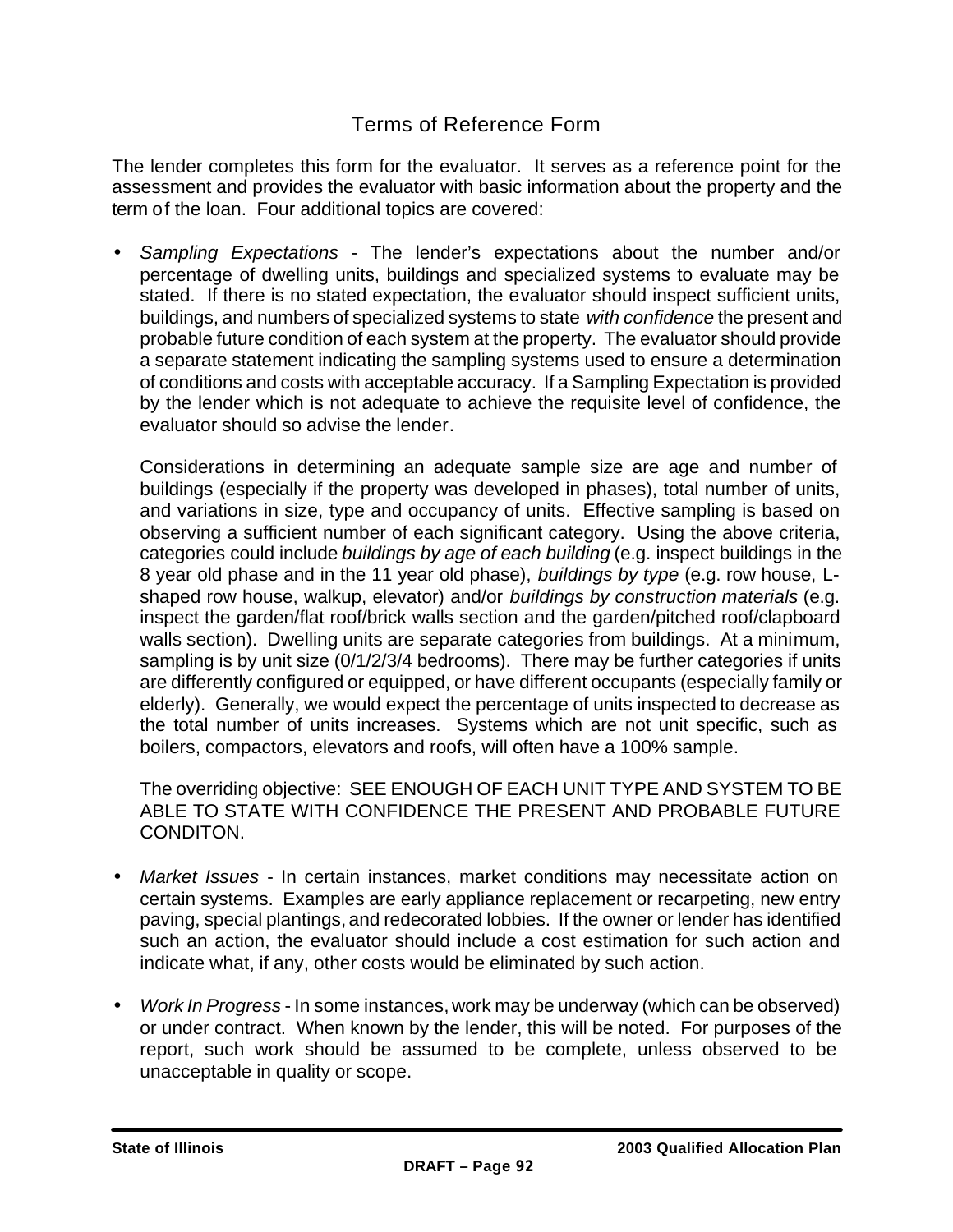• *Management-Reported Replacements* - In some instances, the property ownership or management will provide the lender with information about prior repairs or replacements which have been completed in recent years. The lender may provide this information to the evaluator to assist in the assessment of these components. The evaluator should include enough units, buildings, or systems in the sample to reasonably verify the reported repairs or replacements.

### **Systems and Conditions Forms**

It is the responsibility of the evaluator to assess the condition of every system which is present at a property. All conditions, except as noted below, requiring action during the life of the loan must be addressed regardless of whether the action anticipated is a capital or operating expense.

To assist evaluators in reviewing all systems at a property, four Systems and Conditions Forms are provided. Each lists a group of systems typically related by trade and/or location. The four forms are Site, Architectural, Mechanical and Electrical, and Dwelling Units. While the forms have several columns in which information may be recorded, *in many instances only the first three columns will be completed.* If the condition of a system is acceptable, the Effective Remaining Life exceeds the term of the mortgage by two years, and no action is required, no other columns need to be completed.

The report is not expected to identify minor, inexpensive repairs or other maintenance items which are clearly part of the property owner's current operating pattern and budget so long as these items appear to be taken care of on a regular basis. Examples of such minor operating items are occasional window glazing replacement and/or caulking, modest plumbing repairs, and annual boiler servicing. However, the evaluator *should* comment on such items in the report if they do not appear to be routinely addressed or are in need of immediate repair.

The report is expected to address infrequently occurring "big ticket" maintenance items, such as exterior painting, all deferred maintenance of any kind, and repairs or replacements which normally involve significant expense or outside contracting. While the evaluator should note any environmental hazards seen in the course of the inspection, environment-related actions, such as removal of lead-based paint, will be addressed in a separate report prepared by an environmental consultant.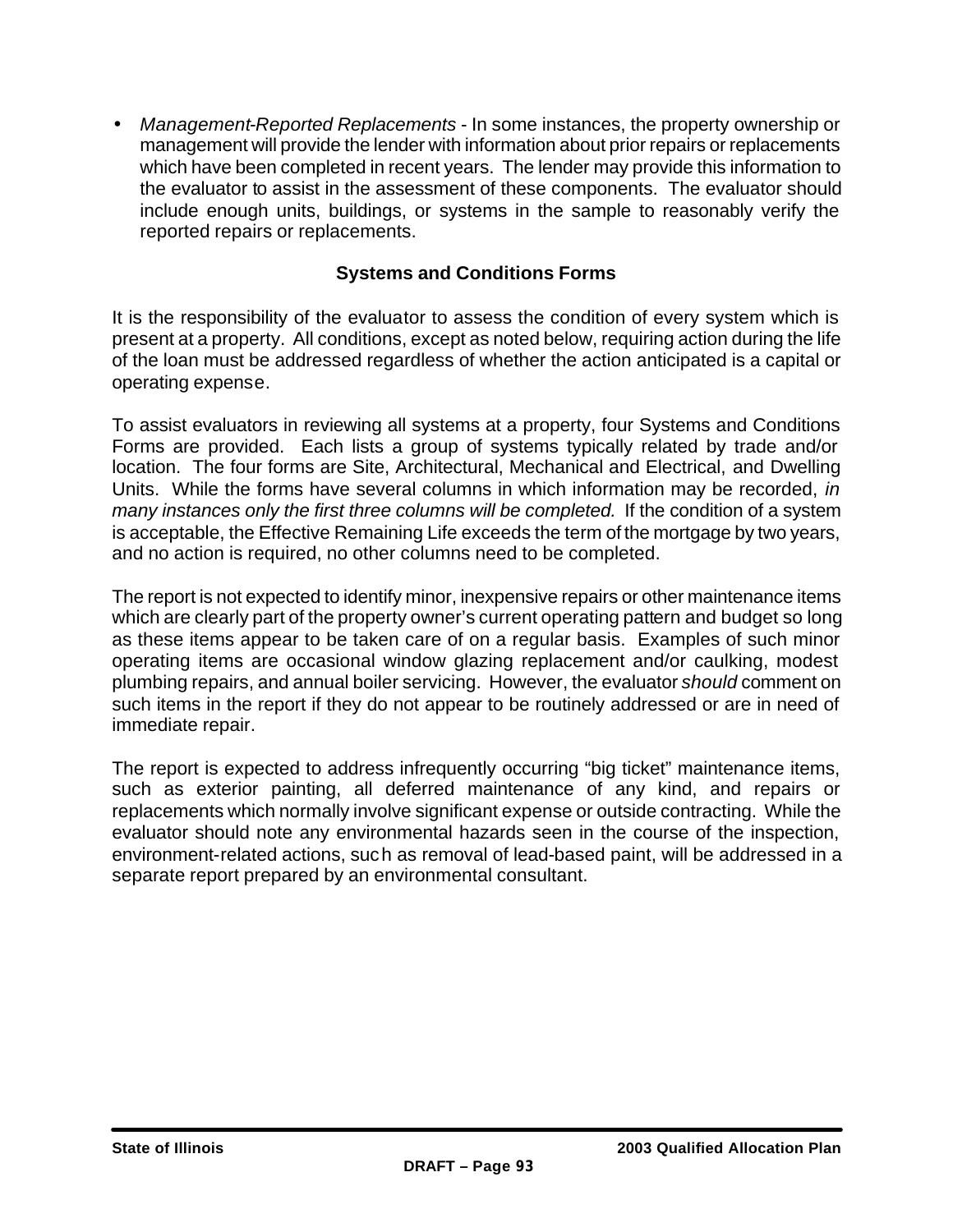### **Using the Systems and Conditions Forms**

#### *Purpose*

The forms can be used both to record actual observations at a specific location and for an overall summary. For example, the Architectural form can be used for a specific building (or group or identical buildings) as well as for summarizing all information for buildings at a property. The same is true for the Dwelling Unit form. An unlabeled form is included which can be used as a second page for any of the Systems and Conditions Forms.

In some instances, the evaluator will note components which, while they may continue to be functional, may reduce marketability of the property. For example, single-door refrigerators or appliances in outmoded colors may have such an impact in some properties. The evaluator should note these items, discuss them with the lender, and provide separate estimates of the cost to replace such items if requested.

#### **Items (EUL)**

Each of the four forms has a number of frequently-occurring systems and components listed. This list represents only the most frequently observed and is not meant to be all inclusive. *Every system present at the property must be observed and recorded.* Any system not listed on the form may be included in the spaces labeled Other. Note that the assessment includes the systems and components in both residential and non-residential structures. Thus, garages, community buildings, management and maintenance offices, cabanas, pools, commercial space, and other non-residential buildings and areas are included.

The Expected Useful Life (EUL) figure which appears in parentheses after the Item is taken from the Expected Useful Life Table provided. This table provides standard useful lives of many components typically found in apartment complexes. Where the parentheses do not contain a number, it is because there are various types of similar components with differing economic lives. The evaluator should turn to the Expected Useful Life Table and select, and insert, the appropriate Expected Useful Life (EUL) number. If the Expected Useful Life (EUL) will, without question, far exceed the term of the mortgage plus two years, the Expected Useful Life (EUL) number need not be inserted.

Note: It is recognized that the Expected Useful Life Tables represents only one possible judgment of the expected life of the various components. If we receive substantial material to the effect that one or more of the estimates are inappropriate, we will make adjustments. Until such changes are made, the Tables provide a useful and consistent standard for all evaluators to use. They avoid debate on what the appropriate expected life is and permit focus on the evaluator's judgment of the effective remaining life of the actual component in place, as discussed below.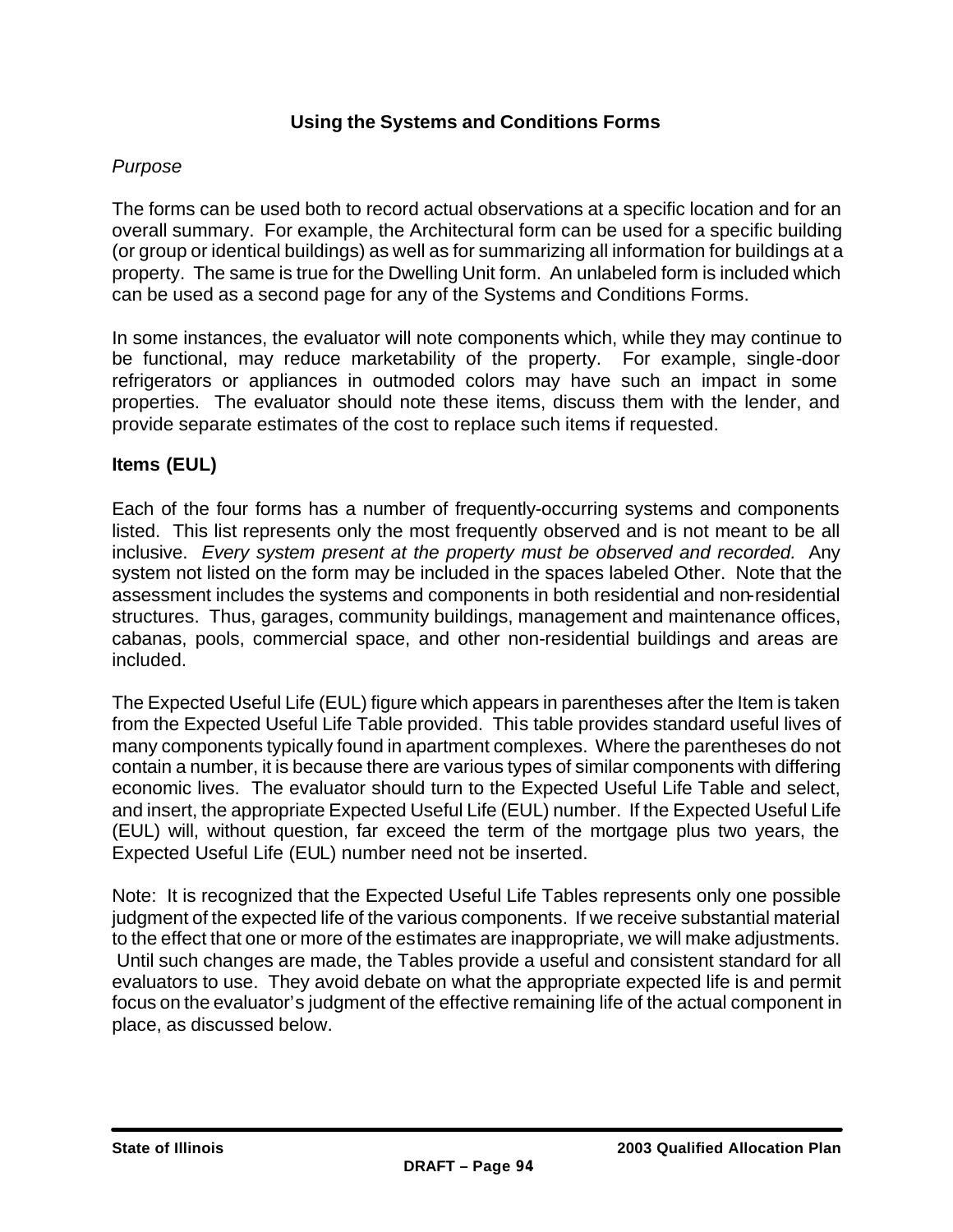### **Age**

The evaluator should insert the actual Age of the component or may insert "OR" for original. If the actual age is unknown, an estimate is acceptable. If there is a range in Age (for example, components replaced over time), the evaluator may note the range (i.e., 5-7 years) or may use several lines for the same system, putting a different Age of that system on each line.

### **Condition**

This space is provided to indicate the Condition of the component, generally excellent, good, fair, or poor, or a similar and *consistent* qualitative evaluation.

### **Effective Remaining Life**

This space is provided for the evaluator to indicate the remaining life of the component as is. For standard components with standard maintenance, the Expected Useful Life Table provided by the Lender could be used to determine Effective Remaining Life by deducting the Age from Expected Useful Life (EUL). However, this should not be done automatically. A component with unusually good original quality or exceptional maintenance could have a longer life. On the other hand, if the component has been poorly maintained or was of below standard original quality, the useful life could be shorter that expected. *The evaluator applies his or her professional judgment in making a determination of the*  Effective Remaining Life.

If the Effective Remaining Life *is longer than the term of the loan plus two years, no deferred maintenance exists, and no action needs to be taken during the life of the loan, no other columns need to be filled out.* The only exception may be Diff? (Difference), as discussed below. This should be noted when the evaluator's estimate of the Effective Remaining Life varies by more than two years from the standard estimate.

### **Diff? (Difference)**

The Age of the component should be deducted from the Expected Useful Life (EUL) in parentheses and the answer compared to the Effective Remaining Life estimated by the evaluator. Where there is a difference of over two years, the evaluator should insert a footnote number in the DIFF? (Difference) column and supply, in an attached list of footnotes, a brief statement of why, in his or her judgment, the Effective Remaining Life of the component varies from the standard estimate. This approach provides consistency among evaluators while making best of the evaluators' professional judgment.

### **Action**

If any Action is required - immediately, over the life of the loan, or within two years thereafter - the Action should be recorded as *repair, replace, or maintain*. Repair is used when only a part of an item requires action, such as the hydraulics and/or controls of a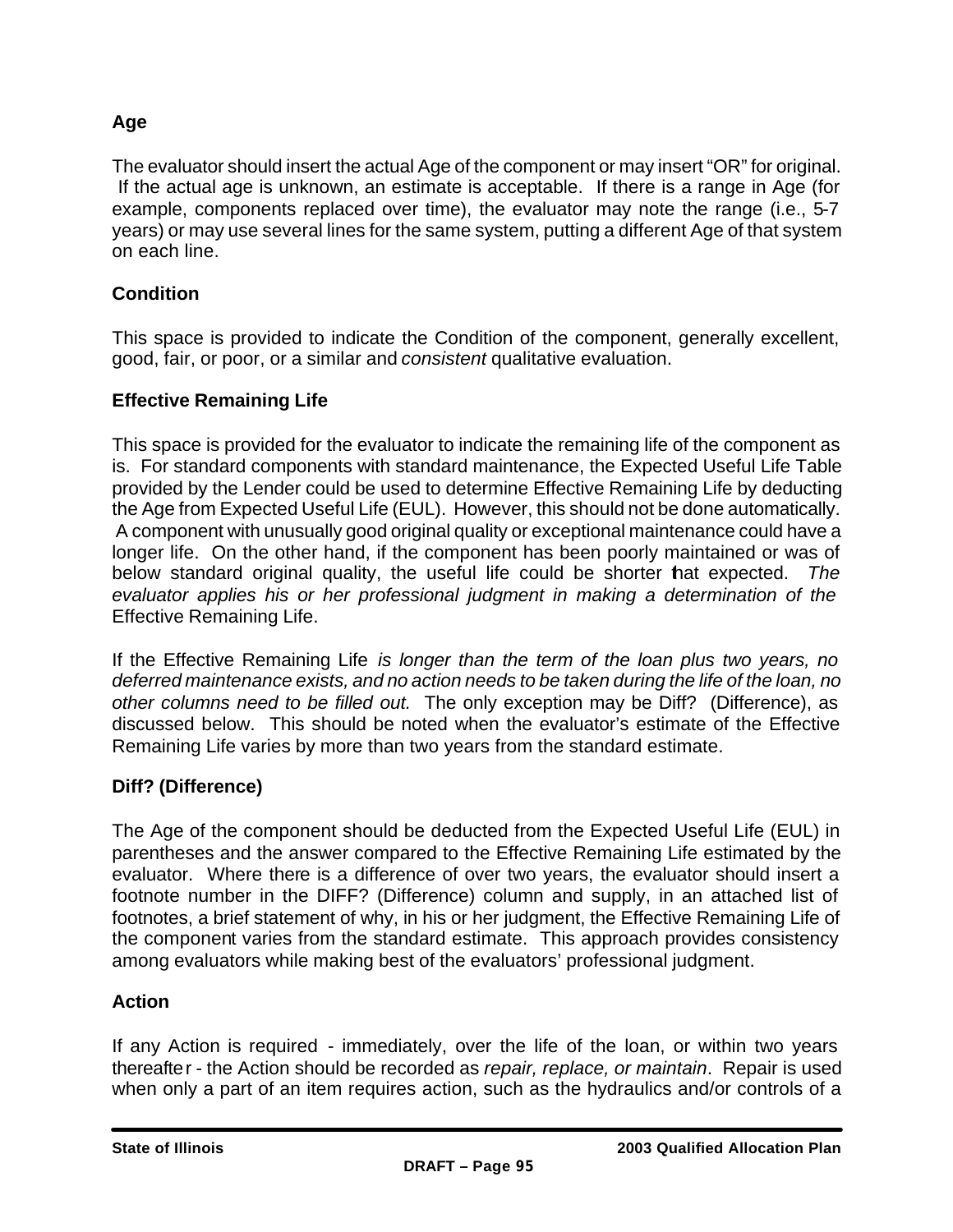compactor. Replace is used when the entire item is replaced. Maintain is used where special, non-routine maintenance is required, such as the sandblasting of a swimming pool. In cases where a repair or maintenance may be needed now, and replacement or further maintenance may be needed later, separate lines may be used to identify the separate actions and timing.

### **Now?**

If the item involves a threat to the immediate health and safety of the residents, clearly affects curb appeal, will result in more serious problems if not corrected, or should otherwise be accomplished as part of an immediate repair, maintenance or replacement program, this space should be checked. Replacements which may be needed in year one, but do not require immediate attention, need not be checked.

### **DM (Deferred Maintenance)**

The DM (Deferred Maintenance) space is marked in any instances where current management practice is clearly inadequate and the owner's attention should be called to the item, even if no major expenditure or significant labor may be required.

### **Quantity**

For items requiring action, the evaluator should note the Quantity of the system, with the applicable unit of measure entered (each, unit, square feet, square yards, linear feet, lump sum, etc.).

### **Field Notes**

This space, as well as attachments may be used to record the type of component (16cf, fros. free, Hotpoint), the problem (valves leaking) or other information (consider replacement for marketing purposes, replace 30% per year, work in progress, etc.) that the evaluator will need to complete the Evaluator's Summary.

### **Sample Form**

The following example from the Dwelling Unit Systems and Conditions form illustrates how this form is properly used. The example presumes an 11 story building containing 1 and 2 bedroom units. There are 100 units. The age of the building is 9 years. The term of the proposed loan is 7 years.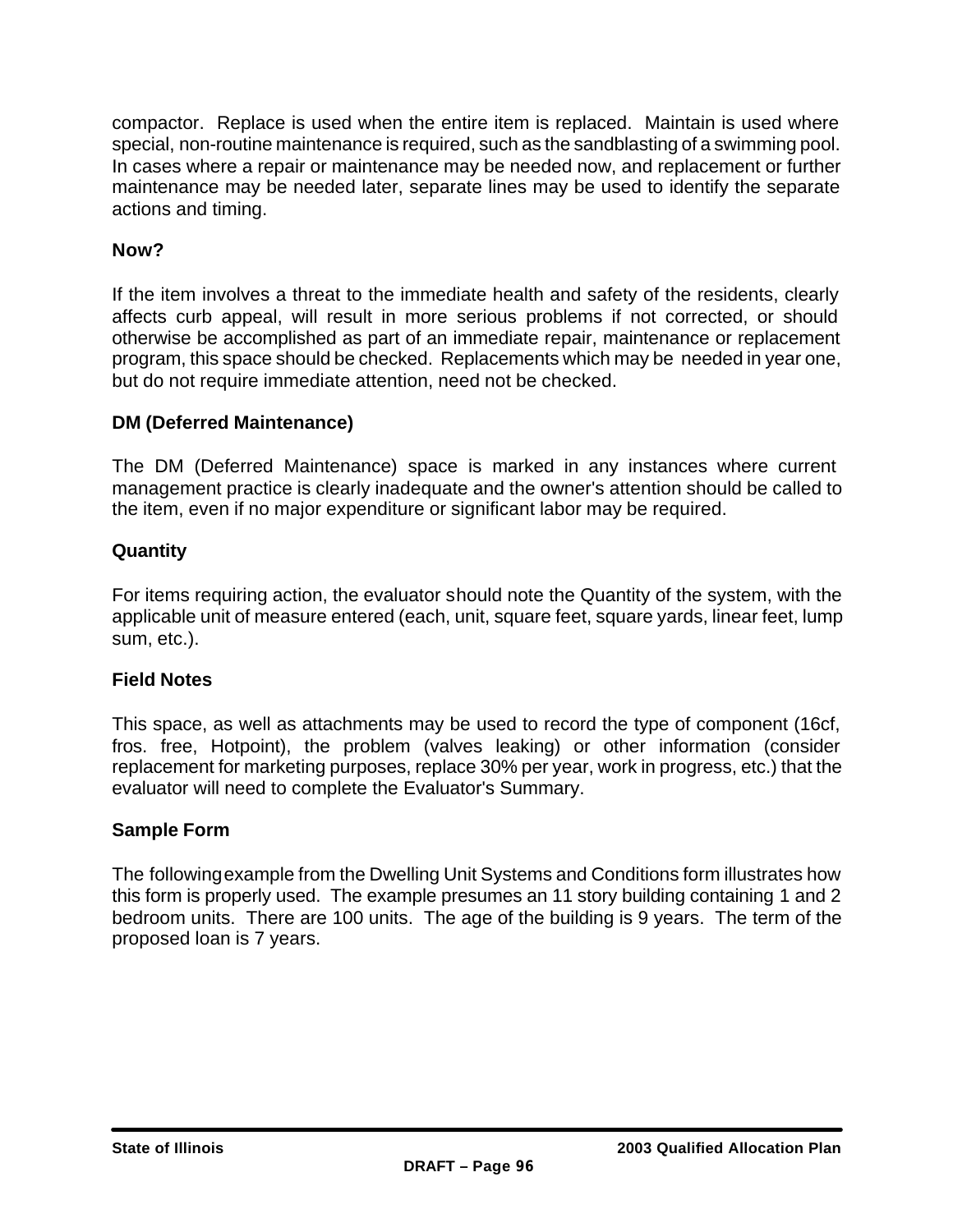| <b>ITEM</b>     | <b>AGE</b> | <b>COND</b> | <b>ERL</b>     | DIFF? | <b>ACTION</b> | NOW?                     | DM? | <b>QUANTIT</b> | <b>NOTES</b>           |
|-----------------|------------|-------------|----------------|-------|---------------|--------------------------|-----|----------------|------------------------|
| (EUL)           |            |             |                |       |               |                          |     | v              |                        |
| Countertop      | 9          | EX.         | $10+$          |       |               | $\overline{\phantom{0}}$ |     | - ea.          | Corian                 |
| /Sink (10)      |            |             |                |       |               |                          |     |                | <b>Stainless Steel</b> |
| Refrigerato     | 9          | Good        | 6              |       | <b>REPL</b>   | $\overline{\phantom{a}}$ |     | 100ea          | Hot point 16cf. ff     |
| r(15)           |            |             |                |       |               |                          |     |                | 20%/yr @ YR 5          |
| <b>Disposal</b> | $0 - 9$    | Good        | $0-5$          | ۰     | <b>REPL</b>   | $\overline{\phantom{a}}$ |     | 100ea          | 20%/yr. @ YR.          |
| (5)             |            |             |                |       |               |                          |     |                | 1 OPTE                 |
| <b>Bath</b>     | 9          | Good        | $11+$          | ۰     |               | $\overline{\phantom{0}}$ |     | $\blacksquare$ | Dated Looking          |
| <b>Fixtures</b> |            |             |                |       |               |                          |     |                | Repair - Now           |
| (20)            |            |             |                |       |               |                          |     |                |                        |
| Ceiling (04)    | 9          | Hater       | $\blacksquare$ |       | Repair        | Yes                      |     | 10ea           | <b>Plumbing Leak</b>   |
| stack           |            | Damage      |                |       |               |                          |     |                |                        |

*Countertop/sinks* are 9 years old. (The entry could also be "OR"). Condition is excellent, with an Effective Remaining Life of 10 years. This is significantly different from the anticipated Effective Remaining Life of 1 (an EUL of 10 years minus an Age of 9 years). Therefore, there is a footnote entry "1" in the Diff? (Difference) column. The footnote will indicate that this item is made of an exceptionally durable material (Corian), along with a top quality stainless steel sink. The evaluator's estimate of an Effective Remaining Life of 10 years + is beyond the term of +2. No capital need would be reported.

*Refrigerators* are also original, reported as 16 cf frost free Hotpoints. Replacement is expected around the Effective Remaining Life, noted as 20% annually and beginning in the 5<sup>th</sup> year of the loan when the refrigerators are 14 years old.

*Disposals* range from new to original (Age = 0-9). 20% per year replacements will be needed starting in year 1. The evaluator notes that disposals appear to be replaced as part of the project's normal operations.

*Bath fixtures* are original, and in good condition. No replacement is expected to be required during the term +2 years. The note indicates that they are "dated looking," which may prompt a market consideration for replacement.

*Ceiling* is a special entry. The "04" stack of units has experienced water damage to ceiling from major plumbing leak. This is noted for repair NOW. As this apparently occurs in all 10 units in this stack and therefore is likely to have more than a modest cost, this action would be reported on the Immediate Physical Needs summary form.

### **Evaluator's Summary Forms**

Two separate forms are used to summarize the evaluator's conclusions from the Systems and Conditions Forms. One summarizes Immediate Physical Needs and the other summarizes the Physical Needs Over The Term +2 years.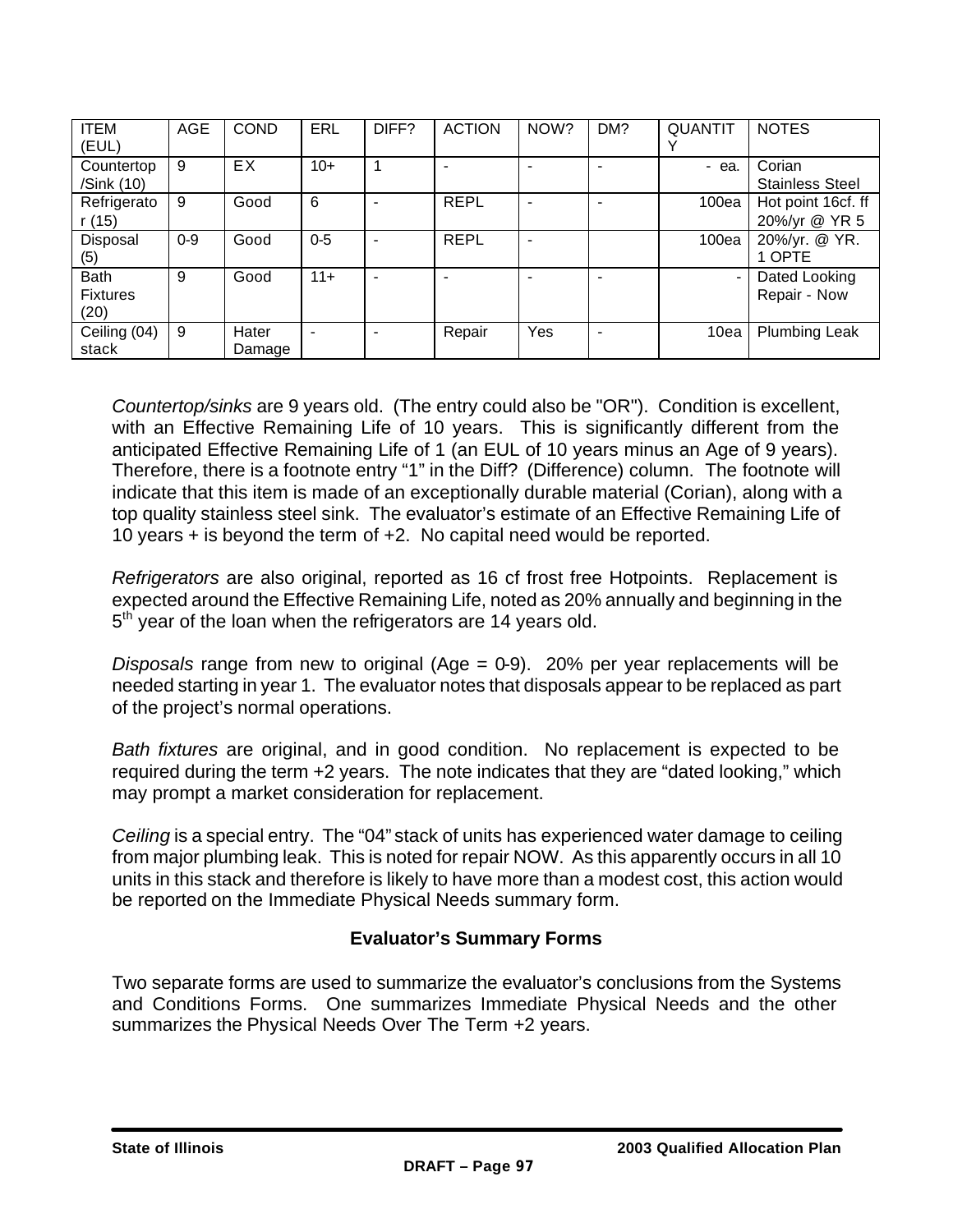### **Evaluator's Summary: Immediate Physical Needs**

All of the items for which Now? is checked are transferred to this form. This form provides for the listing of Items, Quantity, Unit Cost and Total Cost of each. The Item and Quantity are transferred directly from the Systems and Conditions Form.

*Unit Cost* - This is the cost per unit (sf, ea, lf, etc.) in current dollars to implement the required action. The source of the cost estimate should be listed in a separate attachment. The sources may include a third-party estimation service (e.g., R.S. Means: *Repair and Remodeling Cost Data*), actual bid or contract prices for the property, estimates from contractors or vendors, the evaluator's own cost files, or published supplier sources.

*Total Cost* - This is the result of multiplying the quantity times the unit cost. It is expressed in current year dollars.

*DM (Deferred Maintenance)* - If the item evidences deferred maintenance, this column is checked.

*Comments* - the comments column, or an attachment, should clearly provide information on the location and the nature of problem being addressed for each item. The information should be adequate for the owner to begin to implement the action.

### **Evaluator's Summary: Physical Needs Over the Term**

Those items not listed on the Immediate Physical Needs form, but for which action is anticipated during the term of the loan plus two years, are listed on the form. The item and Quantity are transferred directly from the Systems and Conditions Form. The Unit Cost is calculated in the same manner as on the Immediate Physical Needs Form. An attachment should be provided which gives any necessary information on the location of action items and the problem being addressed for each item. The information should be adequate for the owner to begin to implement the action.

*Cost by Year* - the result of multiplying the quantity times the unit cost, in current dollars, is inserted in the column for the year in which the action is expected to take place. Generally, the Effective Remaining Life estimate provided by the evaluator on the Systems and Conditions will indicate the action year. For example, if the evaluator has indicated that the Effective Remaining Life of the parking lot paving is 4 years, the cost, in current dollars, is inserted in Year 4. If the items are likely to be done over a number of years, the costs, in current dollars should be spread over the appropriate period. For example, if the Effective Remaining Life of the Refrigerators is estimated to be 4 years, or 3 -5 years, one third of the cost of replacing the refrigerators may appear in each of Years 3, 4, and 5.

*Total Uninflated* - After inserting all of the appropriate action items, the evaluator should total the items for each year.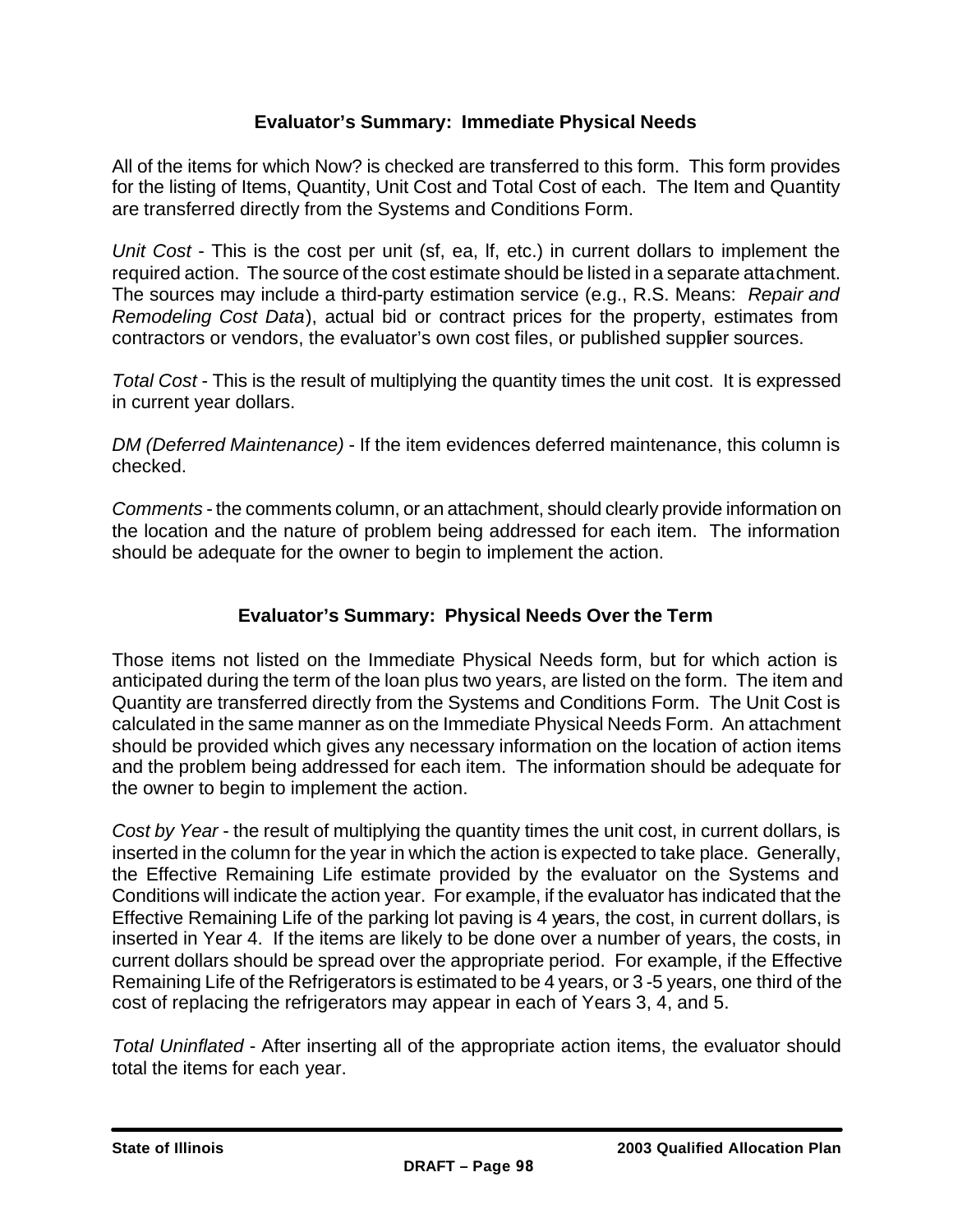*Total Inflated* - The evaluator should multiply the Total Uninflated times the factor provided to produce the Total Inflated.

*Total Inflated All Pages* - On the last sheet, the evaluator should include the Total Inflated Dollars for that page and all prior pages.

*Cumulative Total All Pages* - On the last sheet, the evaluator should insert the Total Inflated Dollars of that year and all prior years.

### **Special Repair and Replacement Requirements**

While performing a property inspection, the evaluator must be aware that certain building materials and construction practices may cause properties to experience (or to develop in a short time period) problems that can be corrected only with major repairs or replacements. The following identifies some specific construction related problems; however, the evaluator must be aware that other construction related problems may be found in any property and should be identified. If any of the following requirements are not met or if the evaluator determines that the following conditions (or others) are present, *the evaluator must contact the lender immediately to discuss the timing as well as the cost of the repairs or replacements.* The evaluator should ensure that any of these conditions are thoroughly addressed in the Physical Needs Assessment.

*Minimum Electrical Capacity* - Each apartment unit must have sufficient electrical capacity (amperage) to handle the number of electrical circuits and their use within an apartment. Therefore, the evaluator must determine, based on referencing the National Electric Code as well as local building codes, what is the minimum electrical service needed. In any event, that service must not be less than 60 amperes.

*Electrical Circuit Overload Protection* - All apartment unit circuits, as well as electrical circuits elsewhere in an apartment complex, must have circuit breakers as opposed to fuses as circuit overload protection.

*Aluminum Wiring* - In all cases, where aluminum wiring runs from the panel to the outlets of a unit, the evaluator's inspection should ascertain that the aluminum wiring connections (outlets, switches, appliances, etc.) are made to receptacles rated to accept aluminum wiring or that corrective repairs can be done immediately by the owner.

*Fire Retardant Treated Plywood* - While performing the roof inspection, the evaluator should investigate whether there is any indication that fire-retardant treated plywood was used in the construction of the roof (primarily roof sheathing). This inspection should focus on sections of the roof that are subjected to the greatest amount of heat (e.g., areas that are not shaded or that are poorly ventilated) and, if possible, to inspect the attic for signs of deteriorating fire-retardant treated plywood or plywood that is stamped with a fire rating.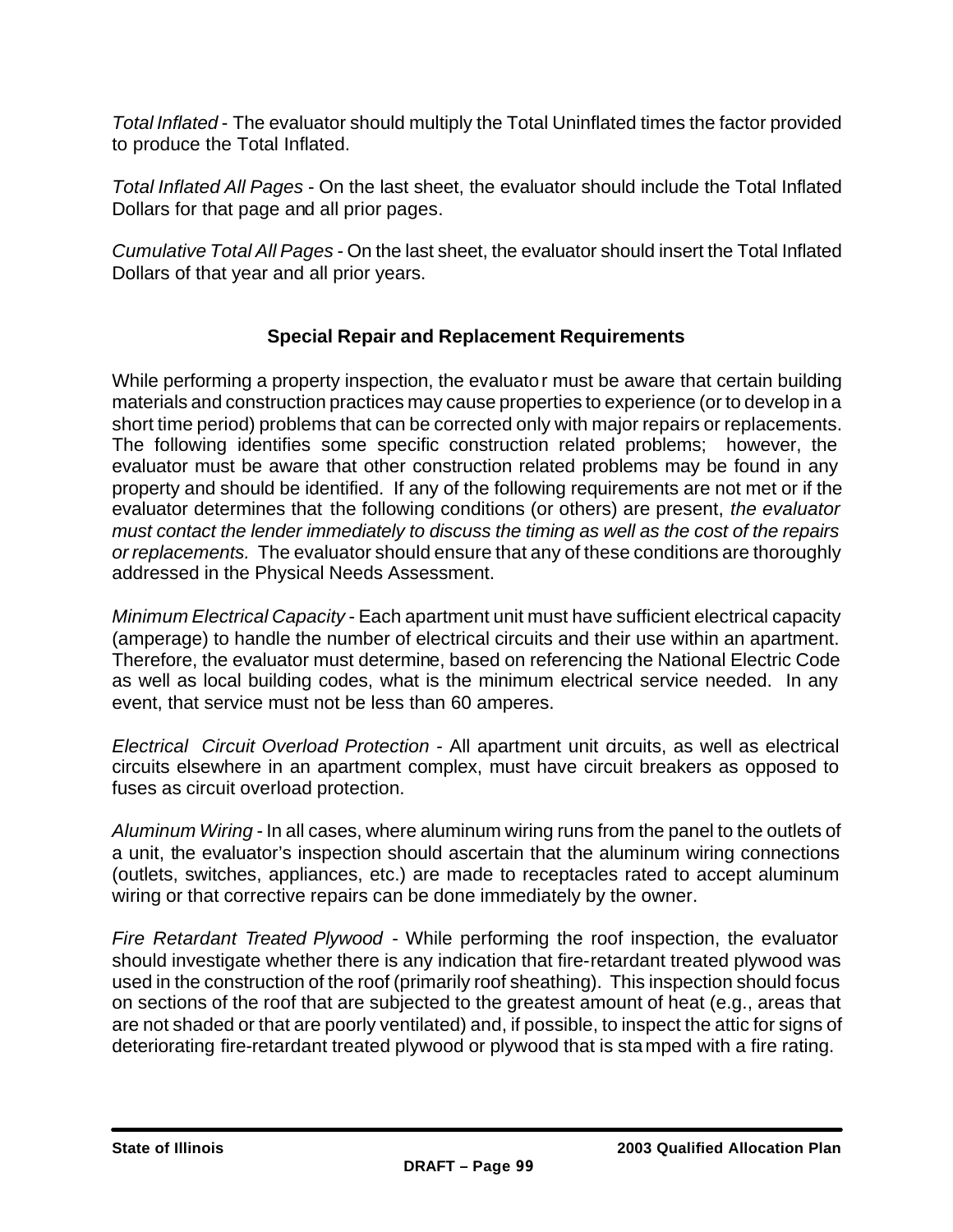Our concern is that certain types of fire-retardant treated plywood rapidly deteriorate when exposed to excessive heat and humidity or may cause nails or other metal fasteners to corrode. Common signs of this condition include a darkening of the wood and the presence of a powder-like substance, warping of the roof and the curling of the shingles. Fire-retardant treated plywood is most likely to be in townhouse properties or other properties with pitched, shingled roofs that were constructed after 1981 and that are located in states east of the Mississippi River and some southwestern states.

### **Narrative Conclusion and Attachments**

A complete narrative summary of the property and its components is not required. However, the evaluator should supply a concise summary of the conclusions reached concerning the overall condition of the property, its future prospects, and the quality of the current maintenance programs. *Any items affecting the health and safety of residents should be clearly flagged.*

The summary should include a discussion of the sampling approach used, discussed above, and any market issues which the evaluator believes it may be appropriate to address or which were noted by the lender.

The narrative, the forms use and the attachments (footnotes explaining Differences, information regarding sources of costs, and, if necessary, information needed to identify the location and type of problem addressed in the Evaluator's Summary: Physical Needs Over the Term) should be supplied.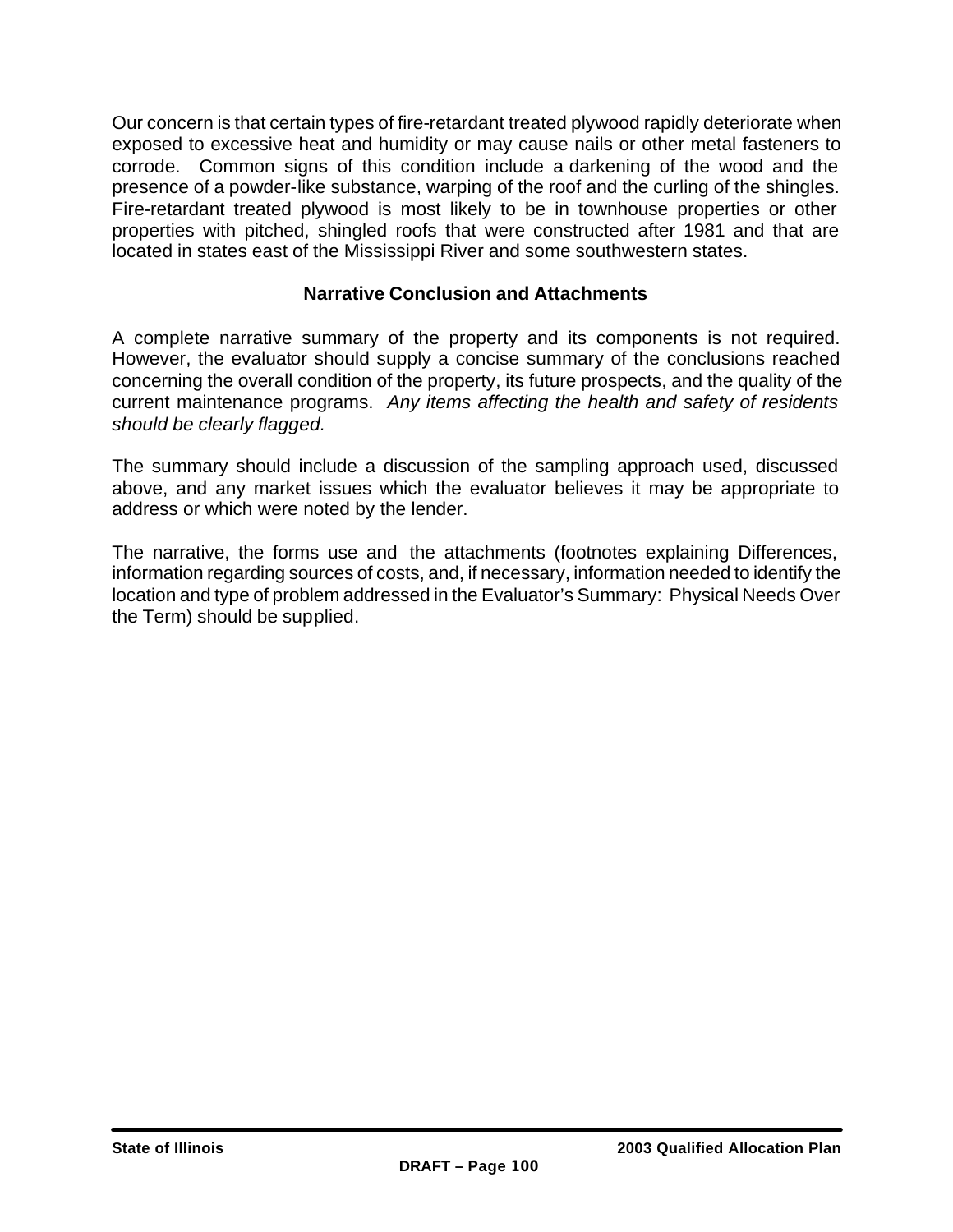### **EXPECTED USEFUL LIFE TABLES**

Forms and Expected Useful Life Tables developed for Fannie Mae by On-Site Insight of Needham, MA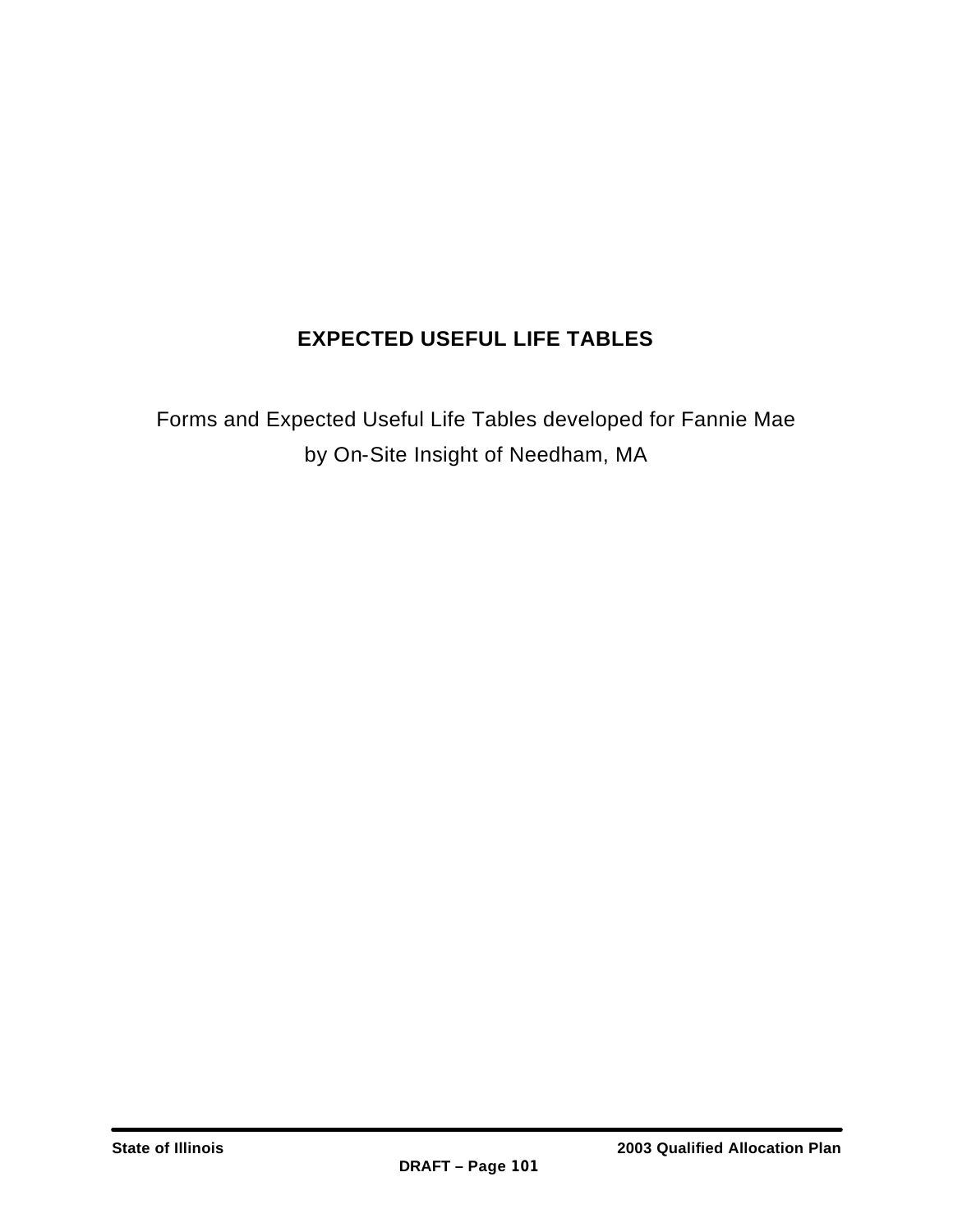| <b>EXPECTED USEFUL LIFE TABLE</b>                                      |                           |                            |                         |  |  |  |  |
|------------------------------------------------------------------------|---------------------------|----------------------------|-------------------------|--|--|--|--|
|                                                                        | <b>Family Development</b> | <b>Elderly Development</b> | <b>Action</b>           |  |  |  |  |
| <b>SITE SYSTEMS</b>                                                    |                           |                            | "Action" equals replace |  |  |  |  |
| NOTE: 50+ "long-lived" systems: EUL based on location and use specific |                           |                            | unless other wise noted |  |  |  |  |
| conditions                                                             |                           |                            |                         |  |  |  |  |
| <b>Basketball Courts</b>                                               | 15                        | 25                         |                         |  |  |  |  |
| Built Improvements (playgrounds/site                                   | 20                        | 20                         |                         |  |  |  |  |
| furniture)                                                             |                           |                            |                         |  |  |  |  |
| Catch Basin                                                            | 40                        | 40                         |                         |  |  |  |  |
| <b>Cold Water Lines</b>                                                | 40                        | 40                         |                         |  |  |  |  |
| Compactors                                                             | 15                        | 15                         |                         |  |  |  |  |
| DHW/Supply/Return                                                      | 30                        | 30                         |                         |  |  |  |  |
| Dumpsters                                                              | 10                        | 10                         |                         |  |  |  |  |
| Dumpster Enclosure                                                     | 10                        | 10                         | Fence Only              |  |  |  |  |
| Earthwork                                                              | $50+$                     | $50+$                      |                         |  |  |  |  |
| <b>Electrical Distribution Center</b>                                  | 40                        | 40                         |                         |  |  |  |  |
| <b>Emergency Generator</b>                                             | 15                        | 15                         |                         |  |  |  |  |
| Fencing                                                                |                           |                            |                         |  |  |  |  |
| Chain Link                                                             | 40                        | 40                         |                         |  |  |  |  |
| Wrought Iron                                                           | $50+$                     | $50+$                      |                         |  |  |  |  |
| Stockade/Basinweave                                                    | 12                        | 12                         |                         |  |  |  |  |
| Post and Rail                                                          | 25                        | 25                         |                         |  |  |  |  |
| Gas Lines                                                              | 40                        | 40                         |                         |  |  |  |  |
| <b>Heating Supply/Return</b>                                           | 40                        | 40                         |                         |  |  |  |  |
| Incinerators                                                           | $50+$                     | $50+$                      |                         |  |  |  |  |
| <b>Irrigation System</b>                                               | 30                        | 30                         |                         |  |  |  |  |
| <b>Lift Station</b>                                                    | 50                        | 50                         |                         |  |  |  |  |
| <b>Mail Facilities</b>                                                 | 10                        | 10                         |                         |  |  |  |  |
| Landscaping                                                            | $50+$                     | $50+$                      |                         |  |  |  |  |
| Parking                                                                |                           |                            |                         |  |  |  |  |
| Asphalt                                                                | 25                        | 25                         | Resurface               |  |  |  |  |
| Gravel                                                                 | 15                        | 15                         | Resurface               |  |  |  |  |
| Pedestrian Paving                                                      | 15                        | 15                         | Resurface               |  |  |  |  |
| <b>Bimminors</b>                                                       | 15                        | 15                         |                         |  |  |  |  |
| Concrete                                                               | 30                        | 30                         |                         |  |  |  |  |
| <b>Retaining Walls</b>                                                 |                           |                            |                         |  |  |  |  |
| Concrete                                                               | 20                        | 20                         | Fill Cracks/Repoint     |  |  |  |  |
| Masonry                                                                | 15                        | 15                         | Fill Cracks/Repoint     |  |  |  |  |
| Wood                                                                   | 15                        | 15                         | Replace                 |  |  |  |  |
| Stone                                                                  | 15                        | 15                         | Fill Cracks/Repoint     |  |  |  |  |
| Roadways                                                               |                           |                            |                         |  |  |  |  |
| Asphalt (Sealing)                                                      | 5                         | 5                          | Seal                    |  |  |  |  |
| Asphalt                                                                | 25                        | 25                         | Resurface               |  |  |  |  |
| Gravel                                                                 | 15                        | 15                         | Resurface (grade and    |  |  |  |  |
|                                                                        |                           |                            | gravel)                 |  |  |  |  |
| <b>Sanitary Treatment</b>                                              | 40                        | 40                         |                         |  |  |  |  |
| Site Electrical Main                                                   | 40                        | 40                         |                         |  |  |  |  |
| Site Gas Main                                                          | 40                        | 40                         |                         |  |  |  |  |
| Site Lighting                                                          | 25                        | 25                         |                         |  |  |  |  |
| <b>Site Power Distribution</b>                                         | 40                        | 40                         |                         |  |  |  |  |
| <b>Site Sanitary Lines</b>                                             | $50+$                     | $50+$                      |                         |  |  |  |  |
| <b>Site Sewer Main</b>                                                 | $50+$                     | $50+$                      |                         |  |  |  |  |
| Site Water Main                                                        | 40                        | 40                         |                         |  |  |  |  |
| <b>Storm Drain Lines</b>                                               | $50+$                     | $50+$                      |                         |  |  |  |  |
| Swimming Pool - Deck                                                   | 15                        | 15                         | <b>Resurface Deck</b>   |  |  |  |  |
| <b>Mechanical Equipment</b>                                            | 10                        | 10                         |                         |  |  |  |  |
| (filter/pump/etc.)                                                     |                           |                            |                         |  |  |  |  |
| <b>Tennis Courts</b><br>Transformer                                    | 15<br>30                  | 15<br>30                   | Resurface               |  |  |  |  |
|                                                                        |                           |                            |                         |  |  |  |  |
| <b>Water Tower</b>                                                     | $50+$                     | $50+$                      |                         |  |  |  |  |

**State of Illinois 2003 Qualified Allocation Plan**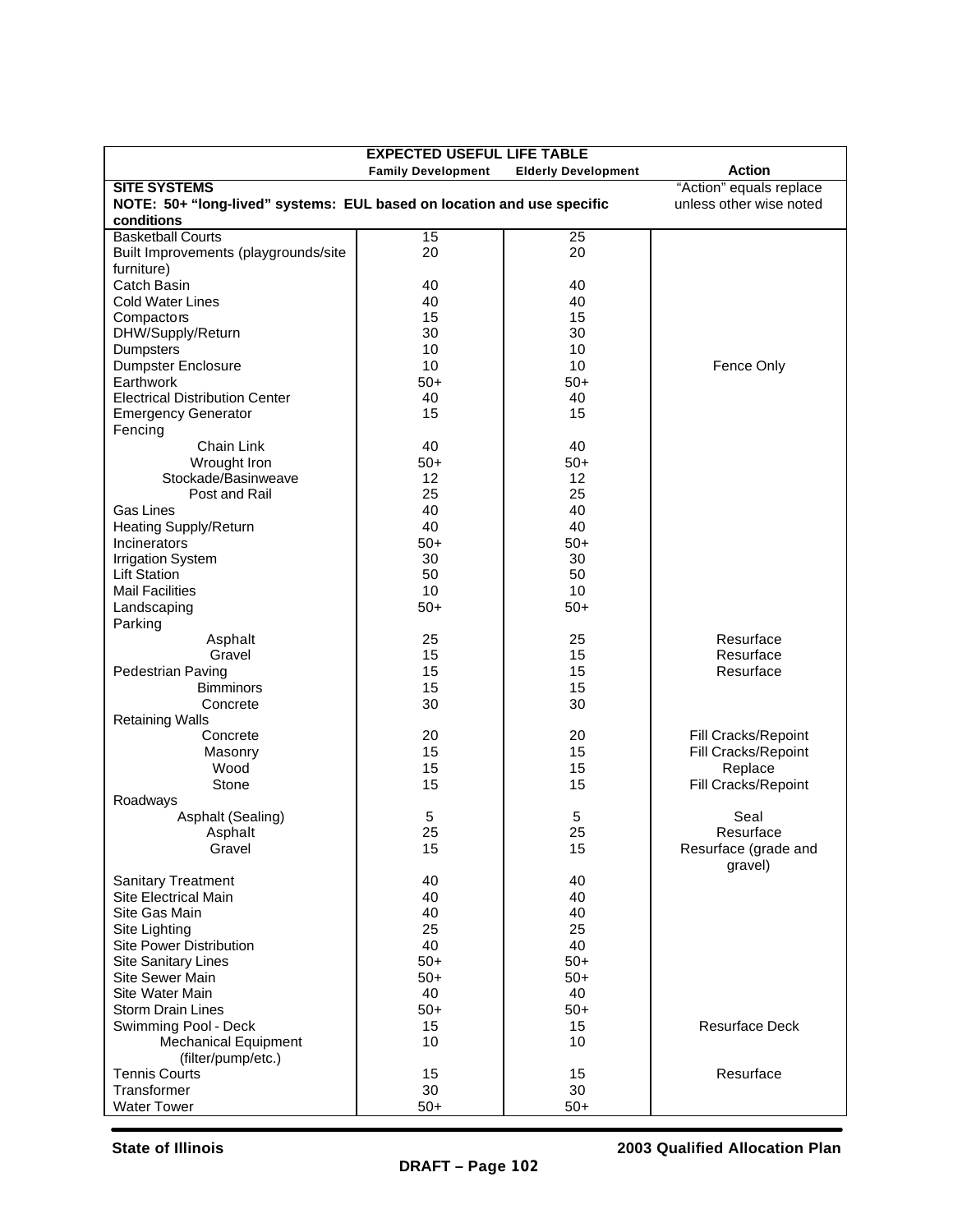| <b>EXPECTED USEFUL LIFE TABLE</b>                                                                         |                           |                            |                      |  |  |  |  |
|-----------------------------------------------------------------------------------------------------------|---------------------------|----------------------------|----------------------|--|--|--|--|
|                                                                                                           | <b>Family Development</b> | <b>Elderly Development</b> | <b>Action</b>        |  |  |  |  |
| BUILDING ARCHITECTURE NOTE: 50+ = "long-lived" systems: EUL based on location and use-specific conditions |                           |                            |                      |  |  |  |  |
| <b>Appurtenant Structures</b>                                                                             |                           |                            |                      |  |  |  |  |
| Porches                                                                                                   | 50                        | 50                         | Paint at 5 years     |  |  |  |  |
| <b>Wood Decks</b>                                                                                         | 20                        | 20                         | Paint at 5 years     |  |  |  |  |
| <b>Storage Sheds</b>                                                                                      | 30                        | 30                         | Paint at 5 years     |  |  |  |  |
| Greenhouses                                                                                               | 50                        | 50                         |                      |  |  |  |  |
| Carports                                                                                                  | 40                        | 40                         |                      |  |  |  |  |
| Garages                                                                                                   | $50+$                     | $50+$                      |                      |  |  |  |  |
| <b>Basement Stairs</b>                                                                                    | $50+$                     | $50+$                      |                      |  |  |  |  |
| <b>Building Mounted Exterior Lighting</b>                                                                 | 6                         | 10                         |                      |  |  |  |  |
| <b>Building Mounted HID Lighting</b>                                                                      | 6                         | 20                         |                      |  |  |  |  |
| <b>Bulkheads</b>                                                                                          | 30                        | 30                         |                      |  |  |  |  |
| Canopies                                                                                                  |                           |                            |                      |  |  |  |  |
| Wood/Metal                                                                                                | 40                        | 40                         | Replace              |  |  |  |  |
| Concrete                                                                                                  | 20                        | 20                         | Re-roof              |  |  |  |  |
| Ceilings, Exterior or Open                                                                                | 5                         | 5                          | Paint                |  |  |  |  |
|                                                                                                           | 25                        | 25                         | Point                |  |  |  |  |
| Chimney                                                                                                   |                           |                            |                      |  |  |  |  |
| Common Area Doors (fire/hall/closet/etc.)                                                                 | $50+$                     | $50+$                      |                      |  |  |  |  |
| <b>Common Area Floors</b>                                                                                 |                           |                            |                      |  |  |  |  |
| Ceramic/Quarry Tile/Terrazzo                                                                              | $50+$                     | $50+$                      | Replace              |  |  |  |  |
| Wood (strip or parquet)                                                                                   | 30                        | 30                         | Replace              |  |  |  |  |
|                                                                                                           |                           |                            | Portion/Sand and     |  |  |  |  |
|                                                                                                           |                           |                            | Finish               |  |  |  |  |
| Resilient Flooring (tile or sheet)                                                                        | 15                        | 15                         | Replace              |  |  |  |  |
| Carpet                                                                                                    | $\overline{7}$            | $\overline{7}$             | Replace              |  |  |  |  |
| Concrete                                                                                                  | $50+$                     | $50+$                      | Replace              |  |  |  |  |
| Common Area Railings                                                                                      | $50+$                     | $50+$                      |                      |  |  |  |  |
| Common Area Ceilings                                                                                      |                           |                            |                      |  |  |  |  |
| Concrete/Drywall/Plaster                                                                                  | $50+$                     | $50+$                      | Replace (paint 5-8   |  |  |  |  |
|                                                                                                           |                           |                            | years)               |  |  |  |  |
| <b>Acoustic Tile</b>                                                                                      | 20                        | 20                         | Replace              |  |  |  |  |
| Common Area Countertop & Sink                                                                             | 20                        | 20                         |                      |  |  |  |  |
| Common Area Dishwasher                                                                                    | 15                        | 15                         |                      |  |  |  |  |
| Common Area Disposal                                                                                      | 5                         | 5                          |                      |  |  |  |  |
| <b>Common Area Walls</b>                                                                                  | $50+$                     | $50+$                      | Replace (paint 5-8   |  |  |  |  |
|                                                                                                           |                           |                            |                      |  |  |  |  |
| <b>Exterior Common Doors</b>                                                                              |                           |                            | years)               |  |  |  |  |
| Aluminum and Glass                                                                                        |                           |                            |                      |  |  |  |  |
|                                                                                                           | 30                        | 30                         | Door only            |  |  |  |  |
| Solid Core (wood or metal)                                                                                | 25                        | 25                         | Door only            |  |  |  |  |
| Amo                                                                                                       | 15                        | 30                         | Door and             |  |  |  |  |
|                                                                                                           |                           |                            | mechanism            |  |  |  |  |
| <b>Exterior Stairs</b>                                                                                    |                           |                            |                      |  |  |  |  |
| Wood                                                                                                      | 30                        | 30                         | Replace              |  |  |  |  |
| <b>Filled Metal Pan</b>                                                                                   | 20                        | 20                         | Replace              |  |  |  |  |
| Concrete                                                                                                  | $50+$                     | $50+$                      | Replace              |  |  |  |  |
| <b>Exterior Unit Doors</b>                                                                                | 25                        | 25                         |                      |  |  |  |  |
| <b>Exterior Walls</b>                                                                                     |                           |                            |                      |  |  |  |  |
| Aluminum Siding                                                                                           | 15                        | 15                         | Prep and Paint       |  |  |  |  |
| <b>Brick or Block</b>                                                                                     | 40                        | 40                         | Repoint              |  |  |  |  |
| <b>Brownstone/Stone Veneer</b>                                                                            | 20                        | 20                         | Waterproof and       |  |  |  |  |
|                                                                                                           |                           |                            | Caulk                |  |  |  |  |
| Glass Block                                                                                               | 15                        | 15                         | Recaulk              |  |  |  |  |
| <b>Granite Block</b>                                                                                      | 40                        | 40                         | Repoint              |  |  |  |  |
| <b>Metal/Glass Curtain Wall</b>                                                                           | 10                        | 10                         | Recaulk              |  |  |  |  |
| Pre-cast Concrete Panel                                                                                   | 15                        | 15                         | Recaulk              |  |  |  |  |
| Vinyl Siding                                                                                              | 30                        | 30                         | Replace              |  |  |  |  |
| Wood shingle, Clapboard, Plywood,                                                                         | 5                         | 5                          | Prep and Paint/Stain |  |  |  |  |
| Stucco                                                                                                    |                           |                            |                      |  |  |  |  |
| Fire Escapes                                                                                              | 40                        | 40                         | Resecure             |  |  |  |  |
| Foundations                                                                                               | $50+$                     | $50+$                      |                      |  |  |  |  |
|                                                                                                           |                           |                            |                      |  |  |  |  |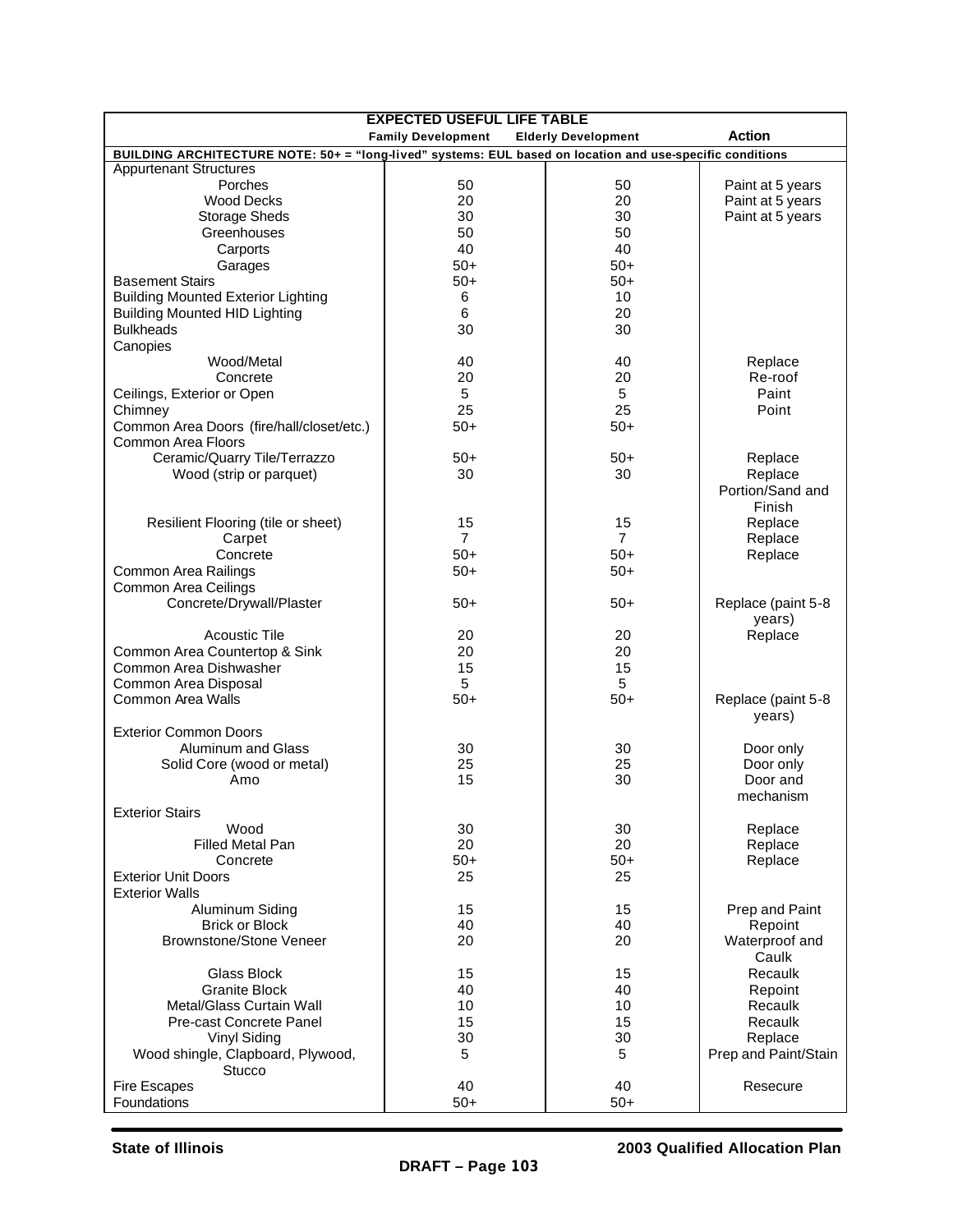| <b>EXPECTED USEFUL LIFE TABLE</b>          |                    |                            |                    |  |  |  |
|--------------------------------------------|--------------------|----------------------------|--------------------|--|--|--|
|                                            | Family             | <b>Elderly Development</b> |                    |  |  |  |
|                                            | <b>Development</b> |                            | <b>Action</b>      |  |  |  |
| Hatches/Skylights                          |                    |                            |                    |  |  |  |
| Access Hatch<br>Smoke Hatch or Skylight    | 30<br>$50+$        | 30<br>$50+$                |                    |  |  |  |
|                                            |                    |                            |                    |  |  |  |
| Insulation/Wall                            | $50+$              | $50+$                      |                    |  |  |  |
| Interior Lighting                          | 25                 | 25                         |                    |  |  |  |
| <b>Interior Railings</b>                   | $50+$              | $50+$                      |                    |  |  |  |
| Kitchen Cabinets<br>Local HVAC             | 20                 | 20                         |                    |  |  |  |
| <b>Electrical Fan Coil</b>                 | 20                 | 20                         |                    |  |  |  |
| Electric Heat/Electrical AC                | 15                 | 15                         |                    |  |  |  |
| Gas Furnace With Split DX AC               | 20                 | 20                         |                    |  |  |  |
| Heat Pump w/ Supplementary Electrical      | 15                 | 15                         |                    |  |  |  |
| Heat Pump, Water Source                    | 20                 | 20                         |                    |  |  |  |
| Hydronic Fan Coil                          | 30                 | 30                         |                    |  |  |  |
| Hydronic Heat/Electrical AC                | 20                 | 20                         |                    |  |  |  |
| <b>Mail Facilities</b>                     | 10                 | 30                         |                    |  |  |  |
| Parapet Wall                               | $50+$              | $50+$                      |                    |  |  |  |
| Penthouse                                  | 25                 | 25                         | New Door and       |  |  |  |
|                                            |                    |                            | Pointing           |  |  |  |
| <b>Public Bathroom Accessories</b>         | $\overline{7}$     | $\overline{7}$             |                    |  |  |  |
| <b>Public Bathroom Fixtures</b>            | 15                 | 15                         |                    |  |  |  |
| Radiation                                  |                    |                            |                    |  |  |  |
| Hydronic (baseboard or freestanding)       | 50                 | 50                         |                    |  |  |  |
| Electric Baseboard                         | 25                 | 25                         |                    |  |  |  |
| Electric Panel                             | 20                 | 20                         |                    |  |  |  |
| Railings Roof                              | 10                 | 10                         | Paint              |  |  |  |
| Refrigerator, Common Area                  | 15                 | 15                         |                    |  |  |  |
| <b>Residential Glass Doors</b>             |                    |                            |                    |  |  |  |
| Sliding                                    | 15                 | 15                         |                    |  |  |  |
| Atrium/French                              | 30                 | 30                         |                    |  |  |  |
| Roof Covering                              |                    |                            |                    |  |  |  |
| Aluminum Shingles                          | 40                 | 40                         |                    |  |  |  |
| <b>Asphalt Shingles</b>                    | 20                 | 20                         |                    |  |  |  |
| Built-up (BUR)                             | 20                 | 20                         |                    |  |  |  |
| Membrane                                   | 20                 | 20                         |                    |  |  |  |
| Metal (pre-formed)                         | 40                 | 40                         |                    |  |  |  |
| Slate, Tile, Clay, or Concrete Shingles    | $50+$              | $50+$                      |                    |  |  |  |
| Wood Shingles                              | 20                 | 20                         |                    |  |  |  |
| Roof Drainage Exterior (gutter and fascia) | 25                 | 25                         | <b>New Gutters</b> |  |  |  |
| Roof drainage Interior (Drain Covers)      | $50+$              | $50+$                      |                    |  |  |  |
| Roof Structure                             | $50+$              | $50+$                      |                    |  |  |  |
| Slab                                       | $50+$              | $50+$                      |                    |  |  |  |
| Service Doors                              | 25                 | 25                         |                    |  |  |  |
| <b>Soffits</b>                             |                    |                            |                    |  |  |  |
| Wood / Stucco / Concrete                   | 5                  | 5                          | Paint              |  |  |  |
| Aluminum or Vinyl                          | 25                 | 25                         | Replace            |  |  |  |
| <b>Stair Structure</b>                     | $50+$              | $50+$                      |                    |  |  |  |
| Storm/Screen Doors                         | 7                  | 15                         |                    |  |  |  |
| Storm/Screen Windows                       | 20                 | 20                         |                    |  |  |  |
| <b>Waterproofing Foundation</b>            | $50+$              | $50+$                      |                    |  |  |  |
| <b>Window Security</b>                     | 40                 | 40                         |                    |  |  |  |
| Windows (Frames and Glazing)               | 30                 | 30                         |                    |  |  |  |
| Wood Floor Frame                           | $50+$              | $50+$                      |                    |  |  |  |
|                                            |                    |                            |                    |  |  |  |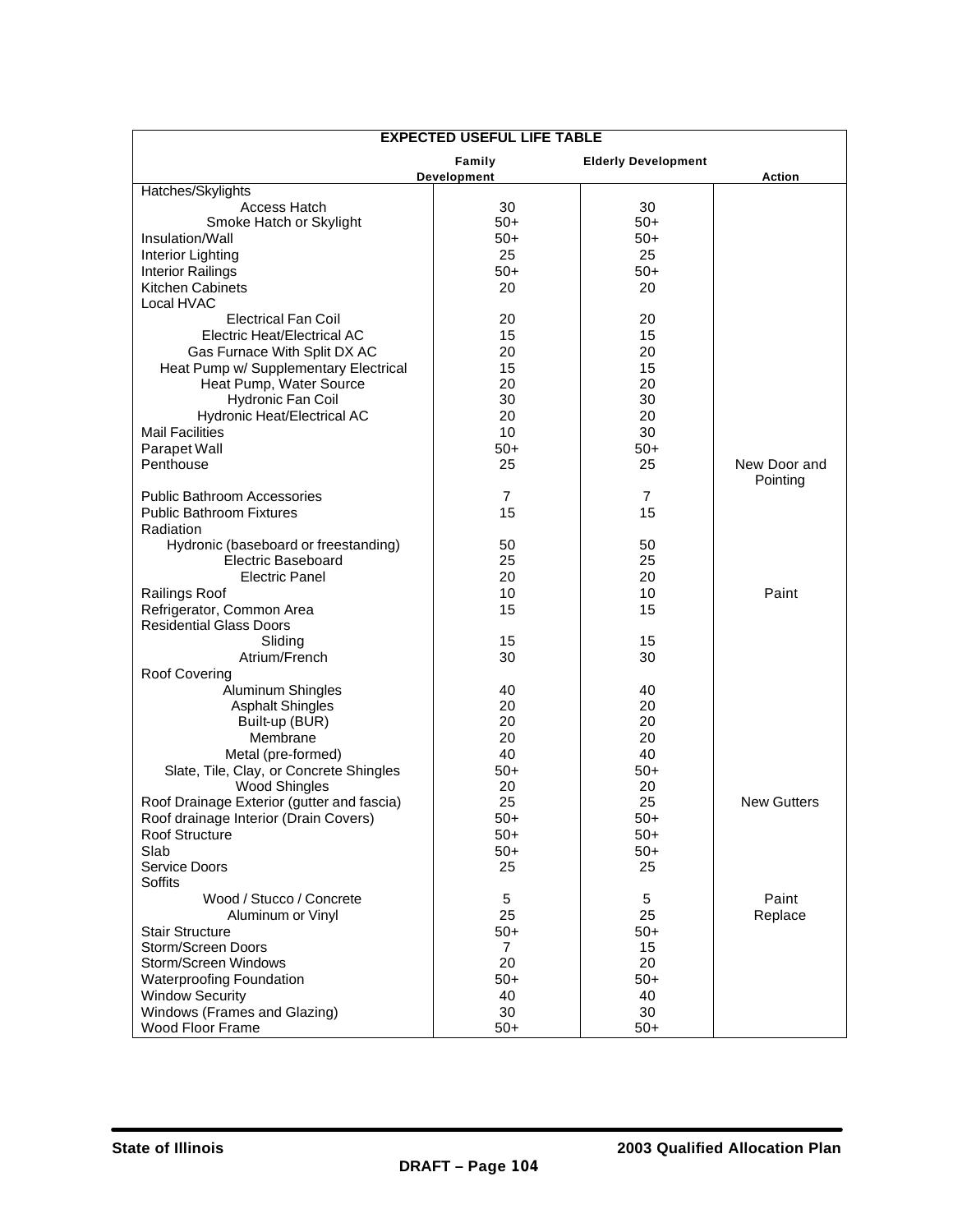| <b>EXPECTED USEFUL LIFE TABLE</b>                                                                            |                    |          |                   |  |  |  |  |  |
|--------------------------------------------------------------------------------------------------------------|--------------------|----------|-------------------|--|--|--|--|--|
| Family                                                                                                       |                    |          |                   |  |  |  |  |  |
|                                                                                                              | <b>Development</b> |          | <b>Action</b>     |  |  |  |  |  |
| <b>DWELLING UNITS</b><br>NOTE: 50+ = "long-lived" systems: EUL based on location and use-specific conditions |                    |          |                   |  |  |  |  |  |
| <b>Bath Accessories</b>                                                                                      | 10                 | 15       |                   |  |  |  |  |  |
| Bath Fixtures (Sink, toilet, tub)                                                                            | 20                 | 20       |                   |  |  |  |  |  |
| Closet Doors                                                                                                 | 10                 | 20       |                   |  |  |  |  |  |
| Countertop and Sink                                                                                          | 10                 | 20       |                   |  |  |  |  |  |
| Dishwasher                                                                                                   | 10                 | 15       |                   |  |  |  |  |  |
| Disposal                                                                                                     | 5                  | 8        |                   |  |  |  |  |  |
| <b>Electric Fixtures</b>                                                                                     | 20                 | 20       |                   |  |  |  |  |  |
| <b>Hallway Door</b>                                                                                          | 30                 | 50       | Door Only         |  |  |  |  |  |
| <b>Heat Detectors</b>                                                                                        | 20                 | 20       |                   |  |  |  |  |  |
| <b>Interior Door</b>                                                                                         | 30                 | 50       | Door Only         |  |  |  |  |  |
| <b>Interior Stairs</b>                                                                                       | $50+$              | $50+$    |                   |  |  |  |  |  |
| Kitchen Cabinets<br>Living Area Ceilings                                                                     | 20                 | 25       |                   |  |  |  |  |  |
| Concrete/Drywall/Plaster                                                                                     | $50+$              | $50+$    | Replace (Paint at |  |  |  |  |  |
|                                                                                                              |                    |          | 5-8 years)        |  |  |  |  |  |
| <b>Acoustic Tiles</b>                                                                                        | 20                 | 20       |                   |  |  |  |  |  |
| Living Area Floors                                                                                           |                    |          |                   |  |  |  |  |  |
| Ceramic/Quarry Tile/Terrazzo                                                                                 | $50+$              | $50+$    | Replace           |  |  |  |  |  |
| Wood (strip or parquet)                                                                                      | 30                 | 30       | Replace           |  |  |  |  |  |
|                                                                                                              |                    |          | Portion/Sand and  |  |  |  |  |  |
|                                                                                                              |                    |          | Finish            |  |  |  |  |  |
| Resilient Flooring (tile or sheet)                                                                           | 15                 | 20       | Replace           |  |  |  |  |  |
| Carpet                                                                                                       | $\overline{7}$     | 10       | Replace           |  |  |  |  |  |
| Concrete                                                                                                     | $50+$              | $50+$    | Replace           |  |  |  |  |  |
| Living Area Walls                                                                                            | $50+$              | $50+$    | Replace (Paint at |  |  |  |  |  |
|                                                                                                              |                    |          | 5-8 years)        |  |  |  |  |  |
| Local HVAC<br><b>Electric Fan Coil</b>                                                                       | 20                 | 20       |                   |  |  |  |  |  |
| Electric Heat/Electric AC                                                                                    | 15                 | 15       |                   |  |  |  |  |  |
| Evaporative Condenser ("swamp cooler")                                                                       | 20                 | 20       |                   |  |  |  |  |  |
| Gas furnace With Split DX AC                                                                                 | 20                 | 20       |                   |  |  |  |  |  |
| Heat Pump w/ Supplementary Electric                                                                          | 15                 | 15       |                   |  |  |  |  |  |
| Heat Pump, Water Source                                                                                      | 20                 | 20       |                   |  |  |  |  |  |
| Hydronic Fan Coil                                                                                            | 30                 | 30       |                   |  |  |  |  |  |
| Hydronic Heat/Electric AC                                                                                    | 20                 | 20       |                   |  |  |  |  |  |
| Range                                                                                                        | 15                 | 20       |                   |  |  |  |  |  |
| Rangehood                                                                                                    | 15                 | 15       |                   |  |  |  |  |  |
| Refrigerator                                                                                                 | 15                 | 15       |                   |  |  |  |  |  |
| Smoke/Fire Detectors                                                                                         | 10                 | 10       |                   |  |  |  |  |  |
| Unit Air Conditioning (Window)                                                                               | 15                 | 15       |                   |  |  |  |  |  |
| Unit Electric Panel<br>Unit Level Boiler                                                                     | $50+$              | $50+$    |                   |  |  |  |  |  |
| Unit Buzzer/Intercom                                                                                         | 25<br>20           | 25<br>30 |                   |  |  |  |  |  |
| Unit Level DHW                                                                                               | 10                 | 10       |                   |  |  |  |  |  |
| Unit Level Hot Air Furnace                                                                                   | 25                 | 25       |                   |  |  |  |  |  |
| Unit Radiation                                                                                               |                    |          |                   |  |  |  |  |  |
| Hydronic or Steam (baseboard or                                                                              | 50                 | 50       |                   |  |  |  |  |  |
| freestanding)                                                                                                |                    |          |                   |  |  |  |  |  |
| Electric Baseboard                                                                                           | 25                 | 25       |                   |  |  |  |  |  |
| Unit Vent/Exhaust                                                                                            | 15                 | 15       |                   |  |  |  |  |  |
| Unit Wiring                                                                                                  | 99                 | 99       |                   |  |  |  |  |  |
| Vanities                                                                                                     | 20                 | 20       |                   |  |  |  |  |  |
| <b>Window Covering</b>                                                                                       | $3 - 20$           | $3 - 25$ | Material/User     |  |  |  |  |  |
|                                                                                                              |                    |          | Specific          |  |  |  |  |  |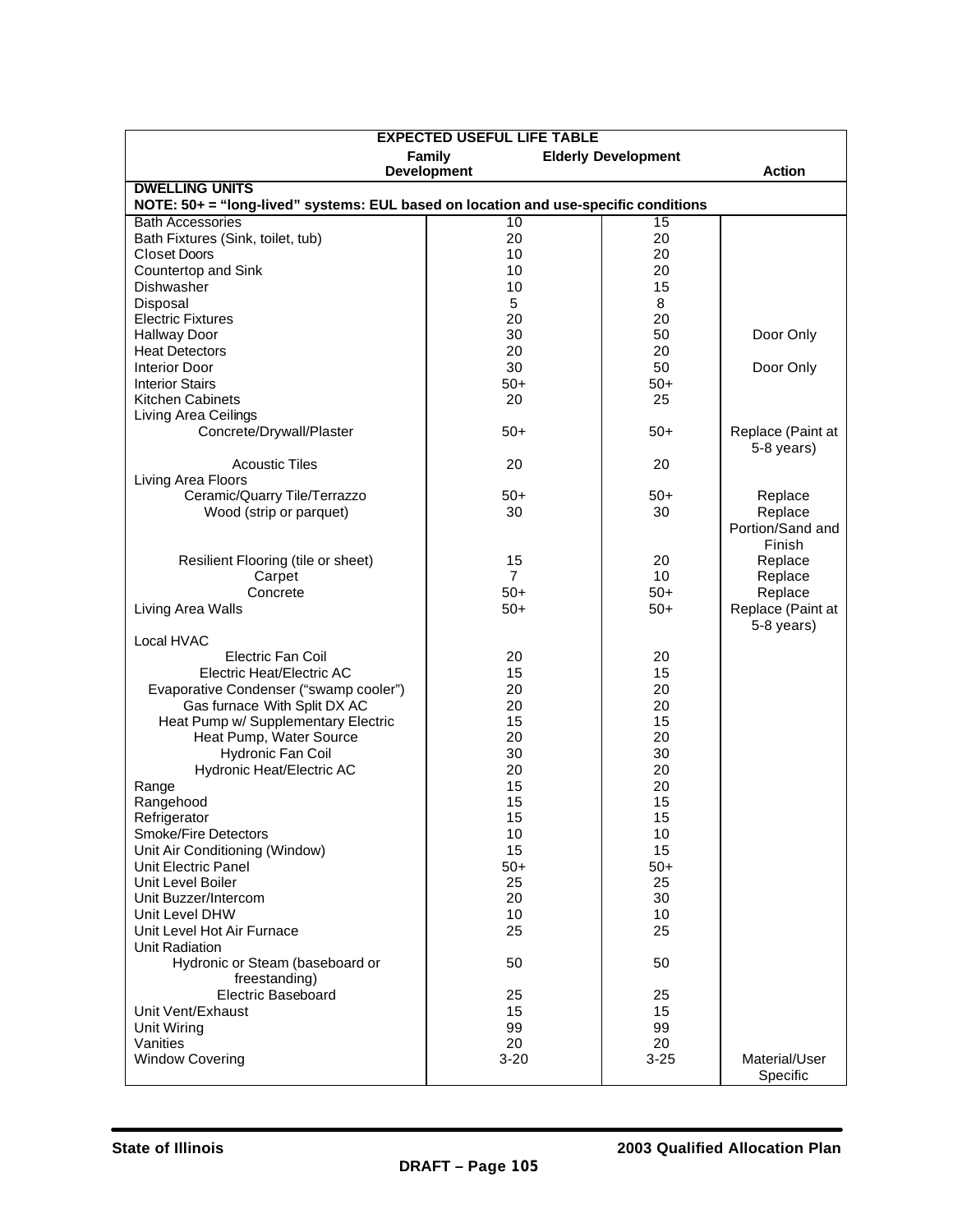| <b>EXPECTED USEFUL LIFE TABLE</b>                                                              |                    |                     |                          |  |  |  |  |
|------------------------------------------------------------------------------------------------|--------------------|---------------------|--------------------------|--|--|--|--|
|                                                                                                | <b>Family Dev.</b> | <b>Elderly Dev.</b> | <b>Action</b>            |  |  |  |  |
| MECHANICAL/ELECTRICAL NOTE: 50+ = "long-lived" systems: EUL based on location and use-specific |                    |                     |                          |  |  |  |  |
| conditions                                                                                     |                    |                     |                          |  |  |  |  |
| Central Unit Exhaust, Roof                                                                     | 15                 | 15                  |                          |  |  |  |  |
| Mounted                                                                                        |                    |                     |                          |  |  |  |  |
| <b>Chilled Water Distribution</b>                                                              | $50+$              | $50+$               |                          |  |  |  |  |
| <b>Chilling Plant</b>                                                                          | 15                 | 25                  |                          |  |  |  |  |
| Compactor                                                                                      | 15                 | 15                  |                          |  |  |  |  |
| <b>Cooling Tower</b>                                                                           | 25                 | 25                  |                          |  |  |  |  |
| <b>Electrical Switchgear</b>                                                                   | $50+$              | $50+$               |                          |  |  |  |  |
| <b>Electrical Wiring</b>                                                                       | $50+$              | $50+$               |                          |  |  |  |  |
| Elevator, Controller/Dispatcher                                                                | 15                 | 20                  |                          |  |  |  |  |
| Elevator, Cab                                                                                  | 15                 | 20                  | Rebuild Interior         |  |  |  |  |
| Elevator, Machinery                                                                            | 30                 | 30                  |                          |  |  |  |  |
| Elevator, Shaftway Doors                                                                       | 20                 | 30                  | Replace Gibs and Rollers |  |  |  |  |
| Elevator, Shaftways                                                                            |                    |                     |                          |  |  |  |  |
| Hoist Rails, Cables, Traveling                                                                 | 25                 | 25                  |                          |  |  |  |  |
| Equipment                                                                                      | 25                 | 25                  | <b>Re-sleeve Piston</b>  |  |  |  |  |
| Hydraulic Piston and Leveling<br>Equipment                                                     |                    |                     |                          |  |  |  |  |
| Emergency Call Alarm System,                                                                   | 15                 | 15                  |                          |  |  |  |  |
| Station                                                                                        |                    |                     |                          |  |  |  |  |
| <b>Emergency Generator</b>                                                                     | 35                 | 35                  |                          |  |  |  |  |
| <b>Emergency Lights</b>                                                                        | 10                 | 10                  | <b>Battery operated</b>  |  |  |  |  |
| <b>Evaporative Cooler</b>                                                                      | 15                 | 15                  |                          |  |  |  |  |
| Fire Pumps                                                                                     | 20                 | 20                  | Pump Motor               |  |  |  |  |
| Fire Suppression                                                                               | $50+$              | $50+$               | Piping                   |  |  |  |  |
| <b>Gas Distribution</b>                                                                        | $50+$              | $50+$               | Piping                   |  |  |  |  |
| <b>Heat Sensors</b>                                                                            | 15                 | 15                  |                          |  |  |  |  |
| Heating Risers and Distribution                                                                | $50+$              | $50+$               |                          |  |  |  |  |
| <b>Heating Water Controller</b>                                                                | 15                 | 15                  |                          |  |  |  |  |
| Hot and Cold Water Distribution                                                                | 50                 | 50                  |                          |  |  |  |  |
| <b>HVAC</b>                                                                                    |                    |                     |                          |  |  |  |  |
| Cooling Only                                                                                   | 15                 | 15                  |                          |  |  |  |  |
| <b>Heat Only</b>                                                                               | 15                 | 15                  |                          |  |  |  |  |
| <b>Heating and Cooling</b>                                                                     | 15                 | 15                  |                          |  |  |  |  |
| Master TV System                                                                               | 15                 | 15                  |                          |  |  |  |  |
| <b>Outdoor Temperature Sensor</b>                                                              | 10                 | 10                  |                          |  |  |  |  |
| Sanitary Waste and Vent System                                                                 | $50+$              | $50+$               |                          |  |  |  |  |
| Sewage Ejectors                                                                                | 50                 | 50                  |                          |  |  |  |  |
| <b>Buzzer/Intercom Central Panel</b>                                                           | 15                 | 15                  |                          |  |  |  |  |
| Smoke & Fire Detection System,                                                                 | 15                 | 15                  |                          |  |  |  |  |
| <b>Central Panel</b>                                                                           |                    |                     |                          |  |  |  |  |
| Sump Pump                                                                                      |                    |                     |                          |  |  |  |  |
| Residential                                                                                    | 7                  | 7                   | Replace                  |  |  |  |  |
| Commercial                                                                                     | 15                 | 15                  | Replace Motor            |  |  |  |  |
| Water Softening and Filtration                                                                 | 15                 | 15                  |                          |  |  |  |  |
| <b>Water Tower</b>                                                                             | $50+$              | $50+$               |                          |  |  |  |  |
|                                                                                                |                    |                     |                          |  |  |  |  |
| <b>Boiler Room Equipment</b>                                                                   |                    |                     |                          |  |  |  |  |
| <b>Blowdown and Water Treatment</b>                                                            | 25                 | 25                  |                          |  |  |  |  |
| <b>Boiler Room Pipe Insulation</b>                                                             | <b>With Boiler</b> | <b>With Boiler</b>  |                          |  |  |  |  |
| <b>Boiler Room Piping</b>                                                                      | <b>With Boiler</b> | With Boiler         |                          |  |  |  |  |
| <b>Boiler Room Valves</b>                                                                      | 15                 | 15                  | <b>Repack Valves</b>     |  |  |  |  |
| <b>Boiler Temperature Controls</b>                                                             | With boiler        | With boiler         |                          |  |  |  |  |
| <b>Boilers</b>                                                                                 |                    |                     |                          |  |  |  |  |
| Oil-fired Sectional                                                                            | 22                 | 22                  |                          |  |  |  |  |
| <b>Gas or Dual-fuel-fired Sectional</b>                                                        | 25                 | 25                  |                          |  |  |  |  |
| Oil Gas or Dual-fuel-fired                                                                     | 30                 | 30                  |                          |  |  |  |  |
| Package, Low MBH                                                                               |                    |                     |                          |  |  |  |  |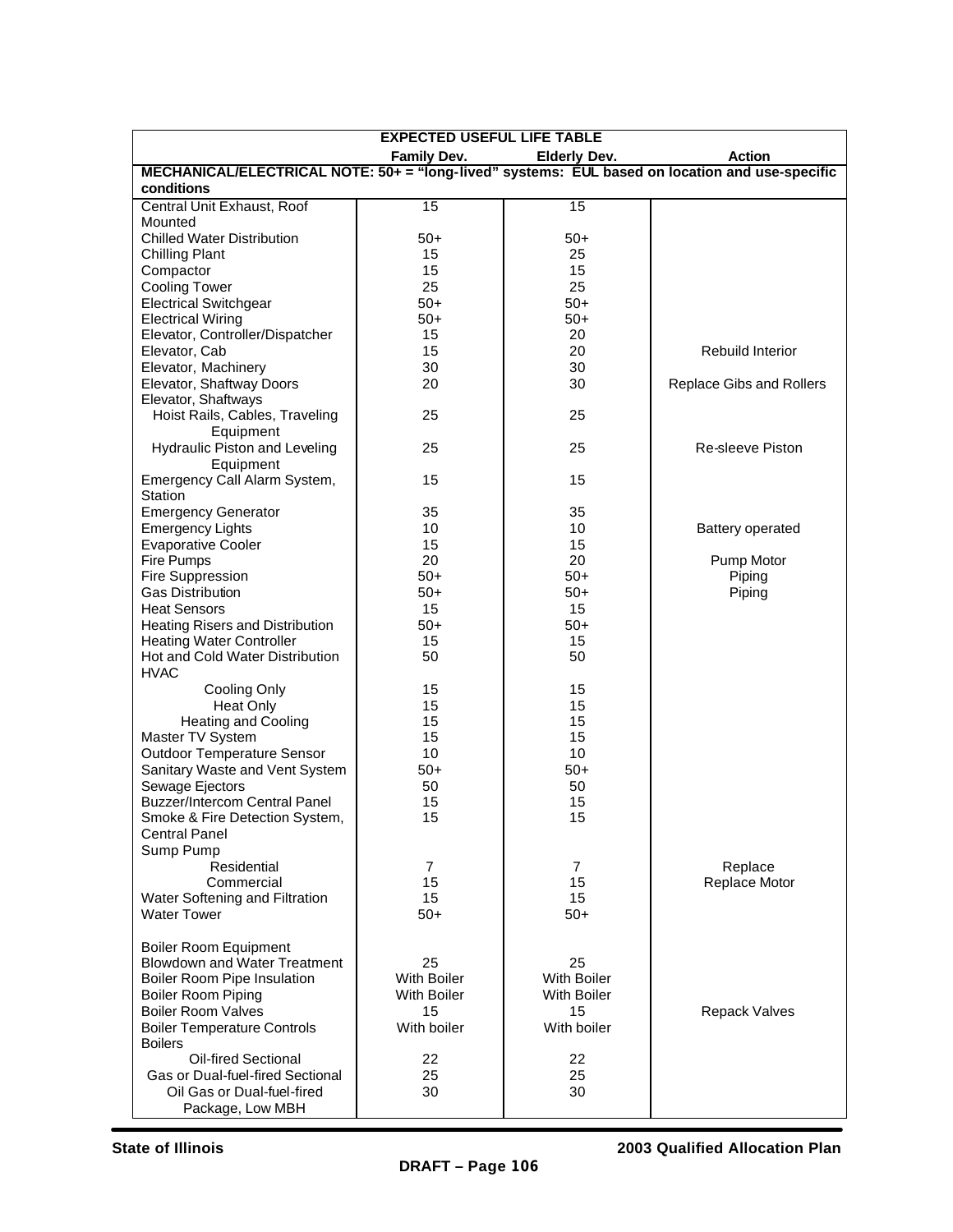|                                          | <b>EXPECTED USEFUL LIFE TABLE</b> |                    |                          |
|------------------------------------------|-----------------------------------|--------------------|--------------------------|
|                                          | <b>Family</b>                     | <b>Elderly</b>     |                          |
|                                          | <b>Development</b>                | <b>Development</b> | <b>Action</b>            |
| <b>MECHANICAL/ELECTRICAL</b>             |                                   |                    |                          |
| (continued)                              |                                   |                    |                          |
| Oil Gas or Dual-fuel-fired Package,      | 40                                | 40                 |                          |
| High MBH                                 |                                   |                    |                          |
| Gas-fired Atmospheric                    | 25                                | 25                 |                          |
| Electric                                 | 20                                | 20                 |                          |
| <b>Bottled Gas Storage</b>               | 20                                | 20                 |                          |
| <b>Building Heating Water</b>            |                                   |                    |                          |
| <b>Temperature Controls</b>              |                                   |                    |                          |
| Residential                              | 12                                | 12                 |                          |
| Commercial                               | 15                                | 15                 |                          |
| <b>Combustion Air</b>                    |                                   |                    |                          |
| Duct with Fixed Louvers                  | $50+$                             | $50+$              | Replace                  |
| Motorized Louver and Duct                | 25                                | 25                 | Replace Motor            |
| Make-up Air                              | 25<br>15                          | 25<br>15           | Replace Fan/Preheater    |
| Compressors<br>Condensate and Feedwater  |                                   |                    |                          |
| Feedwater Only (Hydronic)                | 10                                | 10                 |                          |
| Condensate and Feedwater                 | <b>With Boiler</b>                | <b>With Boiler</b> |                          |
| (Steam)                                  |                                   |                    |                          |
| <b>DHW Circulating Pumps</b>             | By Size                           | By Size            |                          |
| <b>DHW Generation</b>                    |                                   |                    |                          |
| Tank Only, Dedicated Fuel                | 10                                | 10                 |                          |
| Exchanger in Storage Tank                | 15                                | 15                 |                          |
| Exchanger in Boiler                      | 15                                | 15                 |                          |
| <b>External Tankless</b>                 | 15                                | 15                 |                          |
| Instantaneous                            | 10                                | 10                 |                          |
| <b>DHW Storage Tanks</b>                 |                                   |                    |                          |
| Small (up to 150 gallons)                | 12                                | 12                 | Replace                  |
| Large (over 150 gallons)                 | $\overline{7}$                    | $\overline{7}$     | Point Tank Lining        |
| Domestic Cold Water Pumps                | 15                                | 15                 |                          |
| Fire Suppression                         | $50+$                             | $50+$              |                          |
| <b>Flue Exhaust</b>                      | <b>With Boiler</b>                | <b>With Boiler</b> |                          |
| Free Standing Chimney                    | $50+$                             | $50+$              |                          |
| Fuel Oil Storage                         | 25                                | 25                 |                          |
| Fuel Transfer System                     | 25                                | 25                 |                          |
| <b>Heat Exchanger</b>                    | 35                                | 35                 |                          |
| <b>Heating Water Circulating</b>         | By size                           | By size            |                          |
| Pumps                                    |                                   |                    |                          |
| Line Dryers                              | 15                                | 15                 |                          |
| <b>Motorized Valves</b>                  | 12                                | 12                 |                          |
| <b>Outdoor Temp Sensor</b>               | 10                                | 10                 |                          |
|                                          | 30                                | 30                 |                          |
| <b>Pneumatic Lines &amp; Controls</b>    |                                   |                    |                          |
| <b>Purchased Steam Supply</b><br>Station | $50+$                             | $50+$              |                          |
| Solar Hot Water                          | 20                                | 20                 | Replace Collector Panels |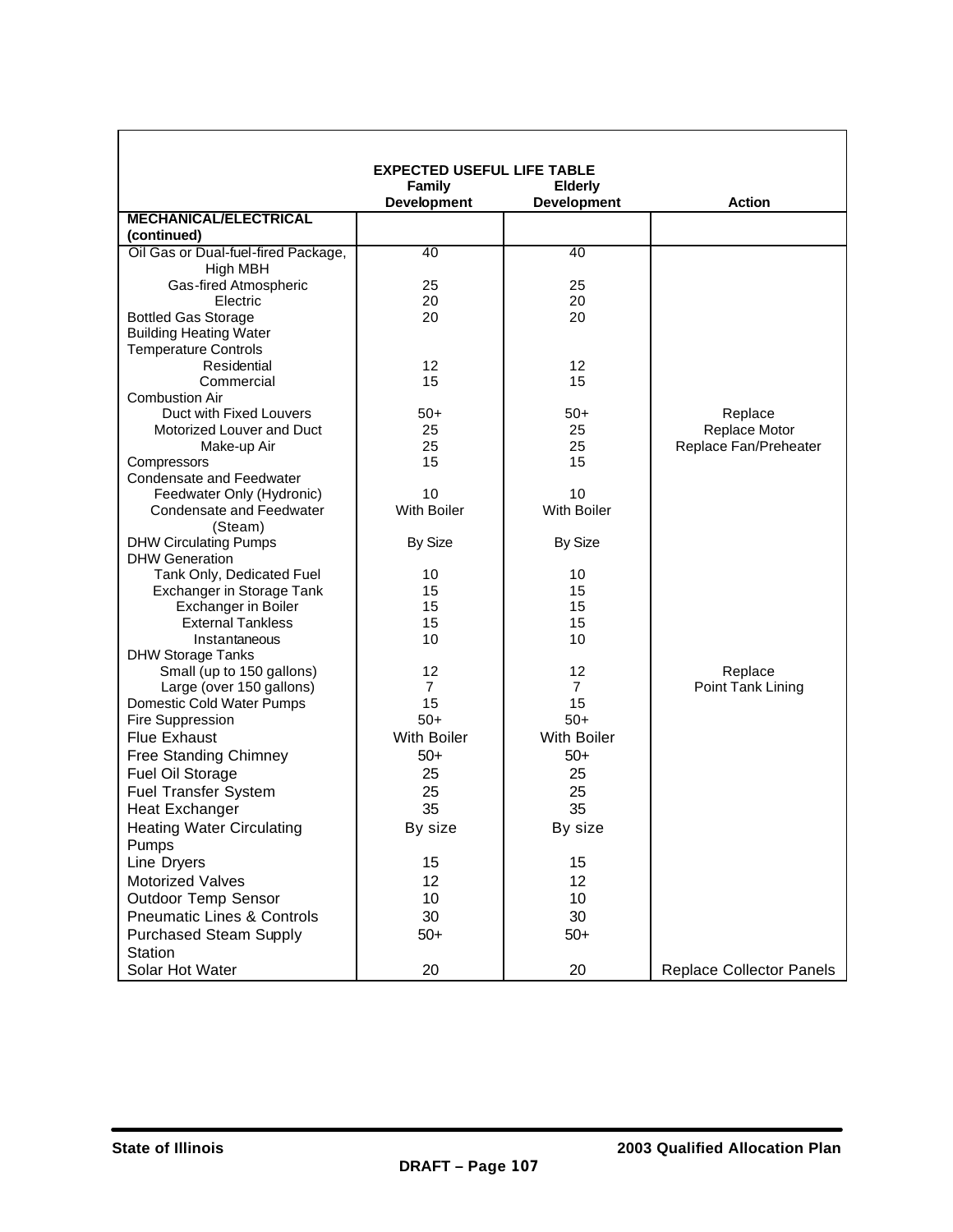### *ARCHITECTURAL BARRIERS*

| Code of Federal<br><b>Regulations Number</b> | <b>Act/Section Application</b>                                                                                                                                                                                                                                                                                                                                                                                                                                         | Uniform Federal<br><b>Accessibility Standards</b><br>Apply (USFAS)* | <b>Accessibility Requirements</b> |
|----------------------------------------------|------------------------------------------------------------------------------------------------------------------------------------------------------------------------------------------------------------------------------------------------------------------------------------------------------------------------------------------------------------------------------------------------------------------------------------------------------------------------|---------------------------------------------------------------------|-----------------------------------|
| 42 USC 4151-4157                             | Certain buildings financed with Federal funds are so designed<br>and constructed as to be accessible to the physically<br>handicapped.<br>Projects financed with Federal funds including:<br>Section 202/811 capital advances<br>$\bullet$<br>All newly constructed low-income public housing projects or;<br>$\bullet$<br>Public housing projects undergoing rehabilitation financed<br>$\bullet$<br>by Comprehensive Improvement Assistance Program<br>(CIAP) funds. | Yes                                                                 |                                   |

#### *SECTION 504 OF THE REHABILITATION ACT OF 1973***Accessibility Law ComplianceSummary of HUD's Responsibility Laws**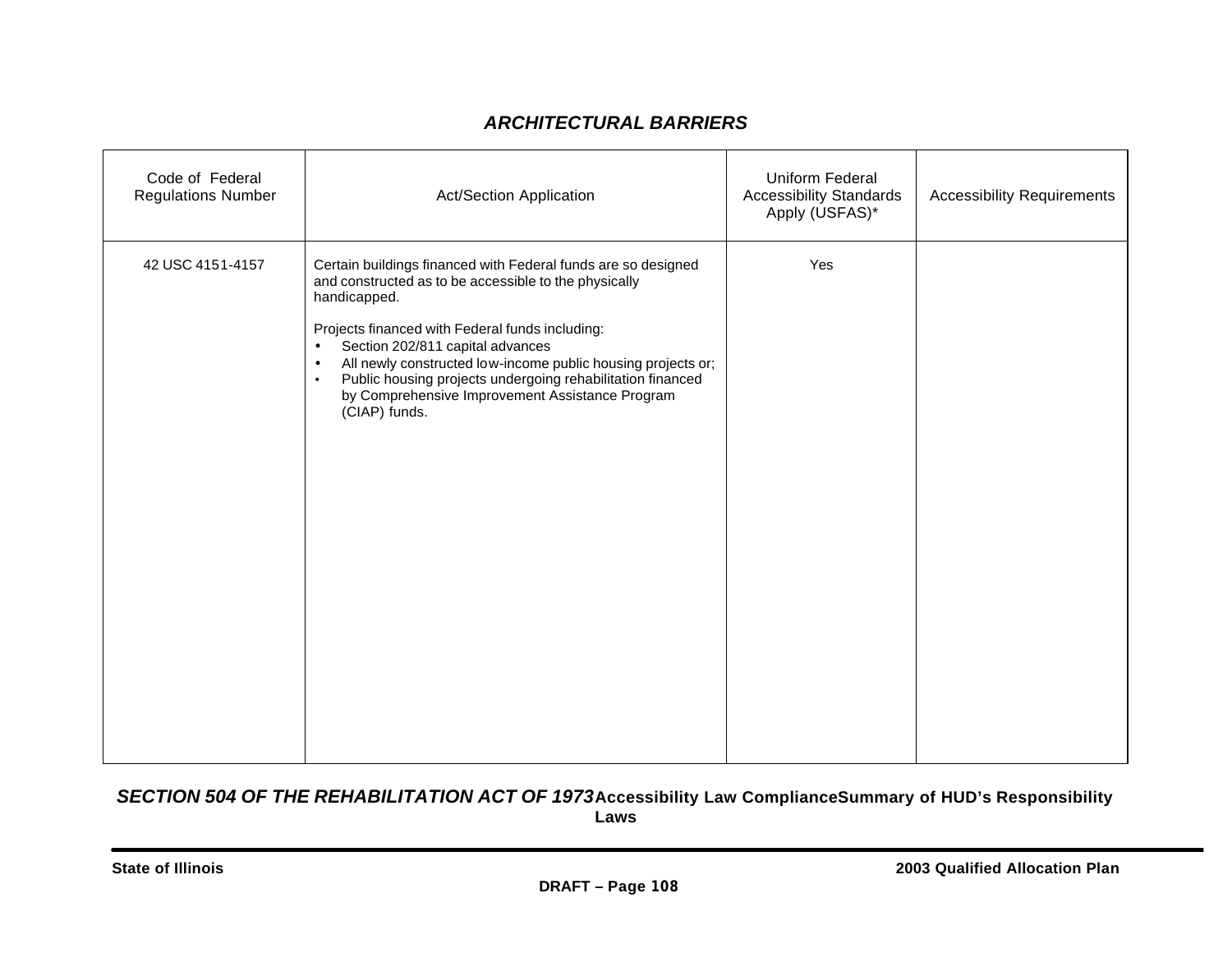| Code of Federal<br>Regulations<br>Number | <b>Act/Section Application</b>                                                                                                                                                                                                                                                                                                                | Uniform Federal<br>Accessibility<br><b>Standards Apply</b><br>(USFAS)* | <b>Accessibility Requirements</b>                                                                                                                                                                                                                                                                                                                                                                                                                                                                                                                                                                                                                                                                                                                                                                                                                                                                                                                                                                                                                                                                                                                                                                                                                                                                                                                                                                                                                                                                                                                                                                                                                                                                                                            |
|------------------------------------------|-----------------------------------------------------------------------------------------------------------------------------------------------------------------------------------------------------------------------------------------------------------------------------------------------------------------------------------------------|------------------------------------------------------------------------|----------------------------------------------------------------------------------------------------------------------------------------------------------------------------------------------------------------------------------------------------------------------------------------------------------------------------------------------------------------------------------------------------------------------------------------------------------------------------------------------------------------------------------------------------------------------------------------------------------------------------------------------------------------------------------------------------------------------------------------------------------------------------------------------------------------------------------------------------------------------------------------------------------------------------------------------------------------------------------------------------------------------------------------------------------------------------------------------------------------------------------------------------------------------------------------------------------------------------------------------------------------------------------------------------------------------------------------------------------------------------------------------------------------------------------------------------------------------------------------------------------------------------------------------------------------------------------------------------------------------------------------------------------------------------------------------------------------------------------------------|
| 24 CFR Part 8                            | Projects receiving Federal financial<br>assistance including:<br>Section 202/811 capital advances<br>$\bullet$<br>Section 8 project based assistance<br>Newly constructed public housing<br>projects or;<br>Public housing projects undergoing<br>rehabilitation financed by<br>Comprehensive Improvement<br>Assistance Program (CIAP) funds. | Yes                                                                    | New Construction (24 CFR 8.22 (6)):<br>5% or a minimum of one dwelling unit (DU) must meet mobility<br>impairment regulations<br>An additional 2% or a minimum of one DU must meet hearing<br>$\bullet$<br>and visual impairment regulations<br>Substantial Alteration (24 CFR 8.32(a)):<br>Buildings undergoing substantial alteration are only affected if<br>$\bullet$<br>they contain 15 or more DU and the cost of the alterations is 75%<br>or more of the replacement cost.<br>Other Alterations / Clarifications (25 CFR 8.23(b)):<br>Regulation states that alterations "shall to the maximum extent<br>feasible, be made to be readily accessible to and usable by<br>individuals with handicaps. NOTE: This also applies to<br>alterations to common parts of facilities that affect accessibility of<br>existing housing facilities.<br>Alterations to DUs or common areas that affect accessibility of<br>$\bullet$<br>existing housing facilities must be completed to allow access for<br>all persons.<br>Owners and sponsors are not required to make the prescribed<br>$\bullet$<br>alterations if doing so would impose an undue financial or<br>administrative burden on the operation of the multifamily housing<br>project.<br>If alterations, when considered together, to single elements or<br>$\bullet$<br>spaces of a DU, amount to an alteration of a DU, the entire unit<br>must be made readily accessible.<br>If 5% of DU are readily accessible to the mobility impaired, no<br>$\bullet$<br>further alterations are necessary. This section is silent on<br>visual/hearing impairments. However, additional requirements to<br>include these may be prescribed by the field office.<br>(24CFR)<br>8.23(b)(2) |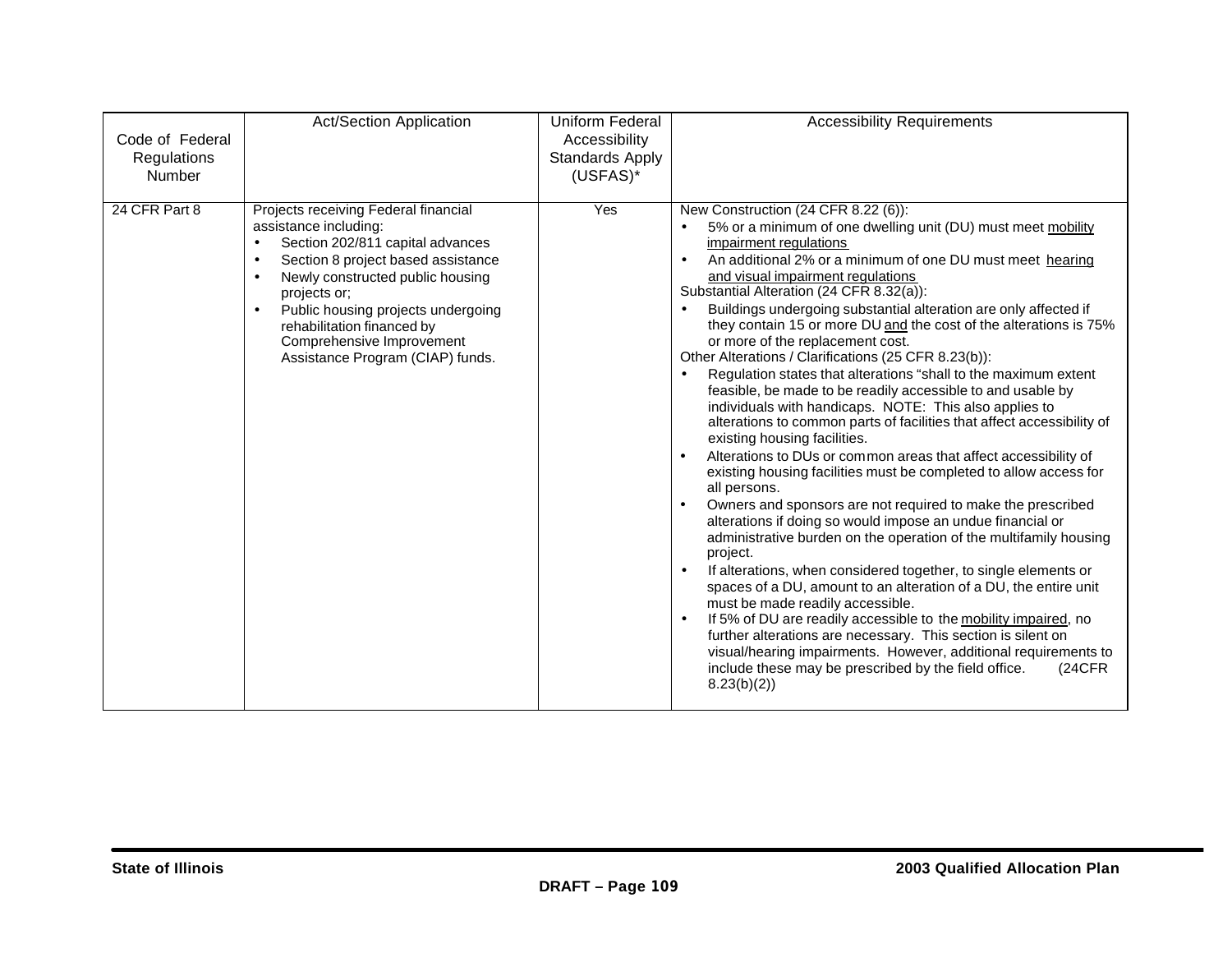### *FAIR HOUSING AMENDMENTS ACT OF 1988*

| Code of Federal<br><b>Regulations Number</b> | <b>Act/Section Application</b> | Uniform Federal<br>Accessibility<br>Standards Apply<br>(USFAS)* | <b>Accessibility Requirements</b>                                                                                                                                                                                                                                                                                                                                                                                                                                                                                                                                                                                                                                                                                                                                                                              |
|----------------------------------------------|--------------------------------|-----------------------------------------------------------------|----------------------------------------------------------------------------------------------------------------------------------------------------------------------------------------------------------------------------------------------------------------------------------------------------------------------------------------------------------------------------------------------------------------------------------------------------------------------------------------------------------------------------------------------------------------------------------------------------------------------------------------------------------------------------------------------------------------------------------------------------------------------------------------------------------------|
|                                              | 24 CFR Part 100                | No                                                              | At least one unit must be on an accessible route unless impractical due to<br>$\bullet$<br>terrain. (24 CFR 100.205(a))<br>All public and common use areas must be accessible. (24 CFR<br>$\bullet$<br>100.205(c)(1)<br>All external and internal doors must be wide enough to accommodate wheel<br>$\bullet$<br>chair access. (24 CFR 100.205 (c)(21))<br>All dwelling units must contain the following features of adaptable design:<br>$\bullet$<br>Accessible route into and through the DU<br>♦<br>$(24$ CFR 100.205 $(C)(3)(i))$<br>Light switches in accessible locations<br>(24 CFR 100.205 (C)(3)(ii))<br>Reinforcements in bathroom walls for grab bars and;<br>(24 CFR 100.205 (C)(3)(iii))<br>Usable kitchens and bathrooms for persons in wheelchairs (24 CFR 100.205<br>$\bullet$<br>(C)(3)(iv)) |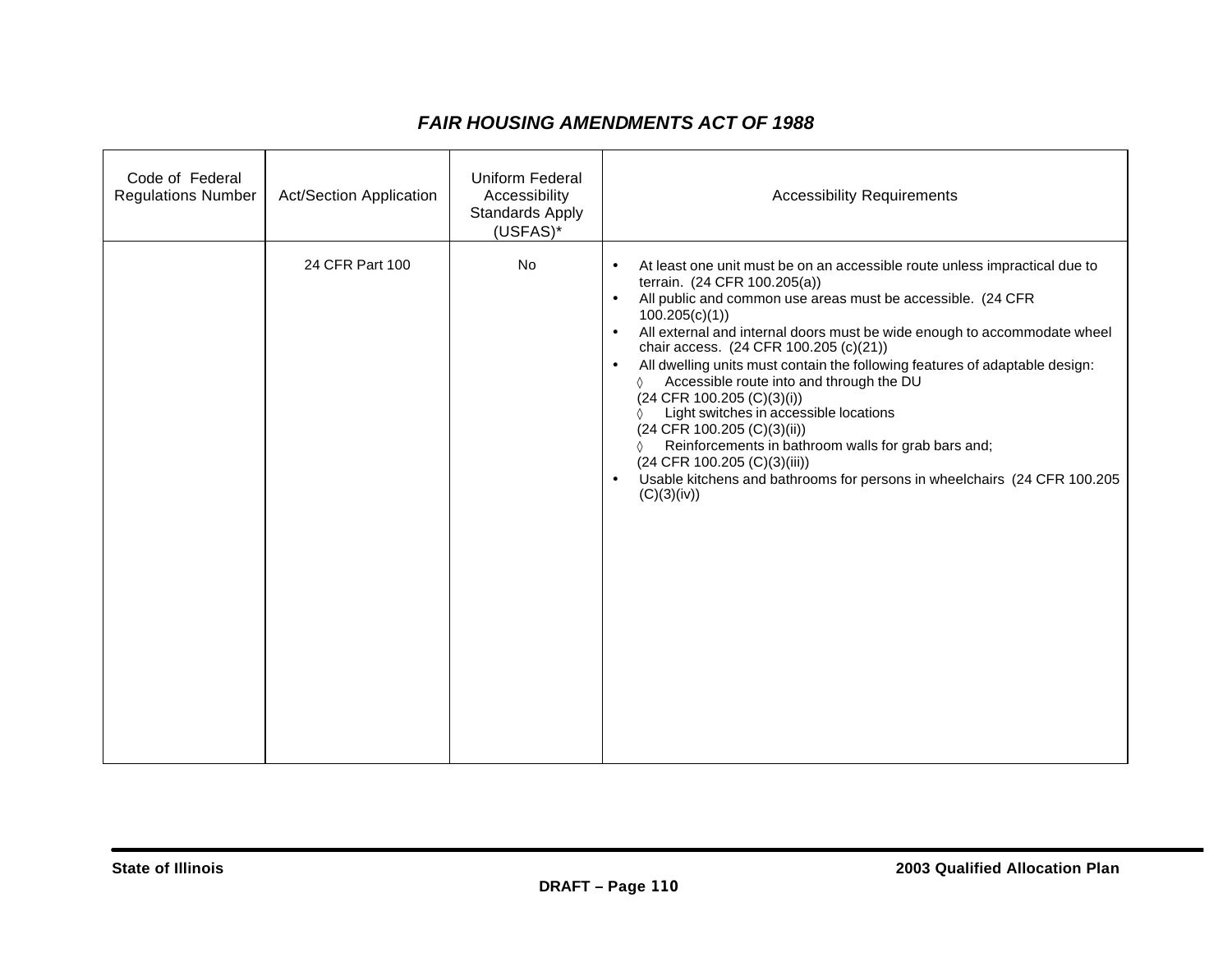#### ATTACHMENT 5 **2003 SCHEDULE OF FEES**\*

| 4.       | <b>Monitoring Fee</b>                                                     | # Low-Income Units in Project<br>$1 - 10$<br>$11 - 19$<br>20 or more                                                                                                                                                                                                                                                                                                                                                                                                                                                                                                                                                                                                                              | <b>Annual Fee</b><br>\$75<br>\$150<br>\$22 per unit |  |  |  |  |
|----------|---------------------------------------------------------------------------|---------------------------------------------------------------------------------------------------------------------------------------------------------------------------------------------------------------------------------------------------------------------------------------------------------------------------------------------------------------------------------------------------------------------------------------------------------------------------------------------------------------------------------------------------------------------------------------------------------------------------------------------------------------------------------------------------|-----------------------------------------------------|--|--|--|--|
|          |                                                                           | \$250 for changes in the ownership structure or<br>changes in the name of the ownership entity; or<br>for requests for extensions for meeting special<br>conditions set forth in the Reservation Letter.<br>\$500 for changes to the characteristics of the<br>Project, such as unit type, distribution, or<br>targeting, or for changes to scoring criteria.<br>\$1,000 for issuance of amended IRS Form(s)<br>8609 due to an error in the submission of final<br>Allocation documentation.<br>\$1,000 for an amended Carryover Allocation<br>resulting from a change in building identification<br>numbers or other modification which requires the<br>preparation of an amended IRS Form 8610. |                                                     |  |  |  |  |
| 3.       | <b>Reservation Fee/</b><br><b>Determination Fee</b><br>Modification Fee** | 6.5% of annual Tax Credit amount stated in the<br>Reservation Letter for Projects competing under<br>the Authority Housing Credit Ceiling.<br>6.5% of the annual Tax Credit amount identified<br>in the Determination Letter for Projects financed<br>with tax-exempt bonds.<br>Minimum: \$500 One-Time                                                                                                                                                                                                                                                                                                                                                                                           |                                                     |  |  |  |  |
| 1.<br>2. | <b>Application Fee</b>                                                    | \$500 for Projects with 25 or fewer units.<br>\$1,100 for Projects with more than 25 units.<br>\$1,100 for Projects with tax-exempt financing.<br>\$500 for Projects competing under the Nonprofit<br>Set-Aside, regardless of the size of the Project.<br>No additional fee is required if submitted a round<br>one Application and resubmitting for round two.                                                                                                                                                                                                                                                                                                                                  |                                                     |  |  |  |  |

- \* All fees must be sent directly to the Illinois Housing Development Authority's lockbox at IHDA, P.O. Box 93397, Chicago IL 60673. A copy of the check must be sent directly to the Authority.
- \*\* Any requests for modifications to the original Application subsequent to issuance of the Reservation Letter must be in writing, and must be accompanied by the appropriate processing fee.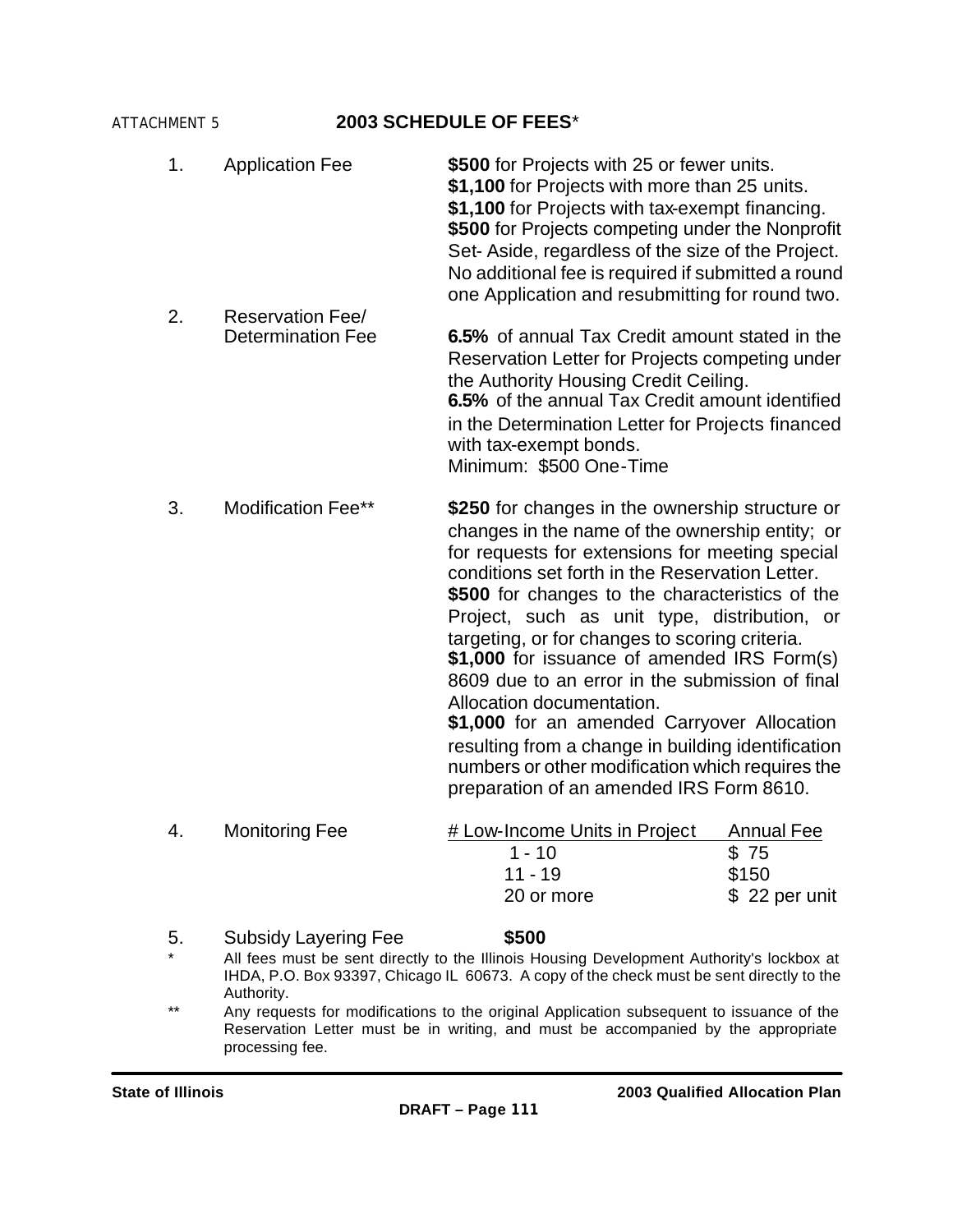#### **DRAFT – Page 112**

| ATTACHMENT 6 |
|--------------|
|--------------|

#### **QUALIFIED CENSUS TRACTS**

IRS SECTION 42(d)(5)(C)(ii) (Effective September 11, 2001)

| County                                                                                      | Tract   |                   | <b>Tract</b> |      | <b>Tract</b> |      | Tract |      | Tract |      | Tract   |
|---------------------------------------------------------------------------------------------|---------|-------------------|--------------|------|--------------|------|-------|------|-------|------|---------|
| Adams                                                                                       | 0004    |                   | 0007         |      | 0008         |      |       |      |       |      |         |
| Alexander                                                                                   | 9577    |                   | 9578         |      | 9579         |      |       |      |       |      |         |
| Champaign                                                                                   | 0001    |                   | 0002         |      | 0003         |      | 0004  |      | 0014  |      | 0051    |
|                                                                                             | 0052    |                   | 0059         |      | 0060         |      |       |      |       |      |         |
| Christian                                                                                   | 9589    |                   |              |      |              |      |       |      |       |      |         |
| Coles                                                                                       | 0004    |                   | 0007         |      | 0008         |      |       |      |       |      |         |
| Cook                                                                                        |         | SEE ATTACHED LIST |              |      |              |      |       |      |       |      |         |
| DeKalb                                                                                      | 0010    |                   | 0011         |      | 0012         |      |       |      |       |      |         |
| Franklin                                                                                    | 0404    |                   | 0407         |      | 0409         |      | 0410  |      |       |      |         |
| Hamilton 9731                                                                               |         |                   |              |      |              |      |       |      |       |      |         |
| Hardin                                                                                      | 9709    |                   |              |      |              |      |       |      |       |      |         |
| Henry                                                                                       | 0308    |                   |              |      |              |      |       |      |       |      |         |
| Jackson                                                                                     | 0107    |                   | 0108         |      | 0109         |      | 0111  |      | 0112  |      | 0113    |
|                                                                                             | 0114    |                   | 0115         |      |              |      |       |      |       |      |         |
| Jefferson                                                                                   | 0509    |                   | 0510         |      | 0511         |      |       |      |       |      |         |
| Kane                                                                                        | 8512    |                   | 8515         |      | 8529.4       |      | 8536  |      | 8537  |      | 8546.98 |
| Kankakee                                                                                    | 0110    |                   | 0114         |      | 0115         |      | 0116  |      | 0123  |      |         |
| Knox                                                                                        | 0008    |                   | 0011         |      |              |      |       |      |       |      |         |
| Lake                                                                                        | 8623    |                   | 8628         |      |              |      |       |      |       |      |         |
| LaSalle                                                                                     | 9633    |                   |              |      |              |      |       |      |       |      |         |
| Macon                                                                                       | 0001    |                   | 0002         |      | 0003         |      | 0598  |      | 0006  |      | 0007    |
|                                                                                             | 0008    |                   | 0009         |      |              |      |       |      |       |      |         |
| Madison 4005                                                                                |         | 4006              |              | 4007 |              | 4021 |       | 4024 |       | 4025 |         |
|                                                                                             | 4026    |                   | 4031         |      |              |      |       |      |       |      |         |
| Marion                                                                                      | 9525    | 0002              | 9527         |      |              |      |       |      |       |      |         |
| McLean 0101                                                                                 | 0016    |                   |              | 0004 |              | 0501 |       | 1302 |       | 0015 |         |
| McDonough                                                                                   | 0104    |                   | 0105         |      | 0106         |      | 0108  |      |       |      |         |
| Morgan                                                                                      | 9520    |                   |              |      |              |      |       |      |       |      |         |
| Peoria                                                                                      | 0001    |                   | 0002         |      | 0003         |      | 0005  |      | 0006  |      | 0007    |
|                                                                                             | 0008    |                   | 0009         |      | 0011         |      | 0012  |      | 0013  |      | 0014    |
|                                                                                             | 0015    |                   | 0017         |      | 0018         |      | 0019  |      |       |      |         |
| Perry                                                                                       | 0304    |                   |              |      |              |      |       |      |       |      |         |
| Pike                                                                                        | 9528    |                   |              |      |              |      |       |      |       |      |         |
| Pope                                                                                        | 9712    |                   |              |      |              |      |       |      |       |      |         |
| Pulaski                                                                                     | 9710    |                   | 9711         |      |              |      |       |      |       |      |         |
| Richland                                                                                    | 9780    |                   |              |      |              |      |       |      |       |      |         |
| Rock                                                                                        | 0206    |                   | 0210         |      | 0223         |      | 0224  |      | 0226  |      | 0227    |
| Island                                                                                      | 0234    |                   | 0235         |      | 0236         |      | 0237  |      | 0244  |      |         |
| St. Clair                                                                                   | 5004    |                   | 5005         |      | 5006         |      | 5009  |      | 5010  |      | 5011    |
|                                                                                             | 5012    |                   | 5013         |      | 5014         |      | 5021  |      | 5022  |      | 5024.01 |
|                                                                                             | 5024.04 |                   | 5025         |      | 5027         |      | 5028  |      | 5029  |      | 5030    |
|                                                                                             | 5041    |                   | 5042.01      |      | 5044         |      |       |      |       |      |         |
|                                                                                             |         |                   |              |      |              |      |       |      |       |      |         |
| Sangamon                                                                                    | 0008    |                   | 0009         |      | 0014         |      | 0015  |      | 0016  |      | 0017    |
|                                                                                             | 0023    |                   | 0024         |      |              |      |       |      |       |      |         |
| Saline                                                                                      | 9555    |                   | 9559         |      |              |      |       |      |       |      |         |
| Stephenson                                                                                  | 0007    |                   |              |      |              |      |       |      |       |      |         |
| Tazewell0202                                                                                |         | 0209              |              |      |              |      |       |      |       |      |         |
| Vermillion                                                                                  | 0001    |                   | 0002         |      | 0004         |      | 006   |      |       |      |         |
| White                                                                                       | 9580    |                   |              |      |              |      |       |      |       |      |         |
| Whiteside                                                                                   | 0017    |                   |              |      |              |      |       |      |       |      |         |
| Will                                                                                        | 8812    |                   | 8813         |      | 8819         |      | 8820  |      | 8825  |      |         |
| Williamson                                                                                  | 0201    |                   |              |      |              |      |       |      |       |      |         |
| Winnebago                                                                                   | 0010    |                   | 0011         |      | 0012         |      | 0021  |      | 0024  |      | 0025    |
|                                                                                             | 0026    |                   | 0027         |      | 0028         |      | 0029  |      |       |      |         |
| NOTE: THERE ARE NO DIFFICULT DEVELOPMENT AREAS (IRS Section 42 (d)(5)(C)(iii)) IN ILLINOIS. |         |                   |              |      |              |      |       |      |       |      |         |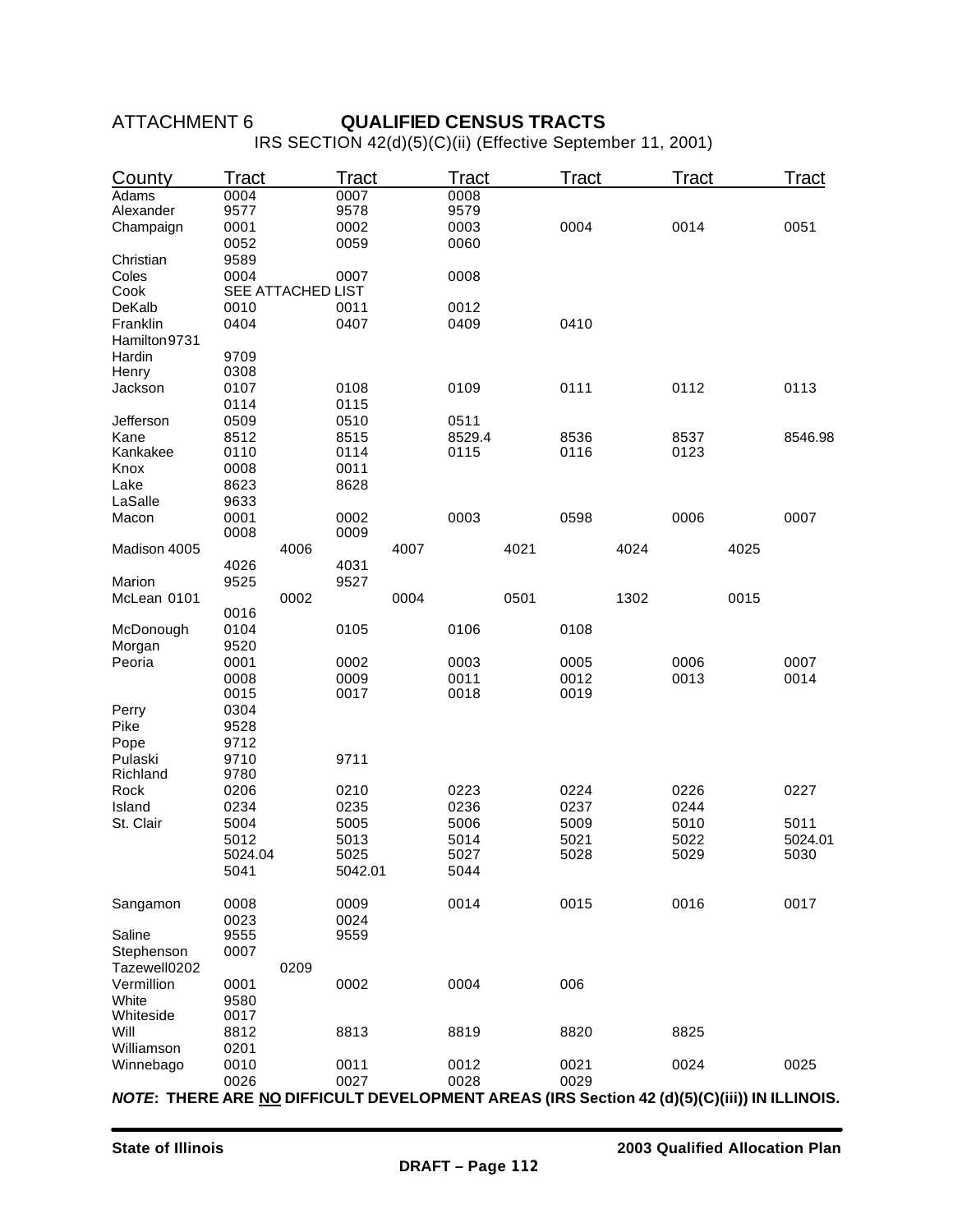# ATTACHMENT 6 - CONTINUED

### **QUALIFIED CENSUS TRACTS**

IRS SECTION 42(d)(5)(C)(ii) Effective September 11, 2001

### COOK COUNTY

| 0101         | 0105         | 0303         | 0311         | 0312         | 0315         | 0316               | 0317         | 0320         | 0321               | 0514         | 0605         |
|--------------|--------------|--------------|--------------|--------------|--------------|--------------------|--------------|--------------|--------------------|--------------|--------------|
| 0607         | 0707         | 0708         | 0804         | 0805         | 0808         | 0809               | 0818         | 0819         | 1304               | 1401         | 1402         |
| 1406         | 2005         | 2108         | 2109         | 2205         | 2207         | 2208               | 2209         | 2210         | 2211               | 2212         | 2213         |
| 2214         | 2215         | 2217         | 2223         | 2224         | 2225         | 2226               | 2227         | 2228         | 2229               | 2301         | 2302         |
| 2303         | 2304         | 2305         | 2306         | 2307         | 2309         | 2310               | 2311         | 2312         | 2315               | 2316         | 2317         |
| 2318         | 2401         | 2405         | 2406         | 2407         | 2408         | 2409               | 2410         | 2411         | 2412               | 2413         | 2414         |
| 2415         | 2416         | 2417         | 2418         | 2420         | 2421         | 2422               | 2423         | 2425         | 2426               | 2427         | 2429         |
| 2431         | 2432         | 2433         | 2434         | 2436         | 2501         | 2506               | 2509         | 2510         | 2511               | 2514         | 2515         |
| 2516         | 2517         | 2518         | 2519         | 2520         | 2521         | 2522               | 2523         | 2601         | 2602               | 2603         | 2604         |
| 2605         | 2606         | 2607         | 2608         | 2609         | 2610         | 2701               | 2702         | 2703         | 2704               | 2705         | 2706         |
| 2707         | 2708         | 2709         | 2710         | 2711         | 2712         | 2713               | 2714         | 2715         | 2716               | 2717         | 2718         |
| 2719         | 2801         | 2802         | 2803         | 2804         | 2805         | 2806               | 2807         | 2808         | 2809               | 2810         | 2811         |
| 2812         | 2813         | 2814         | 2815         | 2816         | 2817         | 2818               | 2826         | 2827         | 2828               | 2831         | 2832         |
| 2833         | 2836         | 2837         | 2838         | 2839         | 2840         | 2841               | 2842         | 2843         | 2902               | 2903         | 2904         |
| 2905         | 2906         | 2907         | 2908         | 2909         | 2910         | 2911               | 2912         | 2913         | 2914               | 2915         | 2916         |
| 2917         | 2918         | 2919         | 2920         | 2921         | 2922         | 2923               | 2924         | 2925         | 2926               | 3001         | 3002         |
| 3003         | 3004         | 3005         | 3006         | 3007         | 3008         | 3009               | 3010         | 3011         | 3012               | 3013         | 3014         |
| 3015         | 3016         | 3017         | 3018         | 3101         | 3102         | 3105               | 3106         | 3107         | 3108               | 3109         | 3110         |
| 3111         | 3112         | 3113         | 3114         | 3204         | 3301         | 3302               | 3303         | 3304         | 3305               | 3402         | 3404         |
| 3405<br>3602 | 3406         | 3502<br>3604 | 3504<br>3605 | 3506<br>3701 | 3507<br>3702 | 3511<br>3703       | 3512<br>3704 | 3513         | 3514<br>3802       | 3515<br>3803 | 3601<br>3804 |
| 3805         | 3603<br>3806 | 3807         | 3808         | 3809         | 3810         | 3811               | 3812         | 3801<br>3813 | 3814               | 3815         | 3816         |
| 3817         | 3818         | 3819         | 3820         | 3901         | 3902         | 3903               | 3904         | 4001         | 4002               | 4003         | 4004         |
| 4005         | 4006         | 4007         | 4008         | 4102         | 4106         | 4201               | 4202         | 4203         | 4204               | 4205         | 4206         |
| 4207         | 4208         | 4209         | 4210         | 4211         | 4212         | 4301               | 4302         | 4303         | 4304               | 4305         | 4306         |
| 4308         | 4310         | 4313         | 4401         | 4501         | 4601         | 4602               | 4603         | 4606         | 4607               | 4608         | 4609         |
| 4610         | 4901         | 4902         | 4910         | 4913         | 4914         | 5002               | 5105         | 5201         | 5202               | 5301         | 5302         |
| 5401         | 5602         | 5901         | 6003         | 6007         | 6008         | 6009               | 6013         | 6101         | 6102               | 6103         | 6104         |
| 6106         | 6108         | 6110         | 6111         | 6112         | 6113         | 6114               | 6115         | 6116         | 6117               | 6118         | 6119         |
| 6120         | 6121         | 6122         | 6301         | 6306         | 6601         | 6602               | 6603         | 6606         | 6609               | 6701         | 6702         |
| 6703         | 6704         | 6705         | 6706         | 6707         | 6708         | 6709               | 6710         | 6711         | 6712               | 6713         | 6715         |
| 6716         | 6717         | 6801         | 6802         | 6803         | 6804         | 6805               | 6806         | 6807         | 6808               | 6809         | 6810         |
| 6811         | 6812         | 6813         | 6814         | 6901         | 6902         | 6903               | 6904         | 6906         | 6907               | 6908         | 6909         |
| 6911         | 6915         | 7101         | 7102         | 7103         | 7107         | 7109               | 7609         |              | 8030.4 8087.2 8093 |              | 8133         |
| 8175         | 8215         | 8236.38243   |              | 8260         |              | 8269.1 8269.2 8273 |              | 8274         | 8290               | 8291         | 8294.1       |
| 8297         |              |              |              |              |              |                    |              |              |                    |              |              |
| $\star$      | 8236.03      |              | $\star\star$ | 8269.01      |              |                    |              |              |                    |              |              |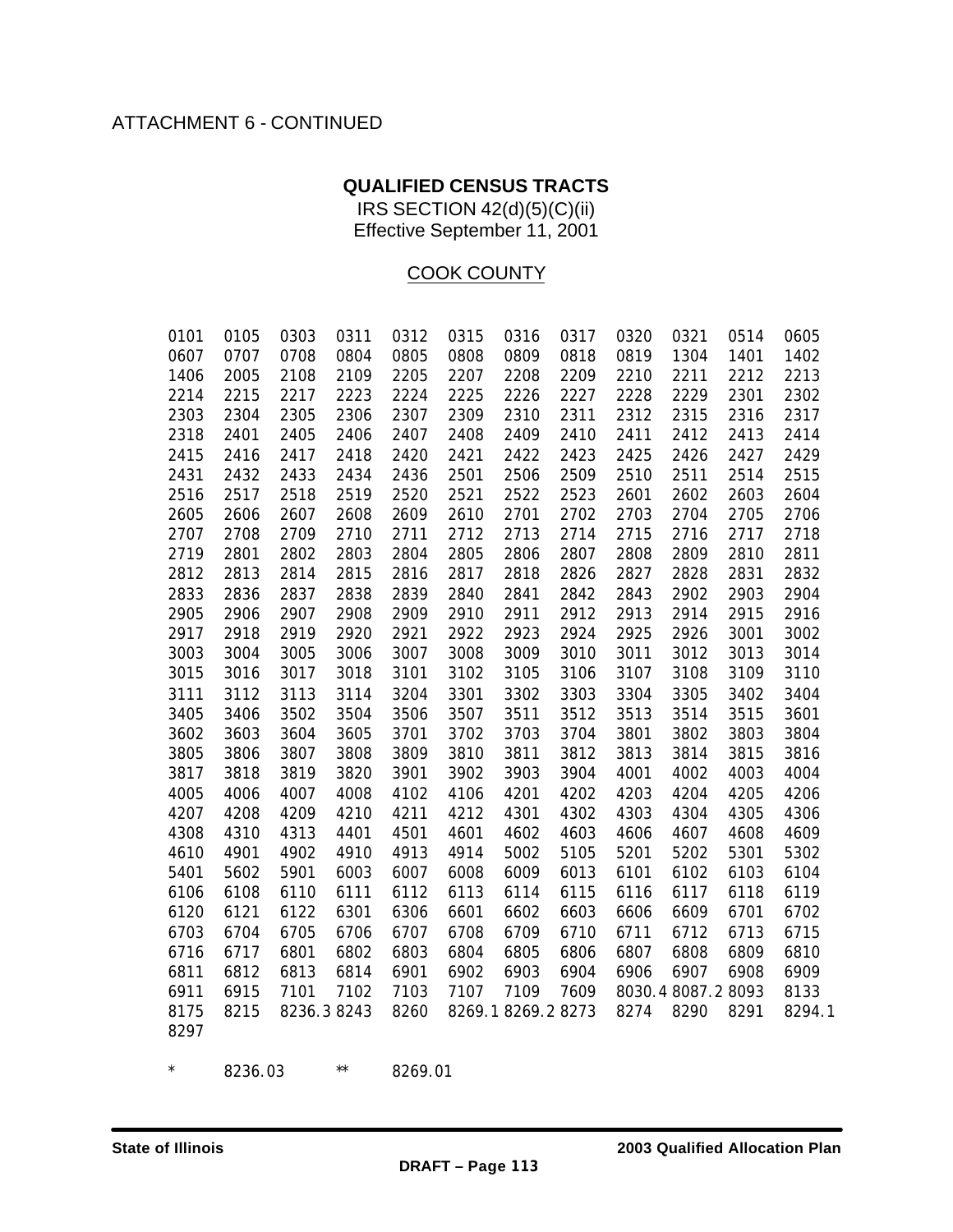#### ATTACHMENT 7 **2003 NON-RURAL** MUNICIPALITIES

**ALL** MUNICIPALITIES IN COOK, DUPAGE, AND LAKE COUNTIES will **NOT** receive points as rural areas in the project location scoring category. The following cities, towns and villages will also **NOT** receive points as rural areas in the project location scoring category.

| County         | <b>Municipality</b>        | County          | <b>Municipality</b> |
|----------------|----------------------------|-----------------|---------------------|
| Adams          | Quincy                     | Sangamon        | Springfield         |
| <b>Boone</b>   | <b>Belvidere</b>           | Stephenson      | Freeport            |
| Champaign      | Champaign, Urbana, Savoy   | <b>Tazewell</b> | Creve Coeur,        |
| <b>DeKalb</b>  | DeKalb, Sycamore           |                 | East Peoria,        |
| Grundy         | Minooka                    |                 | Morton, Pekin       |
|                |                            |                 | Washington          |
| Jackson        | Carbondale                 | Vermilion       | Danville,           |
| Kane           | Aurora, Batavia,           |                 | Tilton              |
|                | Carpentersville,           | Will            | Bolingbrook,        |
|                | East Dundee, Elgin,        |                 | Crest Hill,         |
|                | Geneva, St. Charles,       |                 | Crete,              |
|                | South Elgin                |                 | Elwood              |
|                | West Dundee,               |                 | Frankfort,          |
|                |                            |                 | Joliet, Mokena,     |
| Kankakee       | Bradley,                   |                 | Monee,              |
|                | Bourbonnais,               |                 | New Lenox,          |
|                | Kankakee                   |                 | Plainfield,         |
| Kendall        | Oswego                     |                 | Shorewood,          |
| Knox           | Galesburg                  |                 | Romeoville,         |
| Macon          | Decatur                    |                 | Tinley Park,        |
| Madison        | Alton,                     |                 | University Pk.      |
|                | Bethalto,                  | Winnebago       | Cherry Valley,      |
|                | Collinsville,              |                 | Loves Park,         |
|                | East Alton,                |                 | Machesney Pk        |
|                | Edwardsville,              |                 | Rockford,           |
|                | <b>Granite City</b>        |                 | Rockton,            |
| <b>McHenry</b> | Algonquin, Cary,           |                 | Roscoe,             |
|                | Crystal Lake,              |                 | <b>South Beloit</b> |
|                | Huntley,                   |                 |                     |
|                | Lake in the Hills,         |                 |                     |
|                | McHenry, Woodstock         |                 |                     |
| McLean         | Bloomington, Normal        |                 |                     |
| Peoria         | Peoria, Peoria Heights     |                 |                     |
| Rock Island    | East Moline, Moline,       |                 |                     |
|                | Rock Island                |                 |                     |
| St. Clair      | Belleville, Cahokia,       |                 |                     |
|                | East St. Louis,            |                 |                     |
|                | Fairview Heights, O'Fallon |                 |                     |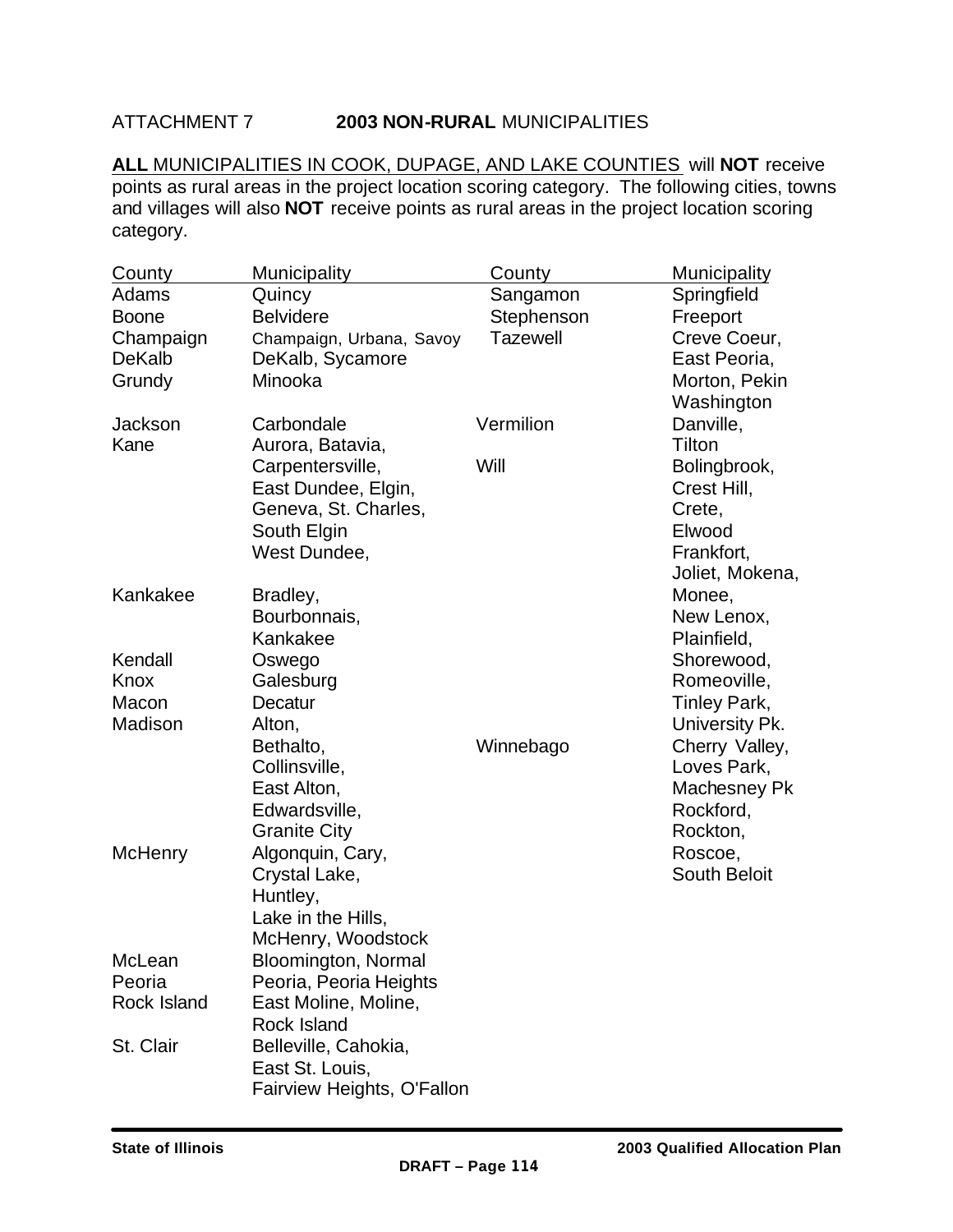# 2003 PER UNIT COST LIMITATIONS

| <b>Area Name &amp; Counties</b>                                                                                        | <b>Bedrooms</b> | Limit   |
|------------------------------------------------------------------------------------------------------------------------|-----------------|---------|
|                                                                                                                        |                 |         |
| Champaign                                                                                                              | 0BR             | 78,765  |
| Champaign, Clark, Clay, Coles, Crawford,                                                                               | 1 BR            | 90,288  |
| Cumberland, De Witt, Douglas, Edgar,<br>Edwards, Effingham, Ford, Gallatin, Hamilton,                                  | 2 BR            | 109,790 |
| Hardin, Iroquois, Jasper, Lawrence,                                                                                    | 3 BR            | 142,031 |
| Livingston, Macon, McLean, Moultrie, Platt,<br>Pope, Richland, Saline, Shelby, Vermillion,<br>Wabash, Wayne, and White | $4 + BR$        | 155,906 |
| Chicago                                                                                                                | 0B              | 92,482  |
| Cook, DuPage, Grundy, Kane,                                                                                            | 1 BR            | 106,012 |
| Kankakee, Kendall, Lake, McHenry and Will                                                                              | 2 BR            | 128,911 |
|                                                                                                                        | 3 BR            | 166,766 |
|                                                                                                                        | $4 + BR$        | 183,057 |
| <b>East St. Louis</b>                                                                                                  | 0 BR            | 81,862  |
| Madison and St. Clair                                                                                                  | 1 BR            | 93,838  |
|                                                                                                                        | 2 BR            | 114,107 |
|                                                                                                                        | 3 BR            | 147,616 |
|                                                                                                                        | $4 + BR$        | 162,037 |
| Peoria                                                                                                                 | 0 BR            | 78,765  |
| Bureau, Fulton, Henderson, Henry, Knox,                                                                                | 1 BR            | 90,288  |
| LaSalle, Marshall, McDonough, Mercer,                                                                                  | 2 BR            | 109,790 |
| Peoria, Putnam, Stark, Tazewell, Warren, and<br>Woodford.                                                              | 3 BR            | 142,031 |
|                                                                                                                        | $4 + BR$        | 155,906 |
| Quincy                                                                                                                 | 0 BR            | 77,880  |
| Adams, Brown, Calhoun, Hancock,                                                                                        | 1 BR            | 89,273  |
| Pike, and Schuyler.                                                                                                    | 2 BR            | 108,556 |
|                                                                                                                        | 3 BR            | 140,435 |
|                                                                                                                        | $4 + BR$        | 154,153 |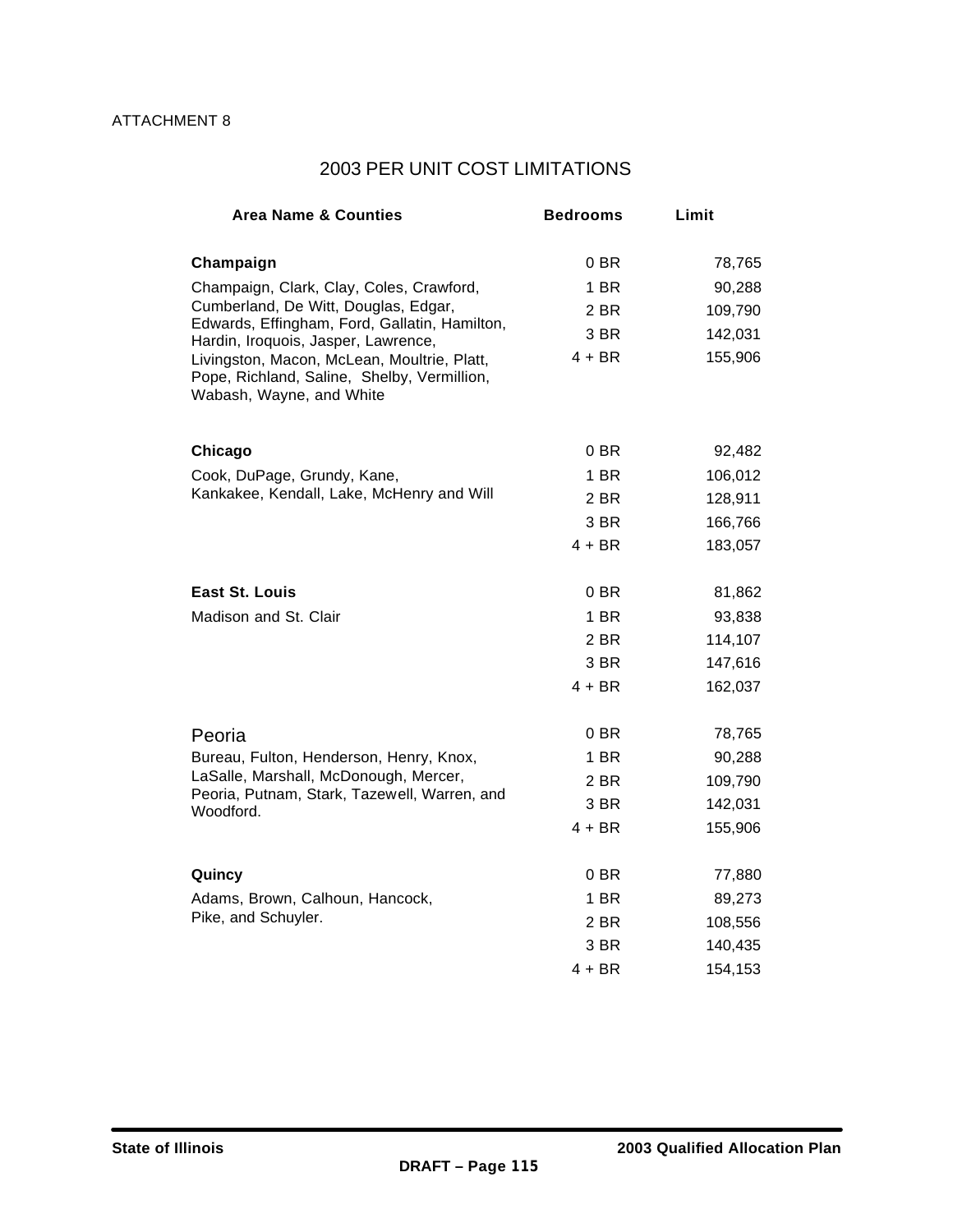#### 2003 Per Unit Cost Limitations

| <b>Area Name &amp; Counties</b>                                                                                        | <b>Bedrooms</b> | Limit   |
|------------------------------------------------------------------------------------------------------------------------|-----------------|---------|
| <b>Rockford</b>                                                                                                        | 0 BR            | 77,437  |
| Boone, DeKalb, Stephenson,                                                                                             | 1 BR            | 88,766  |
| and Winnebago.                                                                                                         | 2 BR            | 107,940 |
|                                                                                                                        | 3 BR            | 139,637 |
|                                                                                                                        | $4 + BR$        | 153,278 |
| <b>Rock Island</b>                                                                                                     | $0$ BR          | 76,552  |
| Rock Island                                                                                                            | 1 BR            | 87,752  |
|                                                                                                                        | 2 BR            | 106,706 |
|                                                                                                                        | 3 BR            | 138,041 |
|                                                                                                                        | $4 + BR$        | 151,526 |
| Springfield                                                                                                            | 0 BR            | 78,322  |
| Alexander, Bond, Cass, Christian,                                                                                      | 1 BR            | 89,781  |
| Clinton, Fayette, Franklin, Greene,                                                                                    | 2 BR            | 109,173 |
| Jackson, Jefferson, Jersey, Johnson,<br>Logan, Macoupin, Marion, Mason, Massac,                                        | 3 BR            | 141,232 |
| Menard, Monroe, Montgomery, Morgan,<br>Randolph, Perry, Pulaski, Sangamon, Scott,<br>Washington, Williamson, and Union | $4 + BR$        | 155,030 |
|                                                                                                                        |                 |         |
| <b>Sterling</b>                                                                                                        | 0 BR            | 78,765  |
| Carroll, Jo Daviess, Lee, Ogle,                                                                                        | 1 BR            | 90,288  |
| and Whiteside.                                                                                                         | 2 BR            | 109,790 |
|                                                                                                                        | 3 BR            | 142,031 |
|                                                                                                                        | $4 + BR$        | 155,906 |

- 1. Establish the maximum allowable total project cost for your project using the limits provided here.
- 2. Compare the proposed total project cost for your project with the calculated maximum from #1. If your proposed total cost exceeds the maximum allowable total project cost, you must request a waiver to the per unit cost limits and provide a written explanation for such a request.